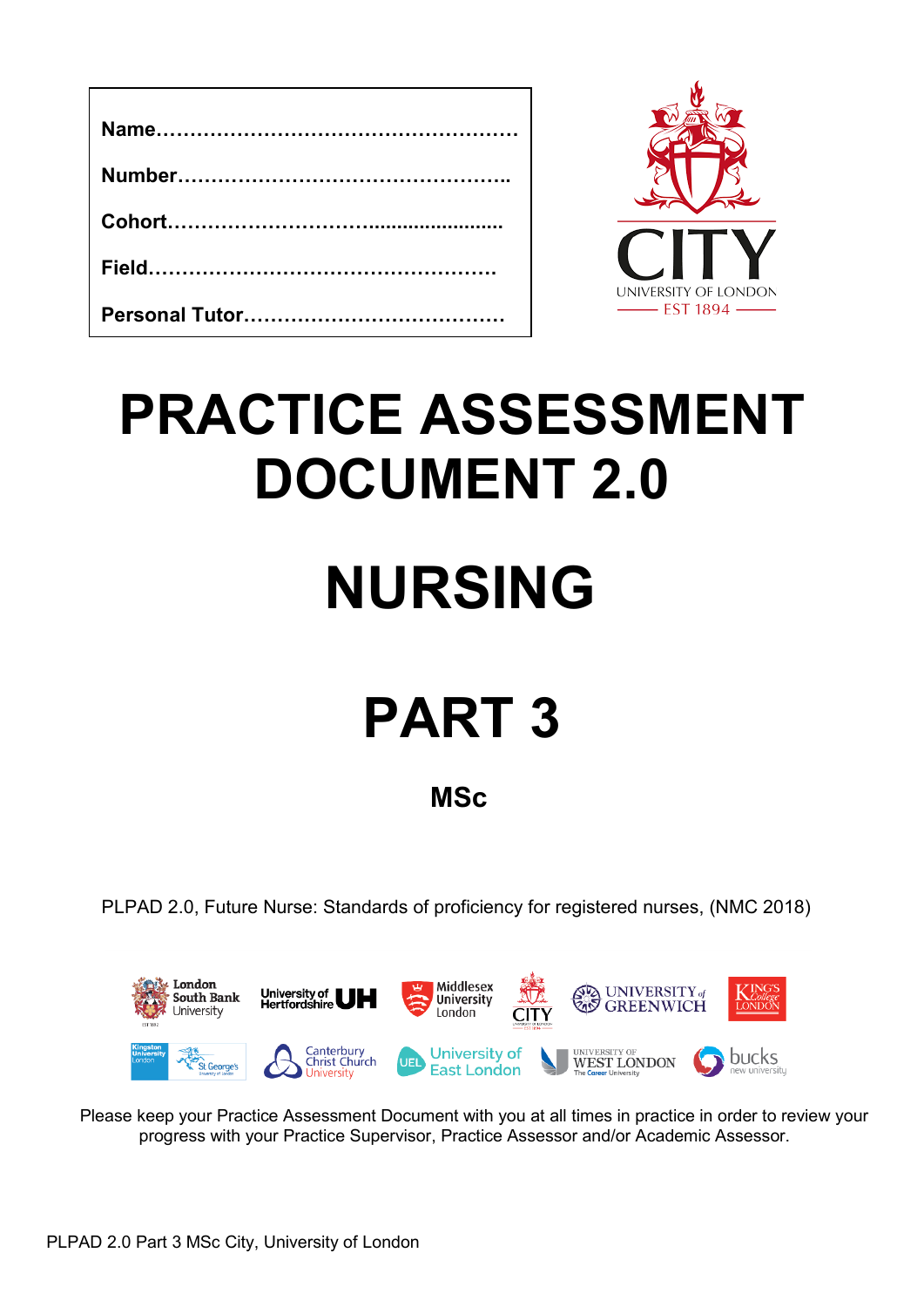# **Health Education England**

This Practice Assessment Document has been developed by the Pan London Practice Learning Group in collaboration with practice partners, mentors, academic staff, students and service users across the London Region. This work has been led by Jane Fish as Project Manager.

# **Membership of the Pan London Practice Learning Group (PLPLG)**

- Kathy Wilson, Associate Professor, Head of Practice Based Learning, Middlesex University (Chair)
- Nicki Fowler, Programme Leader/Professional Lead, Learning Disabilities, University of Greenwich (Vice Chair)
- Lynn Quinlivan, Practice Programme Co-Ordinator for Pre-Registration Nursing, Universityof **Hertfordshire**
- Sue Woodward, Senior Lecturer, King's College London
- Julie Bliss, Head of Practice Learning, King's College London
- Karen Chandler, Associate Professor, Director of Practice Learning, Kingston University and St George's, University of London
- Alex Levine, Faculty Director Practice Learning, Canterbury Christ Church University
- Julie MacLaren, Deputy Divisional Lead Practice Education, City, University of London
- Michelle Ellis, Senior Lecturer, Child Health, City, University of London
- Yvonne Halpin, Associate Professor (Practice Learning), London South Bank University
- Nigel Davies, Head of Pre-Registration Nursing, University of East London
- Barbara Hoyle, Head of Practice Education University of West London
- Jo Rixon, Principal Lecturer for Practice Learning, Buckinghamshire New University
- Rachel Bacon, Associate Teacher Practice Learning, The University of Nottingham(MEPLG representative)
- David Marston, Senior Strategic Programmes, Planning and Performance Manager, Quality Patient Safety and Commissioning Team (London), Health Education England
- Jane Fish, PLPAD Project Manager
- Ian Grant-Rowan, (PLPAD Document Design) Systems Support/Projects, Middlesex **University**
- Clara Longley, Gregory Brinsdon, Project Administrator, Middlesex University

## The development of this document was funded by Health Education England (London)

© PLPLG 2018 All rights reserved. No part of this work may be photocopied, recorded or otherwise reproduced without the prior permission of the Pan London Practice Learning Group.

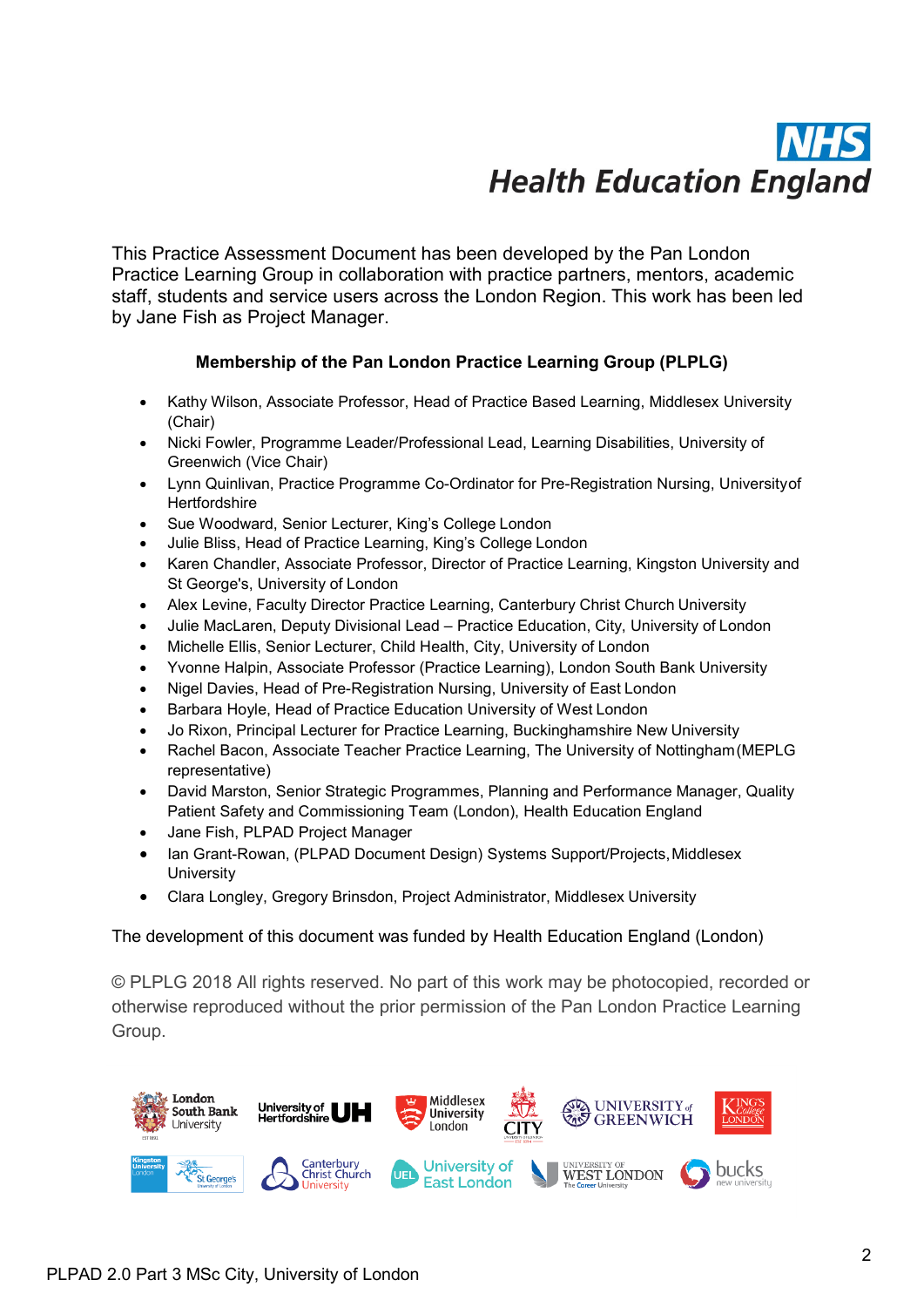| <b>Contents</b>                                              | Page           |
|--------------------------------------------------------------|----------------|
| Welcome to the Practice Assessment Document (PAD)            | 4              |
| Guidance for Using the PAD                                   | 6              |
| <b>University Specific Guidelines</b>                        | $\overline{7}$ |
| Criteria for Assessment in Practice                          | 9              |
| <b>List of Practice Supervisors</b>                          | 10             |
| <b>List of Practice Assessors</b>                            | 11             |
| Placement 1                                                  | 12             |
| <b>Placement 2</b>                                           | 32             |
| Progression Towards Registration – Record of Weekly Meetings | 52             |
| <b>Assessment of Proficiencies</b>                           | 54             |
| Part 3 Episode of Care 1                                     | 64             |
| Part 3 Episode of Care 2                                     | 67             |
| Part 3 Medicines Management                                  | 70             |
| <b>Action Plan</b>                                           | 73             |
| <b>Record of Practice Hours</b>                              | 75             |

# **Statement regarding the use of the term "Parts"**

There are three Practice Assessment Documents in total, which incorporate the range of Future Nurse Standards of proficiency (NMC 2018). "Parts" in this context is used to represent the range of outcomes to be achieved by students at different levels. These parts may differ from the parts of the education programme that will be defined locally by each university provider.

# **Welcome to the Practice Assessment Document (PAD)**

**`**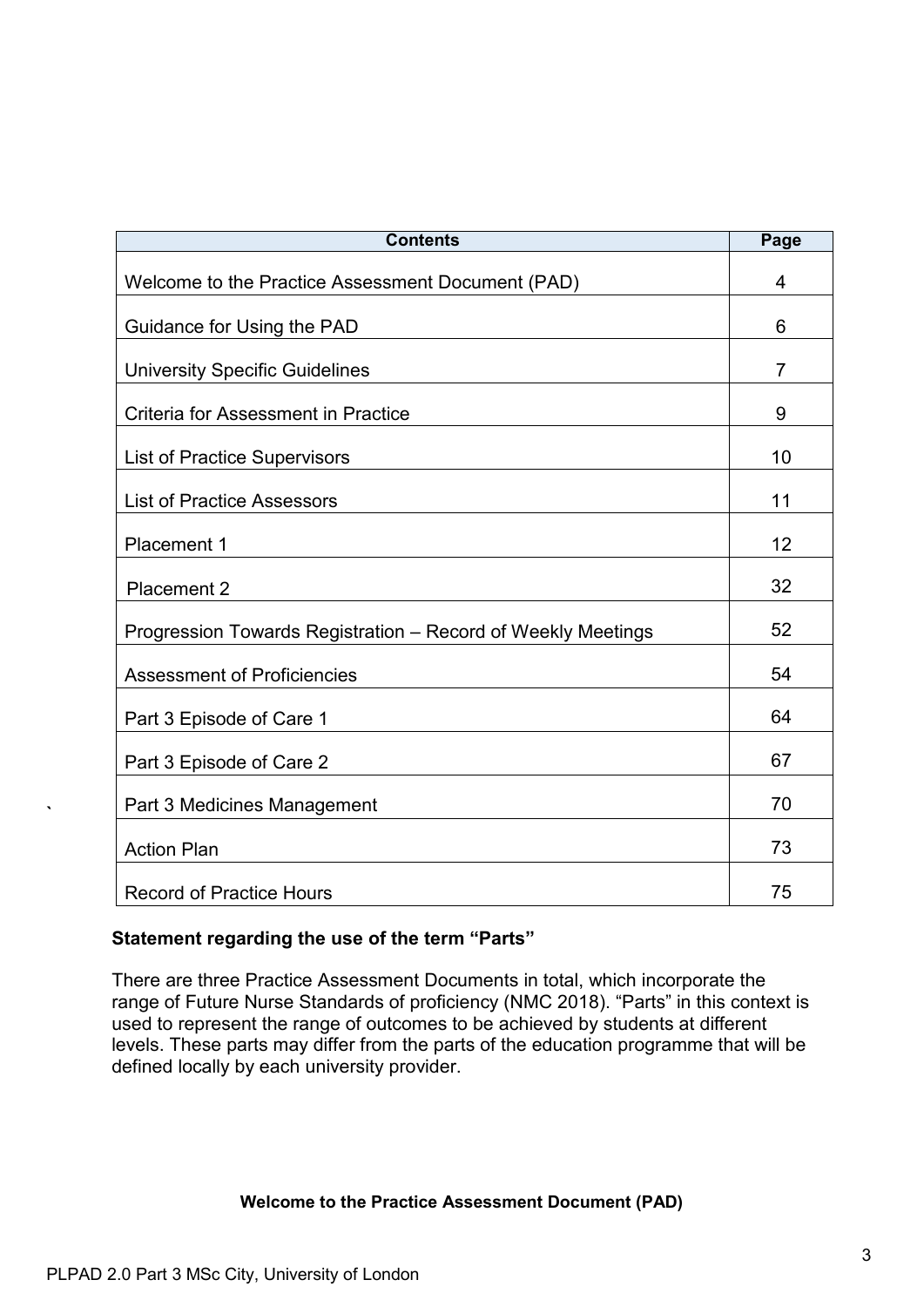#### **Student responsibilities**

This Practice Assessment Document is designed to support and guide you towards successfully achieving the criteria set out in the *Future nurse: Standards of proficiency for registered nurses* and *Standards for education and training* (NMC 2018).

The PAD makes up a significant part of your overall programme assessment. It will need to be processed through formal University systems. Continuous assessment is an integral aspect of assessment in practice and you are expected to show evidence of consistent achievement. You should engage positively in all learning opportunities, take responsibility for your own learning and know how to access support. You will work with and receive written feedback from a range of staff including Practice Supervisors and Practice Assessors and you are required to reflect on your learning.

You are responsible for raising concerns with a nominated person in the practice setting in a timely manner. You should also alert staff to any reasonable adjustments that may be required to support your learning.

You should ensure you are familiar with your university assessment and submission processes for this document and contact the academic representative from your university, or refer to your university's intranet if you require support or advice on specific university procedures.

The Ongoing Achievement Record (OAR) is a separate document that summarises your achievements in each placement and with the main document provides a comprehensive record of your professional development and performance in practice.

You are responsible for the safekeeping and maintenance of the PAD. It should be available to your Practice Supervisor, Practice Assessor and Academic Assessor at all times when you are in placement together with the OAR. Alterations should be made in this document by crossing through with one line, with a signature and date.

You will have access to confidential information when in practice placements. The PAD should not contain any patient/service user/carer identifiable information. Contents must not be disclosed to any unauthorised person or removed, photocopied or used outside the placement or university.

People must be offered the opportunity to give and if required withdraw their informed consent to student participation in their care and staff in practice will provide guidance as required. Before approaching any patient/service user/carer for feedback you must discuss with your Practice Supervisor/Practice Assessor who will facilitate consent.

**Practice Supervisor responsibilities** (Registered nurse/midwife or other registered health/social care professional)

In many practice areas the student will be supported by a number of Practice Supervisors. Some areas may adopt a team based approach due to the nature of the experience.

As a Practice Supervisor you have an important role in supporting and guiding the student through their learning experience to ensure safe and effective learning. This includes facilitating learning opportunities including any reasonable adjustments the student may need to get maximum benefit from the placement. It is your responsibility to contribute to the student's assessment through the recording of regular feedback on their progress towards, and achievement of their proficiencies. Specific feedback must be provided to the Practice Assessor on the student's progress.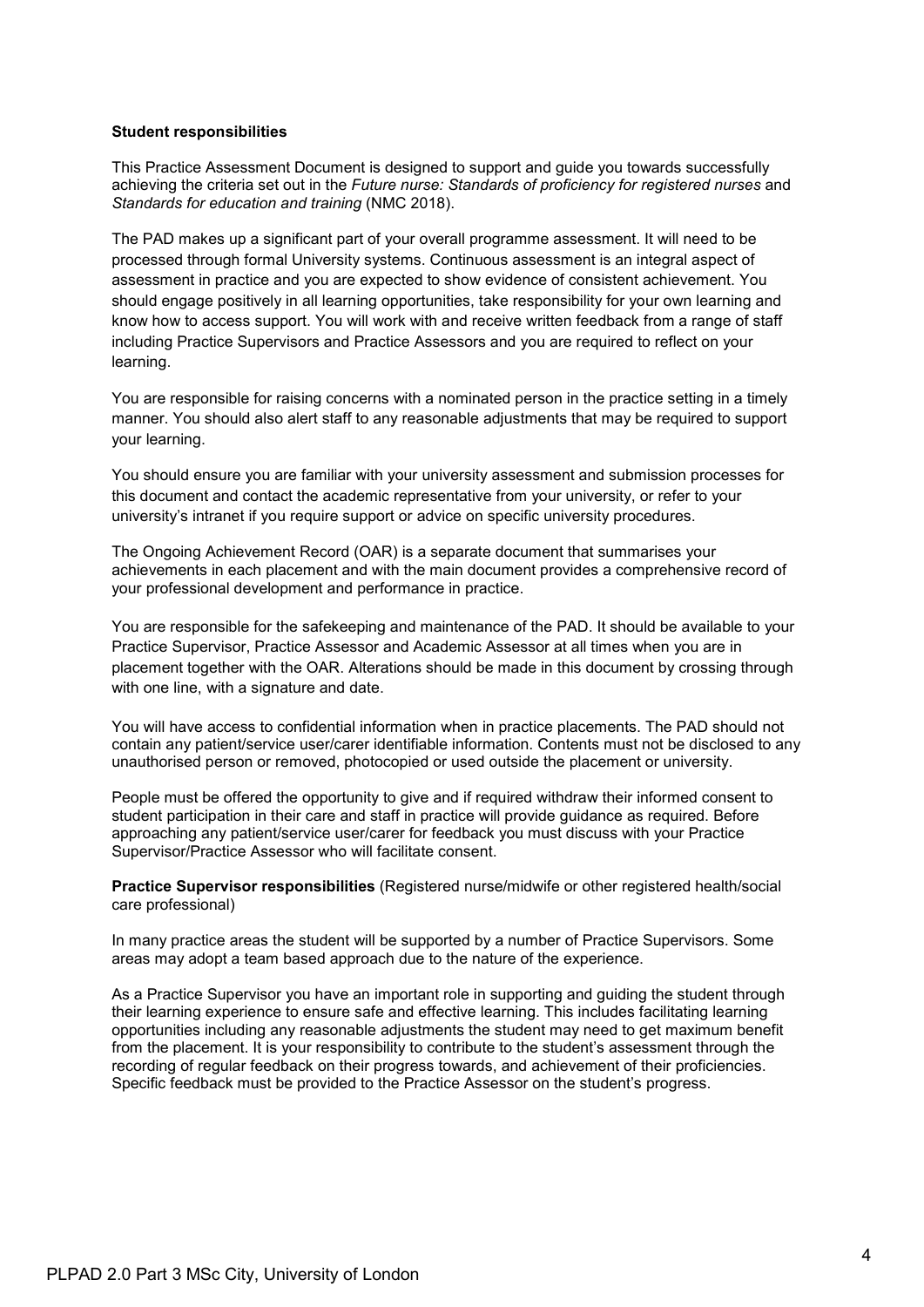**Supervision in other placement areas** (i.e. those areas where there are no health/social care registrants)

A range of staff can support student learning and have a vital role in student learning and development though may not be contributing formally to assessment of proficiencies.

However, these staff members are encouraged to support learning and can provide valuable student feedback within the PAD on the *Record of communication/additional feedback pages*.

#### **Practice Assessor responsibilities (Registered Nurse)**

As a Practice Assessor you have a key role in assessing and confirming the student's proficiency providing assurance of student achievements and competence. This includes facilitating learning opportunities including any reasonable adjustments the student may need to get maximum benefit from the placement. You will observe the student, conduct and record student assessments informed by student reflections, feedback from Practice Supervisors and other relevant people to confirm achievement. You will liaise with the Academic Assessor scheduling communication at relevant points.

Practice Assessors must have appropriate equivalent experience in the student's field of practice.

There are numerous elements requiring assessment in practice. One or more Practice Supervisors can contribute to the assessment of some of the proficiencies in discussion with you, but they must be working in their scope of practice.

When assessing the student, you should take into account sources of evidence that encompass knowledge, skills, attitudes and the views of those receiving care. Comments should acknowledge those exceptional students who are exceeding expectations for their stage in practice or who have particularly commendable attitudes, behaviours, knowledge or skills.

If the student is not meeting the required standards this should be highlighted as a development need. If there is a cause for concern or a fitness for practice issue that requires prompt action, an Action Plan should be instigated to address specific needs or concerns within a specified timeframe. In the event of this, seek guidance from the Academic Assessor and/or senior practice representative.

#### **Academic Assessor responsibilities**

Academic Assessors are Registered Nurses and are nominated for each part of the educational programme. The same Academic Assessor cannot contribute to the student assessment in consecutive parts. The Academic Assessor will work in partnership with the Practice Assessor to evaluate and recommend the student for progression for each part of the educational programme. The Academic Assessor will enable scheduled communication and collaboration with the Practice Assessor and this communication can take a variety of forms.

**All communications/ additional feedback (not already recorded in the scheduled interviews) from the Practice Supervisors, Practice Assessor and Academic Assessor and other staff members needs to be recorded on the relevant pages in the PAD.**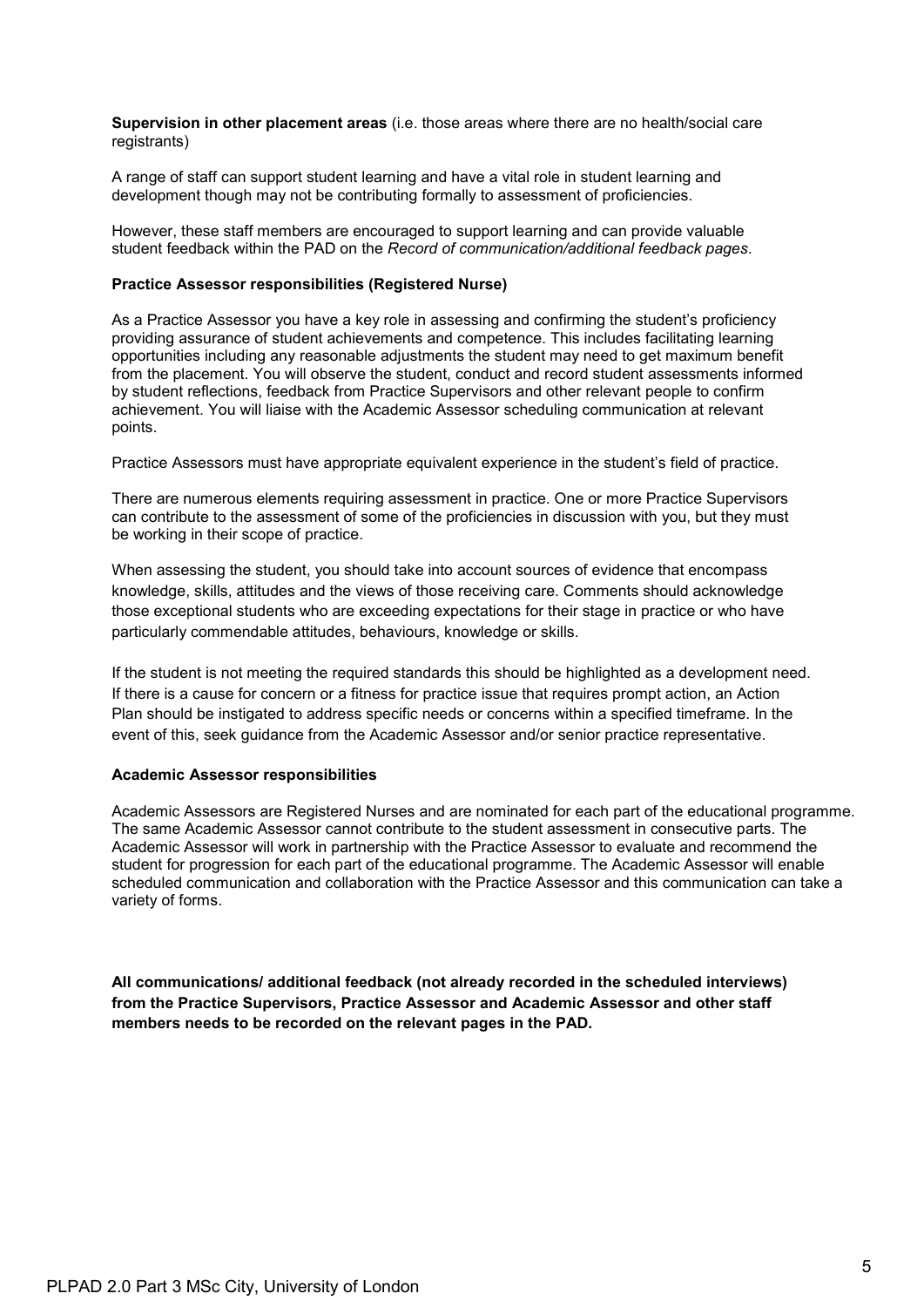## **Guidance for using the PAD to facilitate learning and assessment in practice**

Assessment criteria in the PAD are based on the NMC *Future nurse: Standards of proficiency for registered nurses* and *Standards for education and training* (NMC 2018). The outcome statements have been designed by the NMC to apply across all four fields of nursing practice and all care settings (NMC 2018). *Students must be able to demonstrate a greater depth of knowledge and the additional more advanced skills required to meet the specific care needs of people in their chosen fields of nursing practice (NMC, 2018, p6).* **This Practice Assessment Document can be used in any field of practice.**

#### **Components of Assessment and Feedback (see individual university guidance/regulations)**

**Professional Values**: Professional Values reflect a number of proficiency statements and are captured under the 4 sections of The Code (NMC 2018). All must be achieved *by the end of each placement.*

**Proficiencies:** These reflect aspects of the 7 Platforms, communication and relationship management skills and nursing procedures (NMC 2018). These can be assessed in a range of placements, but must be achieved at least once *by the end of the Part.*

**Episode of Care:** This holistic assessment(s) facilitates and demonstrates the student's progress and must be achieved *by the end of the Part.*

**Medicines Management**: There is one assessment included in each part and each must be achieved *by the end of the Part.*

Patient/Service User/Carer Feedback Form: Feedback will be sought in relation to how the student cared for the person receiving care. This is not formally assessed, but will contribute to overall student feedback.

**Recording Additional Experiences and Feedback:** There are additional pages for the student to record reflections on their own learning and pages to record communication and additional feedback from all those supporting learning and assessment.

**Ongoing Achievement Record:** The OAR summarises overall achievements and provides a comprehensive record of student development and overall performance.



**Further information / guidance is included in the university specific pages (overleaf) and in the** *Practice Assessment Document Guide*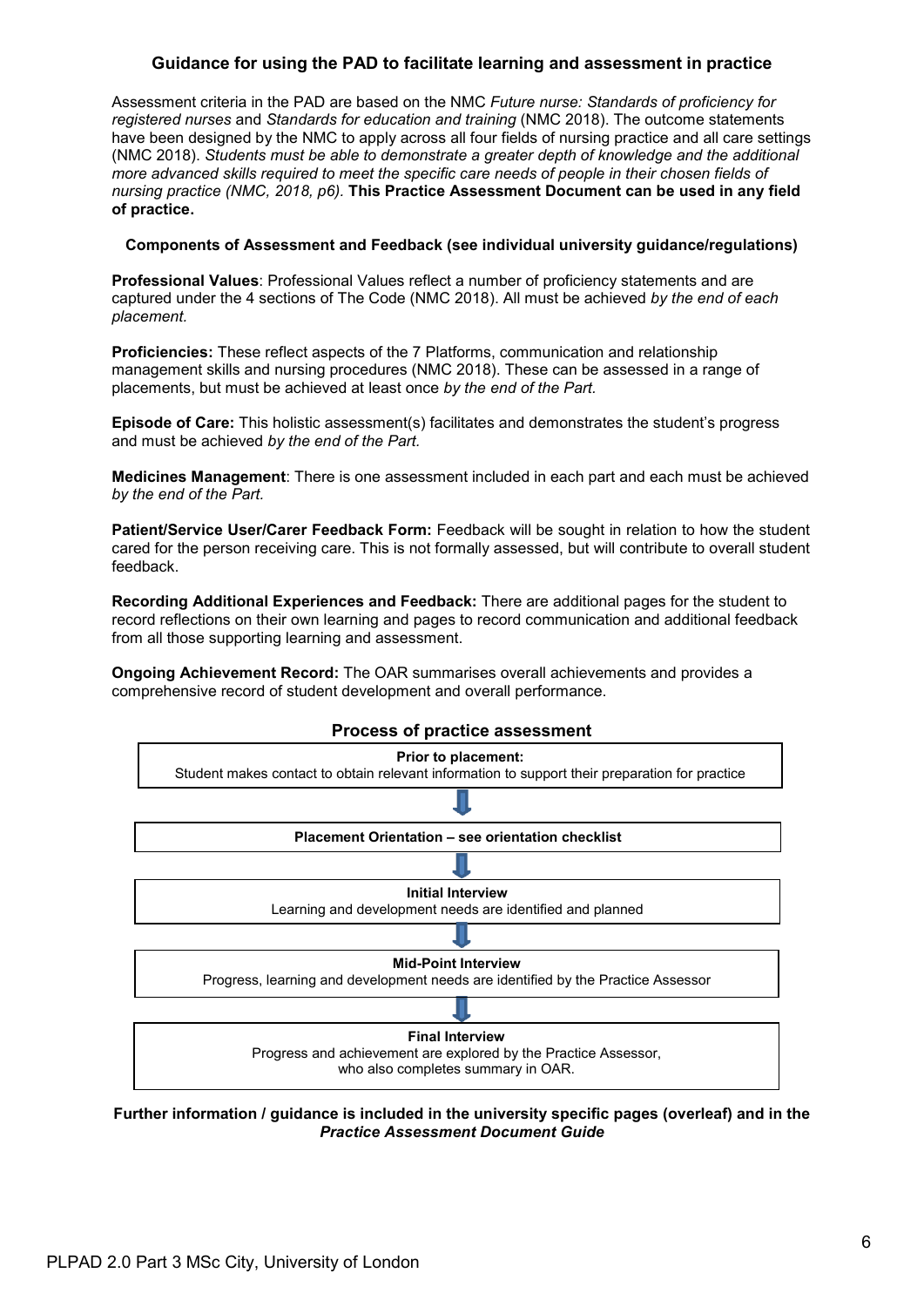

This document has been designed for use across nine Universities, this section outlines the process for assessment and progression for students in City University London nursing programmes.

# **Placement**

Each 'placement' is an organised practice experience which enables the student to observe, participate and practise their skills in a variety of real life contexts. The experience enables the student to relate theory to the practice of caring and enables their skills and knowledge to develop through supervised practice. The adult nursing student's practice experience will take place within a distinct geographically based Community of Practice. In in mental health nursing practice experience may also take place with an allocated group of service users (client attachment). Both of these approaches are organised so that the student works consistently within an established team of health and social care professionals. The student's practice experience will take place in a variety of settings such as specialist units, hospital wards and primary care settings such as Health Centres and service user's homes. For children's nursing students the student will be given a range of placements which encompasses a child community of practice across multiple Trusts or placement providers. This will also include nurseries, special schools, health visiting as well as wards and primary care.

There will be opportunities across a range of practice placement experiences to be assessed in the NMC Proficiencies and Professional Values in Practice in order to achieve the completion of practice learning for entry to the NMC Register on successful completion of the Programme.

If the student's placement is less than 4 weeks there may be occasions when it is not necessary to complete an interim interview.

It is expected that a student passes each placement. In the event of a failed placement a student may be offered the opportunity for an additional placement. Refer to the flow chart *Process to Address Issues of Competence / Professional Conduct in Practice* for further information.

## **Absence**

If a student is unable to attend placement they must inform the clinical area of this directly, text the university sick line on 07624819021 stating name, student ID, cohort and dates of sickness / absence. Any student absent for more than one week must also inform the Programme Director/Practice Lead via email. Failure to comply with this requirement will result in this being documented as unauthorised absence.

## **Assessment of Proficiencies**

The four opportunities for assessment of proficiencies in the PAD could be undertaken during the Student's Engaging in Practice Modules as appropriate for the relevant Stage of the programme (Stages 1, 2 and 3). The student **ONLY** needs to achieve each proficiency ONCE across the Stages (1, 2 and 3) and **NOT** in every practice placement period or practice learning experience unless there is a change in the student's performance.

If a proficiency is assessed as achieved early in a Stage (1, 2, and 3), it is expected that the student will maintain that level of competence.

## **Assessment of Professional Values in Practice**

Assessment of Professional Values in Practice will be completed in each placement at mid-point and endpoint. Practice Assessment Document

## **Practice Assessment - Episode of Care**

The practice assessment – episode of care will be completed **ONCE** in each Stage of the Programme (1, 2 and 3). Prior to the **summative** assessment the student needs to agree with their Practice Assessor a **formative** attempt with feedback.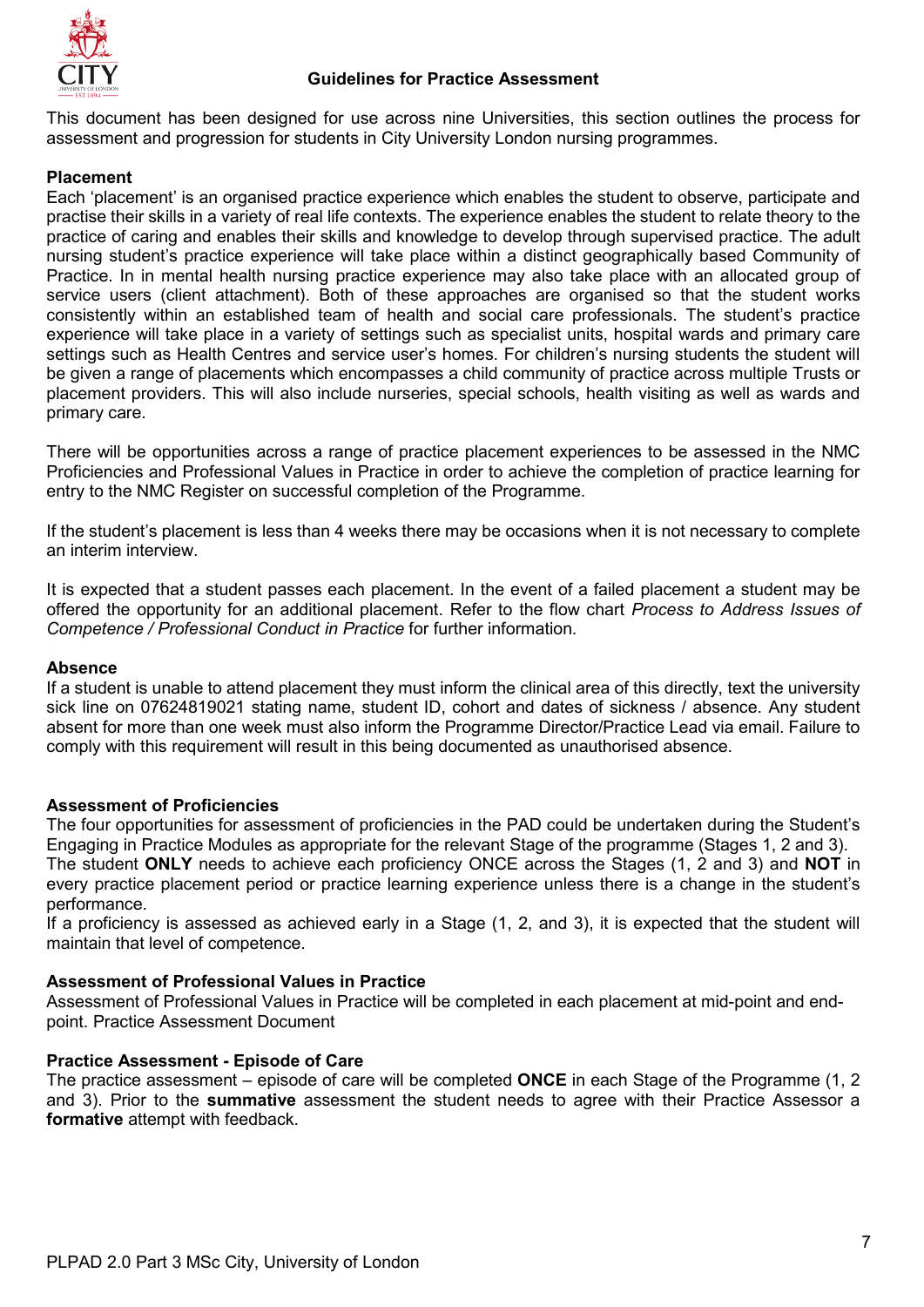# **Submission**

At the **END** of each **Stage** of the Programme (1, 2 and 3), the student will submit the PAD, using University procedures, with all the Proficiencies, Professional Values in Practice, and Episode of Care achieved in order to Progress from Stage 1, 2 or for completion. It is an NMC requirement that to pass each stage of the programme, the student must successfully complete both the theoretical and practice elements of the programme by the end of each stage (NMC 2018). The programme is therefore comprised of three sequential stages as required by the NMC. Students are required to complete and pass each stage in order to be eligible to continue into the next stage of the programme. If a student has not completed all outstanding assessments, please note the following:

If by the end of the Stage (1 or 2 or 3) the Proficiencies, Episode of Care and Professional Values in Practice have **NOT BEEN ACHIEVED** then the student will have failed practice. This will be reported to the Assessment Board who will make recommendations including the ratification of extenuating circumstances. Recommendations could be:

- 1) If a progression break is required due to university requirements between stage 1 and stage 2 or between stage 2 and stage 3
- 2) Withdrawal from the programme.
- 3) A lower award may be recommended, without eligibility to register with the NMC.

If Extenuating Circumstances are accepted, completion of the PAD would need to be successfully completed by week 12 of the next stage (without impact on academic commitments). In the event of a progression break or discontinuation of study the relevant funding bodies, e.g. Student Finance England will be notified which will affect your student loan. For further information please consult the Programme Handbook.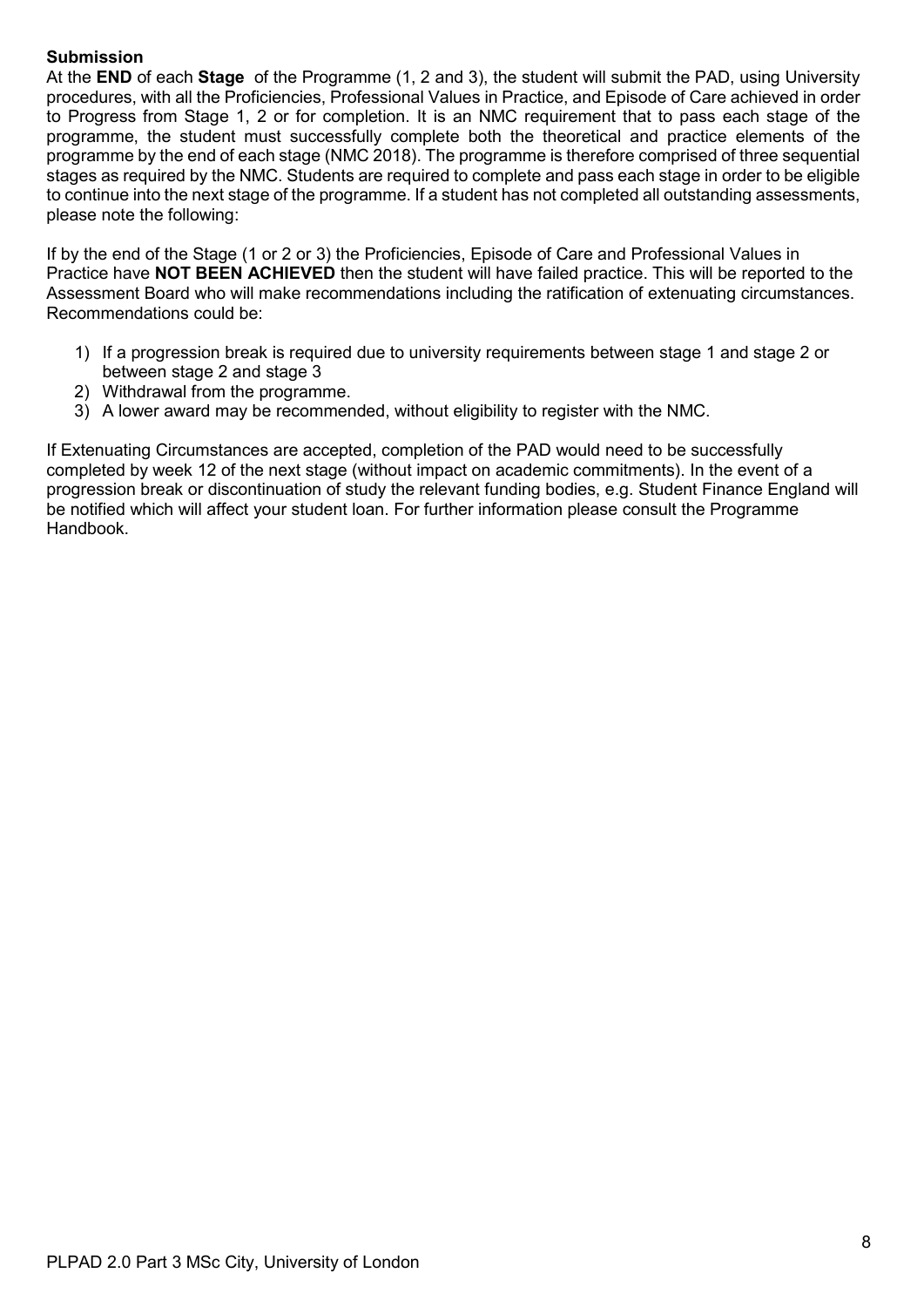# **Criteria for Assessment in Practice Overall Framework Parts 1 – 3 to be achieved by the end of the part**



*The decision on the level of supervision provided for students should be based on the needs of the individual student. The level of supervision can decrease with the student's increasing proficiency and confidence. (NMC, 2018, p 5)*

# **Part 3: Leads and coordinates care**

| <b>Achieved</b> | Knowledge                                                                                                                                                                                 | <b>Skills</b>                                                                                                                                                                                                  | <b>Attitude and Values</b>                                                                                                                                                                  |
|-----------------|-------------------------------------------------------------------------------------------------------------------------------------------------------------------------------------------|----------------------------------------------------------------------------------------------------------------------------------------------------------------------------------------------------------------|---------------------------------------------------------------------------------------------------------------------------------------------------------------------------------------------|
| <b>YES</b>      | Has a comprehensive<br>knowledge-base to<br>support safe and<br>effective practice and<br>can critically justify<br>decisions and actions<br>using an appropriate<br>evidence-base.       | Is able to safely,<br>confidently and<br>competently manage<br>person centred care in<br>both predictable and<br>less well recognised<br>situations.<br>demonstrating<br>appropriate evidence<br>based skills. | Acts as an accountable<br>practitioner in<br>responding proactively<br>and flexibly to a range<br>of situations. Takes<br>responsibility for own<br>learning and the<br>learning of others. |
| <b>NO</b>       | Is only able to identify<br>the essential<br>knowledge-base with<br>poor understanding of<br>rationale for care. Is<br>unable to justify<br>decisions made leading<br>to unsafe practice. | With minimal<br>supervision is not able<br>to demonstrate safe<br>practice despite<br>guidance.                                                                                                                | Demonstrates lack of<br>self-awareness and<br>professionalism. Does<br>not take responsibility<br>for their own learning<br>and the learning of<br>others.                                  |

# **'Achieved' must be obtained in all three criteria by the student**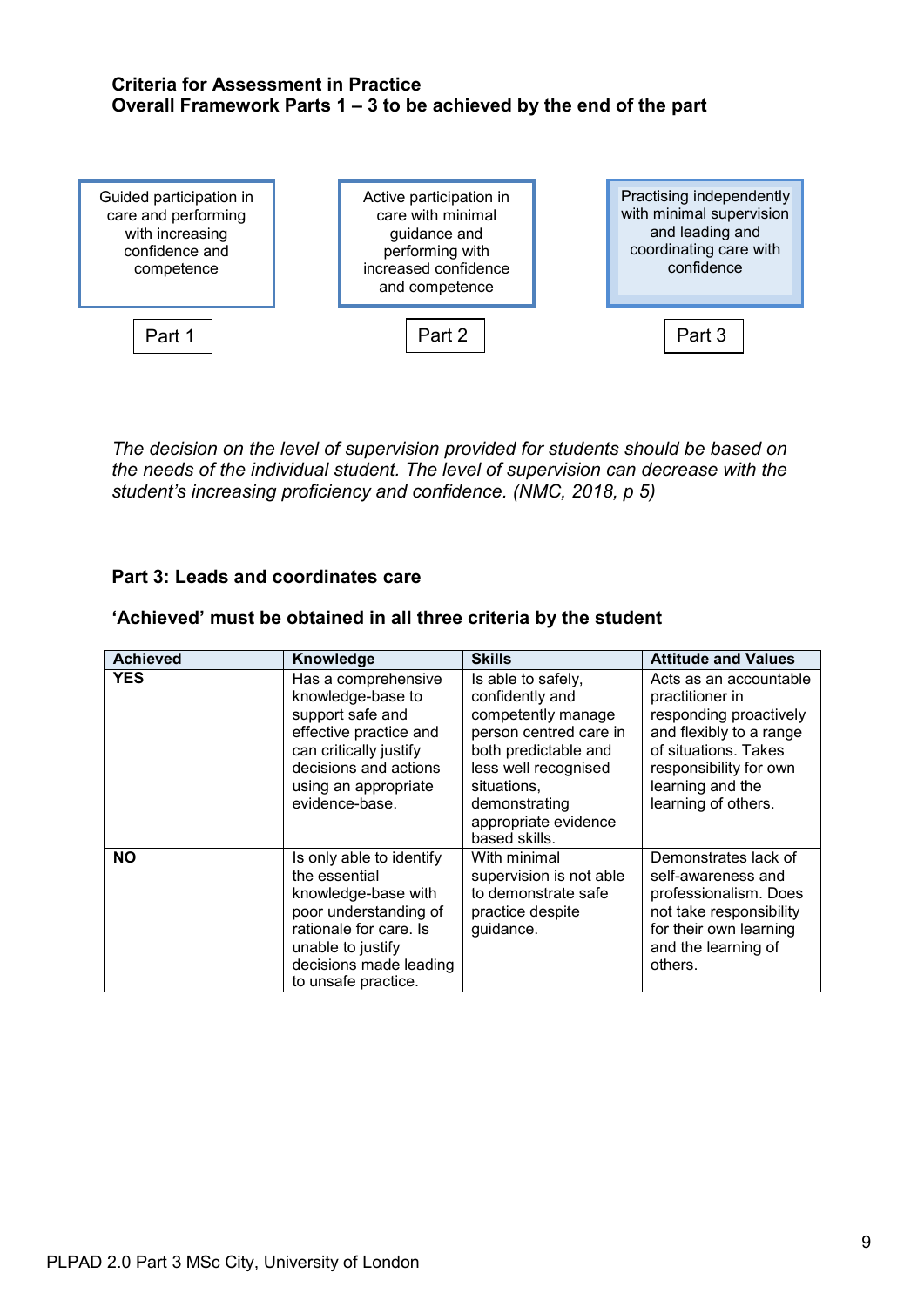# **List of Practice Supervisors**

A sample signature must be obtained for all entries within this document

| <b>Name</b><br>(please print) | Job Title | Signature | <b>Initials</b> | <b>Placement</b> |
|-------------------------------|-----------|-----------|-----------------|------------------|
|                               |           |           |                 |                  |
|                               |           |           |                 |                  |
|                               |           |           |                 |                  |
|                               |           |           |                 |                  |
|                               |           |           |                 |                  |
|                               |           |           |                 |                  |
|                               |           |           |                 |                  |
|                               |           |           |                 |                  |
|                               |           |           |                 |                  |
|                               |           |           |                 |                  |
|                               |           |           |                 |                  |
|                               |           |           |                 |                  |
|                               |           |           |                 |                  |
|                               |           |           |                 |                  |
|                               |           |           |                 |                  |
|                               |           |           |                 |                  |
|                               |           |           |                 |                  |
|                               |           |           |                 |                  |
|                               |           |           |                 |                  |
|                               |           |           |                 |                  |
|                               |           |           |                 |                  |
|                               |           |           |                 |                  |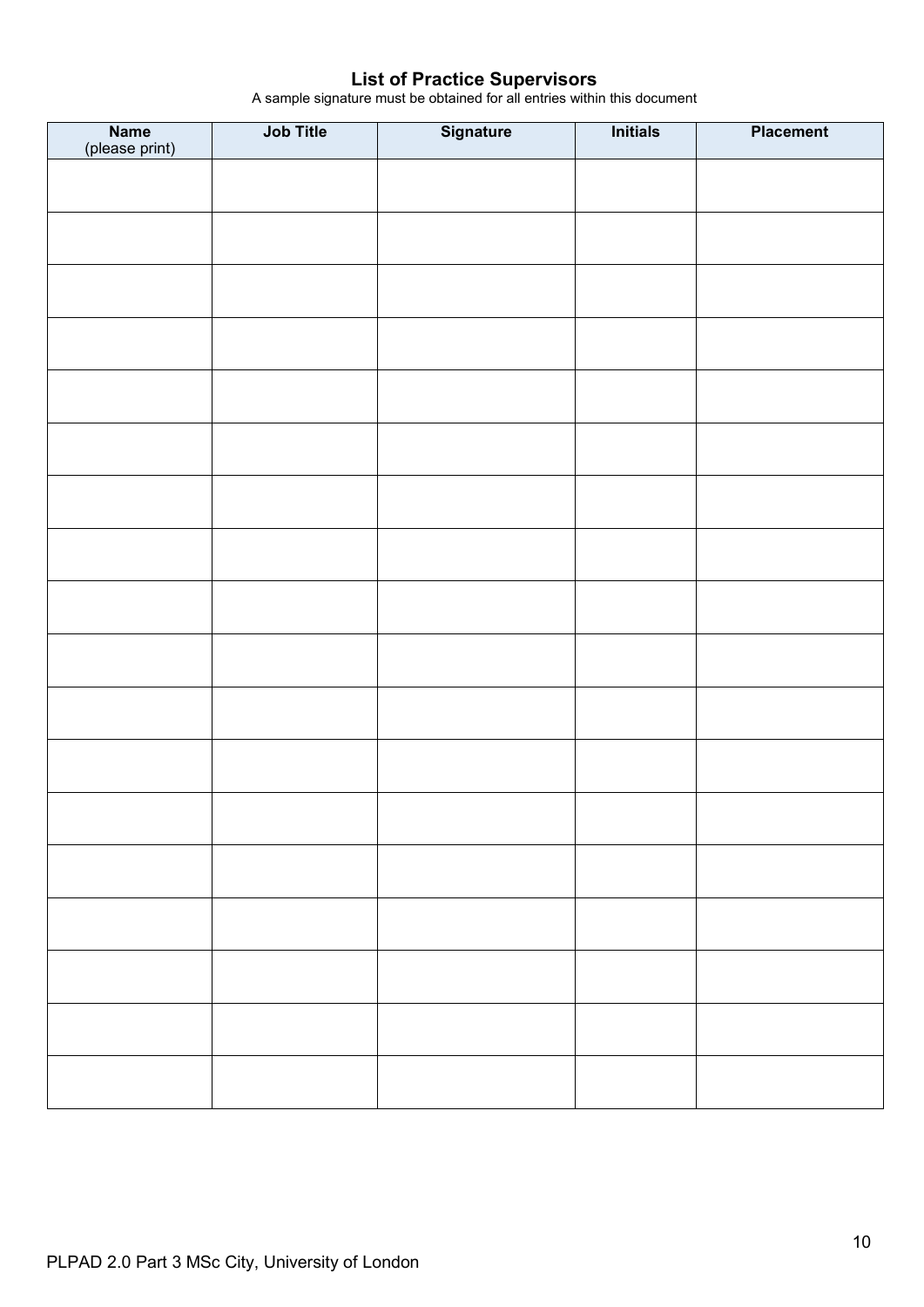# **List of Practice Assessors**

A sample signature must be obtained for all entries within this document

| <b>Name</b><br>(please print) | <b>Job Title</b> | Signature                                                                                    | <b>Initials</b> | <b>Placement</b> |
|-------------------------------|------------------|----------------------------------------------------------------------------------------------|-----------------|------------------|
|                               |                  |                                                                                              |                 |                  |
|                               |                  |                                                                                              |                 |                  |
|                               |                  |                                                                                              |                 |                  |
|                               |                  |                                                                                              |                 |                  |
|                               |                  |                                                                                              |                 |                  |
|                               |                  |                                                                                              |                 |                  |
|                               |                  |                                                                                              |                 |                  |
|                               |                  |                                                                                              |                 |                  |
|                               |                  |                                                                                              |                 |                  |
|                               |                  |                                                                                              |                 |                  |
|                               |                  |                                                                                              |                 |                  |
|                               |                  |                                                                                              |                 |                  |
|                               |                  |                                                                                              |                 |                  |
|                               |                  | <b>List of Academic Assessors</b>                                                            |                 |                  |
|                               |                  |                                                                                              |                 |                  |
| <b>Name</b>                   | <b>Job Title</b> | A sample signature must be obtained for all entries within this document<br><b>Signature</b> | <b>Initials</b> | <b>Placement</b> |
| (please print)                |                  |                                                                                              |                 |                  |
|                               |                  |                                                                                              |                 |                  |
|                               |                  |                                                                                              |                 |                  |
|                               |                  |                                                                                              |                 |                  |
|                               |                  |                                                                                              |                 |                  |
|                               |                  |                                                                                              |                 |                  |
|                               |                  |                                                                                              |                 |                  |
|                               |                  |                                                                                              |                 |                  |
|                               |                  |                                                                                              |                 |                  |
|                               |                  |                                                                                              |                 |                  |
|                               |                  |                                                                                              |                 |                  |
|                               |                  |                                                                                              |                 |                  |
|                               |                  |                                                                                              |                 |                  |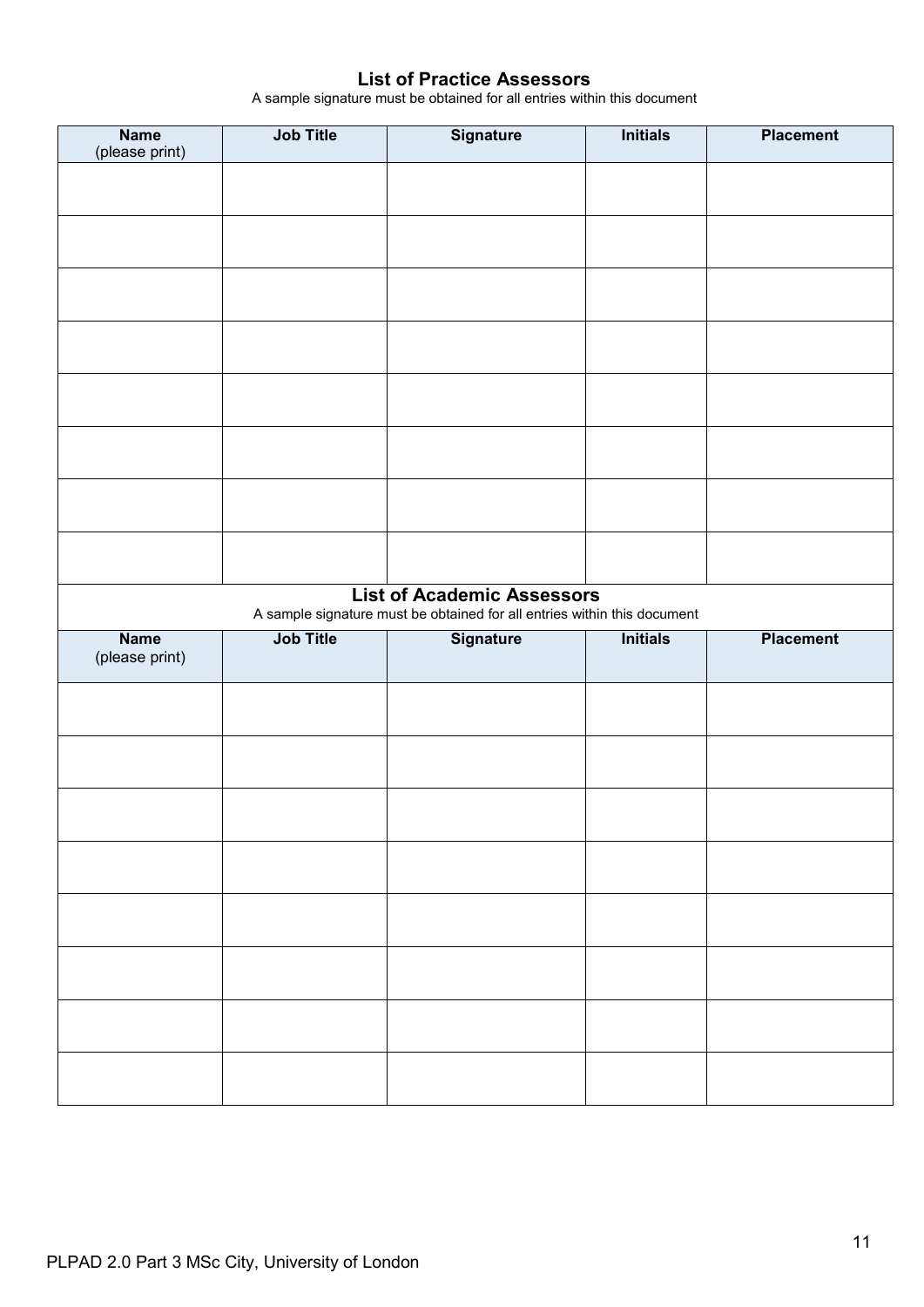| <b>Placement Provider:</b><br>(e.g. Trust/Organisation)   |                     |
|-----------------------------------------------------------|---------------------|
| <b>Name of Placement Area:</b>                            |                     |
| <b>Type of Experience:</b><br>(e.g. Community/Ward based) |                     |
| <b>Placement Telephone Number:</b>                        |                     |
| <b>Placement Contact Email:</b>                           |                     |
| Start Date End Date No. of Hours                          |                     |
|                                                           |                     |
| Nominated person to support student and address concerns  |                     |
| Name:                                                     | <b>Designation:</b> |
| <b>Contact email address:</b>                             |                     |
|                                                           |                     |
| <b>Practice Assessor Details:</b>                         |                     |
| Name:                                                     | <b>Designation:</b> |
| <b>Contact email address:</b>                             |                     |
|                                                           |                     |
| <b>Academic Assessor Details (for part):</b>              |                     |
| Name:                                                     | <b>Designation:</b> |

**Contact email address:**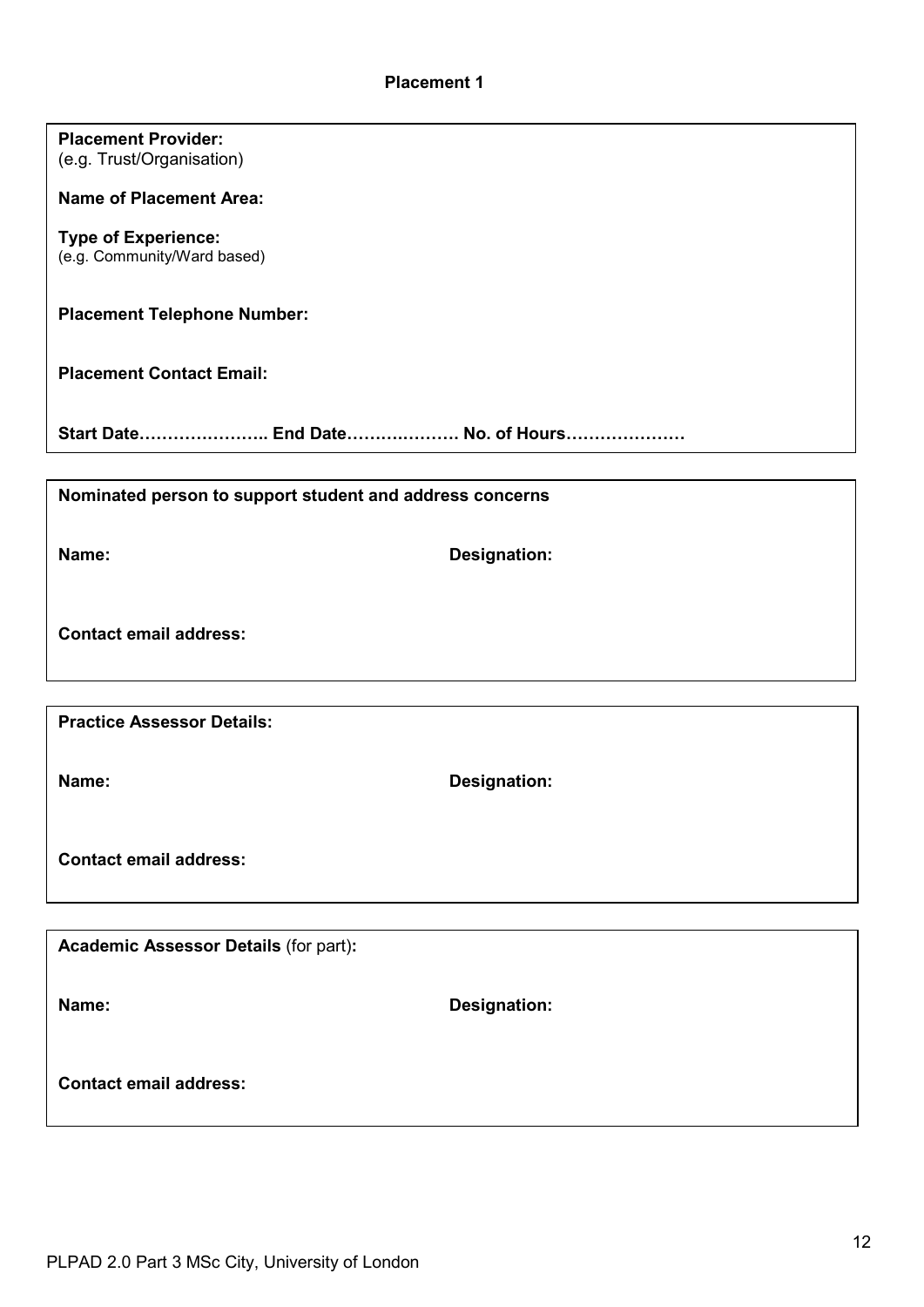# **Placement 1: Orientation**

|                                                                                                                                                                                                      |                           | <b>Placement Area 1</b>              | Placement Area 2 (if app.) |                                      |
|------------------------------------------------------------------------------------------------------------------------------------------------------------------------------------------------------|---------------------------|--------------------------------------|----------------------------|--------------------------------------|
| <b>Name of Placement Area:</b>                                                                                                                                                                       |                           |                                      |                            |                                      |
| <b>Name of Staff Member:</b>                                                                                                                                                                         |                           |                                      |                            |                                      |
| This should be undertaken by a member of staff in<br>the Placement Area                                                                                                                              | Initial/Date<br>(Student) | Initial/Date<br>(Staff<br>signature) | Initial/Date<br>(Student)  | Initial/Date<br>(Staff<br>signature) |
| The following criteria need to be met within the first day in placement                                                                                                                              |                           |                                      |                            |                                      |
| A general orientation to the health and social care<br>placement setting has been undertaken                                                                                                         |                           |                                      |                            |                                      |
| The local fire procedures have been explained<br>Tel………………                                                                                                                                           |                           |                                      |                            |                                      |
| The student has been shown the:<br>fire alarms<br>fire exits<br>fire extinguishers                                                                                                                   |                           |                                      |                            |                                      |
| Resuscitation policy and procedures have been<br>explained Tel:                                                                                                                                      |                           |                                      |                            |                                      |
| Resuscitation equipment has been shown and<br>explained                                                                                                                                              |                           |                                      |                            |                                      |
| The student knows how to summon help in the event<br>of an emergency                                                                                                                                 |                           |                                      |                            |                                      |
| The student is aware of where to find local policies<br>health and safety<br>$\bullet$<br>incident reporting procedures<br>infection control<br>handling of messages and enquiries<br>other policies |                           |                                      |                            |                                      |
| The student has been made aware of information<br>governance requirements                                                                                                                            |                           |                                      |                            |                                      |
| The shift times, meal times and reporting sick policies<br>have been explained                                                                                                                       |                           |                                      |                            |                                      |
| The student is aware of his/her professional role in<br>practice                                                                                                                                     |                           |                                      |                            |                                      |
| Policy regarding safeguarding has been explained                                                                                                                                                     |                           |                                      |                            |                                      |
| The student is aware of the policy and process of<br>raising concerns                                                                                                                                |                           |                                      |                            |                                      |
| Lone working policy has been explained (if applicable)                                                                                                                                               |                           |                                      |                            |                                      |
| Risk assessments/reasonable adjustments relating to<br>disability/learning/pregnancy needs have been<br>discussed (where disclosed)                                                                  |                           |                                      |                            |                                      |
| The following criteria need to be met prior to use                                                                                                                                                   |                           |                                      |                            |                                      |
| The student has been shown and given a<br>demonstration of the moving and handling equipment<br>used in the placement area                                                                           |                           |                                      |                            |                                      |
| The student has been shown and given a<br>demonstration of the medical devices used in the<br>placement area                                                                                         |                           |                                      |                            |                                      |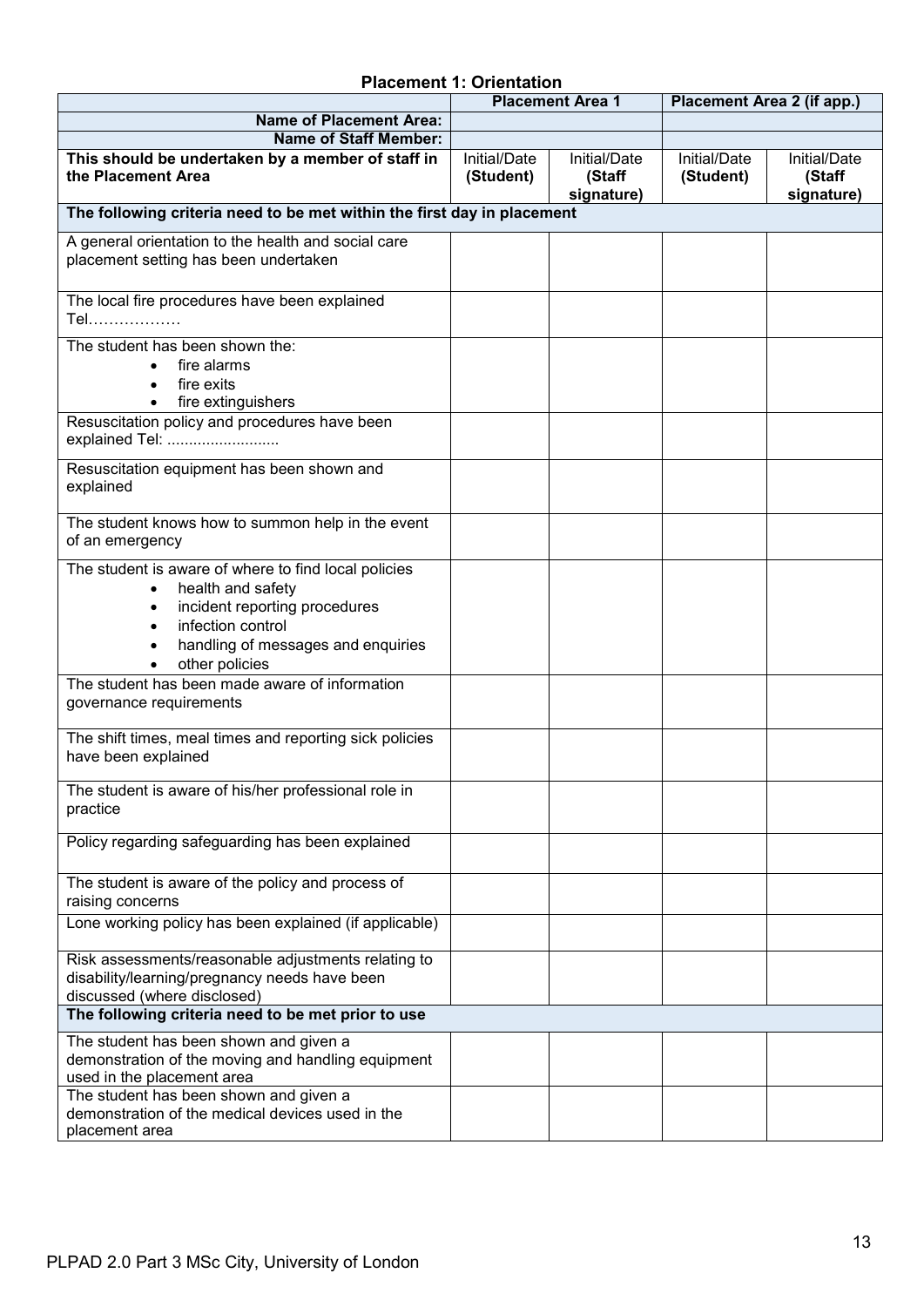## **Placement 1: Initial Interview**

(This can be completed by a Practice Supervisor or Practice Assessor. If completed by the PS they must discuss and agree with the PA) This meeting should take place within the first week of the placement

# **Placement Area Name:**

| Placement Area Name:                                                                                                                                         |                            |
|--------------------------------------------------------------------------------------------------------------------------------------------------------------|----------------------------|
| Student to identify learning and development needs (with guidance from the Practice Supervisor)                                                              |                            |
|                                                                                                                                                              |                            |
|                                                                                                                                                              |                            |
|                                                                                                                                                              |                            |
|                                                                                                                                                              |                            |
|                                                                                                                                                              |                            |
|                                                                                                                                                              |                            |
| Taking available learning opportunities into consideration, the student and Practice Supervisor/Practice<br>Assessor to negotiate and agree a learning plan. |                            |
| <b>Outline of learning plan</b>                                                                                                                              | How will this be achieved? |
|                                                                                                                                                              |                            |
|                                                                                                                                                              |                            |
|                                                                                                                                                              |                            |
|                                                                                                                                                              |                            |
|                                                                                                                                                              |                            |
|                                                                                                                                                              |                            |
|                                                                                                                                                              |                            |
|                                                                                                                                                              |                            |
|                                                                                                                                                              |                            |
|                                                                                                                                                              |                            |
| Learning plan for placement agreed by Practice Assessor (where applicable) YES/NO                                                                            |                            |
| <b>Student's Name:</b>                                                                                                                                       | Signature:<br>Date:        |
| Practice Supervisor/Assessor's Name:                                                                                                                         |                            |
| Signature:                                                                                                                                                   | Date:                      |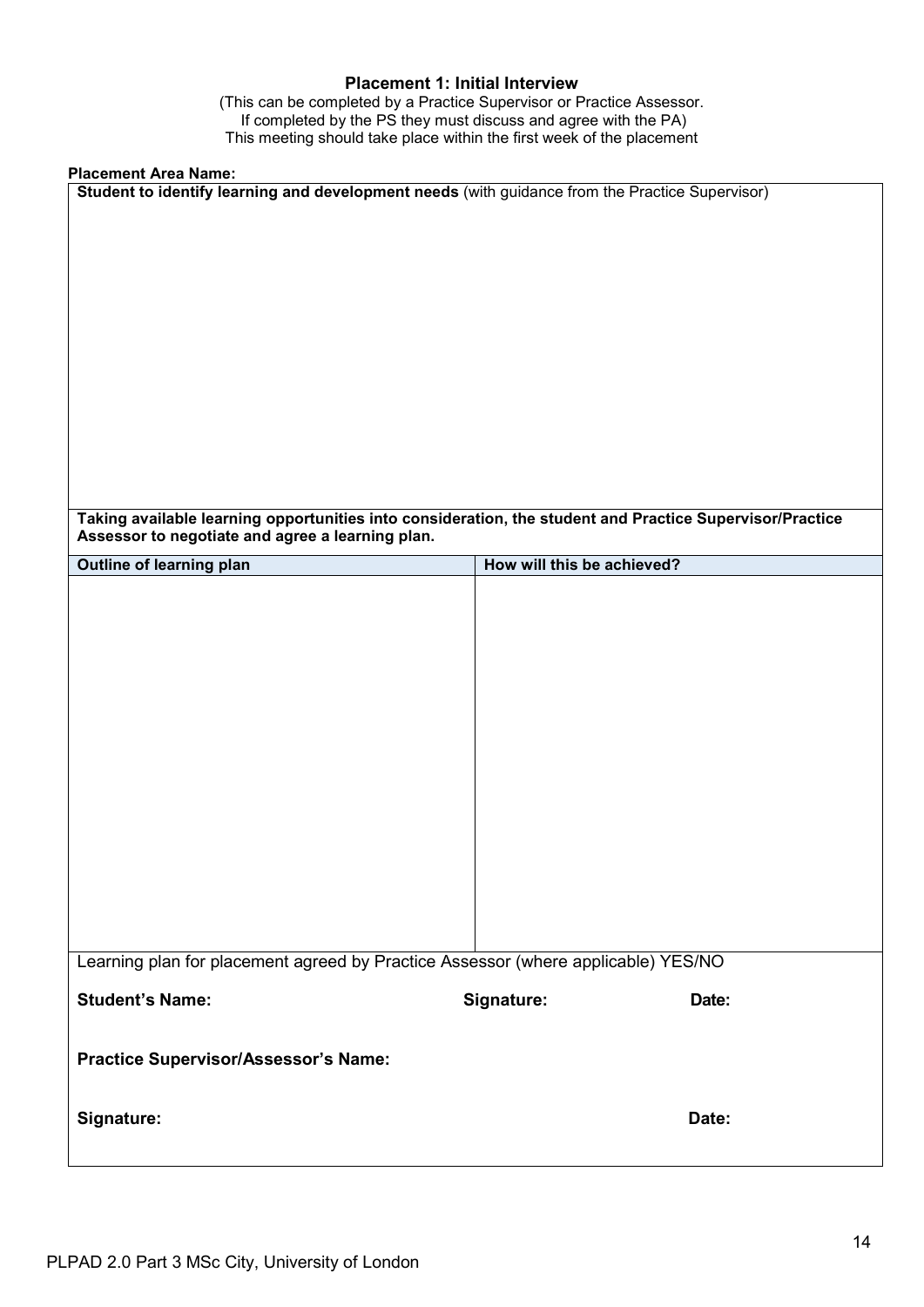# **Professional Values in Practice (Part 3)**

Students are required to demonstrate high standards of professional conduct at all times during their placements. Students should work within ethical and legal frameworks, and be able to articulate the underpinning values of The Code (NMC, 2018)*.* Professional Values reflect a number of proficiency statements and are captured under the 4 sections of The Code.

The Practice Assessor has responsibility for assessing Professional Values though the Mid-Point review can be completed by a Practice Supervisor in liaison with the Practice Assessor.

| Yes = Achieved, No = Not Achieved                                                                                                                                                                     |                                               |                         | (Refer to Criteria for Assessment in Practice) |                                    |
|-------------------------------------------------------------------------------------------------------------------------------------------------------------------------------------------------------|-----------------------------------------------|-------------------------|------------------------------------------------|------------------------------------|
|                                                                                                                                                                                                       | <b>Achieved</b><br><b>Mid-Point</b><br>Yes/No | Initial/<br><b>Date</b> | <b>Achieved</b><br><b>Final</b><br>Yes/No      | Initial/<br><b>Date</b><br>(Final) |
| <b>Prioritise people</b>                                                                                                                                                                              |                                               |                         |                                                |                                    |
| 1. The student maintains confidentiality in accordance with<br>the NMC code and recognises limits to confidentiality for<br>example public interest and protection from harm.                         |                                               |                         |                                                |                                    |
| 2. The student is non-judgemental, respectful and<br>courteous at all times when interacting with<br>patients/service users and all colleagues.                                                       |                                               |                         |                                                |                                    |
| 3. The student maintains the person's privacy and dignity,<br>seeks consent prior to care, challenges discriminatory<br>behaviour and advocates on their behalf.                                      |                                               |                         |                                                |                                    |
| 4. The student is caring, compassionate and sensitive to<br>the needs of others demonstrating positive role modelling.                                                                                |                                               |                         |                                                |                                    |
| 5. The student understands their professional<br>responsibility in adopting and promoting a healthy lifestyle<br>for the well-being of themselves and others.                                         |                                               |                         |                                                |                                    |
| <b>Practise effectively</b>                                                                                                                                                                           |                                               |                         |                                                |                                    |
| 6. The student consistently delivers safe, person-centred<br>and evidence based care ensuring patients/service<br>users/carers are at the centre of decision-making.                                  |                                               |                         |                                                |                                    |
| 7. The student is able to work confidently and as an equal<br>partner within the inter-disciplinary team and can build<br>effective professional relationships.                                       |                                               |                         |                                                |                                    |
| 8. The student makes consistent effort to engage in and<br>reflect on their learning, contributing to their own<br>professional development and supporting the learning and<br>development of others. |                                               |                         |                                                |                                    |
| 9. The student demonstrates leadership skills<br>and is able to work autonomously, seeks support where<br>appropriate and responds positively to feedback.                                            |                                               |                         |                                                |                                    |
| <b>Preserve safety</b>                                                                                                                                                                                |                                               |                         |                                                |                                    |
| 10. The student demonstrates openness (candour),<br>trustworthiness and integrity.                                                                                                                    |                                               |                         |                                                |                                    |
| 11. The student reports any concerns to a member of staff<br>when appropriate and escalates as required (as per local<br>policy/professional guidance) e.g. safeguarding.                             |                                               |                         |                                                |                                    |
| 12. The student demonstrates the appropriate listening<br>skills, seeks clarification where appropriate and carries out<br>instructions safely.                                                       |                                               |                         |                                                |                                    |
| 13. The student is able to recognise and work within the<br>limitations of own knowledge, skills and professional<br>boundaries and understand that they are responsible for<br>their own actions. (  |                                               |                         |                                                |                                    |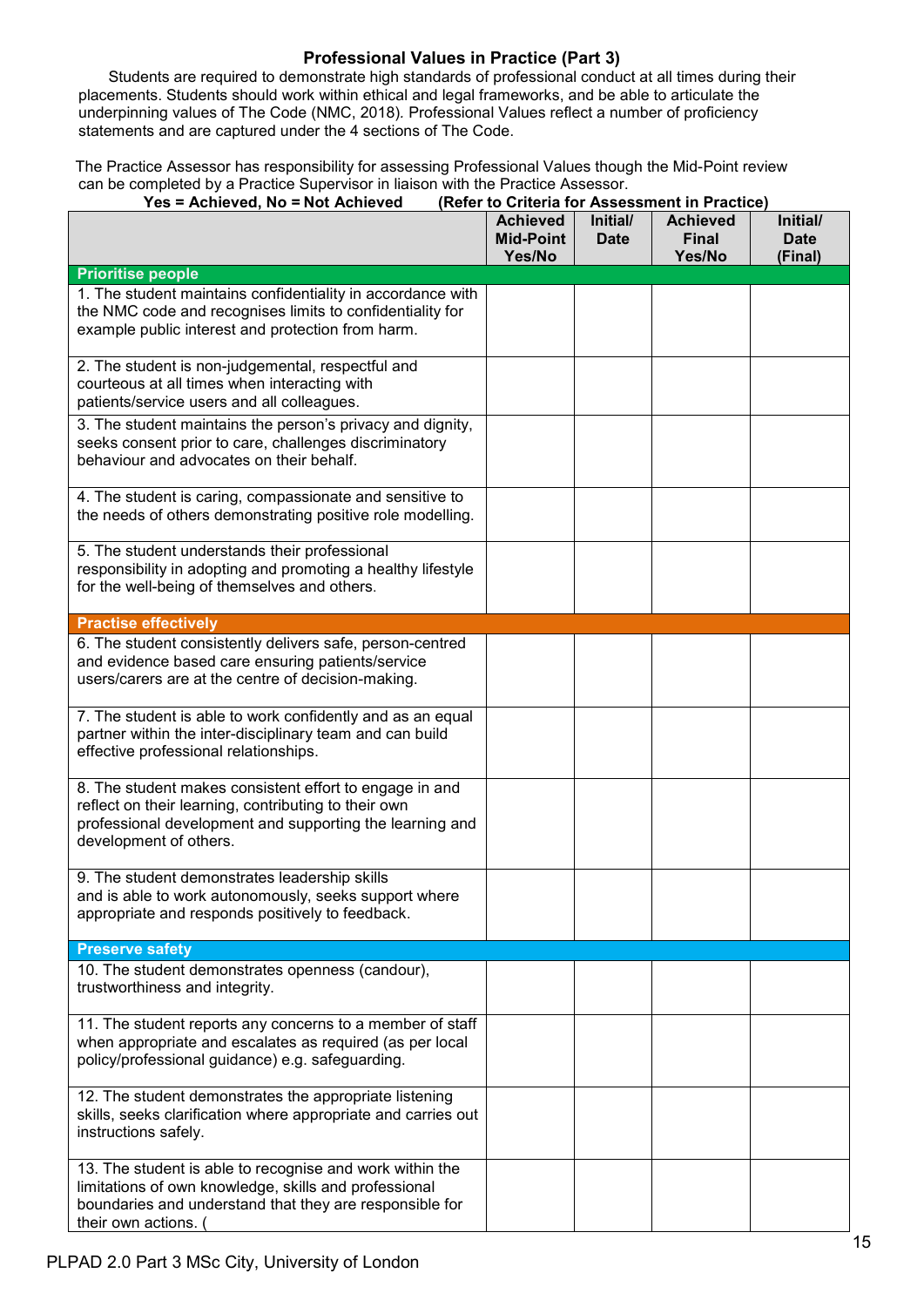|                                                                                                                                                                                                                                                       | <b>Achieved</b><br><b>Mid-Point</b><br>Yes/No | Initial/<br><b>Date</b> | <b>Achieved</b><br><b>Final</b><br>Yes/No | <b>Initial/Date</b><br>(Final) |
|-------------------------------------------------------------------------------------------------------------------------------------------------------------------------------------------------------------------------------------------------------|-----------------------------------------------|-------------------------|-------------------------------------------|--------------------------------|
| <b>Promote professionalism and trust</b>                                                                                                                                                                                                              |                                               |                         |                                           |                                |
| 14. The student's personal presentation and dress code is<br>in accordance with the local policy.                                                                                                                                                     |                                               |                         |                                           |                                |
| 15. The student maintains an appropriate professional<br>attitude regarding punctuality and communicates<br>appropriately if unable to attend placement.                                                                                              |                                               |                         |                                           |                                |
| 16. The student demonstrates that they use critical self-<br>reflection and supervision to gain insight into their own<br>values, taking into consideration the possible impact on<br>the caring relationship and the decision making process.        |                                               |                         |                                           |                                |
| 17. The student acts as a role model in promoting a<br>professional image and acts as an ambassador for the<br>profession.                                                                                                                            |                                               |                         |                                           |                                |
| <b>Mid-point assessment</b><br><b>Practice Supervisor Name:</b>                                                                                                                                                                                       | Signature:                                    |                         |                                           | Date:                          |
| <b>Reviewed and agreed by Practice Assessor</b><br><b>Practice Assessor Name:</b>                                                                                                                                                                     | Signature:                                    |                         |                                           | Date:                          |
| End point: Student reflection on meeting Professional Values                                                                                                                                                                                          |                                               |                         |                                           |                                |
| Choose one example from your practice on this placement to demonstrate how you practice within the<br>NMC Code of Conduct (ensure confidentiality is maintained). For each placement, please select a different<br>section of The Code to reflect on. |                                               |                         |                                           |                                |
| <b>Student Signature:</b><br>Final assessment - please add comments on Final Interview Page                                                                                                                                                           |                                               | Date:                   |                                           |                                |
|                                                                                                                                                                                                                                                       |                                               |                         |                                           |                                |
| <b>Practice Assessor Name:</b>                                                                                                                                                                                                                        | Signature:                                    |                         |                                           | Date:                          |

**If there are any issues/areas for concern, these must be recorded. 'Not Achieved' must trigger an Action Plan. This must involve the Practice Supervisor and the Practice Assessor (as appropriate) in liaison with the Academic Assessor.**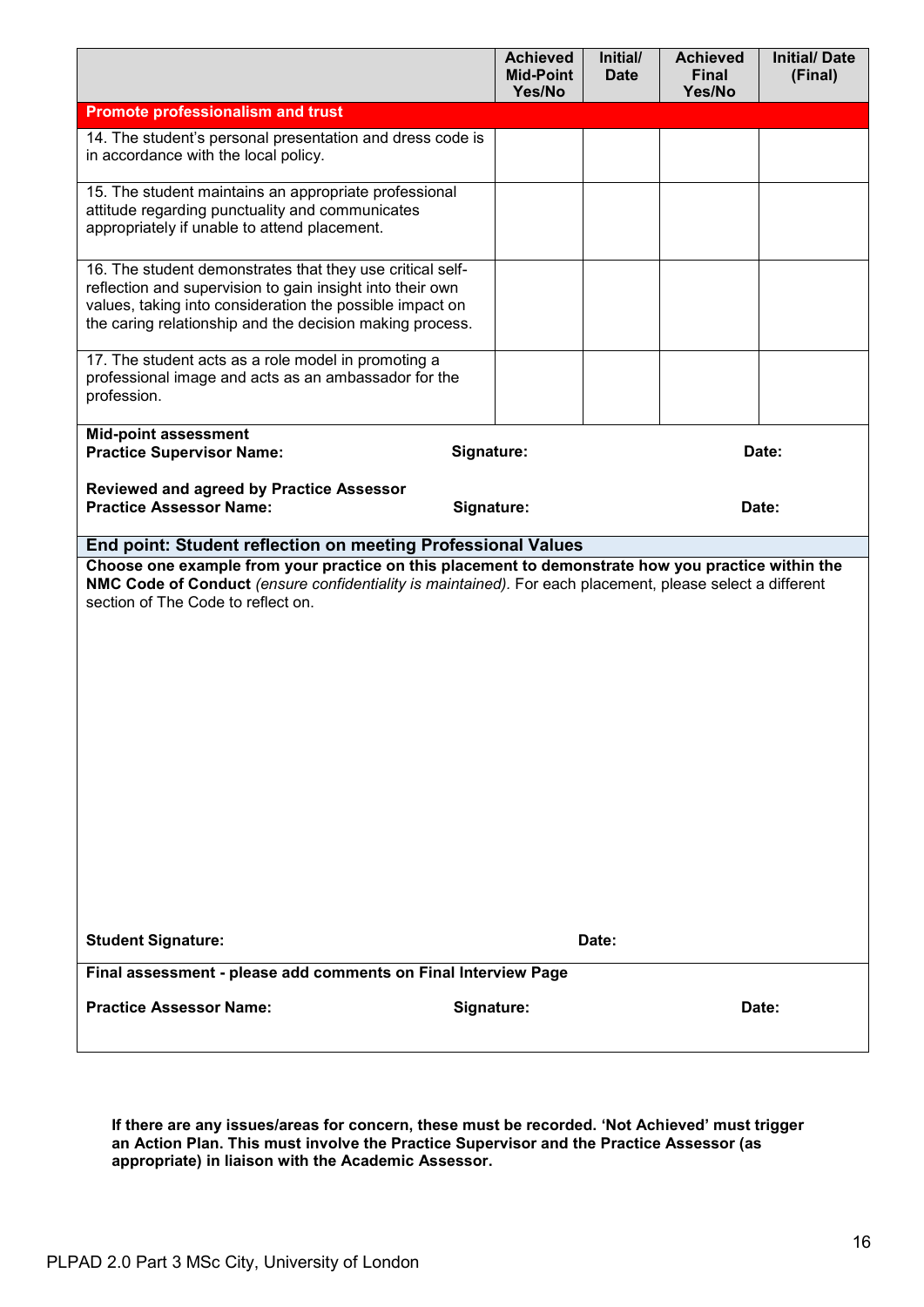### **Placement 1: Mid-Point Interview**

This discussion must take place half way through the placement

| Student's self-assessment/reflection on progress                                                       |
|--------------------------------------------------------------------------------------------------------|
| Reflect on your overall progression referring to your personal learning needs, professional values and |
| proficiencies. Identify your strengths and document areas for development.                             |
| Knowledge:                                                                                             |
|                                                                                                        |
|                                                                                                        |
|                                                                                                        |
|                                                                                                        |
|                                                                                                        |
|                                                                                                        |
|                                                                                                        |
| Skills:                                                                                                |
|                                                                                                        |
|                                                                                                        |
|                                                                                                        |
|                                                                                                        |
|                                                                                                        |
|                                                                                                        |
|                                                                                                        |
| <b>Attitudes and values:</b>                                                                           |
|                                                                                                        |
|                                                                                                        |
|                                                                                                        |
|                                                                                                        |
|                                                                                                        |
|                                                                                                        |
| <b>Practice Assessor's comments</b>                                                                    |
| Discuss with the student their self-assessment and comment on their progression using the criteria for |
|                                                                                                        |
|                                                                                                        |
| Assessment in Practice Descriptors, detailing evidence used to come to your decision.                  |
| Knowledge:                                                                                             |
|                                                                                                        |
|                                                                                                        |
|                                                                                                        |
|                                                                                                        |
|                                                                                                        |
|                                                                                                        |
|                                                                                                        |
|                                                                                                        |
|                                                                                                        |
| Skills:                                                                                                |
|                                                                                                        |
|                                                                                                        |
|                                                                                                        |
|                                                                                                        |
|                                                                                                        |
|                                                                                                        |
|                                                                                                        |
|                                                                                                        |
|                                                                                                        |
| <b>Attitudes and values:</b>                                                                           |
|                                                                                                        |
|                                                                                                        |
|                                                                                                        |
|                                                                                                        |
|                                                                                                        |
|                                                                                                        |
|                                                                                                        |
|                                                                                                        |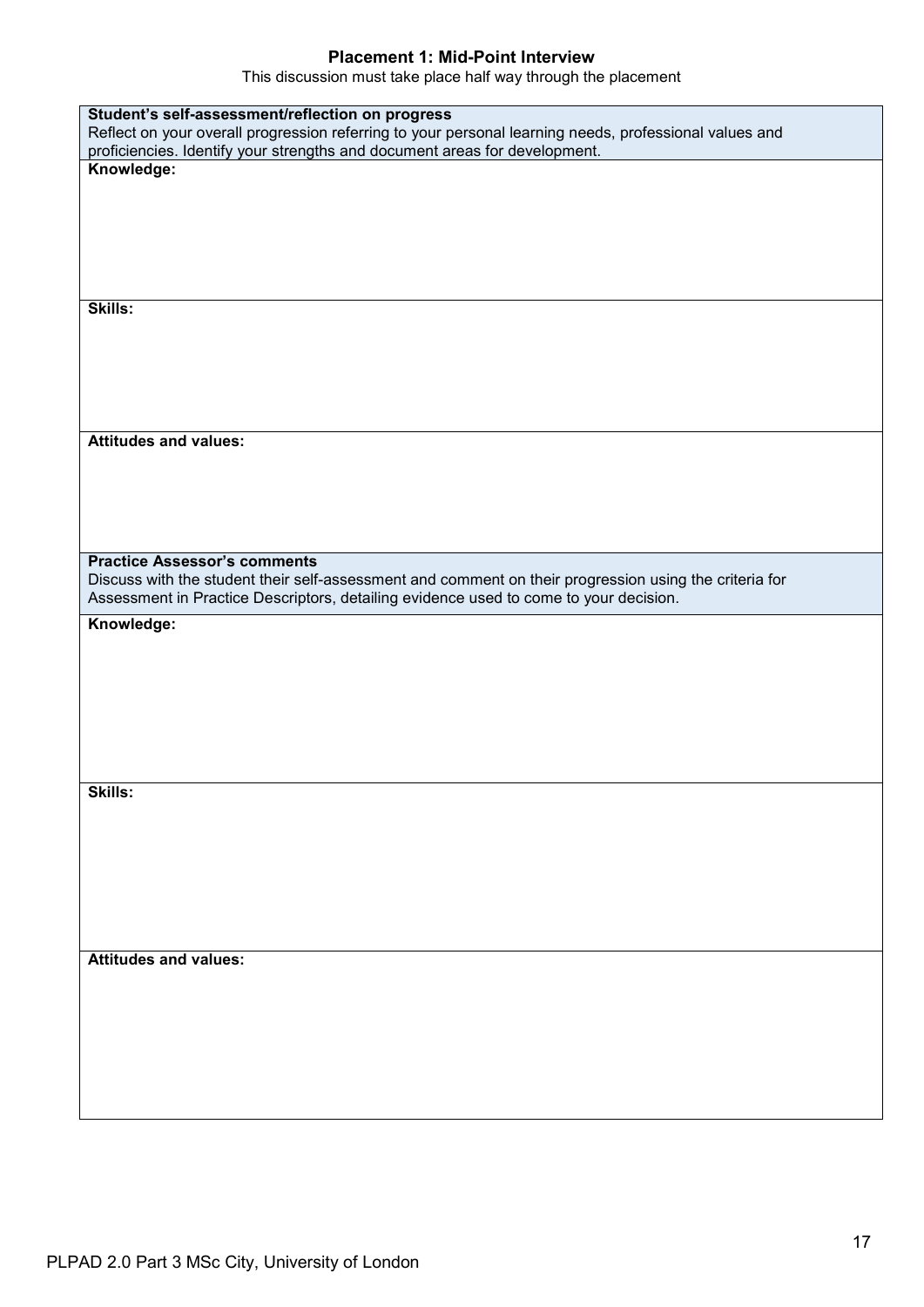### **Placement 1: Mid-Point Review Ongoing learning and development needs**

To be agreed between Practice Assessor and Student – sign and date all entries below **Following the Mid-Point interview the student is to identify their learning and development needs for the remainder of the placement and negotiate with their Practice Assessor how these will be achieved. Learning and development needs How will these be achieved? Student's Name: Signature: Date: Practice Assessor's Name: Signature: Date:** *Any outstanding learning and development needs are to be discussed and documented at the final interview.*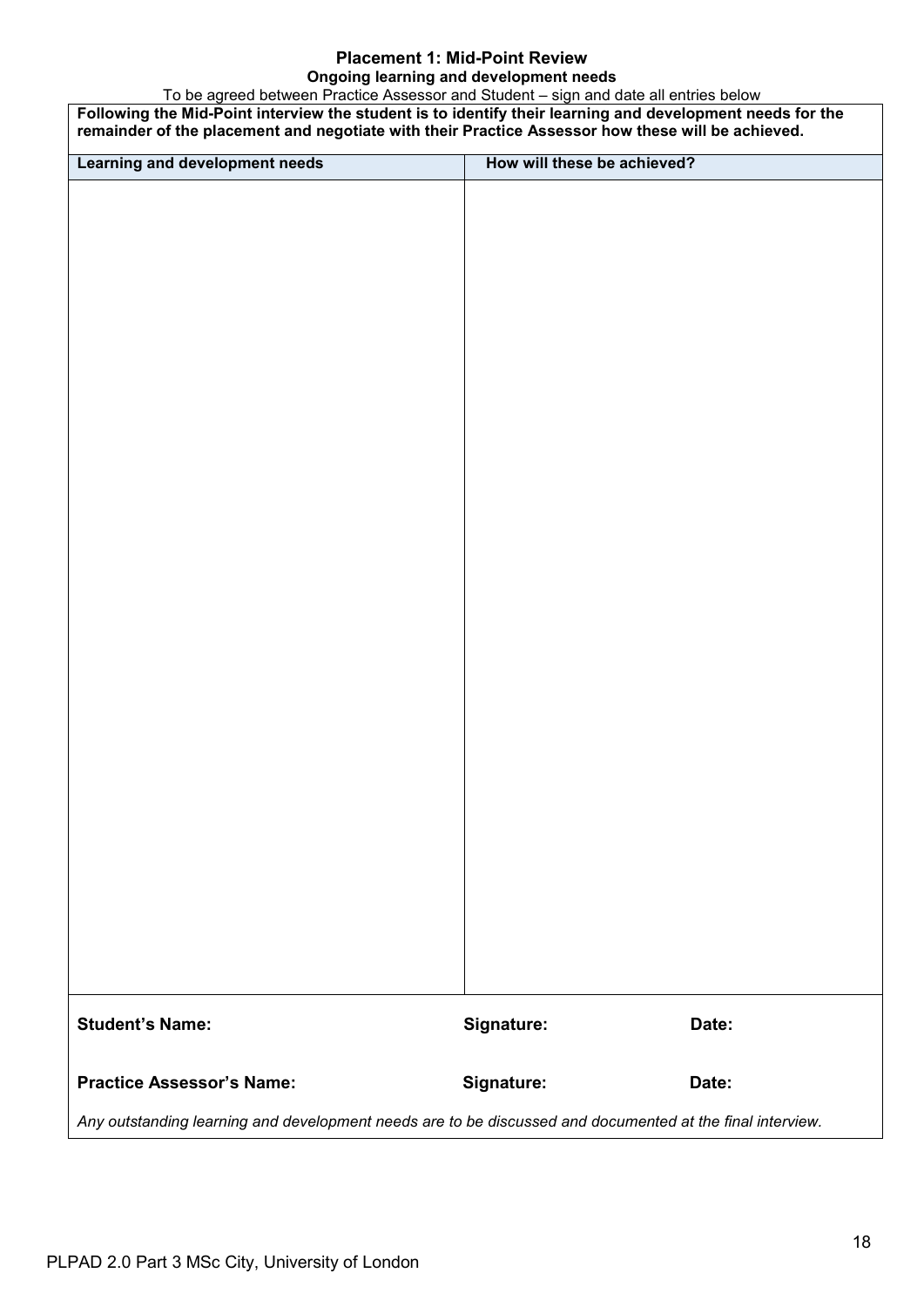# **Placement 1: Final Interview**

| This should take place towards the end of the placement                                                                                       |
|-----------------------------------------------------------------------------------------------------------------------------------------------|
| Student's self-assessment/reflection on progress                                                                                              |
| Reflect on your overall progression referring to your personal learning needs, professional values and                                        |
| proficiencies. Identify your strengths and document areas for development.                                                                    |
| Knowledge:                                                                                                                                    |
|                                                                                                                                               |
|                                                                                                                                               |
|                                                                                                                                               |
|                                                                                                                                               |
|                                                                                                                                               |
| Skills:                                                                                                                                       |
|                                                                                                                                               |
|                                                                                                                                               |
|                                                                                                                                               |
|                                                                                                                                               |
|                                                                                                                                               |
|                                                                                                                                               |
| <b>Attitudes and values:</b>                                                                                                                  |
|                                                                                                                                               |
|                                                                                                                                               |
|                                                                                                                                               |
|                                                                                                                                               |
|                                                                                                                                               |
|                                                                                                                                               |
| <b>Practice Assessor's comments</b><br>Discuss with the student their self-assessment and comment on their progression using the criteria for |
|                                                                                                                                               |
|                                                                                                                                               |
| Assessment in Practice Descriptors, detailing evidence used to come to your decision.                                                         |
| Knowledge:                                                                                                                                    |
|                                                                                                                                               |
|                                                                                                                                               |
|                                                                                                                                               |
|                                                                                                                                               |
|                                                                                                                                               |
| <b>Skills:</b>                                                                                                                                |
|                                                                                                                                               |
|                                                                                                                                               |
|                                                                                                                                               |
|                                                                                                                                               |
|                                                                                                                                               |
|                                                                                                                                               |
|                                                                                                                                               |
| <b>Attitudes and values:</b>                                                                                                                  |
|                                                                                                                                               |
|                                                                                                                                               |
|                                                                                                                                               |
|                                                                                                                                               |
|                                                                                                                                               |
|                                                                                                                                               |
|                                                                                                                                               |

# **Please record any further comments on the next page**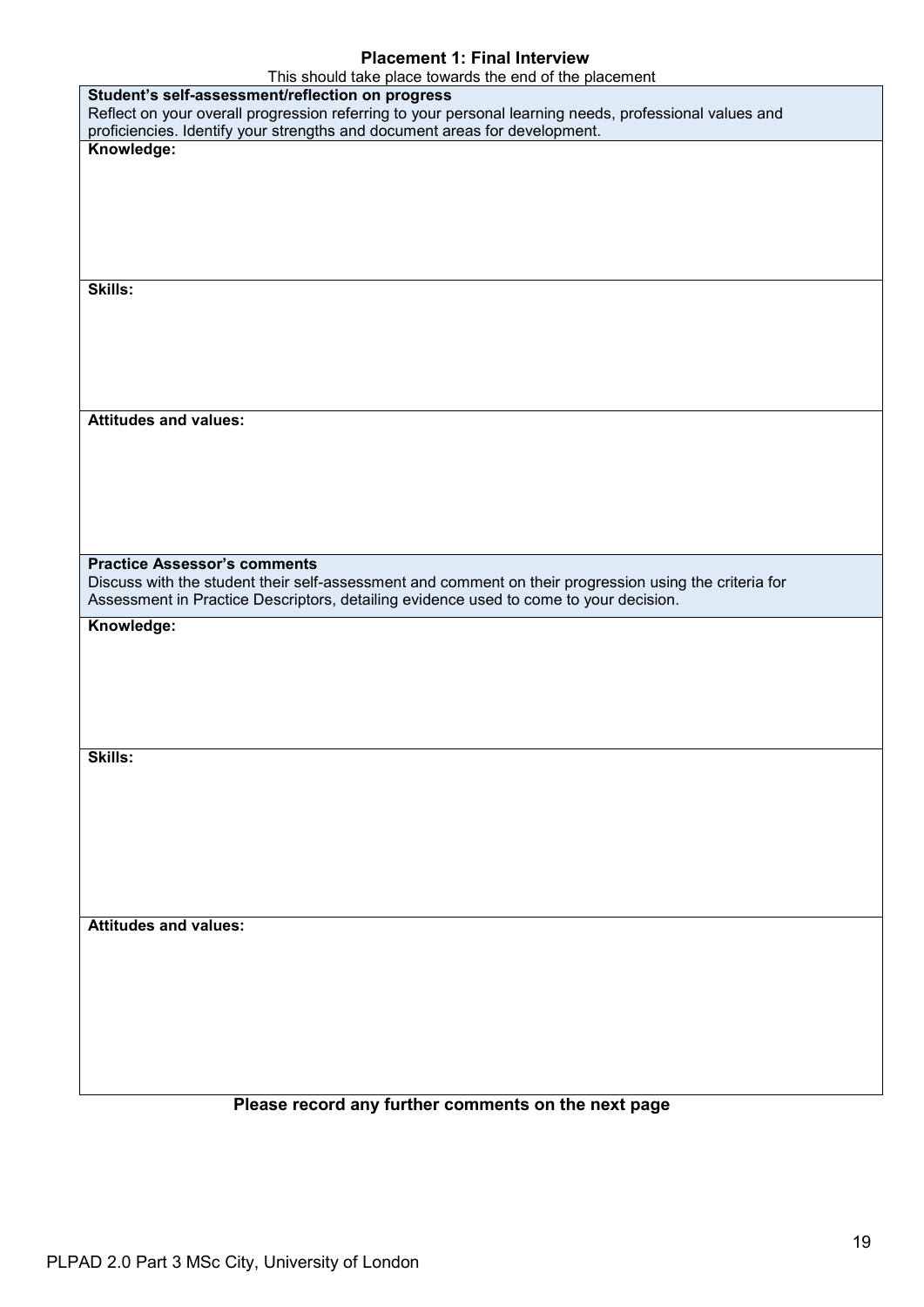# **Learning and Development Needs**

To be agreed between the Practice Assessor and Student **Practice Assessor to identify specific areas to take forward to the next placement**

**Was an Action Plan required to support the student? YES / NO**

**If Yes, was the Academic Assessor informed? YES / NO**

**Checklist for assessed documents** Tick | Practice **Assessor Initial Student Initial** The professional value statements have been signed at both Mid-Point and Final Interview The relevant proficiencies/skills that the student has achieved in this area (where applicable) have been signed The practice placement hours have been checked and signed All the interview records and development plans have been completed and signed as appropriate The Practice Supervisors and Practice Assessor have printed and signed their name on the appropriate list at the beginning of the document. The Practice Assessor has completed the Ongoing Achievement Record (OAR) **Student's Name: Signature: Date: Practice Assessor's Name: Signature: Date: Additional Signature (If Applicable, e.g. Academic Assessor): Name: Signature: CONSIDENTS**  $\bullet$  **Date: Date: Date:**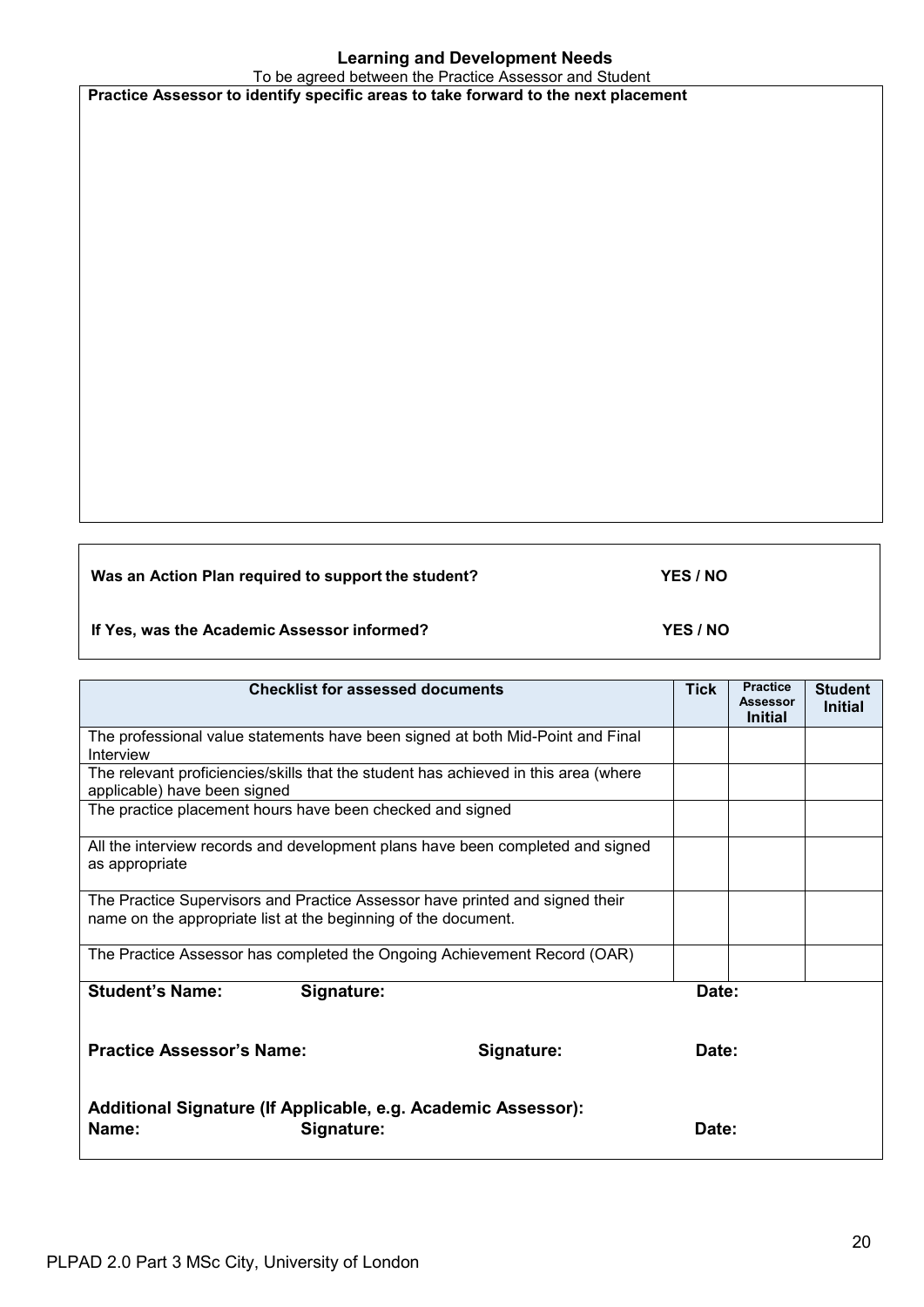**Practice Supervisors/Practice Assessors should obtain consent from patients/service users/carers who should feel able to decline to participate.** 

We would like to hear your views about the way the student nurse has supported your care. Your feedback will not change the way you are cared for and will help the student nurse's learning.

| Tick if you are:                                           | The Patient/Service User |                           | Carer/Relative                 |                             |                                  |
|------------------------------------------------------------|--------------------------|---------------------------|--------------------------------|-----------------------------|----------------------------------|
| How happy were<br>you with the way<br>the student<br>nurse | Very Happy<br>$\hat{c}$  | Happy<br>$\ddot{\bullet}$ | I'm not sure<br>$\circledcirc$ | Unhappy<br>$\sum_{i=1}^{n}$ | Very<br>unhappy<br>$\frac{1}{2}$ |
| cared for you?                                             |                          |                           |                                |                             |                                  |
| listened to<br>you?                                        |                          |                           |                                |                             |                                  |
| understood the<br>way you felt?                            |                          |                           |                                |                             |                                  |
| talked to you?                                             |                          |                           |                                |                             |                                  |
| showed you<br>respect?                                     |                          |                           |                                |                             |                                  |

| What did the student nurse do well?           |                                                                                               |       |  |
|-----------------------------------------------|-----------------------------------------------------------------------------------------------|-------|--|
|                                               | What could the student nurse have done differently?                                           |       |  |
| <b>Practice Supervisor/Practice Assessor:</b> |                                                                                               |       |  |
| Name:                                         | Signature:                                                                                    | Date: |  |
| <b>Student Name:</b>                          | Signature:                                                                                    | Date: |  |
|                                               | This form has been co-produced by Pan London Service Users across 4 fields of practice, 2013. |       |  |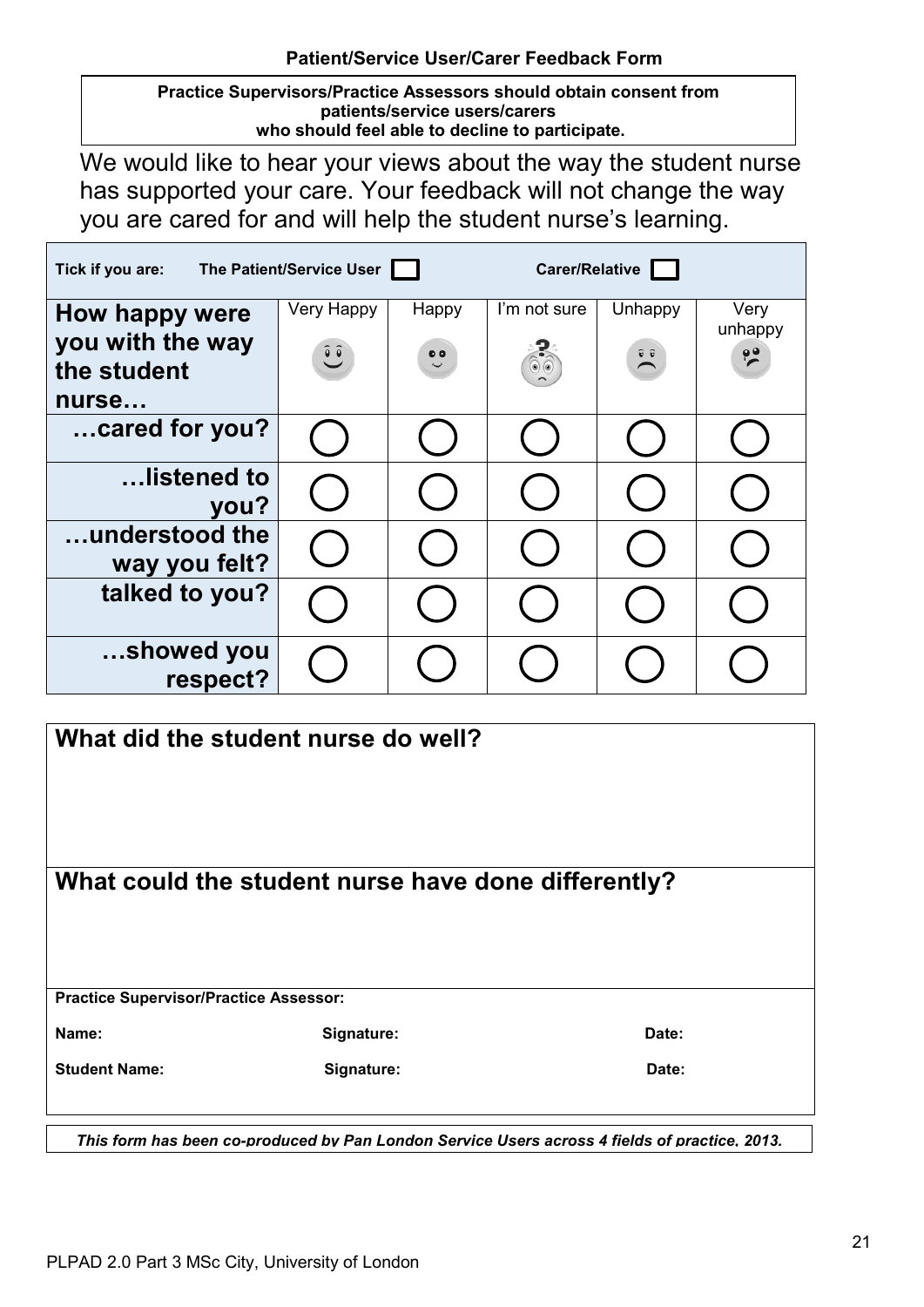| Student Reflection: Reflect on your learning in outreach/short placements or with members of the<br>multi-disciplinary team who are supervising your learning and summarise below: |            |       |
|------------------------------------------------------------------------------------------------------------------------------------------------------------------------------------|------------|-------|
|                                                                                                                                                                                    |            |       |
|                                                                                                                                                                                    |            |       |
|                                                                                                                                                                                    |            |       |
|                                                                                                                                                                                    |            |       |
|                                                                                                                                                                                    |            |       |
|                                                                                                                                                                                    |            |       |
| <b>Student Name:</b>                                                                                                                                                               | Signature: | Date: |
| <b>Practice Supervisor's Comments:</b>                                                                                                                                             |            |       |
|                                                                                                                                                                                    |            |       |
|                                                                                                                                                                                    |            |       |
|                                                                                                                                                                                    |            |       |
|                                                                                                                                                                                    |            |       |
| <b>Practice Supervisor Name:</b>                                                                                                                                                   | Signature: | Date: |
| Student Reflection: Reflect on your learning in outreach/short placements or with members of the                                                                                   |            |       |
| multi-disciplinary team who are supervising your learning and summarise below:                                                                                                     |            |       |
|                                                                                                                                                                                    |            |       |
|                                                                                                                                                                                    |            |       |
|                                                                                                                                                                                    |            |       |
|                                                                                                                                                                                    |            |       |
|                                                                                                                                                                                    |            |       |
| <b>Student Name:</b>                                                                                                                                                               | Signature: | Date: |
| <b>Practice Supervisor's Comments:</b>                                                                                                                                             |            |       |
|                                                                                                                                                                                    |            |       |
|                                                                                                                                                                                    |            |       |
|                                                                                                                                                                                    |            |       |
|                                                                                                                                                                                    |            |       |
| <b>Practice Supervisor Name:</b>                                                                                                                                                   | Signature: | Date: |
|                                                                                                                                                                                    |            |       |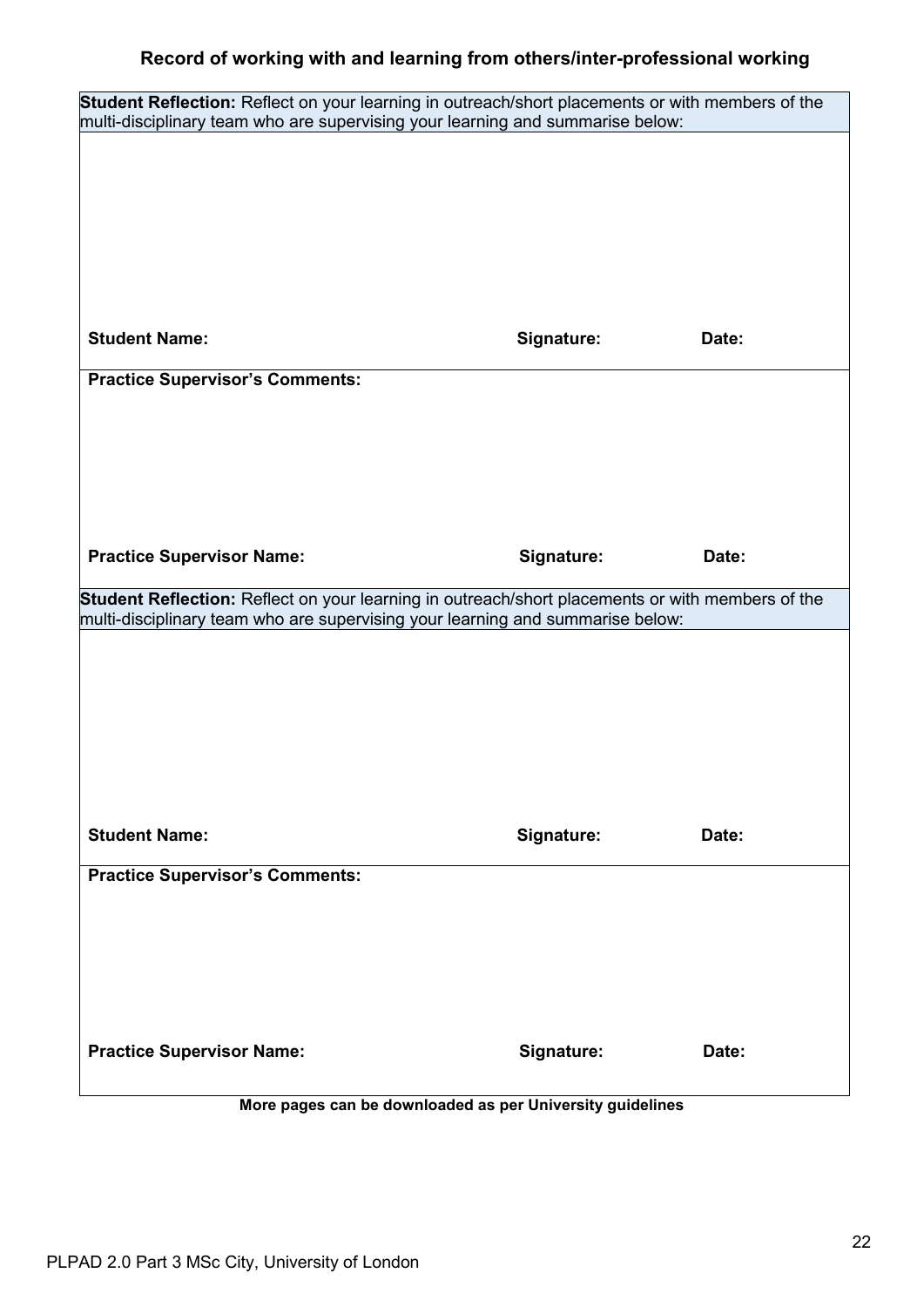| Student Reflection: Reflect on your learning in outreach/short placements or with members of the |            |       |
|--------------------------------------------------------------------------------------------------|------------|-------|
| multi-disciplinary team who are supervising your learning and summarise below:                   |            |       |
|                                                                                                  |            |       |
|                                                                                                  |            |       |
|                                                                                                  |            |       |
|                                                                                                  |            |       |
| <b>Student Name:</b>                                                                             | Signature: | Date: |
| <b>Practice Supervisor's Comments:</b>                                                           |            |       |
|                                                                                                  |            |       |
|                                                                                                  |            |       |
|                                                                                                  |            |       |
|                                                                                                  |            |       |
| <b>Practice Supervisor Name:</b>                                                                 | Signature: | Date: |
| Student Reflection: Reflect on your learning in outreach/short placements or with members of the |            |       |
|                                                                                                  |            |       |
| multi-disciplinary team who are supervising your learning and summarise below:                   |            |       |
|                                                                                                  |            |       |
|                                                                                                  |            |       |
|                                                                                                  |            |       |
|                                                                                                  |            |       |
| <b>Student Name:</b>                                                                             | Signature: | Date: |
| <b>Practice Supervisor's Comments:</b>                                                           |            |       |
|                                                                                                  |            |       |
|                                                                                                  |            |       |
|                                                                                                  |            |       |
|                                                                                                  |            |       |
| <b>Practice Supervisor Name:</b>                                                                 | Signature: | Date: |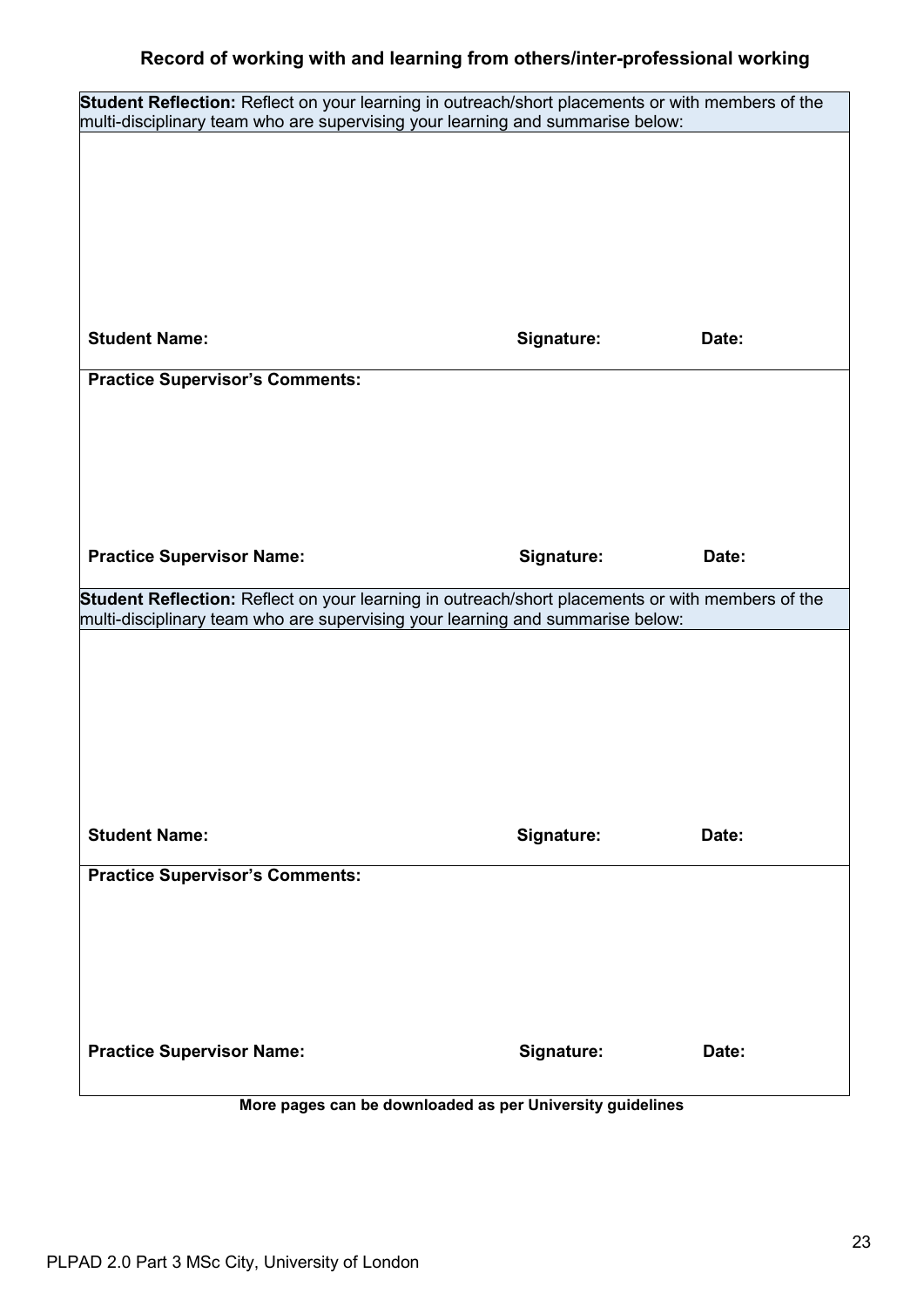| Student Reflection: Reflect on your learning in outreach/short placements or with members of the<br>multi-disciplinary team who are supervising your learning and summarise below: |            |       |
|------------------------------------------------------------------------------------------------------------------------------------------------------------------------------------|------------|-------|
|                                                                                                                                                                                    |            |       |
|                                                                                                                                                                                    |            |       |
|                                                                                                                                                                                    |            |       |
|                                                                                                                                                                                    |            |       |
|                                                                                                                                                                                    |            |       |
|                                                                                                                                                                                    |            |       |
| <b>Student Name:</b>                                                                                                                                                               | Signature: | Date: |
| <b>Practice Supervisor's Comments:</b>                                                                                                                                             |            |       |
|                                                                                                                                                                                    |            |       |
|                                                                                                                                                                                    |            |       |
|                                                                                                                                                                                    |            |       |
|                                                                                                                                                                                    |            |       |
| <b>Practice Supervisor Name:</b>                                                                                                                                                   | Signature: | Date: |
| Student Reflection: Reflect on your learning in outreach/short placements or with members of the                                                                                   |            |       |
| multi-disciplinary team who are supervising your learning and summarise below:                                                                                                     |            |       |
|                                                                                                                                                                                    |            |       |
|                                                                                                                                                                                    |            |       |
|                                                                                                                                                                                    |            |       |
|                                                                                                                                                                                    |            |       |
|                                                                                                                                                                                    |            |       |
| <b>Student Name:</b>                                                                                                                                                               | Signature: | Date: |
| <b>Practice Supervisor's Comments:</b>                                                                                                                                             |            |       |
|                                                                                                                                                                                    |            |       |
|                                                                                                                                                                                    |            |       |
|                                                                                                                                                                                    |            |       |
|                                                                                                                                                                                    |            |       |
| <b>Practice Supervisor Name:</b>                                                                                                                                                   | Signature: | Date: |
|                                                                                                                                                                                    |            |       |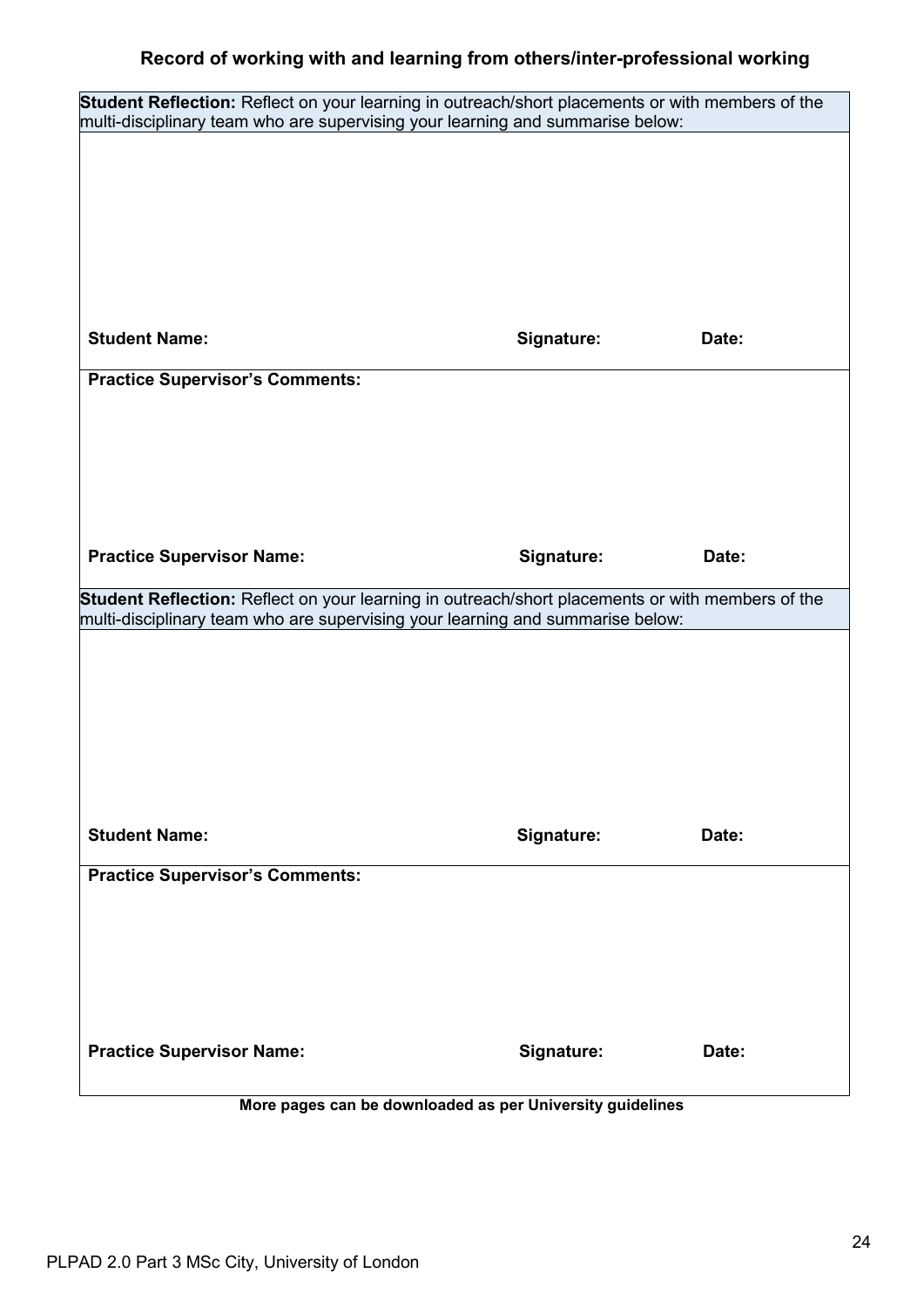| Student Reflection: Reflect on your learning in outreach/short placements or with members of the |            |       |
|--------------------------------------------------------------------------------------------------|------------|-------|
| multi-disciplinary team who are supervising your learning and summarise below:                   |            |       |
|                                                                                                  |            |       |
|                                                                                                  |            |       |
|                                                                                                  |            |       |
|                                                                                                  |            |       |
| <b>Student Name:</b>                                                                             | Signature: | Date: |
| <b>Practice Supervisor's Comments:</b>                                                           |            |       |
|                                                                                                  |            |       |
|                                                                                                  |            |       |
|                                                                                                  |            |       |
|                                                                                                  |            |       |
| <b>Practice Supervisor Name:</b>                                                                 | Signature: | Date: |
| Student Reflection: Reflect on your learning in outreach/short placements or with members of the |            |       |
|                                                                                                  |            |       |
| multi-disciplinary team who are supervising your learning and summarise below:                   |            |       |
|                                                                                                  |            |       |
|                                                                                                  |            |       |
|                                                                                                  |            |       |
|                                                                                                  |            |       |
| <b>Student Name:</b>                                                                             | Signature: | Date: |
| <b>Practice Supervisor's Comments:</b>                                                           |            |       |
|                                                                                                  |            |       |
|                                                                                                  |            |       |
|                                                                                                  |            |       |
|                                                                                                  |            |       |
| <b>Practice Supervisor Name:</b>                                                                 | Signature: | Date: |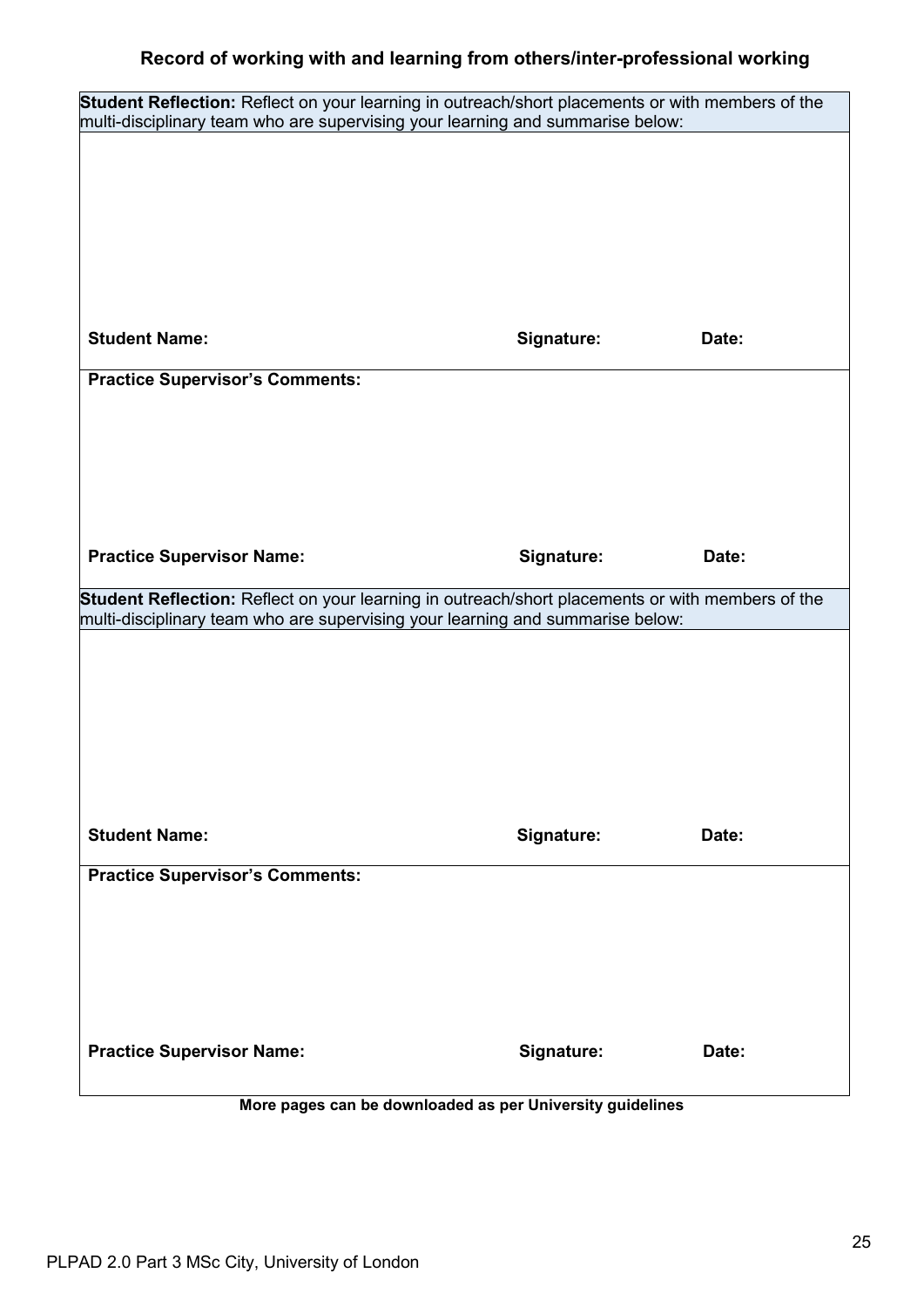| <b>Communication/additional feedback</b>                  |                     |
|-----------------------------------------------------------|---------------------|
|                                                           |                     |
|                                                           |                     |
|                                                           |                     |
|                                                           |                     |
|                                                           |                     |
|                                                           |                     |
|                                                           |                     |
|                                                           |                     |
|                                                           |                     |
| Name:                                                     | <b>Designation:</b> |
|                                                           |                     |
| Signature:                                                | Date:               |
| <b>Communication/additional feedback</b>                  |                     |
|                                                           |                     |
|                                                           |                     |
|                                                           |                     |
|                                                           |                     |
|                                                           |                     |
|                                                           |                     |
|                                                           |                     |
|                                                           |                     |
| Name:                                                     | <b>Designation:</b> |
|                                                           |                     |
| Signature:                                                | Date:               |
|                                                           |                     |
| <b>Communication/additional feedback</b>                  |                     |
|                                                           |                     |
|                                                           |                     |
|                                                           |                     |
|                                                           |                     |
|                                                           |                     |
|                                                           |                     |
|                                                           |                     |
|                                                           |                     |
| Name:                                                     | <b>Designation:</b> |
| Signature:                                                | Date:               |
| More pages can be downloaded as per University guidelines |                     |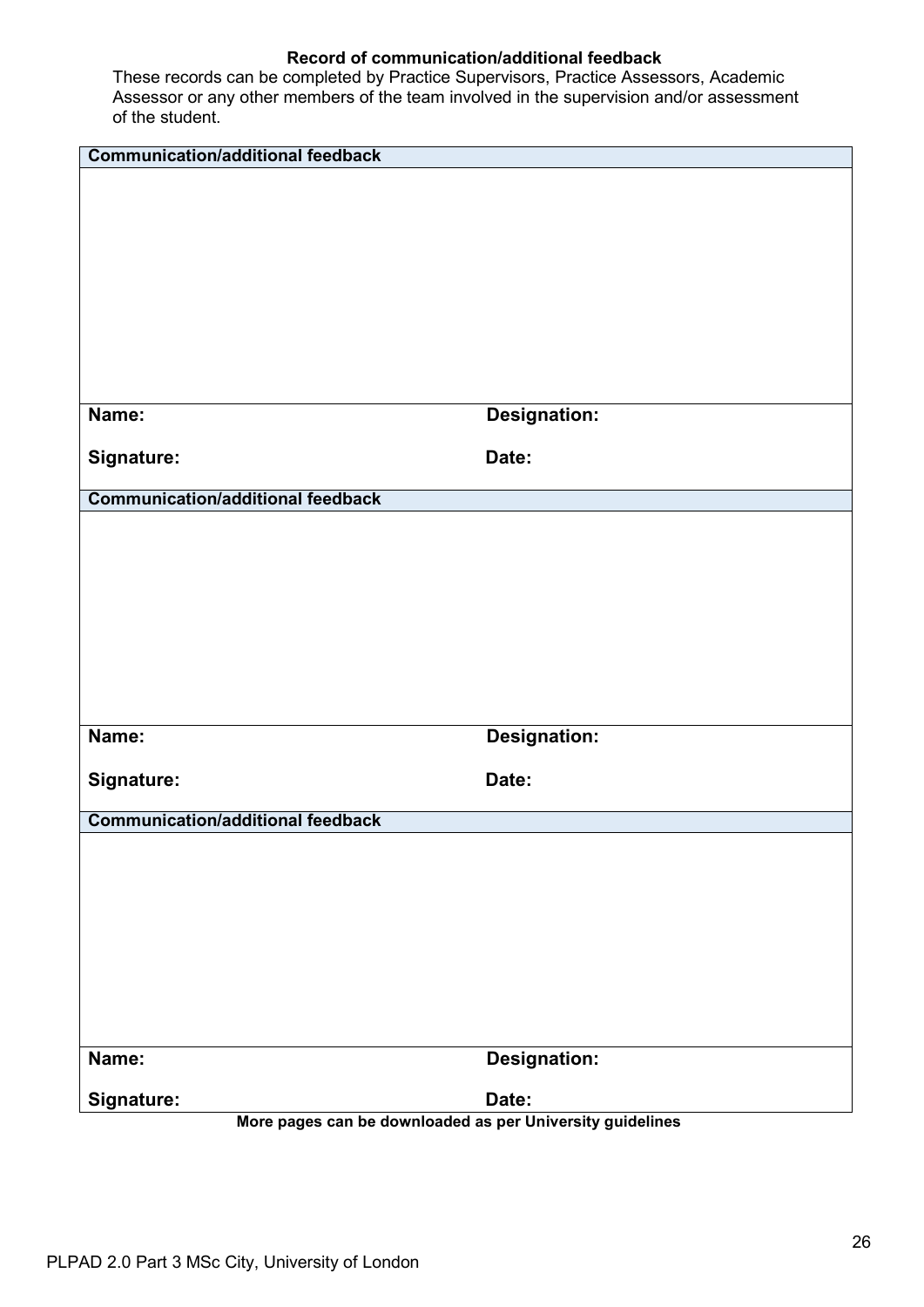| <b>Communication/additional feedback</b>                                |                     |
|-------------------------------------------------------------------------|---------------------|
|                                                                         |                     |
|                                                                         |                     |
|                                                                         |                     |
|                                                                         |                     |
|                                                                         |                     |
|                                                                         |                     |
|                                                                         |                     |
|                                                                         |                     |
| Name:                                                                   | <b>Designation:</b> |
| Signature:                                                              | Date:               |
|                                                                         |                     |
| <b>Communication/additional feedback</b>                                |                     |
|                                                                         |                     |
|                                                                         |                     |
|                                                                         |                     |
|                                                                         |                     |
|                                                                         |                     |
|                                                                         |                     |
|                                                                         |                     |
| Name:                                                                   | <b>Designation:</b> |
|                                                                         |                     |
| Signature:                                                              | Date:               |
|                                                                         |                     |
| <b>Communication/additional feedback</b>                                |                     |
|                                                                         |                     |
|                                                                         |                     |
|                                                                         |                     |
|                                                                         |                     |
|                                                                         |                     |
|                                                                         |                     |
|                                                                         |                     |
| Name:                                                                   | <b>Designation:</b> |
|                                                                         |                     |
| Signature:<br>More pages can be downloaded as per University guidelines | Date:               |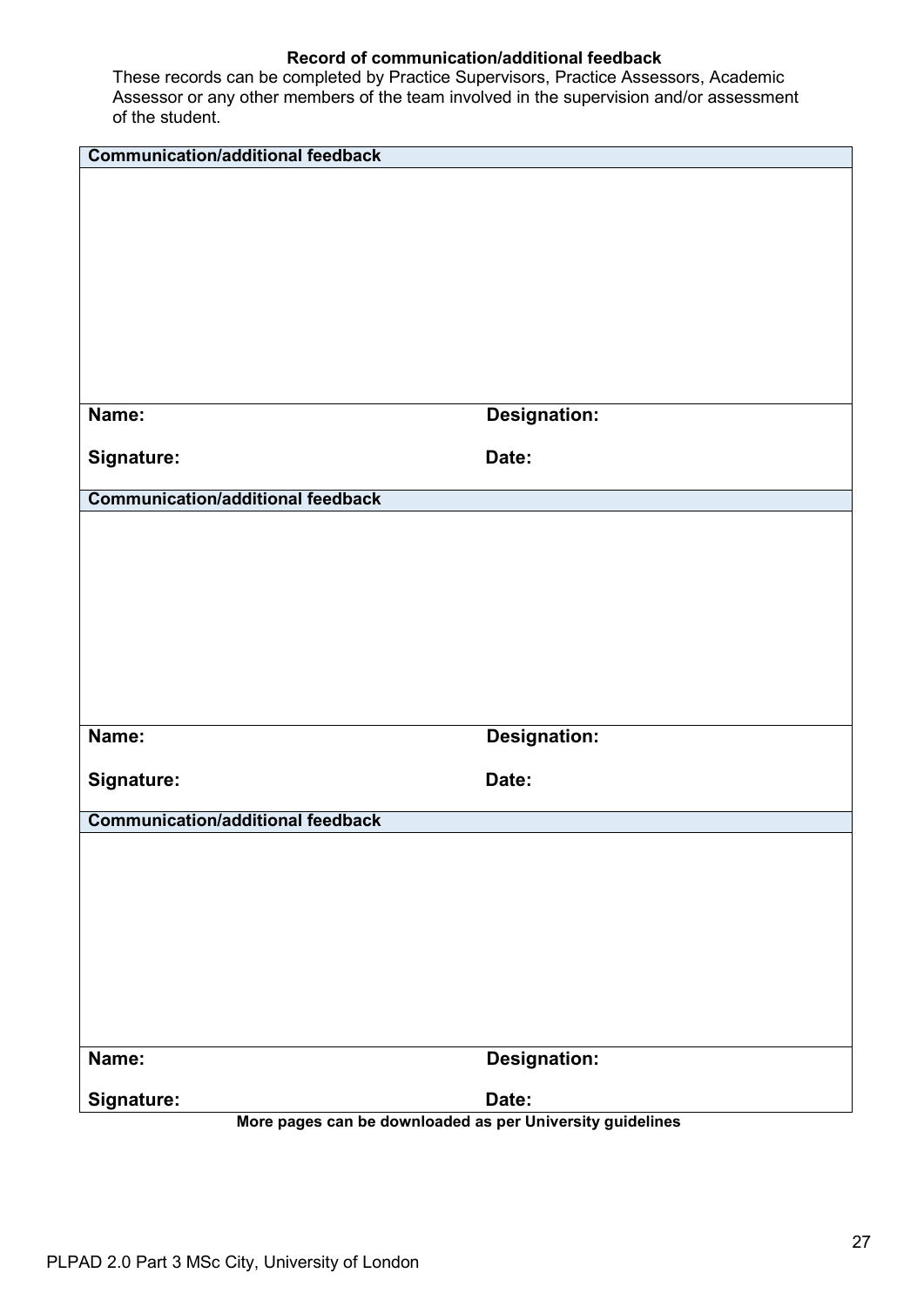| <b>Communication/additional feedback</b>                                |                     |
|-------------------------------------------------------------------------|---------------------|
|                                                                         |                     |
|                                                                         |                     |
|                                                                         |                     |
|                                                                         |                     |
|                                                                         |                     |
|                                                                         |                     |
|                                                                         |                     |
|                                                                         |                     |
| Name:                                                                   | <b>Designation:</b> |
| Signature:                                                              | Date:               |
|                                                                         |                     |
| <b>Communication/additional feedback</b>                                |                     |
|                                                                         |                     |
|                                                                         |                     |
|                                                                         |                     |
|                                                                         |                     |
|                                                                         |                     |
|                                                                         |                     |
|                                                                         |                     |
| Name:                                                                   | <b>Designation:</b> |
|                                                                         |                     |
| Signature:                                                              | Date:               |
|                                                                         |                     |
| <b>Communication/additional feedback</b>                                |                     |
|                                                                         |                     |
|                                                                         |                     |
|                                                                         |                     |
|                                                                         |                     |
|                                                                         |                     |
|                                                                         |                     |
|                                                                         |                     |
| Name:                                                                   | <b>Designation:</b> |
|                                                                         |                     |
| Signature:<br>More pages can be downloaded as per University guidelines | Date:               |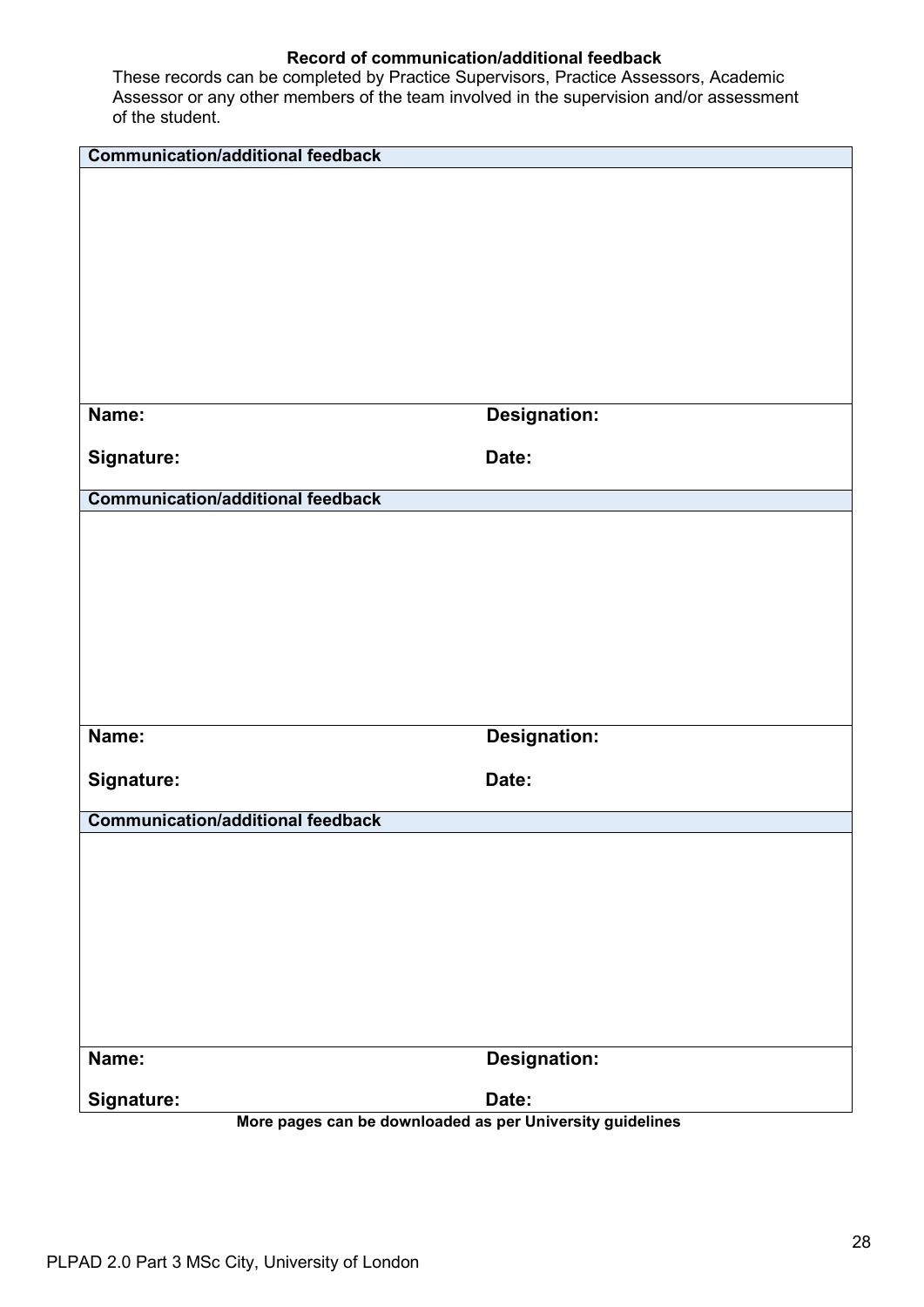| <b>Communication/additional feedback</b>                                |                     |
|-------------------------------------------------------------------------|---------------------|
|                                                                         |                     |
|                                                                         |                     |
|                                                                         |                     |
|                                                                         |                     |
|                                                                         |                     |
|                                                                         |                     |
|                                                                         |                     |
|                                                                         |                     |
| Name:                                                                   | <b>Designation:</b> |
| Signature:                                                              | Date:               |
|                                                                         |                     |
| <b>Communication/additional feedback</b>                                |                     |
|                                                                         |                     |
|                                                                         |                     |
|                                                                         |                     |
|                                                                         |                     |
|                                                                         |                     |
|                                                                         |                     |
|                                                                         |                     |
| Name:                                                                   | <b>Designation:</b> |
|                                                                         |                     |
| Signature:                                                              | Date:               |
| <b>Communication/additional feedback</b>                                |                     |
|                                                                         |                     |
|                                                                         |                     |
|                                                                         |                     |
|                                                                         |                     |
|                                                                         |                     |
|                                                                         |                     |
|                                                                         |                     |
|                                                                         |                     |
| Name:                                                                   | <b>Designation:</b> |
|                                                                         | Date:               |
| Signature:<br>More pages can be downloaded as per University guidelines |                     |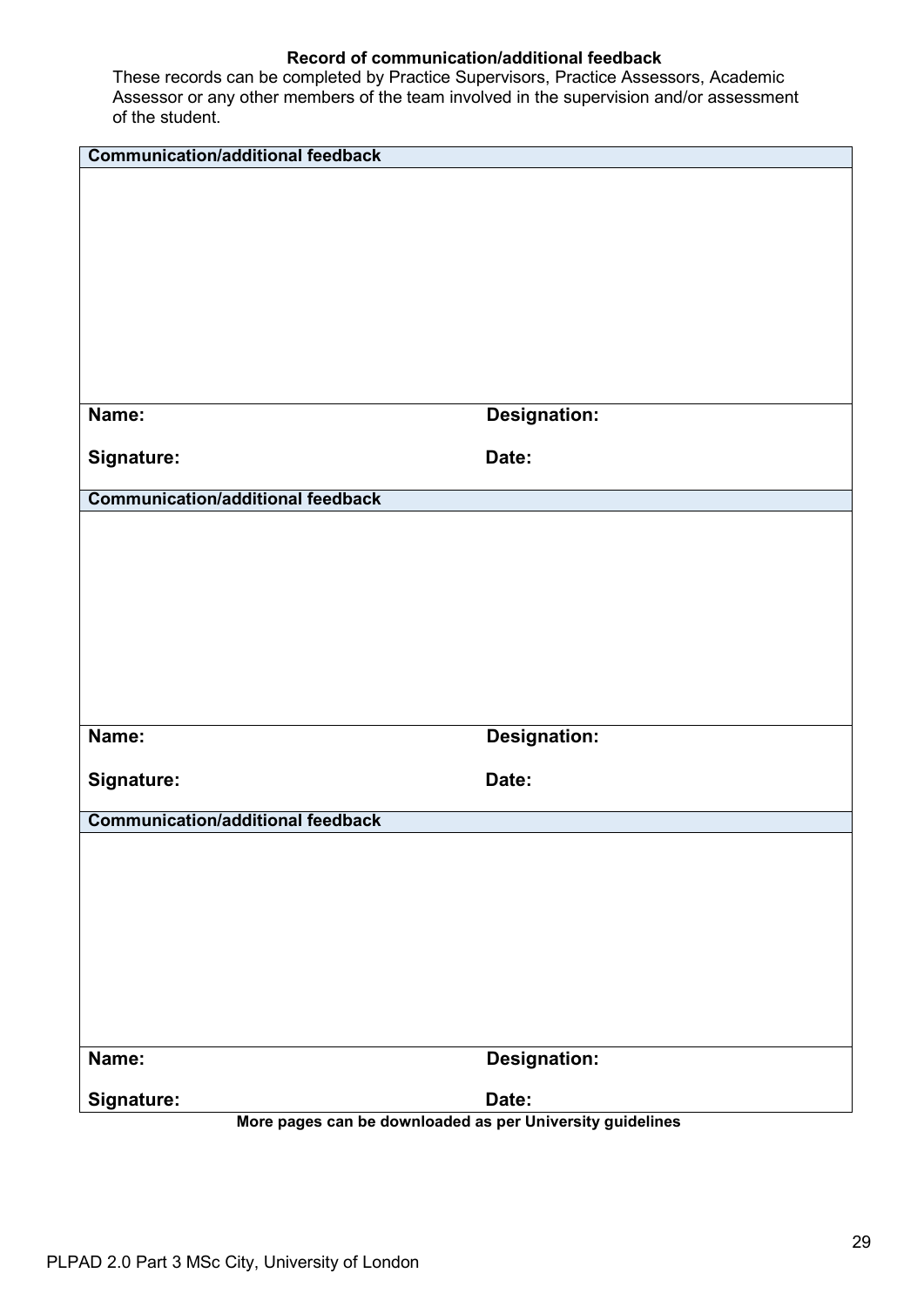# **Record of peer feedback**

Feedback is an essential part of the learning process. Through engaging in peer review and receiving feedback from a number of peers, students are exposed to a greater diversity of perspectives as well as enabling students to develop skills in peer review and feedback.

These records can be completed by peers i.e. other students who have worked alongside you or have had the opportunity to discuss your learning needs with you. If you have facilitated a teaching session on placement you can use the form below to obtain feedback.

| Peer feedback |                                                           |
|---------------|-----------------------------------------------------------|
|               |                                                           |
|               |                                                           |
|               |                                                           |
|               |                                                           |
|               |                                                           |
|               |                                                           |
|               |                                                           |
|               |                                                           |
|               |                                                           |
|               |                                                           |
|               |                                                           |
|               |                                                           |
|               |                                                           |
|               |                                                           |
| Name:         | Programme/year:                                           |
|               |                                                           |
| Signature:    | Date:                                                     |
|               |                                                           |
| Peer feedback |                                                           |
|               |                                                           |
|               |                                                           |
|               |                                                           |
|               |                                                           |
|               |                                                           |
|               |                                                           |
|               |                                                           |
|               |                                                           |
|               |                                                           |
|               |                                                           |
|               |                                                           |
|               |                                                           |
|               |                                                           |
| Name:         | Programme/year:                                           |
|               |                                                           |
| Signature:    | Date:                                                     |
|               | More pages can be downloaded as per University guidelines |

## **Record of peer feedback**

Feedback is an essential part of the learning process. Through engaging in peer review and receiving feedback from a number of peers, students are exposed to a greater diversity of perspectives as well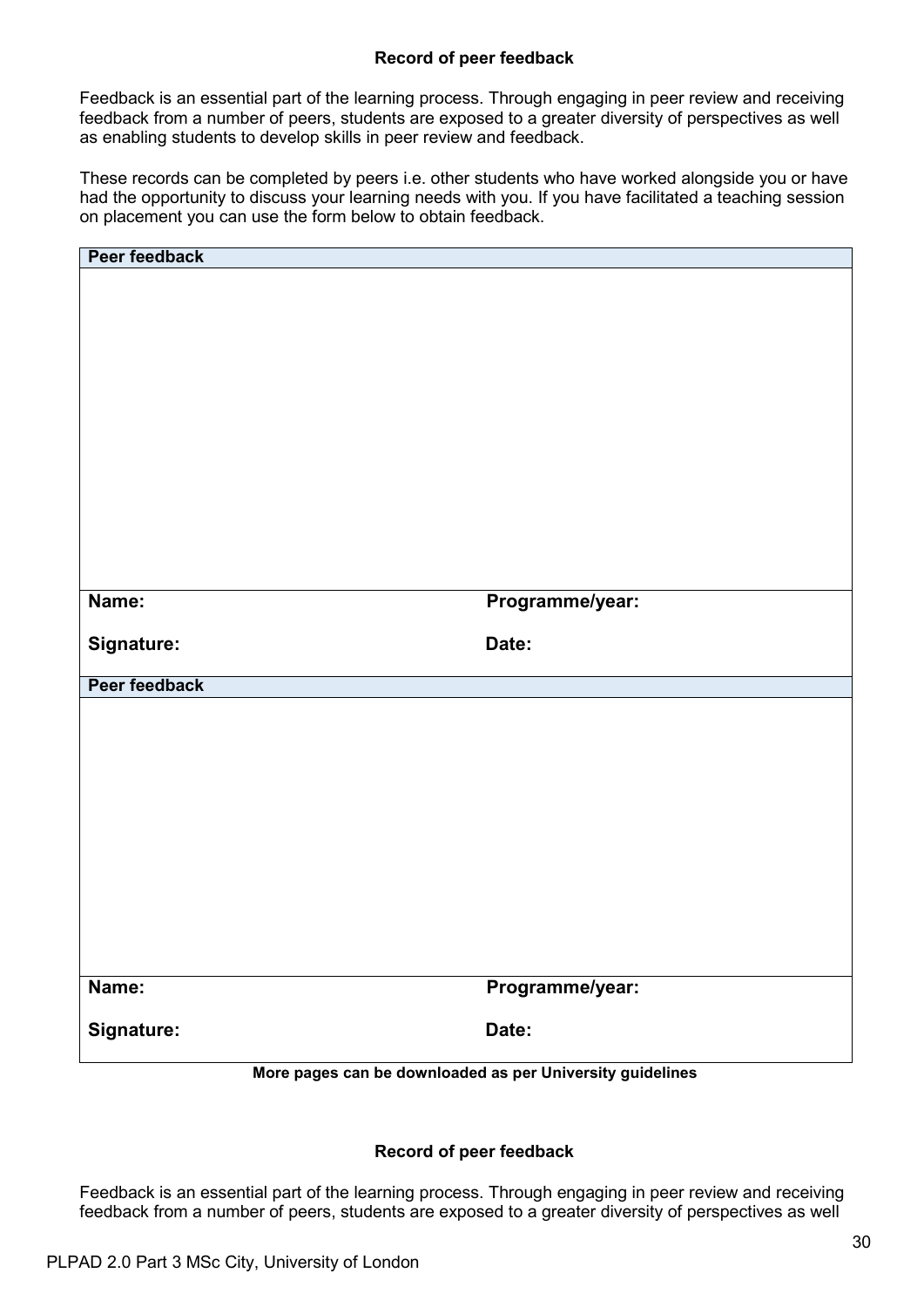as enabling students to develop skills in peer review and feedback.

These records can be completed by peers i.e. other students who have worked alongside you or have had the opportunity to discuss your learning needs with you. If you have facilitated a teaching session on placement you can use the form below to obtain feedback.

| Peer feedback |                                                           |
|---------------|-----------------------------------------------------------|
|               |                                                           |
|               |                                                           |
|               |                                                           |
|               |                                                           |
|               |                                                           |
|               |                                                           |
|               |                                                           |
|               |                                                           |
|               |                                                           |
|               |                                                           |
|               |                                                           |
|               |                                                           |
| Name:         | Programme/year:                                           |
|               |                                                           |
| Signature:    | Date:                                                     |
| Peer feedback |                                                           |
|               |                                                           |
|               |                                                           |
|               |                                                           |
|               |                                                           |
|               |                                                           |
|               |                                                           |
|               |                                                           |
|               |                                                           |
|               |                                                           |
|               |                                                           |
| Name:         |                                                           |
|               | Programme/year:                                           |
| Signature:    | Date:                                                     |
|               | More pages can be downloaded as per University guidelines |
|               |                                                           |

**Placement 2**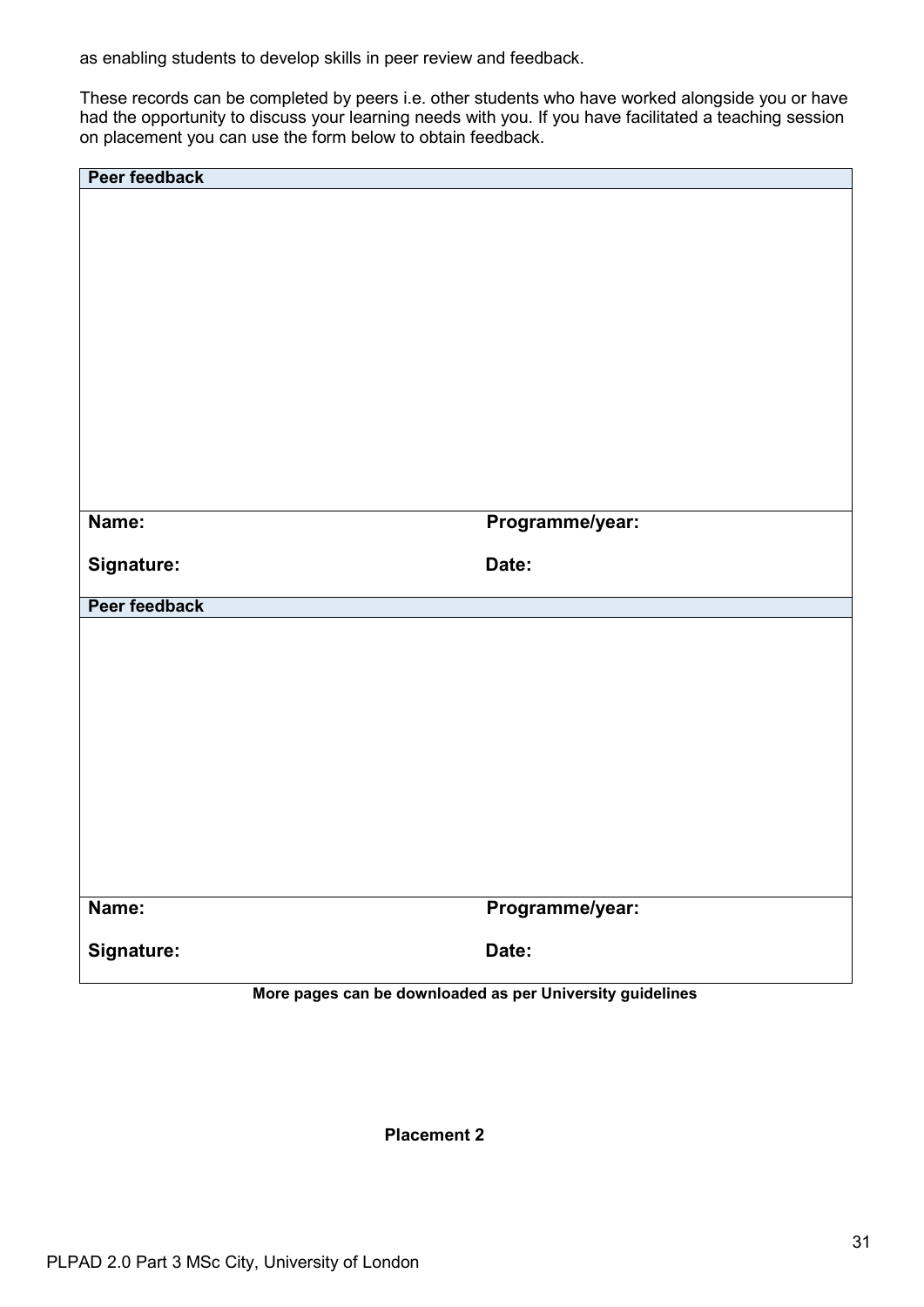| <b>Placement Provider:</b><br>(e.g. Trust/Organisation)   |                     |
|-----------------------------------------------------------|---------------------|
| <b>Name of Placement Area:</b>                            |                     |
| <b>Type of Experience:</b><br>(e.g. Community/Ward based) |                     |
| <b>Placement Telephone Number:</b>                        |                     |
| <b>Placement Contact Email:</b>                           |                     |
| Start Date End Date No. of Hours                          |                     |
|                                                           |                     |
| Nominated person to support student and address concerns  |                     |
| Name:                                                     | <b>Designation:</b> |
| <b>Contact email address:</b>                             |                     |
|                                                           |                     |
| <b>Practice Assessor Details:</b>                         |                     |
| Name:                                                     | Designation:        |
| <b>Contact email address:</b>                             |                     |

**Academic Assessor Details** (for part)**:**

**Name: Designation:**

**Contact email address:**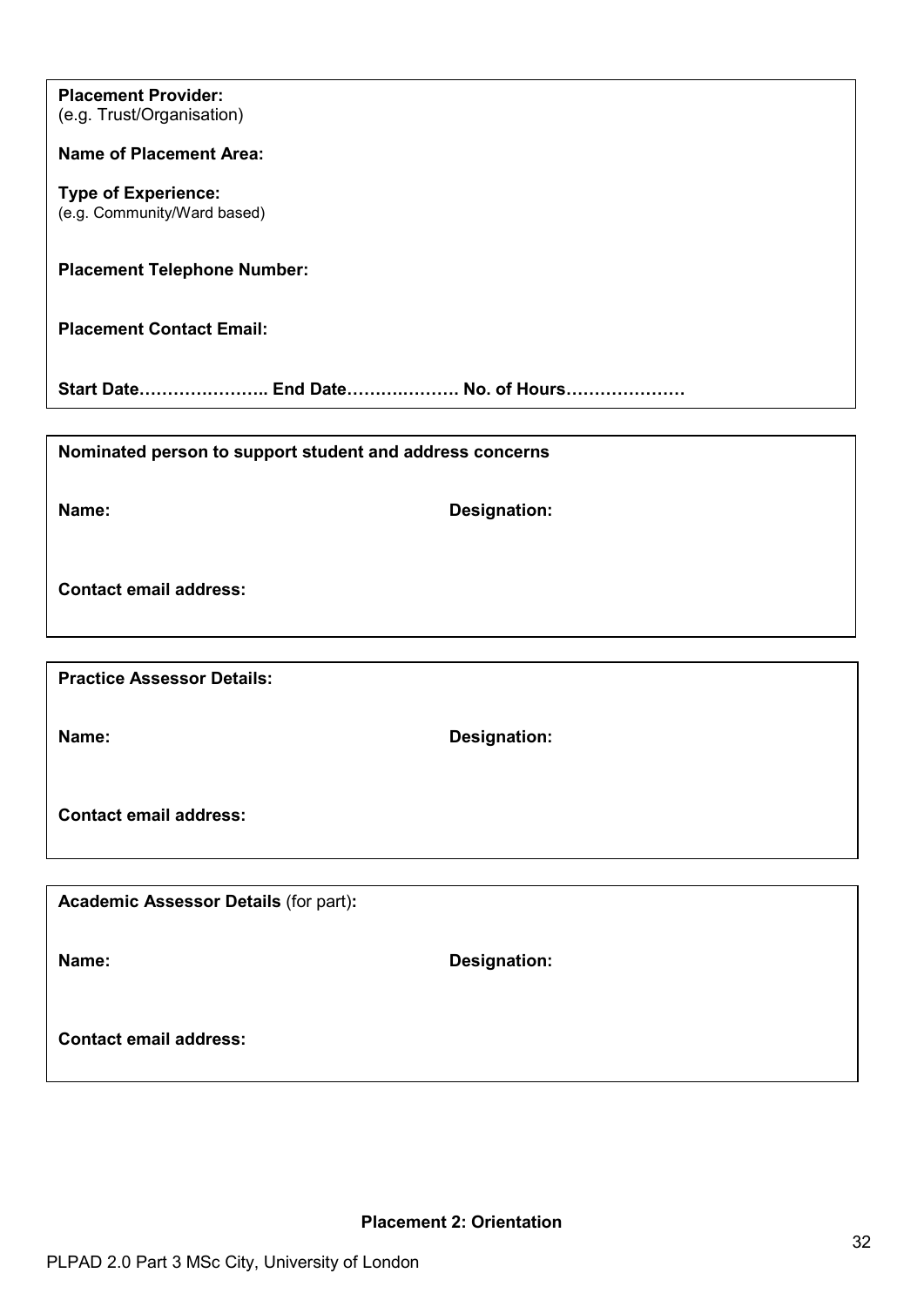|                                                                                                                                                                                         | <b>Placement Area 1</b>   |                                      | Placement Area 2 (if app.) |                                      |
|-----------------------------------------------------------------------------------------------------------------------------------------------------------------------------------------|---------------------------|--------------------------------------|----------------------------|--------------------------------------|
| <b>Name of Placement Area:</b>                                                                                                                                                          |                           |                                      |                            |                                      |
| <b>Name of Staff Member:</b>                                                                                                                                                            |                           |                                      |                            |                                      |
| This should be undertaken by a member of staff in<br>the Placement Area                                                                                                                 | Initial/Date<br>(Student) | Initial/Date<br>(Staff<br>signature) | Initial/Date<br>(Student)  | Initial/Date<br>(Staff<br>signature) |
| The following criteria need to be met within the first day in placement                                                                                                                 |                           |                                      |                            |                                      |
| A general orientation to the health and social care<br>placement setting has been undertaken                                                                                            |                           |                                      |                            |                                      |
| The local fire procedures have been explained<br>Tel                                                                                                                                    |                           |                                      |                            |                                      |
| The student has been shown the:<br>fire alarms<br>fire exits<br>fire extinguishers                                                                                                      |                           |                                      |                            |                                      |
| Resuscitation policy and procedures have been<br>explained Tel:                                                                                                                         |                           |                                      |                            |                                      |
| Resuscitation equipment has been shown and<br>explained                                                                                                                                 |                           |                                      |                            |                                      |
| The student knows how to summon help in the event<br>of an emergency                                                                                                                    |                           |                                      |                            |                                      |
| The student is aware of where to find local policies<br>health and safety<br>incident reporting procedures<br>infection control<br>handling of messages and enquiries<br>other policies |                           |                                      |                            |                                      |
| The student has been made aware of information<br>governance requirements                                                                                                               |                           |                                      |                            |                                      |
| The shift times, meal times and reporting sick policies<br>have been explained                                                                                                          |                           |                                      |                            |                                      |
| The student is aware of his/her professional role in<br>practice                                                                                                                        |                           |                                      |                            |                                      |
| Policy regarding safeguarding has been explained                                                                                                                                        |                           |                                      |                            |                                      |
| The student is aware of the policy and process of<br>raising concerns                                                                                                                   |                           |                                      |                            |                                      |
| Lone working policy has been explained (if applicable)                                                                                                                                  |                           |                                      |                            |                                      |
| Risk assessments/reasonable adjustments relating to<br>disability/learning/pregnancy needs have been<br>discussed (where disclosed)                                                     |                           |                                      |                            |                                      |
| The following criteria need to be met prior to use                                                                                                                                      |                           |                                      |                            |                                      |
| The student has been shown and given a<br>demonstration of the moving and handling equipment<br>used in the placement area                                                              |                           |                                      |                            |                                      |
| The student has been shown and given a<br>demonstration of the medical devices used in the<br>placement area                                                                            |                           |                                      |                            |                                      |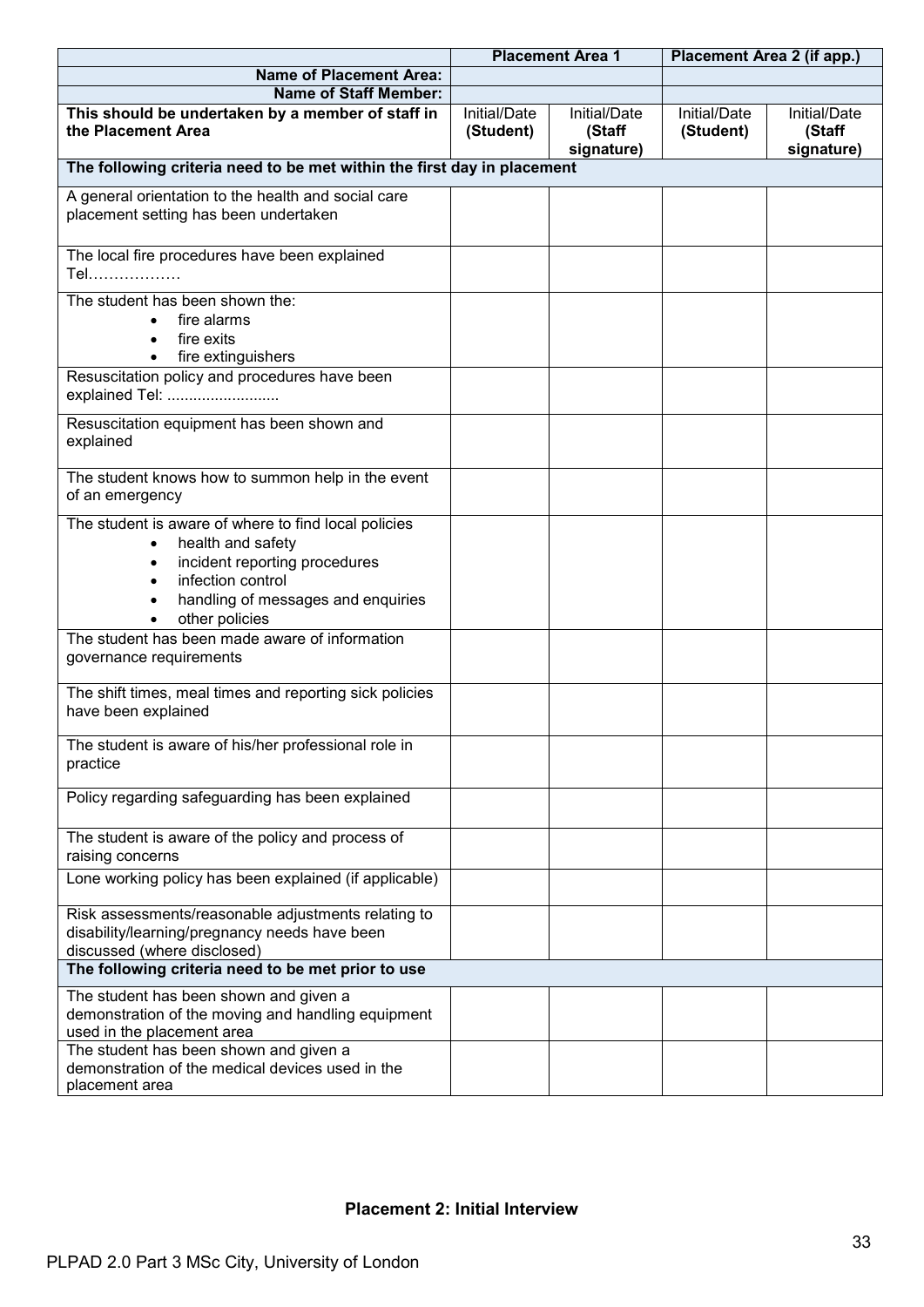(This can be completed by a Practice Supervisor or Practice Assessor. If completed by the PS they must discuss and agree with the PA) This meeting should take place within the first week of the placement

### **Placement Area Name:**

| Student to identify learning and development needs (with guidance from the Practice Supervisor) |                                                                                                          |
|-------------------------------------------------------------------------------------------------|----------------------------------------------------------------------------------------------------------|
|                                                                                                 |                                                                                                          |
|                                                                                                 | Taking available learning opportunities into consideration, the student and Practice Supervisor/Practice |
|                                                                                                 |                                                                                                          |
|                                                                                                 |                                                                                                          |
|                                                                                                 |                                                                                                          |
|                                                                                                 |                                                                                                          |
|                                                                                                 |                                                                                                          |
|                                                                                                 |                                                                                                          |
|                                                                                                 |                                                                                                          |
|                                                                                                 |                                                                                                          |
|                                                                                                 |                                                                                                          |
|                                                                                                 |                                                                                                          |
|                                                                                                 |                                                                                                          |
|                                                                                                 |                                                                                                          |
|                                                                                                 |                                                                                                          |
| Learning plan for placement agreed by Practice Assessor (where applicable) YES/NO               |                                                                                                          |
|                                                                                                 | Date:                                                                                                    |
|                                                                                                 |                                                                                                          |
|                                                                                                 |                                                                                                          |
|                                                                                                 | Date:                                                                                                    |
|                                                                                                 | How will this be achieved?<br>Signature:                                                                 |

**Professional Values in Practice (Part 3)**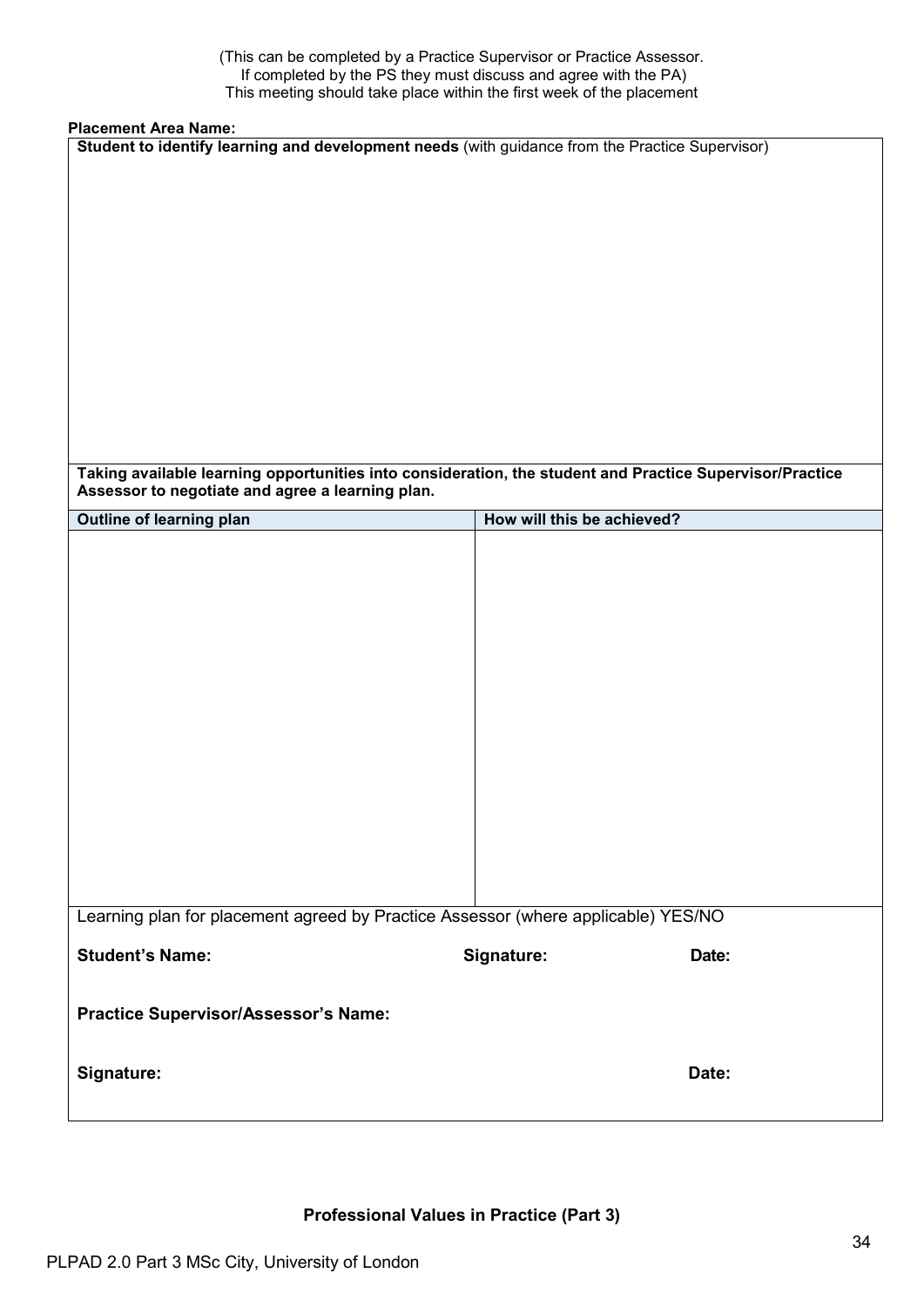Students are required to demonstrate high standards of professional conduct at all times during their placements. Students should work within ethical and legal frameworks, and be able to articulate the underpinning values of The Code (NMC, 2018)*.* Professional Values reflect a number of proficiency statements and are captured under the 4 sections of The Code.

The Practice Assessor has responsibility for assessing Professional Values though the Mid-Point review can be completed by a Practice Supervisor in liaison with the Practice Assessor.

| (Refer to Criteria for Assessment in Practice)<br>Yes = Achieved, No = Not Achieved                                                                                                                   |                                               |                         |                                           |                                    |
|-------------------------------------------------------------------------------------------------------------------------------------------------------------------------------------------------------|-----------------------------------------------|-------------------------|-------------------------------------------|------------------------------------|
|                                                                                                                                                                                                       | <b>Achieved</b><br><b>Mid-Point</b><br>Yes/No | Initial/<br><b>Date</b> | <b>Achieved</b><br><b>Final</b><br>Yes/No | Initial/<br><b>Date</b><br>(Final) |
| <b>Prioritise people</b>                                                                                                                                                                              |                                               |                         |                                           |                                    |
| 1. The student maintains confidentiality in accordance with<br>the NMC code and recognises limits to confidentiality for<br>example public interest and protection from harm.                         |                                               |                         |                                           |                                    |
| 2. The student is non-judgemental, respectful and<br>courteous at all times when interacting with<br>patients/service users and all colleagues.                                                       |                                               |                         |                                           |                                    |
| 3. The student maintains the person's privacy and dignity,<br>seeks consent prior to care, challenges discriminatory<br>behaviour and advocates on their behalf.                                      |                                               |                         |                                           |                                    |
| 4. The student is caring, compassionate and sensitive to<br>the needs of others demonstrating positive role modelling.                                                                                |                                               |                         |                                           |                                    |
| 5. The student understands their professional<br>responsibility in adopting and promoting a healthy lifestyle<br>for the well-being of themselves and others.                                         |                                               |                         |                                           |                                    |
| <b>Practise effectively</b>                                                                                                                                                                           |                                               |                         |                                           |                                    |
| 6. The student consistently delivers safe, person-centred<br>and evidence based care ensuring patients/service<br>users/carers are at the centre of decision-making.                                  |                                               |                         |                                           |                                    |
| 7. The student is able to work confidently and as an equal<br>partner within the inter-disciplinary team and can build<br>effective professional relationships.                                       |                                               |                         |                                           |                                    |
| 8. The student makes consistent effort to engage in and<br>reflect on their learning, contributing to their own<br>professional development and supporting the learning and<br>development of others. |                                               |                         |                                           |                                    |
| 9. The student demonstrates leadership skills<br>and is able to work autonomously, seeks support where<br>appropriate and responds positively to feedback.                                            |                                               |                         |                                           |                                    |
| <b>Preserve safety</b>                                                                                                                                                                                |                                               |                         |                                           |                                    |
| 10. The student demonstrates openness (candour),<br>trustworthiness and integrity.                                                                                                                    |                                               |                         |                                           |                                    |
| 11. The student reports any concerns to a member of staff<br>when appropriate and escalates as required (as per local<br>policy/professional guidance) e.g. safeguarding.                             |                                               |                         |                                           |                                    |
| 12. The student demonstrates the appropriate listening<br>skills, seeks clarification where appropriate and carries out<br>instructions safely.                                                       |                                               |                         |                                           |                                    |
| 13. The student is able to recognise and work within the<br>limitations of own knowledge, skills and professional<br>boundaries and understand that they are responsible for<br>their own actions. (  |                                               |                         |                                           |                                    |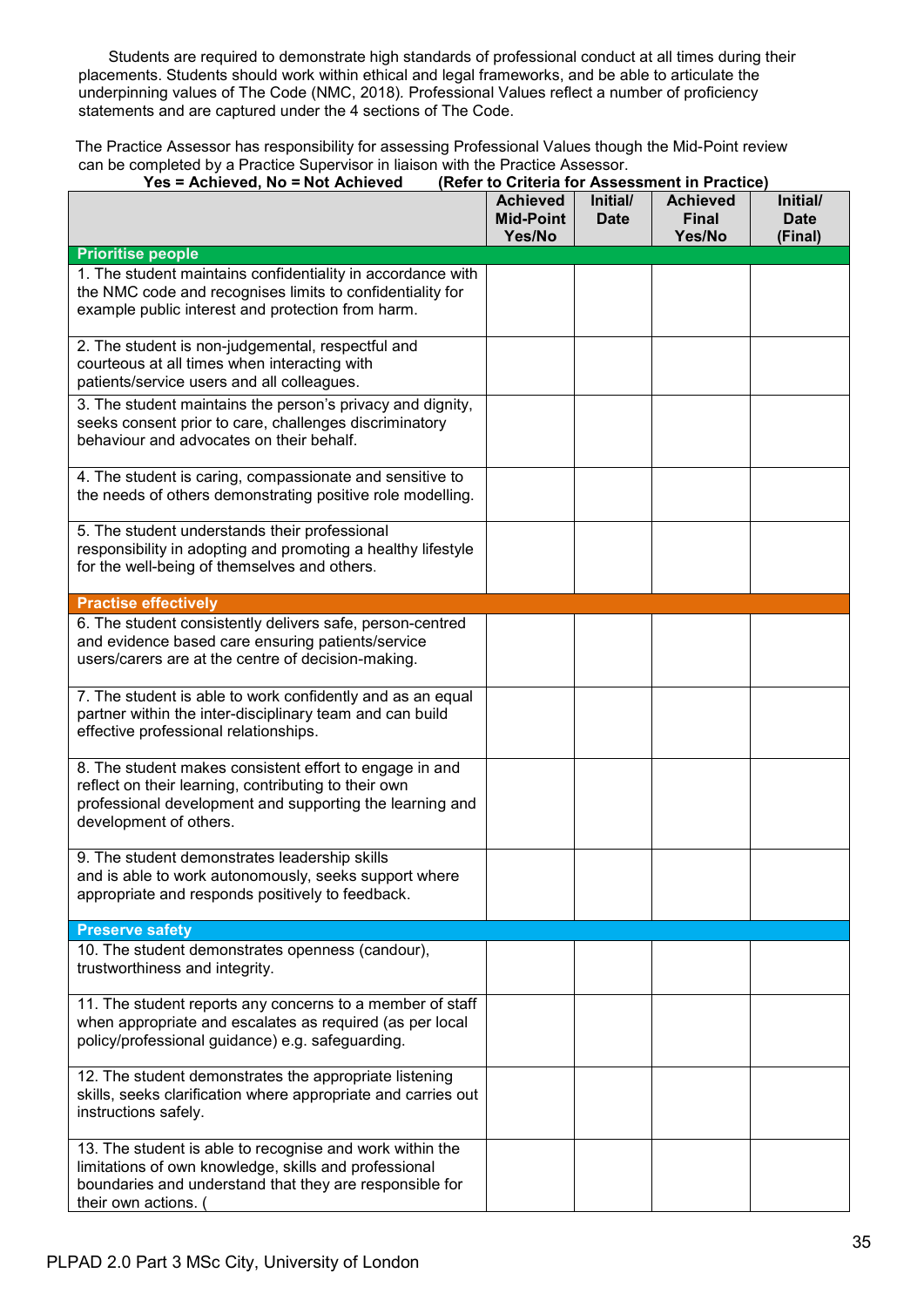|                                                                                                                                                                                                                                                       | <b>Achieved</b><br><b>Mid-Point</b><br>Yes/No | Initial/<br><b>Date</b> | <b>Achieved</b><br><b>Final</b><br>Yes/No | <b>Initial/Date</b><br>(Final) |
|-------------------------------------------------------------------------------------------------------------------------------------------------------------------------------------------------------------------------------------------------------|-----------------------------------------------|-------------------------|-------------------------------------------|--------------------------------|
| <b>Promote professionalism and trust</b>                                                                                                                                                                                                              |                                               |                         |                                           |                                |
| 14. The student's personal presentation and dress code is<br>in accordance with the local policy.                                                                                                                                                     |                                               |                         |                                           |                                |
| 15. The student maintains an appropriate professional<br>attitude regarding punctuality and communicates<br>appropriately if unable to attend placement.                                                                                              |                                               |                         |                                           |                                |
| 16. The student demonstrates that they use critical self-<br>reflection and supervision to gain insight into their own<br>values, taking into consideration the possible impact on<br>the caring relationship and the decision making process.        |                                               |                         |                                           |                                |
| 17. The student acts as a role model in promoting a<br>professional image and acts as an ambassador for the<br>profession.                                                                                                                            |                                               |                         |                                           |                                |
| <b>Mid-point assessment</b><br><b>Practice Supervisor Name:</b>                                                                                                                                                                                       | Signature:                                    |                         |                                           | Date:                          |
| <b>Reviewed and agreed by Practice Assessor</b><br><b>Practice Assessor Name:</b>                                                                                                                                                                     | Signature:                                    |                         |                                           | Date:                          |
| End point: Student reflection on meeting Professional Values                                                                                                                                                                                          |                                               |                         |                                           |                                |
| Choose one example from your practice on this placement to demonstrate how you practice within the<br>NMC Code of Conduct (ensure confidentiality is maintained). For each placement, please select a different<br>section of The Code to reflect on. |                                               |                         |                                           |                                |
| <b>Student Signature:</b><br>Final assessment - please add comments on Final Interview Page                                                                                                                                                           |                                               | Date:                   |                                           |                                |
| <b>Practice Assessor Name:</b>                                                                                                                                                                                                                        | Signature:                                    |                         |                                           | Date:                          |

**If there are any issues/areas for concern, these must be recorded. 'Not Achieved' must trigger an Action Plan. This must involve the Practice Supervisor and the Practice Assessor (as appropriate) in liaison with the Academic Assessor.**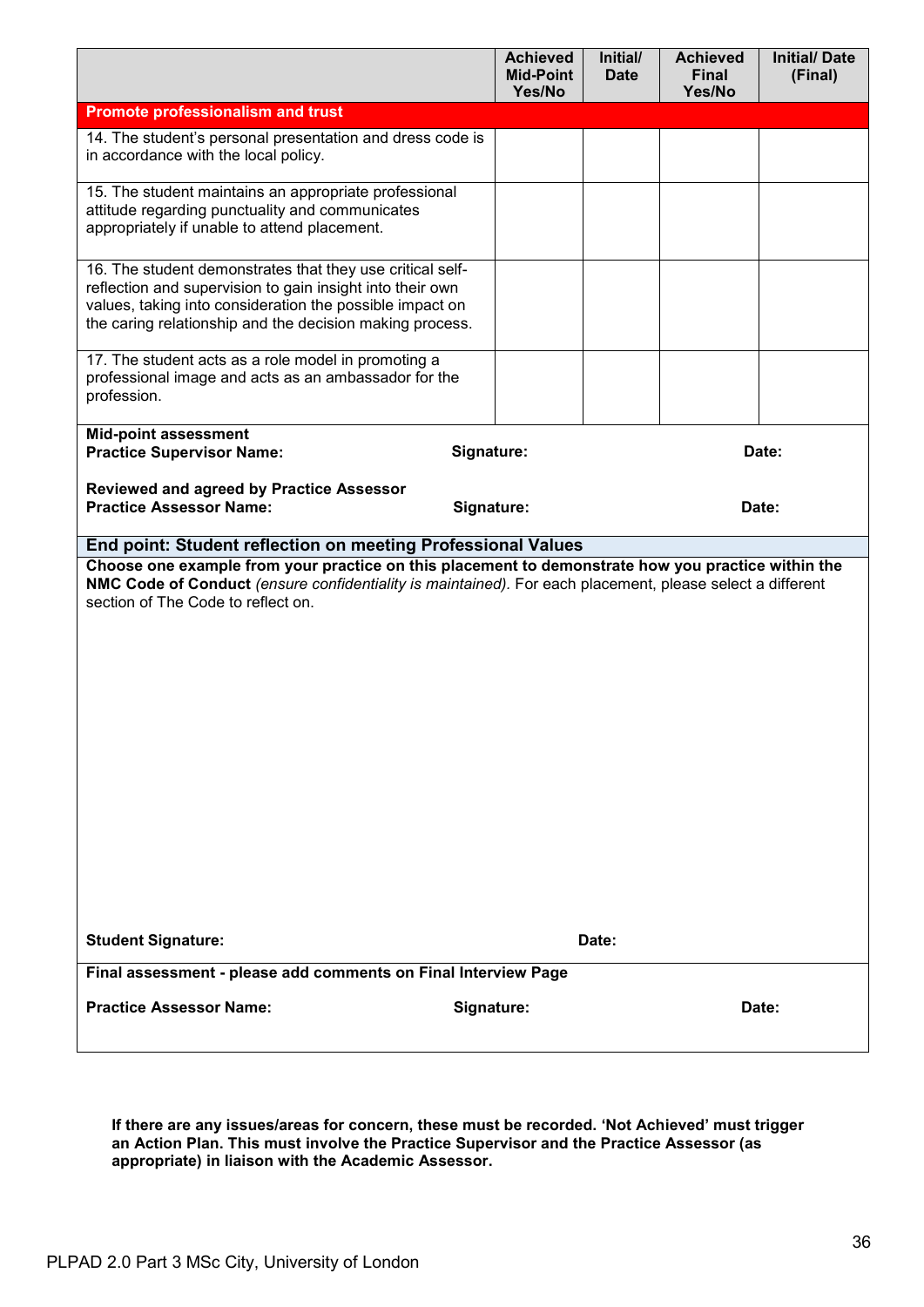## **Placement 2: Mid-Point Interview**

This discussion must take place half way through the placement

| Student's self-assessment/reflection on progress                                                       |
|--------------------------------------------------------------------------------------------------------|
| Reflect on your overall progression referring to your personal learning needs, professional values and |
| proficiencies. Identify your strengths and document areas for development.                             |
| Knowledge:                                                                                             |
|                                                                                                        |
|                                                                                                        |
|                                                                                                        |
|                                                                                                        |
|                                                                                                        |
|                                                                                                        |
|                                                                                                        |
| Skills:                                                                                                |
|                                                                                                        |
|                                                                                                        |
|                                                                                                        |
|                                                                                                        |
|                                                                                                        |
|                                                                                                        |
| <b>Attitudes and values:</b>                                                                           |
|                                                                                                        |
|                                                                                                        |
|                                                                                                        |
|                                                                                                        |
|                                                                                                        |
|                                                                                                        |
| <b>Practice Assessor's comments</b>                                                                    |
| Discuss with the student their self-assessment and comment on their progression using the criteria for |
| Assessment in Practice Descriptors, detailing evidence used to come to your decision.                  |
|                                                                                                        |
|                                                                                                        |
| Knowledge:                                                                                             |
|                                                                                                        |
|                                                                                                        |
|                                                                                                        |
|                                                                                                        |
|                                                                                                        |
|                                                                                                        |
|                                                                                                        |
|                                                                                                        |
|                                                                                                        |
| Skills:                                                                                                |
|                                                                                                        |
|                                                                                                        |
|                                                                                                        |
|                                                                                                        |
|                                                                                                        |
|                                                                                                        |
|                                                                                                        |
|                                                                                                        |
| <b>Attitudes and values:</b>                                                                           |
|                                                                                                        |
|                                                                                                        |
|                                                                                                        |
|                                                                                                        |
|                                                                                                        |
|                                                                                                        |
|                                                                                                        |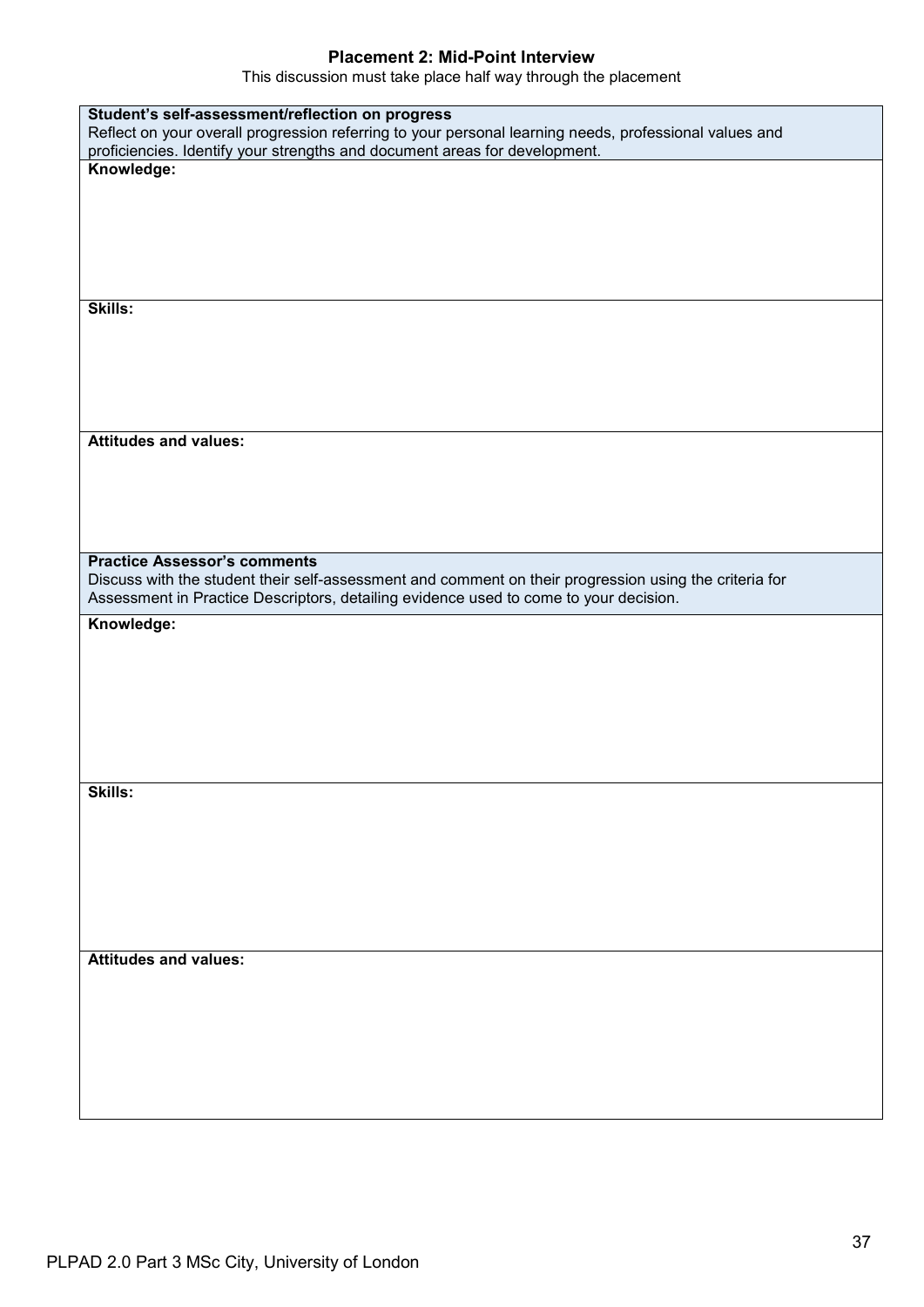### **Placement 2: Mid-Point Review Ongoing learning and development needs**

To be agreed between Practice Assessor and Student – sign and date all entries below **Following the Mid-Point interview the student is to identify their learning and development needs for the remainder of the placement and negotiate with their Practice Assessor how these will be achieved. Learning and development needs How will these be achieved? Student's Name: Signature: Date: Practice Assessor's Name: Signature: Date:** *Any outstanding learning and development needs are to be discussed and documented at the final interview.*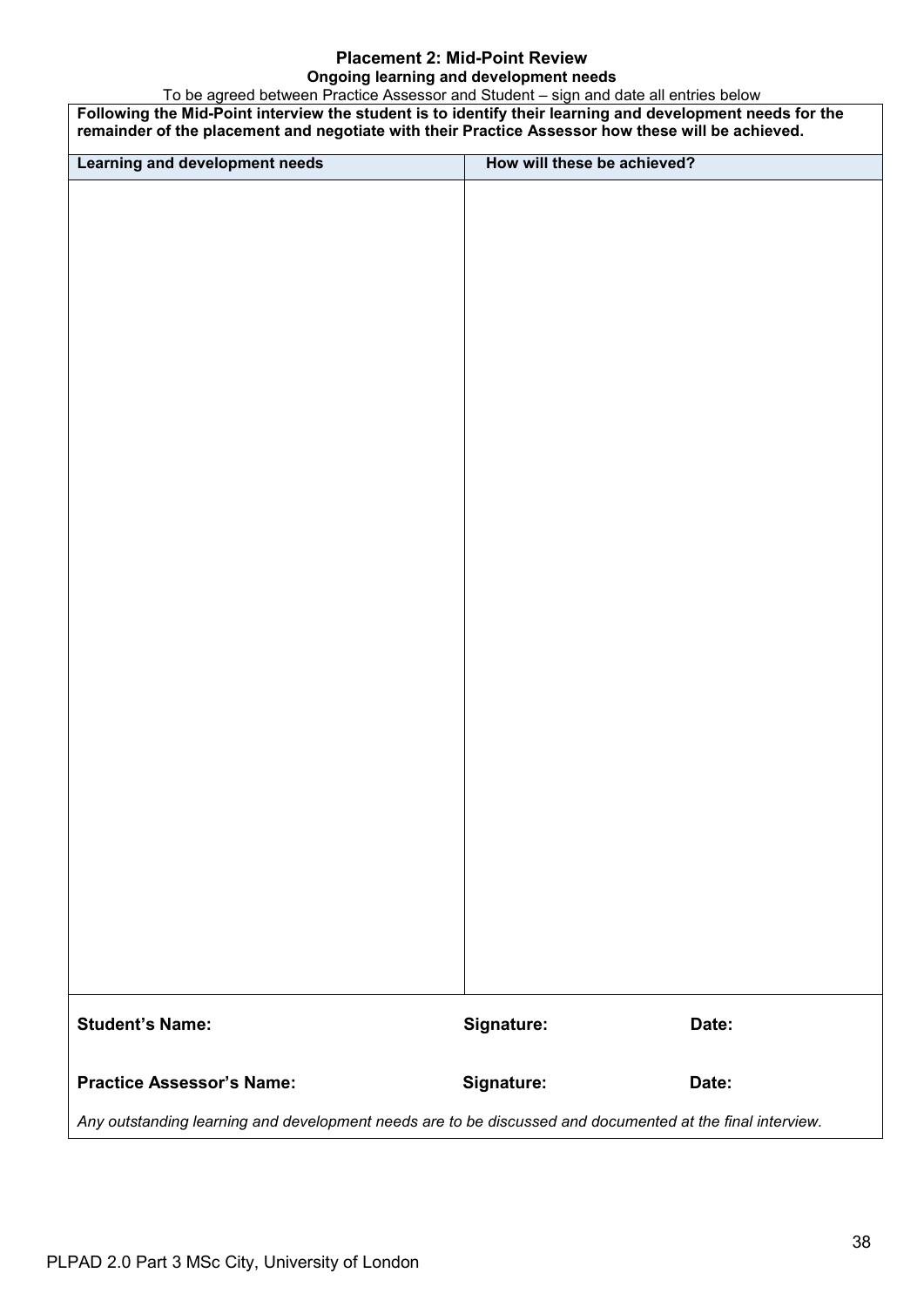# **Placement 2: Final Interview**

| This should take place towards the end of the placement                                                                                                                                         |
|-------------------------------------------------------------------------------------------------------------------------------------------------------------------------------------------------|
| Student's self-assessment/reflection on progress                                                                                                                                                |
| Reflect on your overall progression referring to your personal learning needs, professional values and                                                                                          |
| proficiencies. Identify your strengths and document areas for development.                                                                                                                      |
| Knowledge:                                                                                                                                                                                      |
|                                                                                                                                                                                                 |
|                                                                                                                                                                                                 |
|                                                                                                                                                                                                 |
|                                                                                                                                                                                                 |
|                                                                                                                                                                                                 |
| Skills:                                                                                                                                                                                         |
|                                                                                                                                                                                                 |
|                                                                                                                                                                                                 |
|                                                                                                                                                                                                 |
|                                                                                                                                                                                                 |
|                                                                                                                                                                                                 |
|                                                                                                                                                                                                 |
| <b>Attitudes and values:</b>                                                                                                                                                                    |
|                                                                                                                                                                                                 |
|                                                                                                                                                                                                 |
|                                                                                                                                                                                                 |
|                                                                                                                                                                                                 |
|                                                                                                                                                                                                 |
|                                                                                                                                                                                                 |
| <b>Practice Assessor's comments</b>                                                                                                                                                             |
| Discuss with the student their self-assessment and comment on their progression using the criteria for<br>Assessment in Practice Descriptors, detailing evidence used to come to your decision. |
|                                                                                                                                                                                                 |
| Knowledge:                                                                                                                                                                                      |
|                                                                                                                                                                                                 |
|                                                                                                                                                                                                 |
|                                                                                                                                                                                                 |
|                                                                                                                                                                                                 |
|                                                                                                                                                                                                 |
| <b>Skills:</b>                                                                                                                                                                                  |
|                                                                                                                                                                                                 |
|                                                                                                                                                                                                 |
|                                                                                                                                                                                                 |
|                                                                                                                                                                                                 |
|                                                                                                                                                                                                 |
|                                                                                                                                                                                                 |
|                                                                                                                                                                                                 |
|                                                                                                                                                                                                 |
| <b>Attitudes and values:</b>                                                                                                                                                                    |
|                                                                                                                                                                                                 |
|                                                                                                                                                                                                 |
|                                                                                                                                                                                                 |
|                                                                                                                                                                                                 |
|                                                                                                                                                                                                 |
|                                                                                                                                                                                                 |
|                                                                                                                                                                                                 |

# **Please record any further comments on the next page**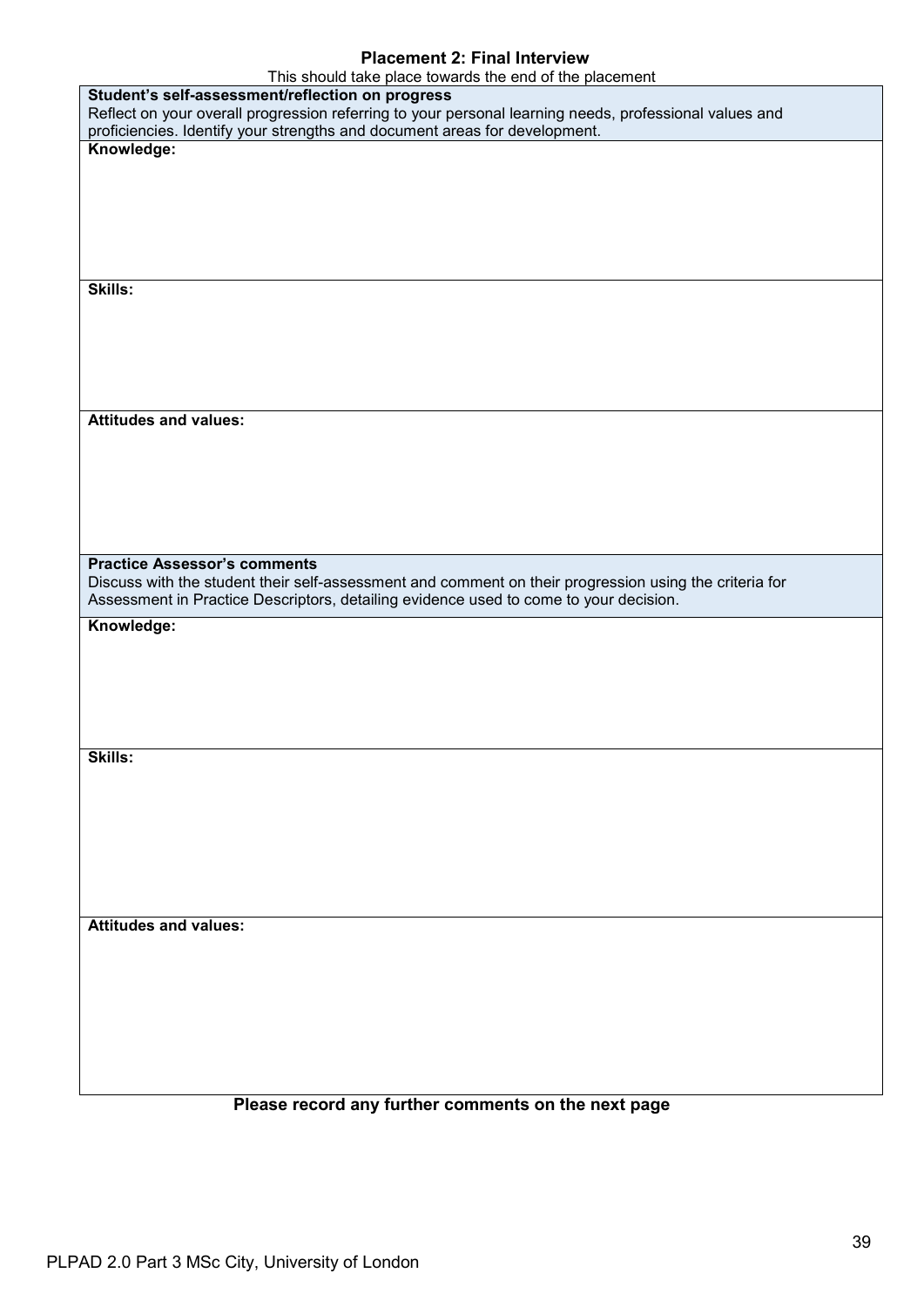# **Learning and Development Needs**

To be agreed between the Practice Assessor and Student **Practice Assessor to identify specific areas to take forward to the next placement**

**Was an Action Plan required to support the student? YES / NO**

**If Yes, was the Academic Assessor informed? YES / NO**

**Checklist for assessed documents** Tick | Practice **Assessor Initial Student Initial** The professional value statements have been signed at both Mid-Point and Final Interview The relevant proficiencies/skills that the student has achieved in this area (where applicable) have been signed The practice placement hours have been checked and signed All the interview records and development plans have been completed and signed as appropriate The Practice Supervisors and Practice Assessor have printed and signed their name on the appropriate list at the beginning of the document. The Practice Assessor has completed the Ongoing Achievement Record (OAR) **Student's Name: Signature: Date: Practice Assessor's Name: Signature: Date: Additional Signature (If Applicable, e.g. Academic Assessor): Name: Signature: CONSIDENTS**  $\bullet$  **Date: Date: Date:**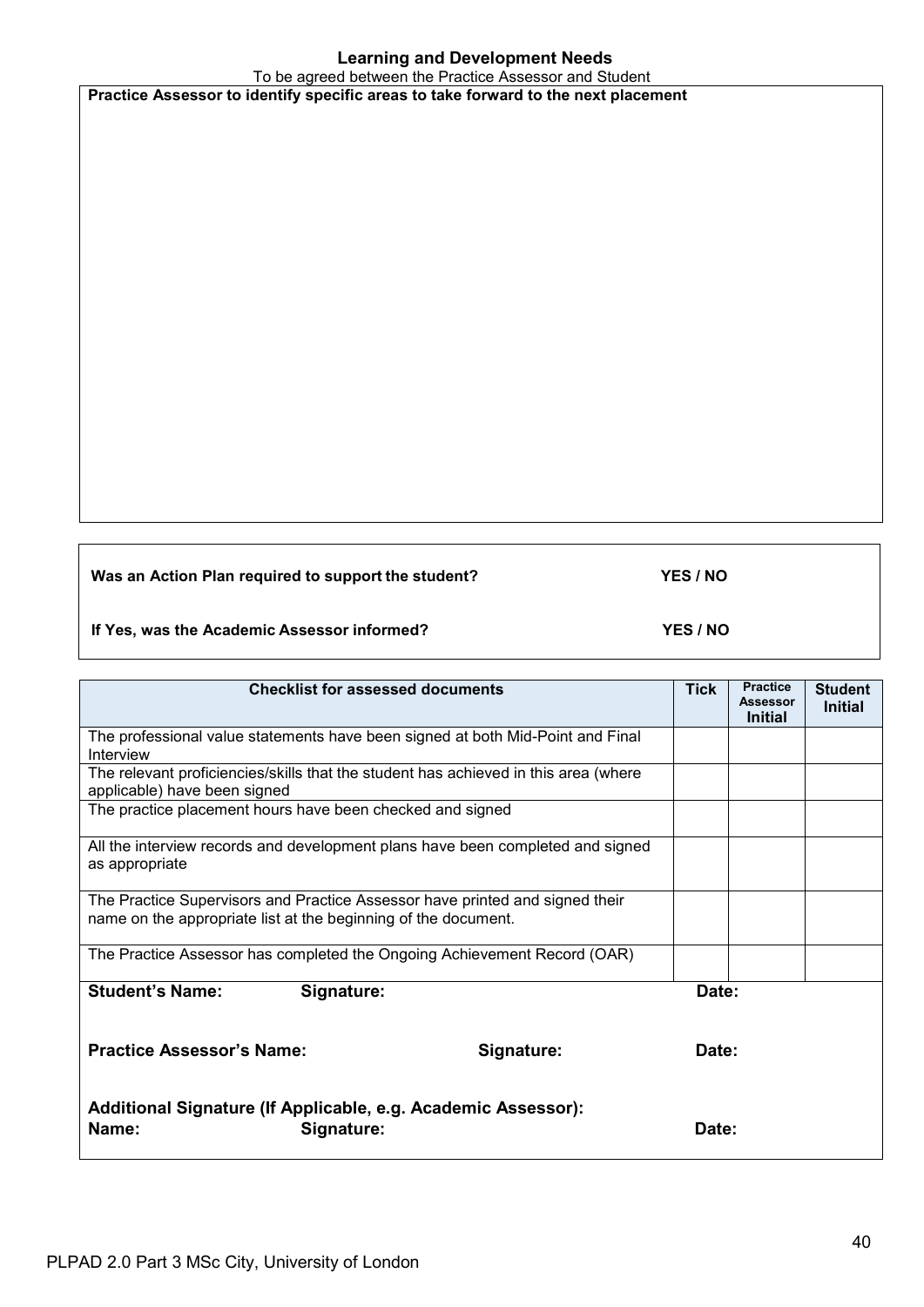**Practice Supervisors/Practice Assessors should obtain consent from patients/service users/carers who should feel able to decline to participate.** 

We would like to hear your views about the way the student nurse has supported your care. Your feedback will not change the way you are cared for and will help the student nurse's learning.

| Tick if you are:                                           | The Patient/Service User |                      | <b>Carer/Relative</b>          |                             |                                  |
|------------------------------------------------------------|--------------------------|----------------------|--------------------------------|-----------------------------|----------------------------------|
| How happy were<br>you with the way<br>the student<br>nurse | Very Happy<br>$\hat{c}$  | Happy<br>$\ddot{\ }$ | I'm not sure<br>$\circledcirc$ | Unhappy<br>$\sum_{i=1}^{n}$ | Very<br>unhappy<br>$\frac{1}{2}$ |
| cared for you?                                             |                          |                      |                                |                             |                                  |
| listened to<br>you?                                        |                          |                      |                                |                             |                                  |
| understood the<br>way you felt?                            |                          |                      |                                |                             |                                  |
| talked to you?                                             |                          |                      |                                |                             |                                  |
| showed you<br>respect?                                     |                          |                      |                                |                             |                                  |

| What did the student nurse do well?           |                                                                                               |       |  |
|-----------------------------------------------|-----------------------------------------------------------------------------------------------|-------|--|
|                                               | What could the student nurse have done differently?                                           |       |  |
|                                               |                                                                                               |       |  |
|                                               |                                                                                               |       |  |
| <b>Practice Supervisor/Practice Assessor:</b> |                                                                                               |       |  |
| Name:                                         | Signature:                                                                                    | Date: |  |
| <b>Student Name:</b>                          | Signature:                                                                                    | Date: |  |
|                                               |                                                                                               |       |  |
|                                               | This form has been co-produced by Pan London Service Users across 4 fields of practice, 2013. |       |  |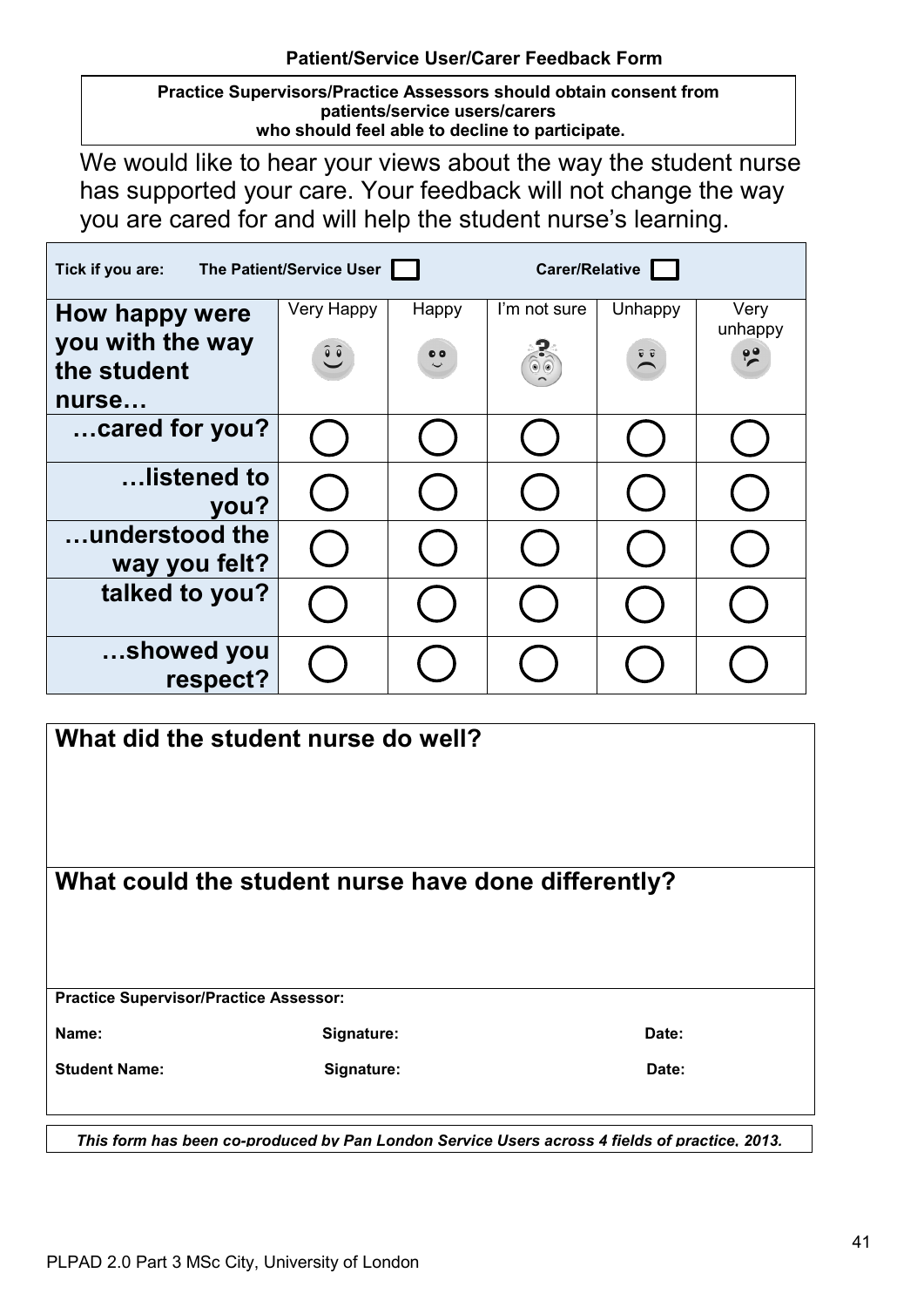| Student Reflection: Reflect on your learning in outreach/short placements or with members of the |            |       |
|--------------------------------------------------------------------------------------------------|------------|-------|
| multi-disciplinary team who are supervising your learning and summarise below:                   |            |       |
|                                                                                                  |            |       |
|                                                                                                  |            |       |
|                                                                                                  |            |       |
|                                                                                                  |            |       |
|                                                                                                  |            |       |
| <b>Student Name:</b>                                                                             | Signature: | Date: |
| <b>Practice Supervisor's Comments:</b>                                                           |            |       |
|                                                                                                  |            |       |
|                                                                                                  |            |       |
|                                                                                                  |            |       |
|                                                                                                  |            |       |
| <b>Practice Supervisor Name:</b>                                                                 | Signature: | Date: |
| Student Reflection: Reflect on your learning in outreach/short placements or with members of the |            |       |
|                                                                                                  |            |       |
| multi-disciplinary team who are supervising your learning and summarise below:                   |            |       |
|                                                                                                  |            |       |
|                                                                                                  |            |       |
|                                                                                                  |            |       |
|                                                                                                  |            |       |
|                                                                                                  |            |       |
|                                                                                                  |            |       |
| <b>Student Name:</b>                                                                             | Signature: | Date: |
| <b>Practice Supervisor's Comments:</b>                                                           |            |       |
|                                                                                                  |            |       |
|                                                                                                  |            |       |
|                                                                                                  |            |       |
|                                                                                                  |            |       |
| <b>Practice Supervisor Name:</b>                                                                 | Signature: | Date: |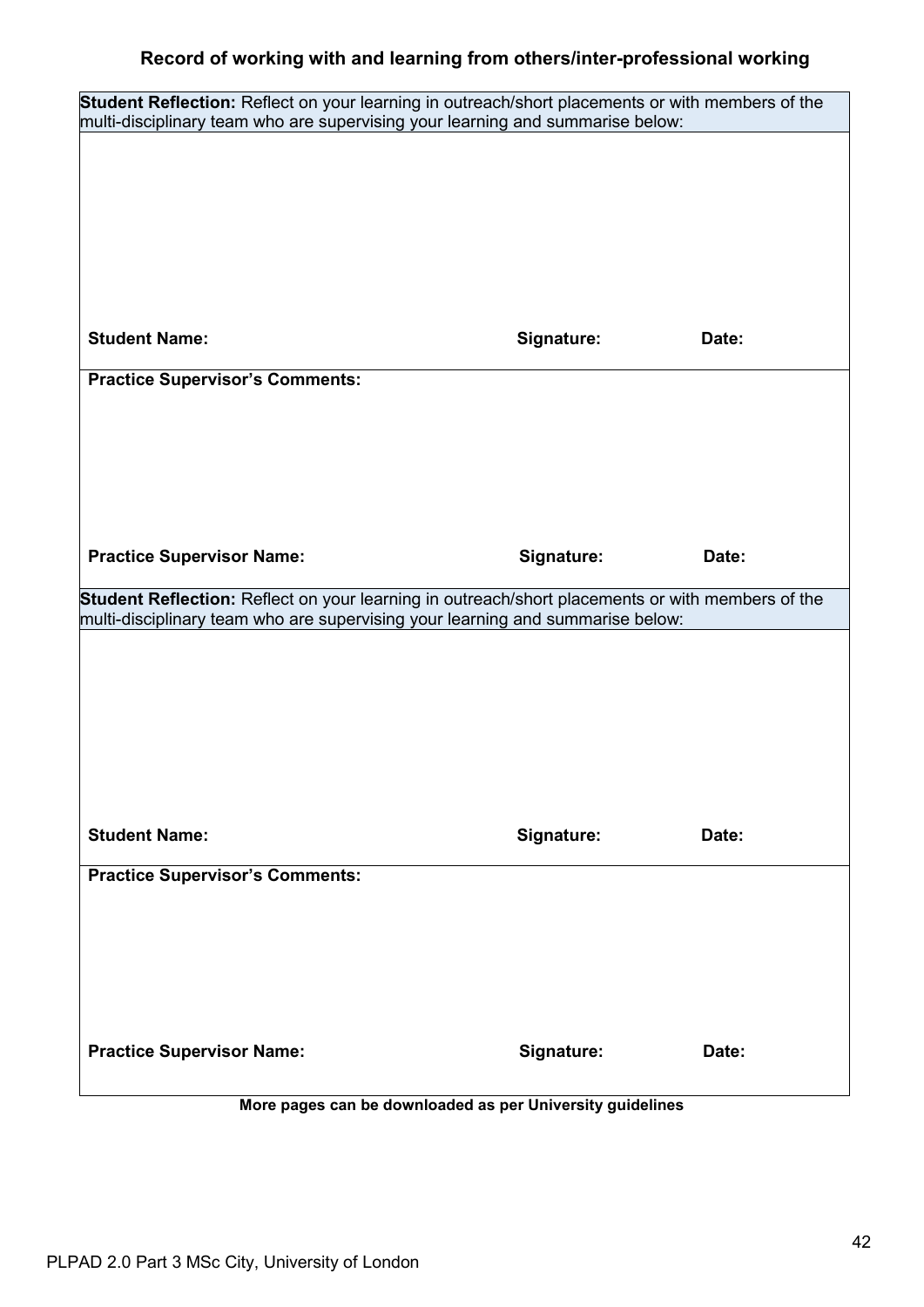| Student Reflection: Reflect on your learning in outreach/short placements or with members of the |            |       |
|--------------------------------------------------------------------------------------------------|------------|-------|
| multi-disciplinary team who are supervising your learning and summarise below:                   |            |       |
|                                                                                                  |            |       |
|                                                                                                  |            |       |
|                                                                                                  |            |       |
|                                                                                                  |            |       |
|                                                                                                  |            |       |
| <b>Student Name:</b>                                                                             | Signature: | Date: |
| <b>Practice Supervisor's Comments:</b>                                                           |            |       |
|                                                                                                  |            |       |
|                                                                                                  |            |       |
|                                                                                                  |            |       |
|                                                                                                  |            |       |
| <b>Practice Supervisor Name:</b>                                                                 | Signature: | Date: |
| Student Reflection: Reflect on your learning in outreach/short placements or with members of the |            |       |
| multi-disciplinary team who are supervising your learning and summarise below:                   |            |       |
|                                                                                                  |            |       |
|                                                                                                  |            |       |
|                                                                                                  |            |       |
|                                                                                                  |            |       |
|                                                                                                  |            |       |
|                                                                                                  |            |       |
| <b>Student Name:</b>                                                                             | Signature: | Date: |
| <b>Practice Supervisor's Comments:</b>                                                           |            |       |
|                                                                                                  |            |       |
|                                                                                                  |            |       |
|                                                                                                  |            |       |
|                                                                                                  |            |       |
| <b>Practice Supervisor Name:</b>                                                                 | Signature: | Date: |
| More pages can be downloaded as per University guidelines                                        |            |       |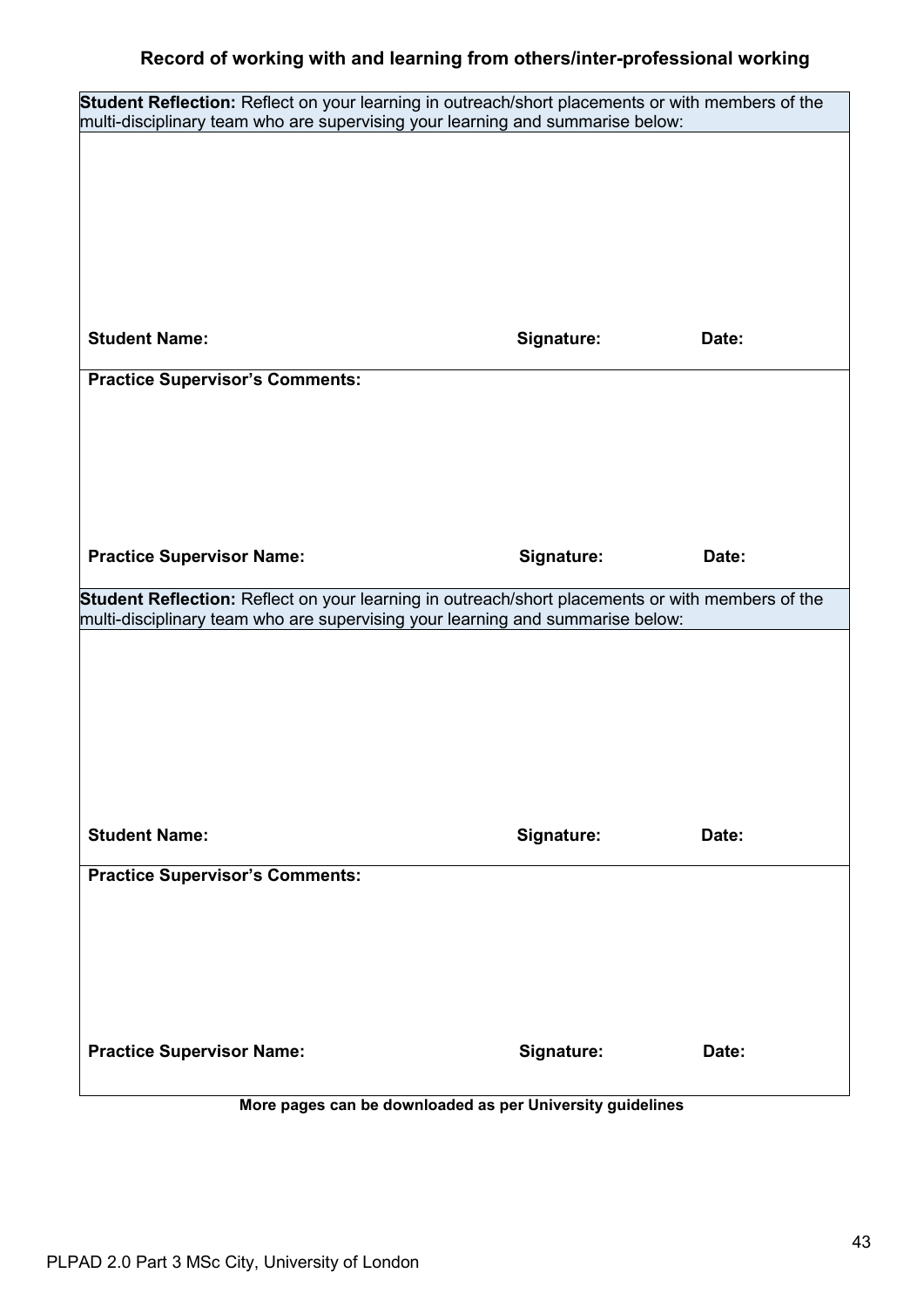| Student Reflection: Reflect on your learning in outreach/short placements or with members of the<br>multi-disciplinary team who are supervising your learning and summarise below: |            |       |  |
|------------------------------------------------------------------------------------------------------------------------------------------------------------------------------------|------------|-------|--|
|                                                                                                                                                                                    |            |       |  |
|                                                                                                                                                                                    |            |       |  |
|                                                                                                                                                                                    |            |       |  |
|                                                                                                                                                                                    |            |       |  |
|                                                                                                                                                                                    |            |       |  |
| <b>Student Name:</b>                                                                                                                                                               | Signature: | Date: |  |
| <b>Practice Supervisor's Comments:</b>                                                                                                                                             |            |       |  |
|                                                                                                                                                                                    |            |       |  |
|                                                                                                                                                                                    |            |       |  |
|                                                                                                                                                                                    |            |       |  |
|                                                                                                                                                                                    |            |       |  |
| <b>Practice Supervisor Name:</b>                                                                                                                                                   | Signature: | Date: |  |
| Student Reflection: Reflect on your learning in outreach/short placements or with members of the                                                                                   |            |       |  |
|                                                                                                                                                                                    |            |       |  |
| multi-disciplinary team who are supervising your learning and summarise below:                                                                                                     |            |       |  |
|                                                                                                                                                                                    |            |       |  |
|                                                                                                                                                                                    |            |       |  |
|                                                                                                                                                                                    |            |       |  |
|                                                                                                                                                                                    |            |       |  |
| <b>Student Name:</b>                                                                                                                                                               | Signature: | Date: |  |
| <b>Practice Supervisor's Comments:</b>                                                                                                                                             |            |       |  |
|                                                                                                                                                                                    |            |       |  |
|                                                                                                                                                                                    |            |       |  |
|                                                                                                                                                                                    |            |       |  |
|                                                                                                                                                                                    |            |       |  |
| <b>Practice Supervisor Name:</b>                                                                                                                                                   | Signature: | Date: |  |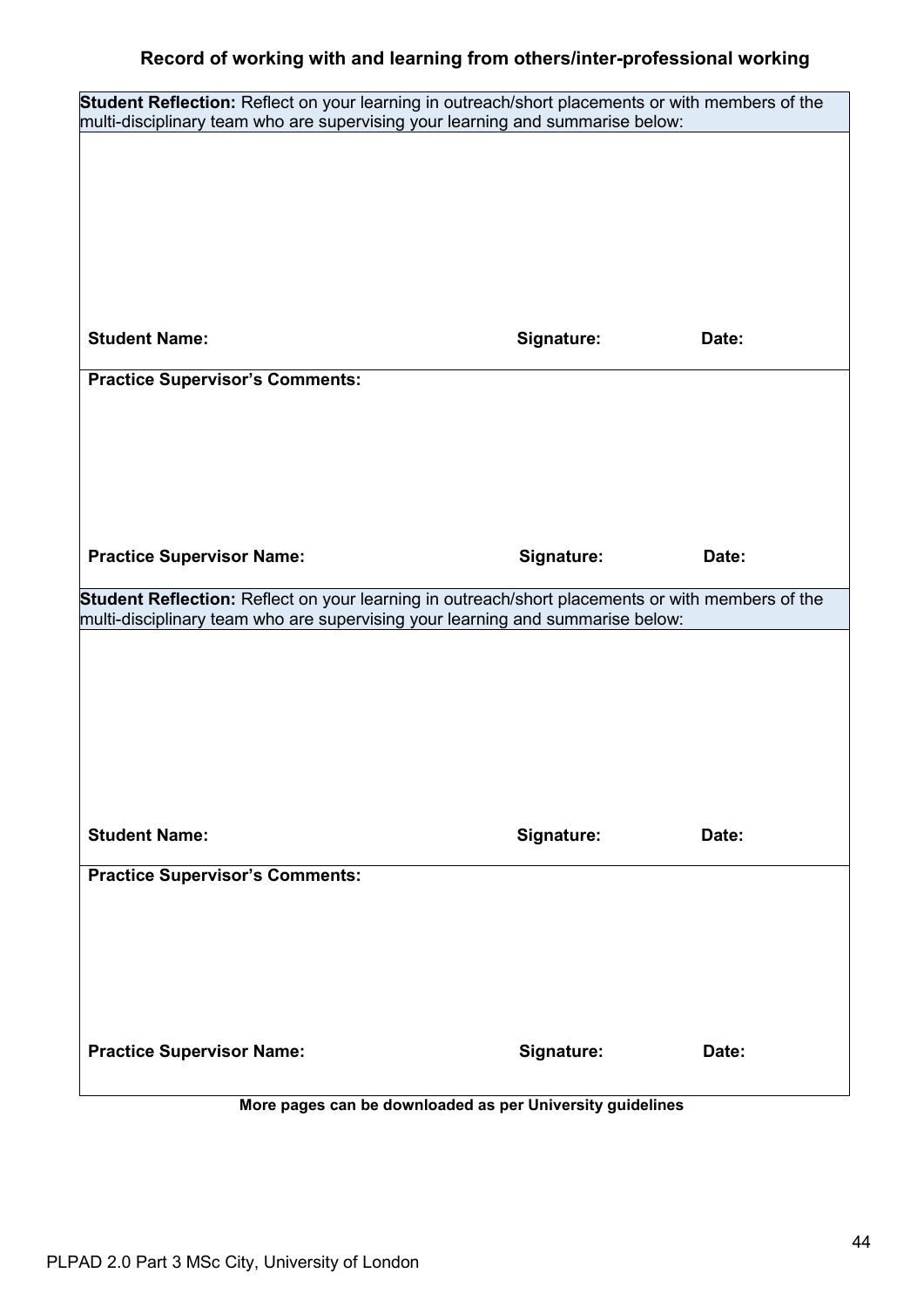| Student Reflection: Reflect on your learning in outreach/short placements or with members of the |            |       |
|--------------------------------------------------------------------------------------------------|------------|-------|
| multi-disciplinary team who are supervising your learning and summarise below:                   |            |       |
|                                                                                                  |            |       |
|                                                                                                  |            |       |
|                                                                                                  |            |       |
|                                                                                                  |            |       |
|                                                                                                  |            |       |
| <b>Student Name:</b>                                                                             | Signature: | Date: |
| <b>Practice Supervisor's Comments:</b>                                                           |            |       |
|                                                                                                  |            |       |
|                                                                                                  |            |       |
|                                                                                                  |            |       |
|                                                                                                  |            |       |
| <b>Practice Supervisor Name:</b>                                                                 | Signature: | Date: |
| Student Reflection: Reflect on your learning in outreach/short placements or with members of the |            |       |
| multi-disciplinary team who are supervising your learning and summarise below:                   |            |       |
|                                                                                                  |            |       |
|                                                                                                  |            |       |
|                                                                                                  |            |       |
|                                                                                                  |            |       |
|                                                                                                  |            |       |
|                                                                                                  |            |       |
| <b>Student Name:</b>                                                                             | Signature: | Date: |
| <b>Practice Supervisor's Comments:</b>                                                           |            |       |
|                                                                                                  |            |       |
|                                                                                                  |            |       |
|                                                                                                  |            |       |
|                                                                                                  |            |       |
| <b>Practice Supervisor Name:</b>                                                                 | Signature: | Date: |
| More pages can be downloaded as per University guidelines                                        |            |       |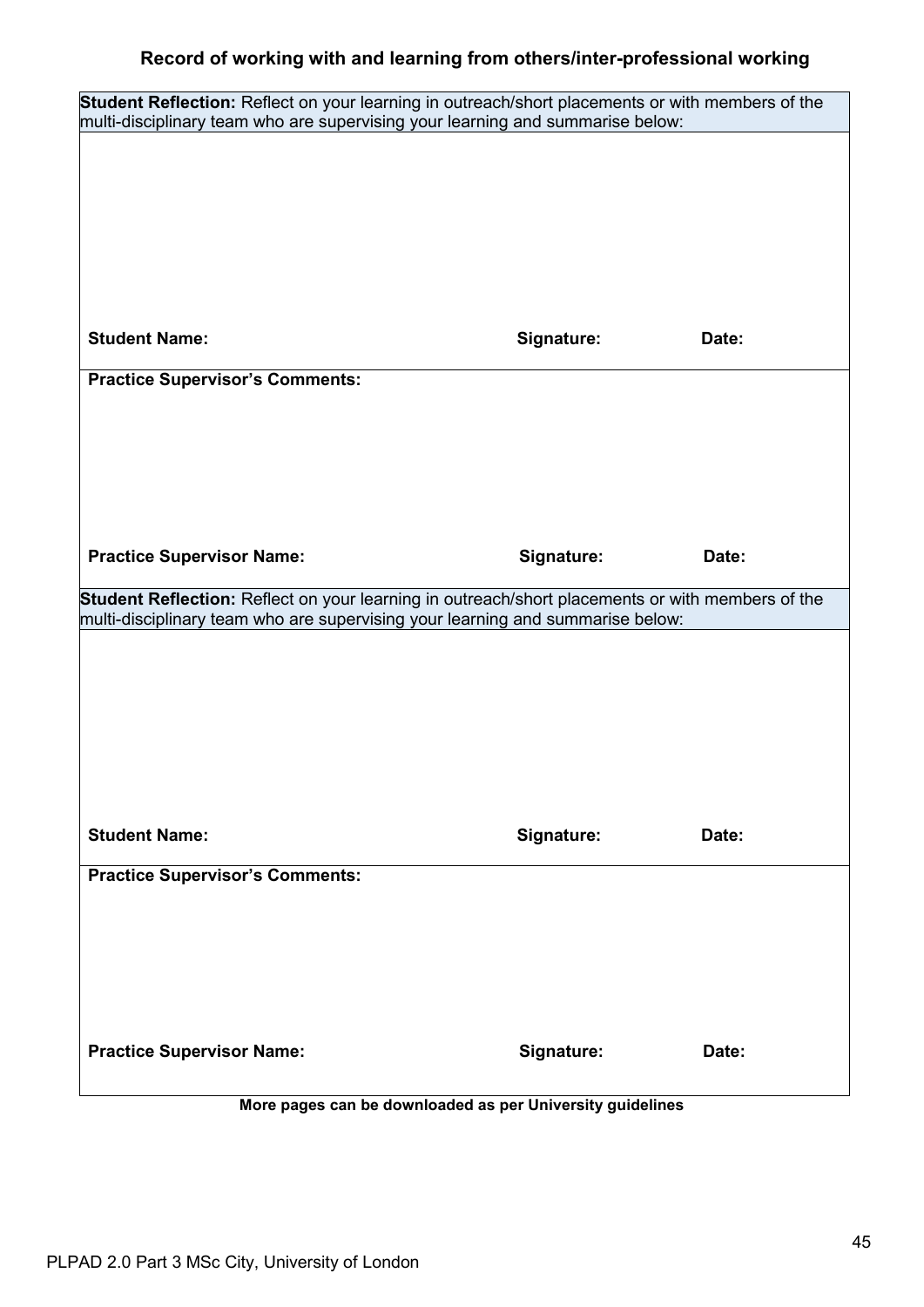| <b>Communication/additional feedback</b>                                |                     |
|-------------------------------------------------------------------------|---------------------|
|                                                                         |                     |
|                                                                         |                     |
|                                                                         |                     |
|                                                                         |                     |
|                                                                         |                     |
|                                                                         |                     |
|                                                                         |                     |
|                                                                         |                     |
| Name:                                                                   | <b>Designation:</b> |
| Signature:                                                              | Date:               |
|                                                                         |                     |
| <b>Communication/additional feedback</b>                                |                     |
|                                                                         |                     |
|                                                                         |                     |
|                                                                         |                     |
|                                                                         |                     |
|                                                                         |                     |
|                                                                         |                     |
|                                                                         |                     |
| Name:                                                                   | <b>Designation:</b> |
|                                                                         |                     |
| Signature:                                                              | Date:               |
|                                                                         |                     |
| <b>Communication/additional feedback</b>                                |                     |
|                                                                         |                     |
|                                                                         |                     |
|                                                                         |                     |
|                                                                         |                     |
|                                                                         |                     |
|                                                                         |                     |
|                                                                         |                     |
| Name:                                                                   | <b>Designation:</b> |
|                                                                         |                     |
| Signature:<br>More pages can be downloaded as per University guidelines | Date:               |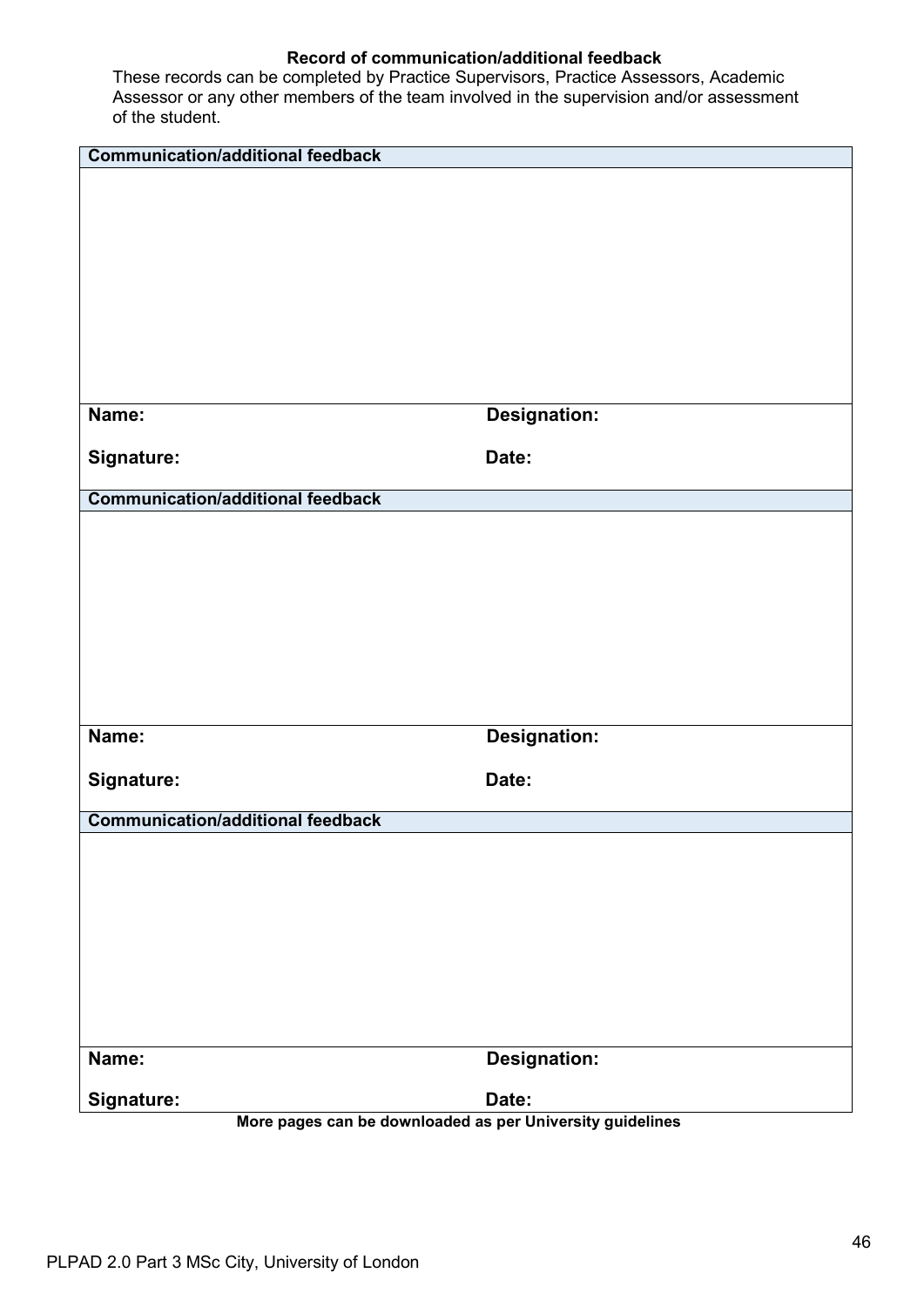| <b>Communication/additional feedback</b>                  |                     |
|-----------------------------------------------------------|---------------------|
|                                                           |                     |
|                                                           |                     |
|                                                           |                     |
|                                                           |                     |
|                                                           |                     |
|                                                           |                     |
|                                                           |                     |
|                                                           |                     |
|                                                           |                     |
| Name:                                                     | <b>Designation:</b> |
|                                                           |                     |
| Signature:                                                | Date:               |
| <b>Communication/additional feedback</b>                  |                     |
|                                                           |                     |
|                                                           |                     |
|                                                           |                     |
|                                                           |                     |
|                                                           |                     |
|                                                           |                     |
|                                                           |                     |
|                                                           |                     |
| Name:                                                     | <b>Designation:</b> |
|                                                           |                     |
| Signature:                                                | Date:               |
| <b>Communication/additional feedback</b>                  |                     |
|                                                           |                     |
|                                                           |                     |
|                                                           |                     |
|                                                           |                     |
|                                                           |                     |
|                                                           |                     |
|                                                           |                     |
|                                                           |                     |
|                                                           |                     |
| Name:                                                     | <b>Designation:</b> |
| Signature:                                                | Date:               |
| More pages can be downloaded as per University guidelines |                     |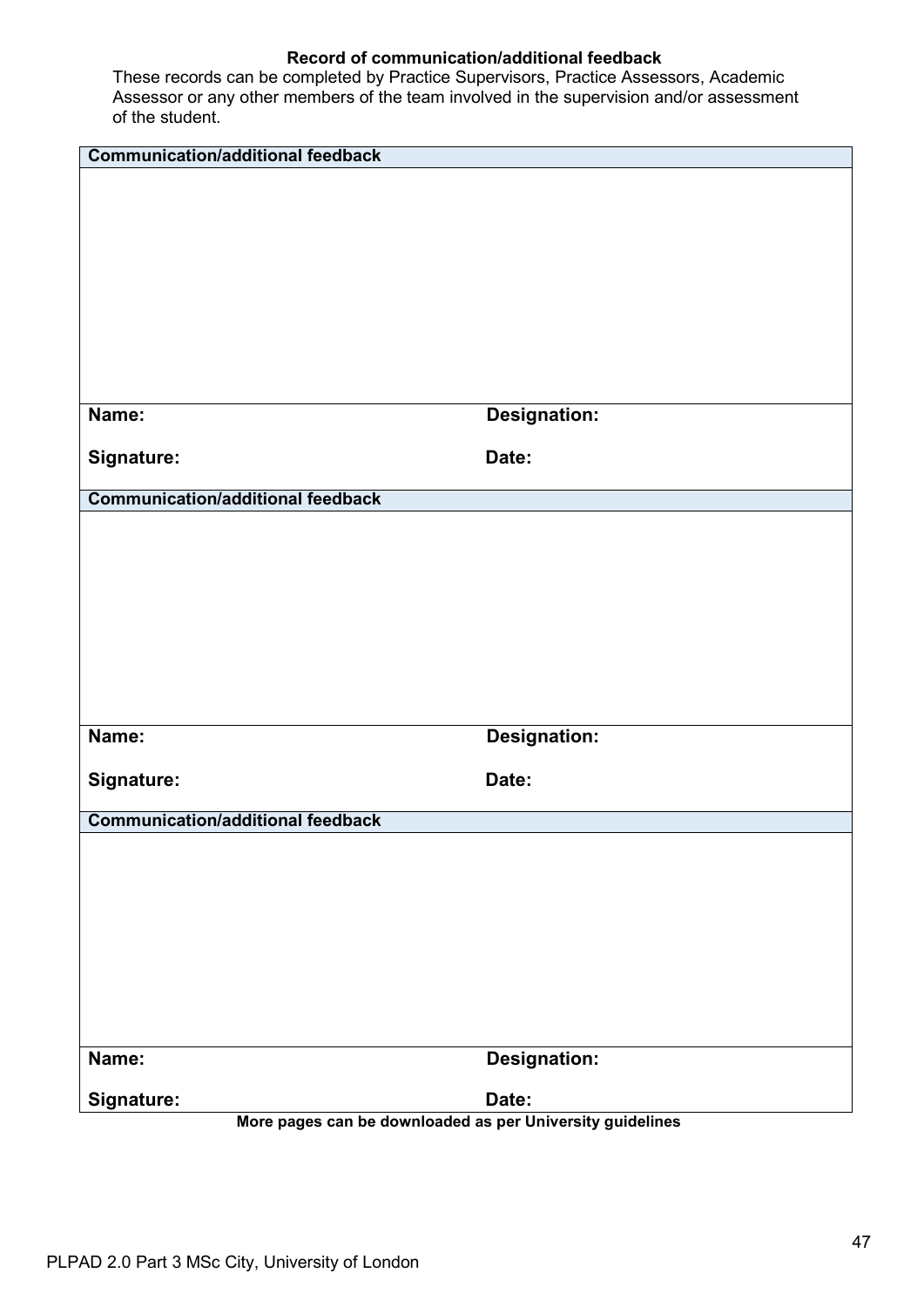| <b>Communication/additional feedback</b>                  |                     |
|-----------------------------------------------------------|---------------------|
|                                                           |                     |
|                                                           |                     |
|                                                           |                     |
|                                                           |                     |
|                                                           |                     |
|                                                           |                     |
|                                                           |                     |
|                                                           |                     |
|                                                           |                     |
| Name:                                                     | <b>Designation:</b> |
|                                                           |                     |
| Signature:                                                | Date:               |
| <b>Communication/additional feedback</b>                  |                     |
|                                                           |                     |
|                                                           |                     |
|                                                           |                     |
|                                                           |                     |
|                                                           |                     |
|                                                           |                     |
|                                                           |                     |
|                                                           |                     |
| Name:                                                     | <b>Designation:</b> |
|                                                           |                     |
| Signature:                                                | Date:               |
|                                                           |                     |
| <b>Communication/additional feedback</b>                  |                     |
|                                                           |                     |
|                                                           |                     |
|                                                           |                     |
|                                                           |                     |
|                                                           |                     |
|                                                           |                     |
|                                                           |                     |
|                                                           |                     |
| Name:                                                     | <b>Designation:</b> |
| Signature:                                                | Date:               |
| More pages can be downloaded as per University guidelines |                     |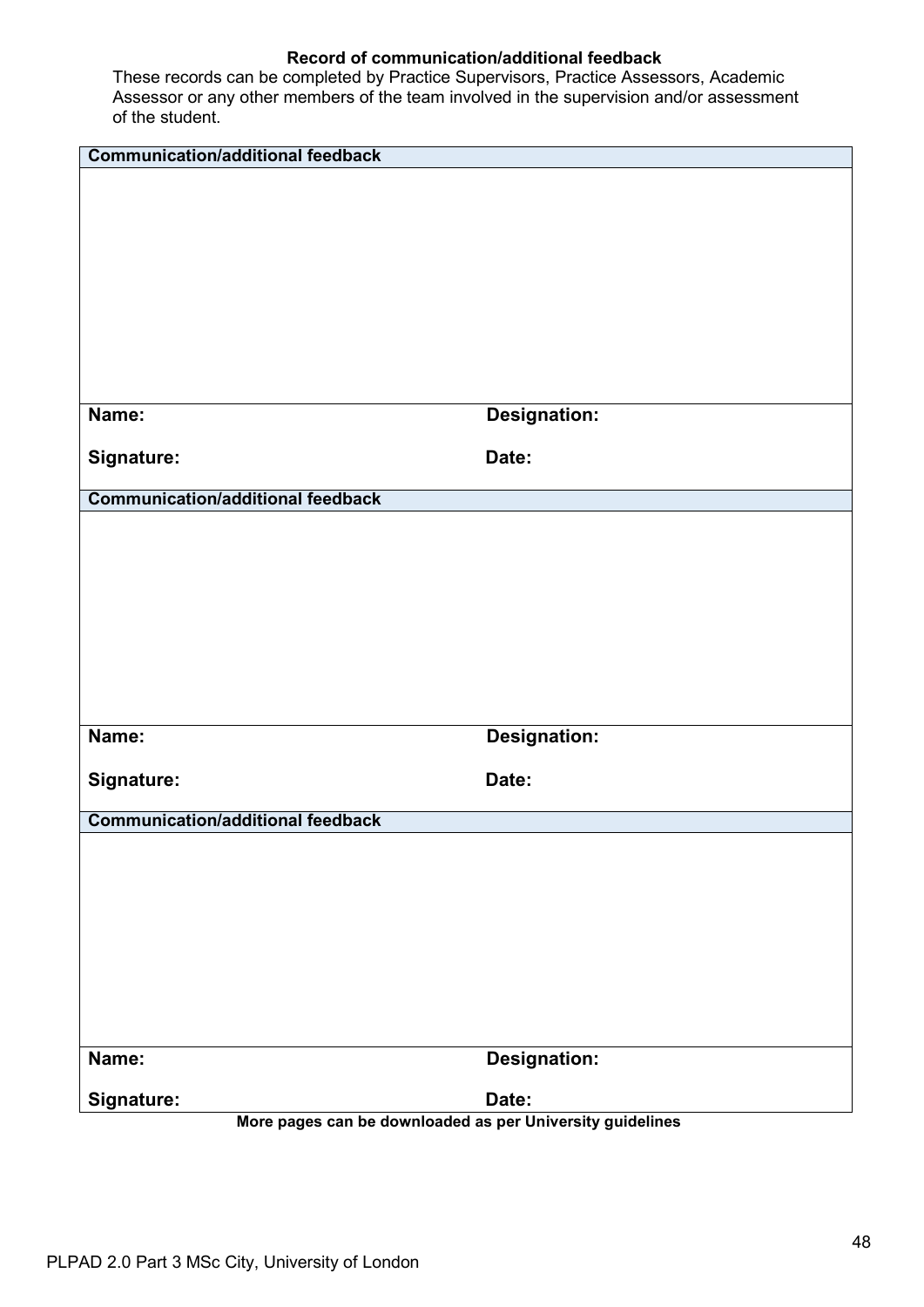| <b>Communication/additional feedback</b>                  |                     |
|-----------------------------------------------------------|---------------------|
|                                                           |                     |
|                                                           |                     |
|                                                           |                     |
|                                                           |                     |
|                                                           |                     |
|                                                           |                     |
|                                                           |                     |
|                                                           |                     |
| Name:                                                     | <b>Designation:</b> |
| Signature:                                                | Date:               |
| <b>Communication/additional feedback</b>                  |                     |
|                                                           |                     |
|                                                           |                     |
|                                                           |                     |
|                                                           |                     |
|                                                           |                     |
|                                                           |                     |
|                                                           |                     |
|                                                           |                     |
| Name:                                                     | <b>Designation:</b> |
| Signature:                                                | Date:               |
| <b>Communication/additional feedback</b>                  |                     |
|                                                           |                     |
|                                                           |                     |
|                                                           |                     |
|                                                           |                     |
|                                                           |                     |
|                                                           |                     |
|                                                           |                     |
|                                                           |                     |
| Name:                                                     | <b>Designation:</b> |
| Signature:                                                | Date:               |
| More pages can be downloaded as per University guidelines |                     |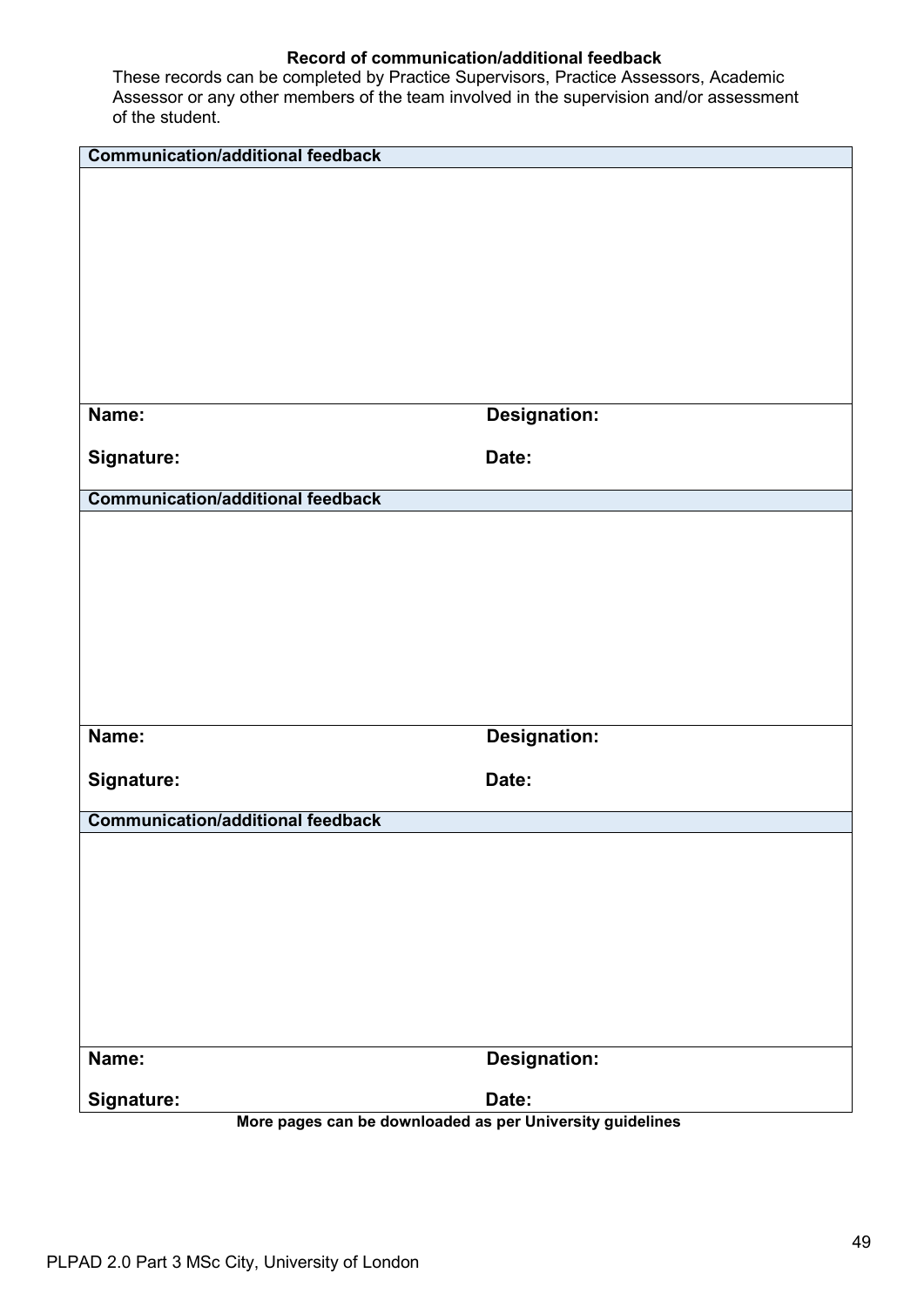# **Record of peer feedback**

Feedback is an essential part of the learning process. Through engaging in peer review and receiving feedback from a number of peers, students are exposed to a greater diversity of perspectives as well as enabling students to develop skills in peer review and feedback.

These records can be completed by peers i.e. other students who have worked alongside you or have had the opportunity to discuss your learning needs with you. If you have facilitated a teaching session on placement you can use the form below to obtain feedback.

| Peer feedback                                             |                 |  |  |  |  |  |
|-----------------------------------------------------------|-----------------|--|--|--|--|--|
|                                                           |                 |  |  |  |  |  |
|                                                           |                 |  |  |  |  |  |
|                                                           |                 |  |  |  |  |  |
|                                                           |                 |  |  |  |  |  |
|                                                           |                 |  |  |  |  |  |
|                                                           |                 |  |  |  |  |  |
|                                                           |                 |  |  |  |  |  |
|                                                           |                 |  |  |  |  |  |
|                                                           |                 |  |  |  |  |  |
|                                                           |                 |  |  |  |  |  |
|                                                           |                 |  |  |  |  |  |
|                                                           |                 |  |  |  |  |  |
|                                                           |                 |  |  |  |  |  |
|                                                           |                 |  |  |  |  |  |
| Name:                                                     | Programme/year: |  |  |  |  |  |
|                                                           |                 |  |  |  |  |  |
| Signature:                                                | Date:           |  |  |  |  |  |
|                                                           |                 |  |  |  |  |  |
| Peer feedback                                             |                 |  |  |  |  |  |
|                                                           |                 |  |  |  |  |  |
|                                                           |                 |  |  |  |  |  |
|                                                           |                 |  |  |  |  |  |
|                                                           |                 |  |  |  |  |  |
|                                                           |                 |  |  |  |  |  |
|                                                           |                 |  |  |  |  |  |
|                                                           |                 |  |  |  |  |  |
|                                                           |                 |  |  |  |  |  |
|                                                           |                 |  |  |  |  |  |
|                                                           |                 |  |  |  |  |  |
|                                                           |                 |  |  |  |  |  |
|                                                           |                 |  |  |  |  |  |
|                                                           |                 |  |  |  |  |  |
| Name:                                                     | Programme/year: |  |  |  |  |  |
|                                                           |                 |  |  |  |  |  |
| Signature:                                                | Date:           |  |  |  |  |  |
|                                                           |                 |  |  |  |  |  |
| More pages can be downloaded as per University guidelines |                 |  |  |  |  |  |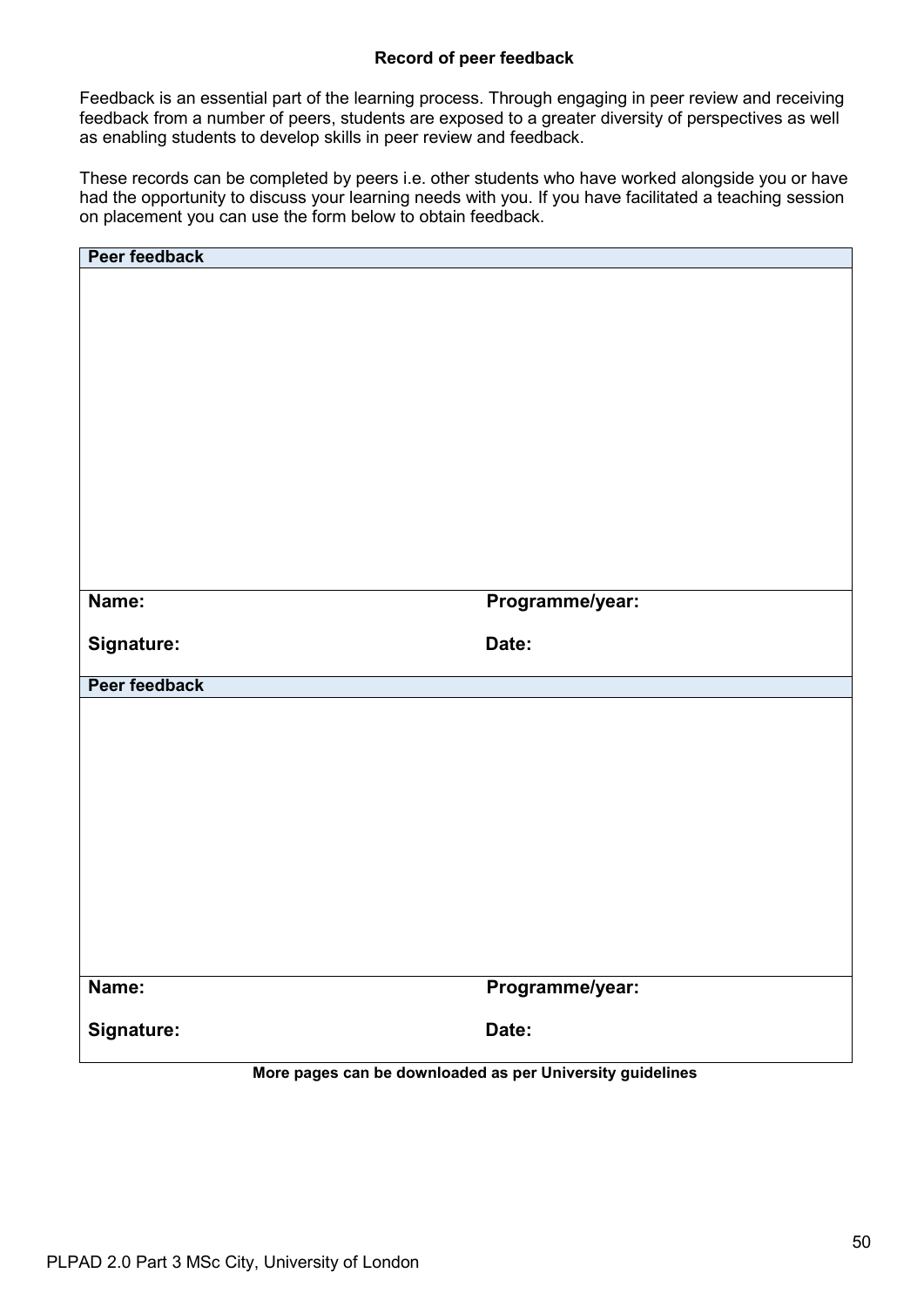# **Record of peer feedback**

Feedback is an essential part of the learning process. Through engaging in peer review and receiving feedback from a number of peers, students are exposed to a greater diversity of perspectives as well as enabling students to develop skills in peer review and feedback.

These records can be completed by peers i.e. other students who have worked alongside you or have had the opportunity to discuss your learning needs with you. If you have facilitated a teaching session on placement you can use the form below to obtain feedback.

| Peer feedback                                             |                 |  |  |  |  |  |
|-----------------------------------------------------------|-----------------|--|--|--|--|--|
|                                                           |                 |  |  |  |  |  |
|                                                           |                 |  |  |  |  |  |
|                                                           |                 |  |  |  |  |  |
|                                                           |                 |  |  |  |  |  |
|                                                           |                 |  |  |  |  |  |
|                                                           |                 |  |  |  |  |  |
|                                                           |                 |  |  |  |  |  |
|                                                           |                 |  |  |  |  |  |
|                                                           |                 |  |  |  |  |  |
|                                                           |                 |  |  |  |  |  |
|                                                           |                 |  |  |  |  |  |
|                                                           |                 |  |  |  |  |  |
|                                                           |                 |  |  |  |  |  |
|                                                           |                 |  |  |  |  |  |
| Name:                                                     | Programme/year: |  |  |  |  |  |
|                                                           |                 |  |  |  |  |  |
| Signature:                                                | Date:           |  |  |  |  |  |
|                                                           |                 |  |  |  |  |  |
| Peer feedback                                             |                 |  |  |  |  |  |
|                                                           |                 |  |  |  |  |  |
|                                                           |                 |  |  |  |  |  |
|                                                           |                 |  |  |  |  |  |
|                                                           |                 |  |  |  |  |  |
|                                                           |                 |  |  |  |  |  |
|                                                           |                 |  |  |  |  |  |
|                                                           |                 |  |  |  |  |  |
|                                                           |                 |  |  |  |  |  |
|                                                           |                 |  |  |  |  |  |
|                                                           |                 |  |  |  |  |  |
|                                                           |                 |  |  |  |  |  |
|                                                           |                 |  |  |  |  |  |
|                                                           |                 |  |  |  |  |  |
| Name:                                                     | Programme/year: |  |  |  |  |  |
|                                                           |                 |  |  |  |  |  |
| Signature:                                                | Date:           |  |  |  |  |  |
|                                                           |                 |  |  |  |  |  |
| More pages can be downloaded as per University guidelines |                 |  |  |  |  |  |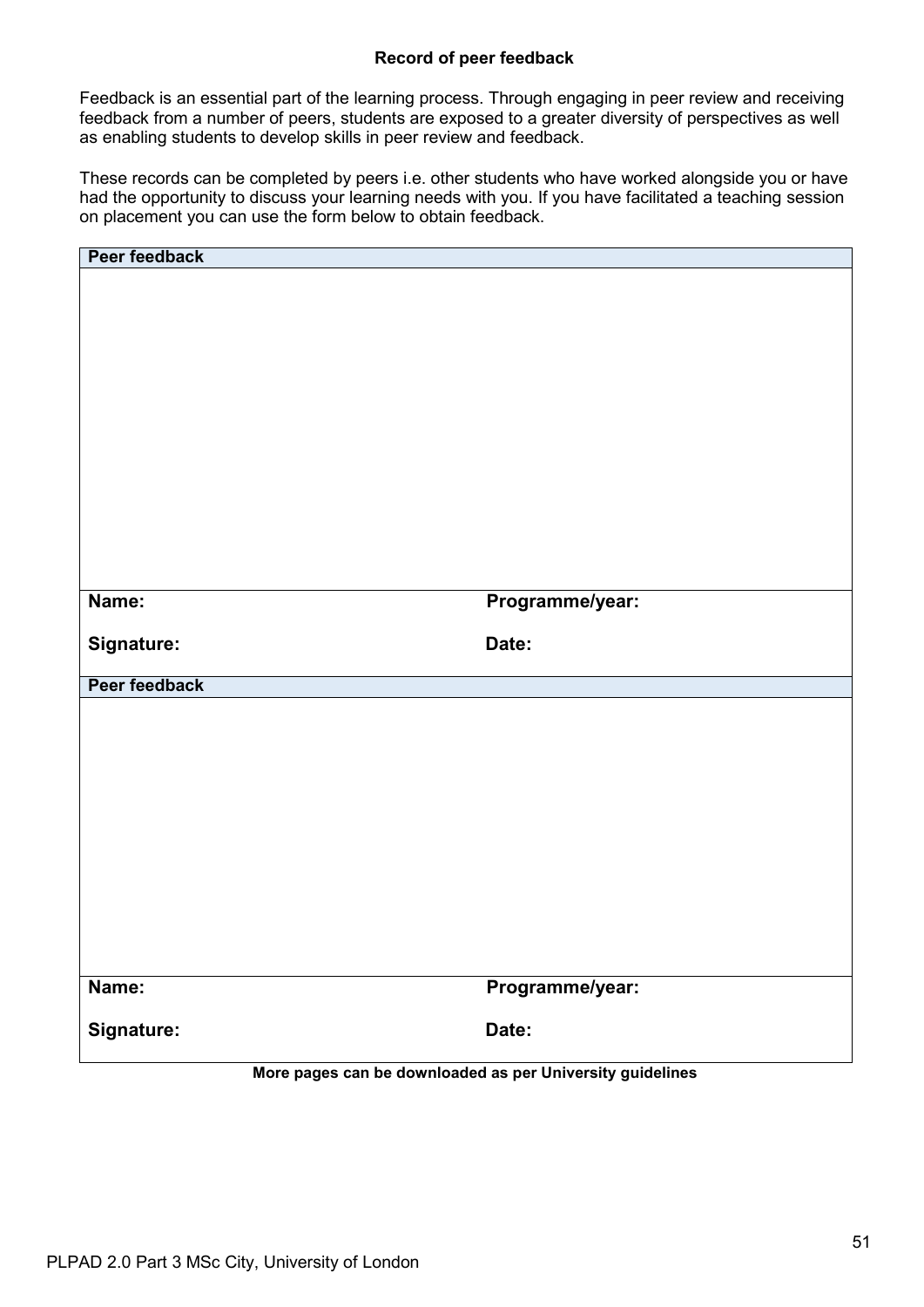## **Progression towards registration –**

## **record of weekly meetings in final placement** *(consolidation placement)*

*Registered nurses play a vital role in providing, leading and co-ordinating care that is compassionate, evidence-based, and person-centred. They are accountable for their own actions and must be able to work autonomously, or as an equal partner with a range of other professionals and in interdisciplinary teams. (NMC, 2018, p3).*

During your final placement a Practice Supervisor (registered nurse with more than six months experience) or nominated Practice Assessor should schedule a weekly meeting of one hour per week for the student to reflect, receive feedback and record achievements and confirm that the student is practising independently with minimal supervision and leading and coordinating care with confidence.

|                             | <b>Name of Practice Assessor:</b>                                            | <b>Designation:</b>                   |
|-----------------------------|------------------------------------------------------------------------------|---------------------------------------|
| Date and time<br>of meeting | During meeting review progression,<br>documentation and summarise key points | <b>Signatures</b>                     |
|                             | from discussions                                                             |                                       |
|                             |                                                                              | <b>Practice Supervisor/ Assessor:</b> |
|                             |                                                                              | Student:                              |
|                             |                                                                              | <b>Practice Supervisor/ Assessor:</b> |
|                             |                                                                              | Student:                              |
|                             |                                                                              | <b>Practice Supervisor/ Assessor:</b> |
|                             |                                                                              | <b>Student:</b>                       |
|                             |                                                                              | <b>Practice Supervisor/ Assessor:</b> |
|                             |                                                                              | Student:                              |
|                             |                                                                              | <b>Practice Supervisor/ Assessor:</b> |
|                             |                                                                              | <b>Student:</b>                       |
|                             |                                                                              | <b>Practice Supervisor/ Assessor:</b> |
|                             |                                                                              | Student:                              |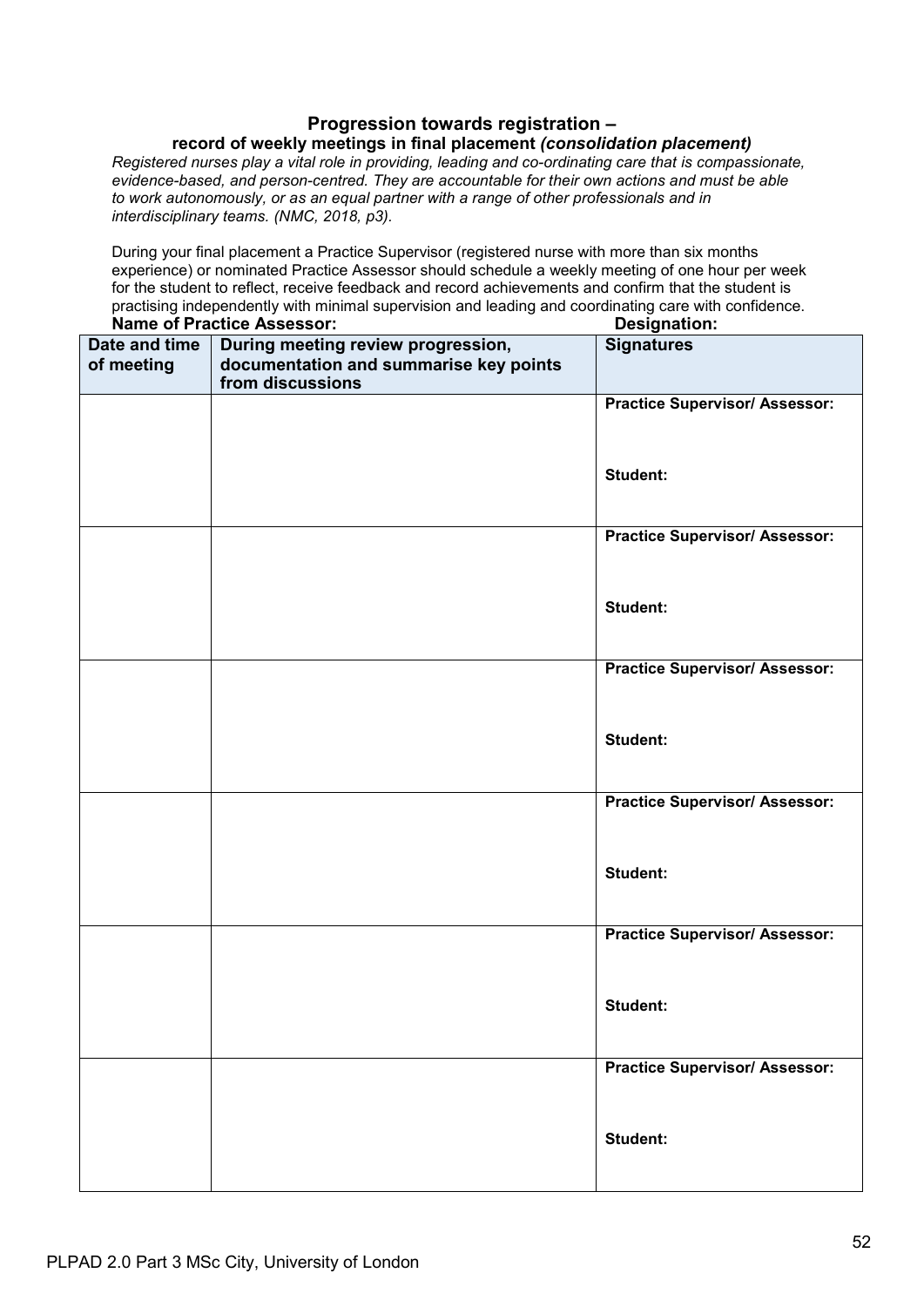| Date and time<br>of meeting | During meeting review progression,<br>documentation and summarise key points<br>from discussions                                                                                                         | <b>Signatures</b>                     |  |  |  |  |  |
|-----------------------------|----------------------------------------------------------------------------------------------------------------------------------------------------------------------------------------------------------|---------------------------------------|--|--|--|--|--|
|                             |                                                                                                                                                                                                          | <b>Practice Supervisor/ Assessor:</b> |  |  |  |  |  |
|                             |                                                                                                                                                                                                          | <b>Student:</b>                       |  |  |  |  |  |
|                             |                                                                                                                                                                                                          | <b>Practice Supervisor/ Assessor:</b> |  |  |  |  |  |
|                             |                                                                                                                                                                                                          | <b>Student:</b>                       |  |  |  |  |  |
|                             |                                                                                                                                                                                                          | <b>Practice Supervisor/ Assessor:</b> |  |  |  |  |  |
|                             |                                                                                                                                                                                                          | <b>Student:</b>                       |  |  |  |  |  |
|                             |                                                                                                                                                                                                          | <b>Practice Supervisor/ Assessor:</b> |  |  |  |  |  |
|                             |                                                                                                                                                                                                          | Student:                              |  |  |  |  |  |
|                             |                                                                                                                                                                                                          | <b>Practice Supervisor/ Assessor:</b> |  |  |  |  |  |
|                             |                                                                                                                                                                                                          | <b>Student:</b>                       |  |  |  |  |  |
|                             |                                                                                                                                                                                                          | <b>Practice Supervisor/ Assessor:</b> |  |  |  |  |  |
|                             |                                                                                                                                                                                                          | <b>Student:</b>                       |  |  |  |  |  |
|                             | I confirm that the student is practising independently with minimal supervision, is leading and<br>coordinating care with confidence and works as an equal partner with other health care professionals. |                                       |  |  |  |  |  |
|                             | Practice Assessor: (print name below)<br><b>Practice Assessor's signature:</b>                                                                                                                           | Date:                                 |  |  |  |  |  |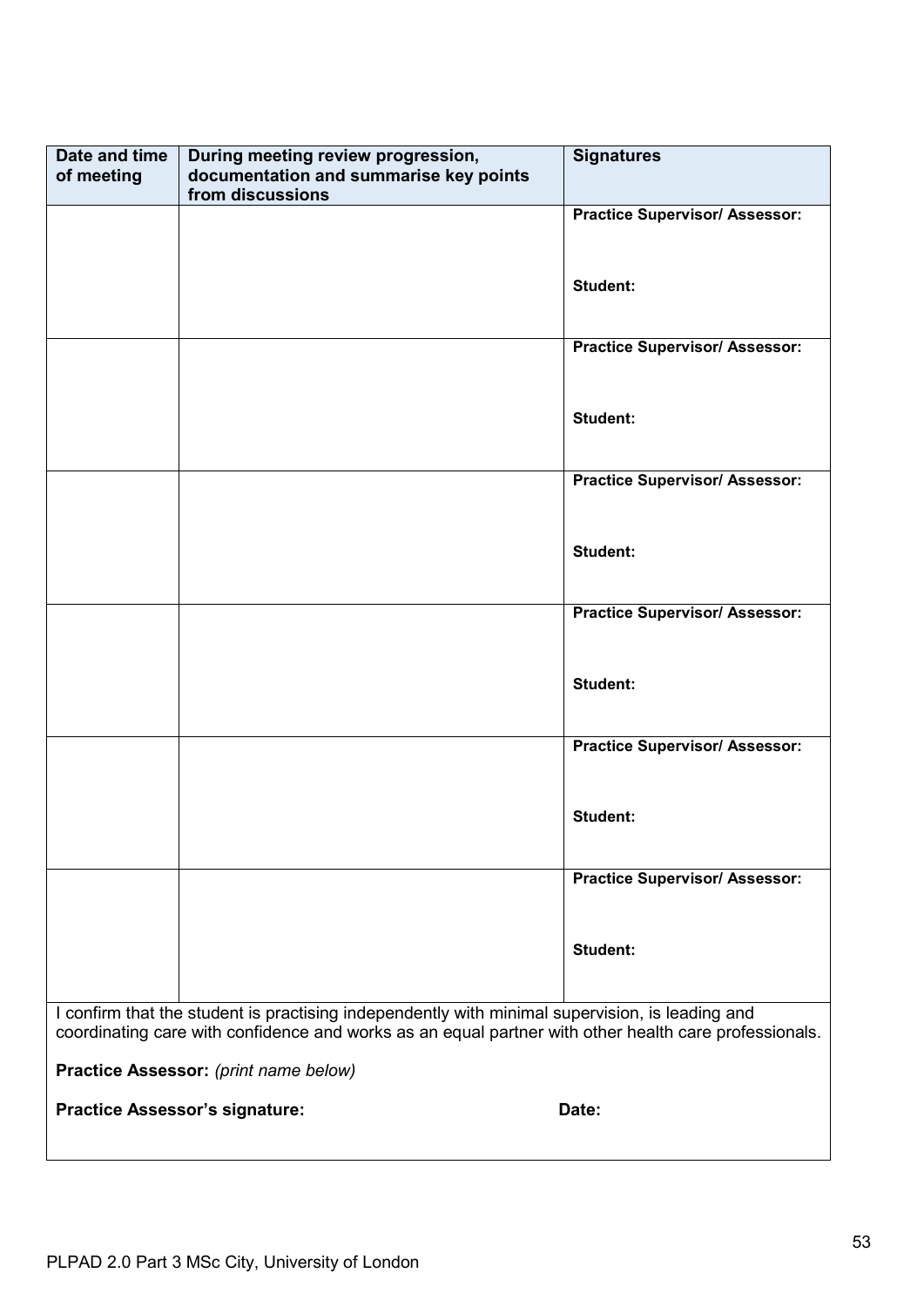# **Assessment of Proficiencies**

Incorporating Platforms 1 – 7 Annexe A: Communication and relationship management skills Annexe B: Nursing procedures

These proficiencies *"apply to all registered nurses, but the level of expertise and knowledge required will vary depending on the chosen field(s) of practice". (NMC, Future Nurse, 2018, p22, 26)*

Assessment of Proficiencies are undertaken across the Part. These can be assessed in a range of placements but need to be assessed as Achieved (YES) at least once by the end of the Part. If a proficiency is assessed as Achieved (YES) early in the Part it is expected that the student maintains that level of competence and can be re-assessed in subsequent placements at the Practice Assessor's discretion.

The Grade Descriptors are 'Yes' (this proficiency has been achieved), 'No' (this proficiency has not been achieved). Refer to Criteria for Assessment in Practice for further details.

Some of the proficiencies may be met within simulated learning as per the individual university's policy.

Proficiencies marked with an \* can be met in either Part 2 or Part 3 and please refer to pages 61-63 and to the OAR to confirm achievement of these.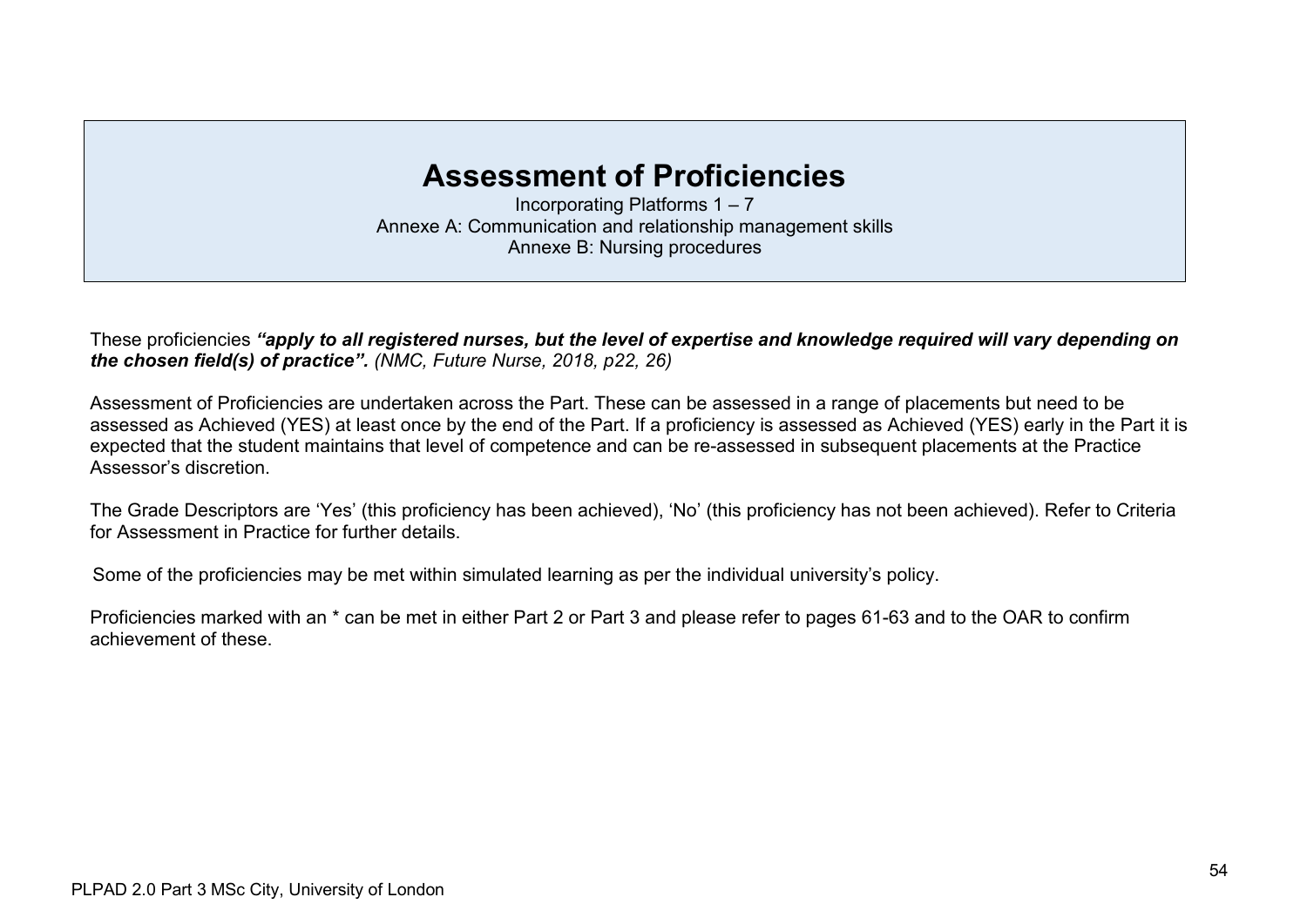Part 3 Assessment of Performance: The individual completing the assessment should draw on a range of observed experiences in which the student demonstrates the required knowledge, skills, attitudes and values in co-ordinating high quality person/family centred care, ensuring all care is underpinned by effective communication skills. *Those marked with an \* may have been met in Part 2. Record achievement of Part 3 proficiencies marked \* 3 in OAR as well.*

| Confidently assesses needs and plans person-centred care                                                                                                                                                             |        |              |        |                                          |        |              |        |              |  |
|----------------------------------------------------------------------------------------------------------------------------------------------------------------------------------------------------------------------|--------|--------------|--------|------------------------------------------|--------|--------------|--------|--------------|--|
|                                                                                                                                                                                                                      |        |              |        | <b>YES = Achieved, NO = Not Achieved</b> |        |              |        |              |  |
|                                                                                                                                                                                                                      |        | Assessment 1 |        | Assessment 2                             |        | Assessment 3 |        | Assessment 4 |  |
|                                                                                                                                                                                                                      | Yes/No | Sign/Date    | Yes/No | Sign/Date                                | Yes/No | Sign/Date    | Yes/No | Sign/Date    |  |
| 1. Utilises a range of<br>strategies/resources (including<br>relevant diagnostic equipment) to<br>undertake a comprehensive<br>whole body assessment to plan<br>and prioritise evidence-based<br>person-centred care |        |              |        |                                          |        |              |        |              |  |
| 2. Assesses a persons' capacity<br>to make best interest decisions<br>about their own care and applies<br>processes for making reasonable<br>adjustments when a person does<br>not have capacity.                    |        |              |        |                                          |        |              |        |              |  |
| 3 Actively participates in the safe<br>referral of people to other<br>professionals or services such as<br>cognitive behavioural therapy or<br>talking therapies across health<br>and social care as appropriate.    |        |              |        |                                          |        |              |        |              |  |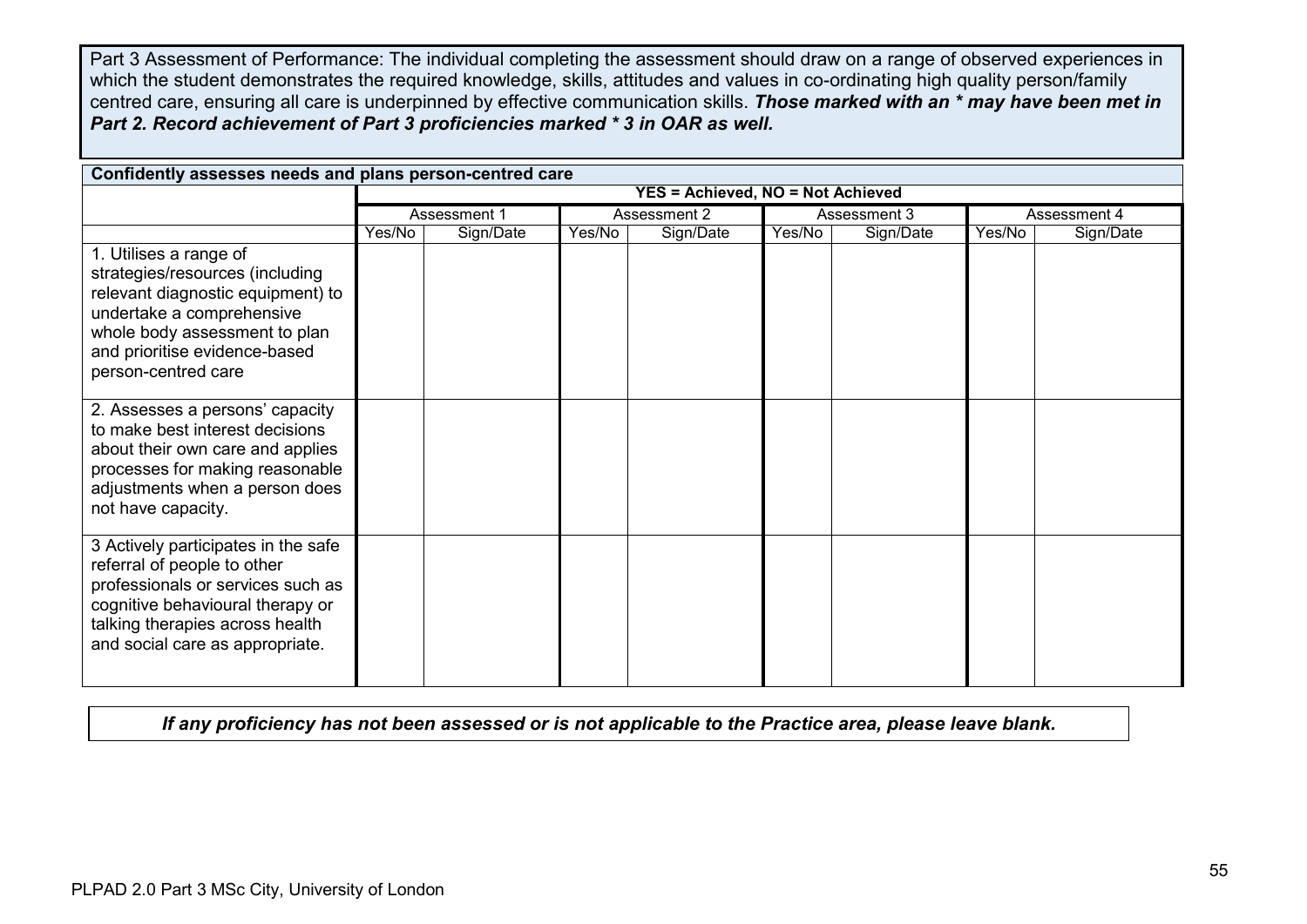| Confidently delivers and evaluates person-centred care                                                                                                                                                                                                                                                                   |                                          |              |              |           |              |           |              |           |
|--------------------------------------------------------------------------------------------------------------------------------------------------------------------------------------------------------------------------------------------------------------------------------------------------------------------------|------------------------------------------|--------------|--------------|-----------|--------------|-----------|--------------|-----------|
|                                                                                                                                                                                                                                                                                                                          | <b>YES = Achieved, NO = Not Achieved</b> |              |              |           |              |           |              |           |
|                                                                                                                                                                                                                                                                                                                          |                                          | Assessment 1 | Assessment 2 |           | Assessment 3 |           | Assessment 4 |           |
|                                                                                                                                                                                                                                                                                                                          | Yes/No                                   | Sign/Date    | Yes/No       | Sign/Date | Yes/No       | Sign/Date | Yes/No       | Sign/Date |
| * 4. Recognises signs of<br>deterioration (mental<br>distress/emotional<br>vulnerability/physical symptoms)<br>and takes prompt and appropriate<br>action to prevent or reduce risk of<br>harm to the person and others<br>using for example positive<br>behavioural support or distraction<br>and diversion strategies. |                                          |              |              |           |              |           |              |           |
| 5. Accurately and legibly records<br>care, with the use of available<br>digital technologies where<br>appropriate, in a timely manner.                                                                                                                                                                                   |                                          |              |              |           |              |           |              |           |
| 6. Works in partnership with<br>people, families and carers using<br>therapeutic use of self to support<br>shared decision making in<br>managing their own care.                                                                                                                                                         |                                          |              |              |           |              |           |              |           |
| 7. Manages a range of commonly<br>encountered symptoms of<br>increasing complexity including<br>pain, distress, anxiety and<br>confusion.                                                                                                                                                                                |                                          |              |              |           |              |           |              |           |
| 8. Uses skills of active listening,<br>questioning, paraphrasing and<br>reflection to support therapeutic<br>interventions using a range of<br>communication techniques as<br>required.                                                                                                                                  |                                          |              |              |           |              |           |              |           |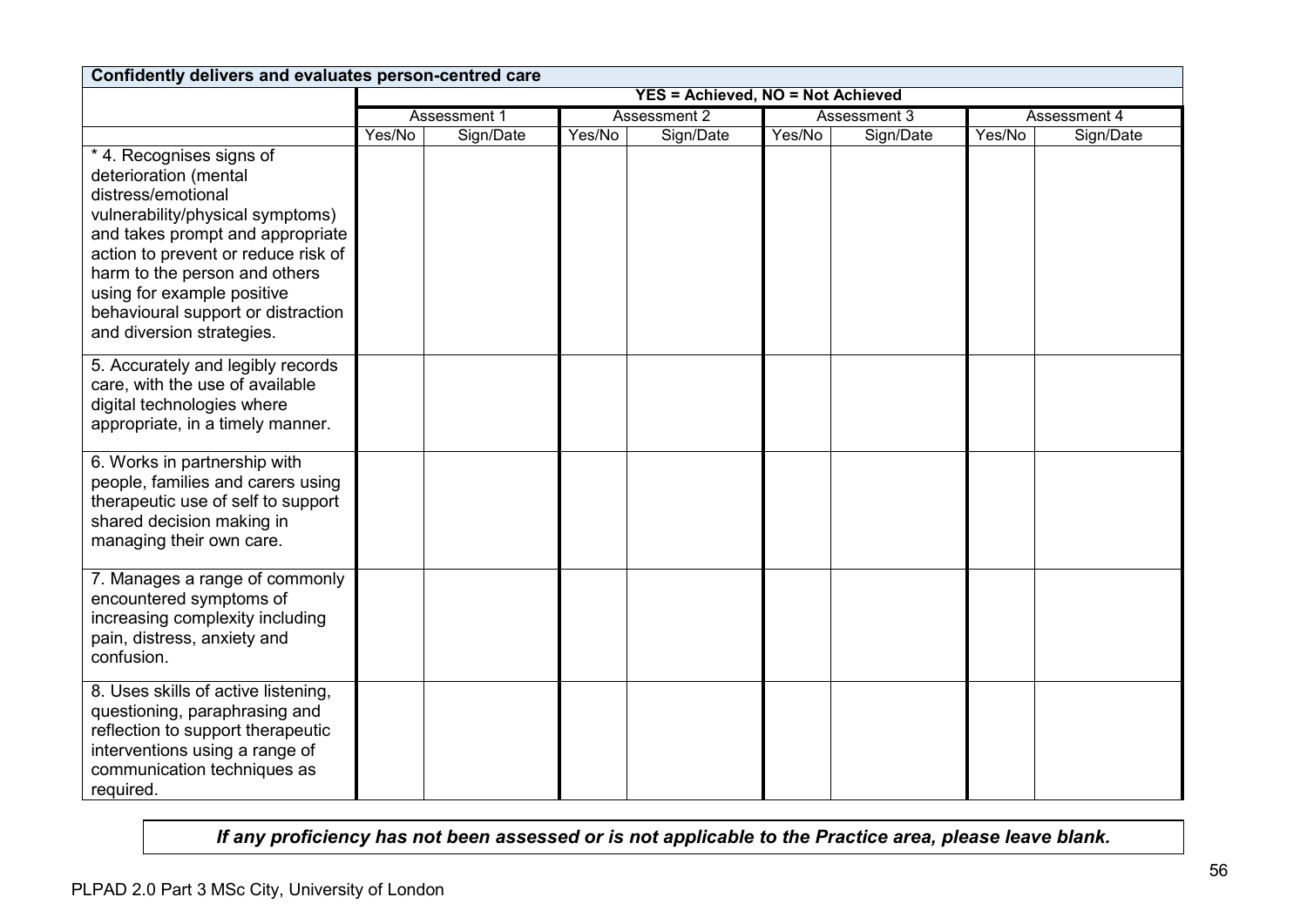| Confidently delivers and evaluates person-centred care                                                                                                                                                  |                                          |              |              |           |              |           |        |              |
|---------------------------------------------------------------------------------------------------------------------------------------------------------------------------------------------------------|------------------------------------------|--------------|--------------|-----------|--------------|-----------|--------|--------------|
|                                                                                                                                                                                                         | <b>YES = Achieved, NO = Not Achieved</b> |              |              |           |              |           |        |              |
|                                                                                                                                                                                                         |                                          | Assessment 1 | Assessment 2 |           | Assessment 3 |           |        | Assessment 4 |
|                                                                                                                                                                                                         | Yes/No                                   | Sign/Date    | Yes/No       | Sign/Date | Yes/No       | Sign/Date | Yes/No | Sign/Date    |
| 9. Is able to support people<br>distressed by hearing voices or<br>experiencing distressing thoughts<br>or perceptions.                                                                                 |                                          |              |              |           |              |           |        |              |
| Confidently manages the procedures in assessing, providing and evaluating care                                                                                                                          |                                          |              |              |           |              |           |        |              |
| 10. Manages all aspects of<br>personal hygiene, promotes<br>independence and makes<br>appropriate referrals to other<br>healthcare professionals as<br>needed (e.g. dentist, optician,<br>audiologist). |                                          |              |              |           |              |           |        |              |
| 11. Manages the care of people<br>with specific nutrition and<br>hydration needs demonstrating<br>understanding of and the<br>contributions of the<br>multidisciplinary team.                           |                                          |              |              |           |              |           |        |              |
| 12. Manages the care of people<br>who are receiving IV fluids and<br>accurately records fluid intake<br>and output, demonstrating<br>understanding of potential<br>complications.                       |                                          |              |              |           |              |           |        |              |
| * 13. Manages the care of<br>people receiving fluid and<br>nutrition via infusion pumps and<br>devices including the<br>administration of medicines<br>where required.                                  |                                          |              |              |           |              |           |        |              |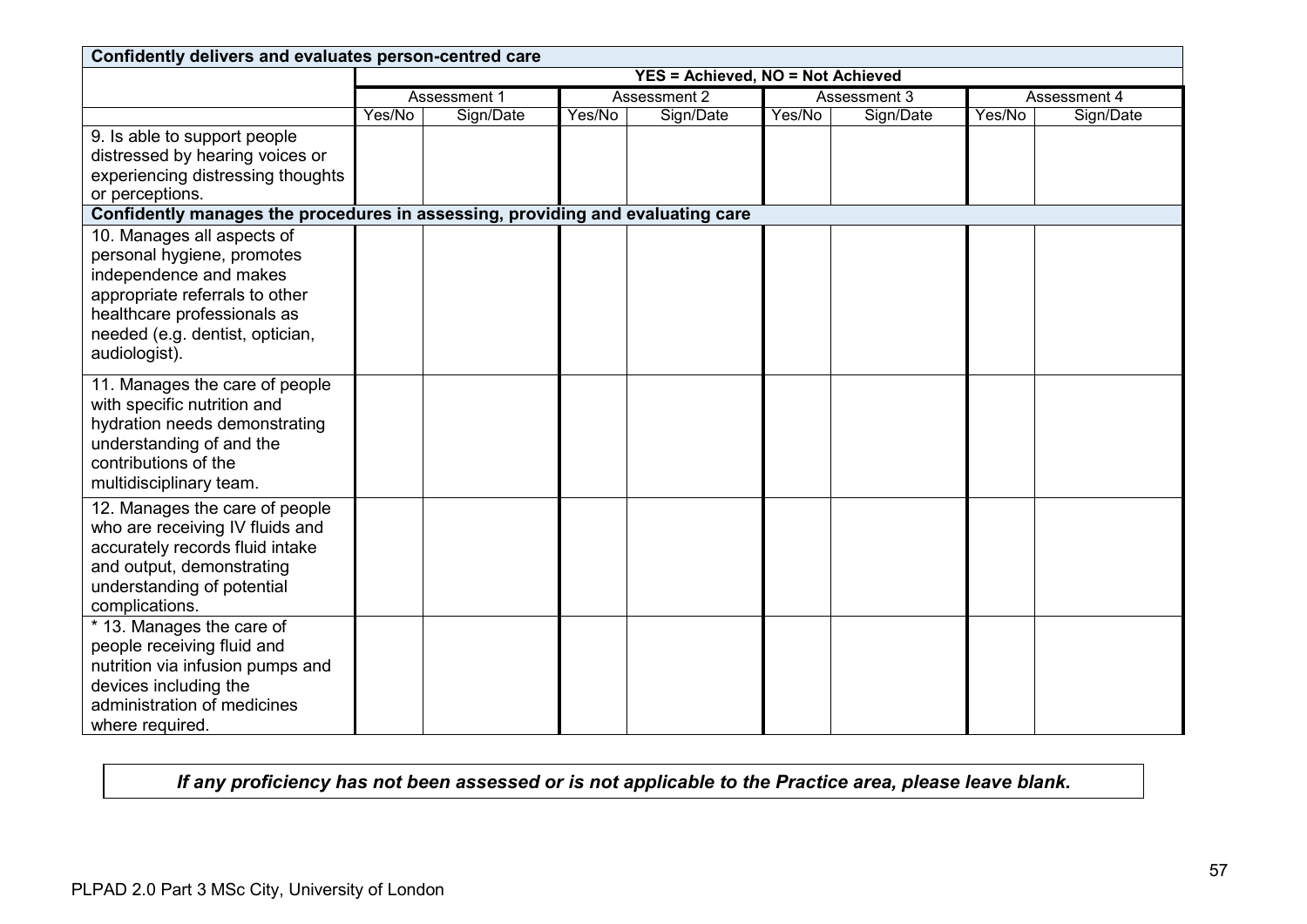| Confidently manages the procedures in assessing, providing and evaluating care                                                                                                                                              |        |              |              |                                   |              |           |              |           |
|-----------------------------------------------------------------------------------------------------------------------------------------------------------------------------------------------------------------------------|--------|--------------|--------------|-----------------------------------|--------------|-----------|--------------|-----------|
|                                                                                                                                                                                                                             |        |              |              | YES = Achieved, NO = Not Achieved |              |           |              |           |
|                                                                                                                                                                                                                             |        | Assessment 1 | Assessment 2 |                                   | Assessment 3 |           | Assessment 4 |           |
|                                                                                                                                                                                                                             | Yes/No | Sign/Date    | Yes/No       | Sign/Date                         | Yes/No       | Sign/Date | Yes/No       | Sign/Date |
| 14. Manage and monitor the<br>effectiveness of symptom relief<br>medication, with the use of infusion<br>pumps and other devices.                                                                                           |        |              |              |                                   |              |           |              |           |
| 15. Manages the care of people<br>with specific elimination needs for<br>example urinary and faecal<br>incontinence and stoma care.                                                                                         |        |              |              |                                   |              |           |              |           |
| 16. Demonstrates an<br>understanding of the need to<br>administer enemas and<br>suppositories and undertake<br>rectal examination and digital<br>rectal evacuation as appropriate.                                          |        |              |              |                                   |              |           |              |           |
| 17. Demonstrates the ability to<br>respond and manage risks in<br>relation to infection prevention and<br>control and take proactive<br>measures to protect public health<br>e.g. immunisation and vaccination<br>policies. |        |              |              |                                   |              |           |              |           |
| Confidently leads and manages person-centred care and working in teams                                                                                                                                                      |        |              |              |                                   |              |           |              |           |
| 18. Understands roles,<br>responsibilities and scope of<br>practice of all members of the<br>multidisciplinary team and interacts<br>confidently when working with<br>these members.                                        |        |              |              |                                   |              |           |              |           |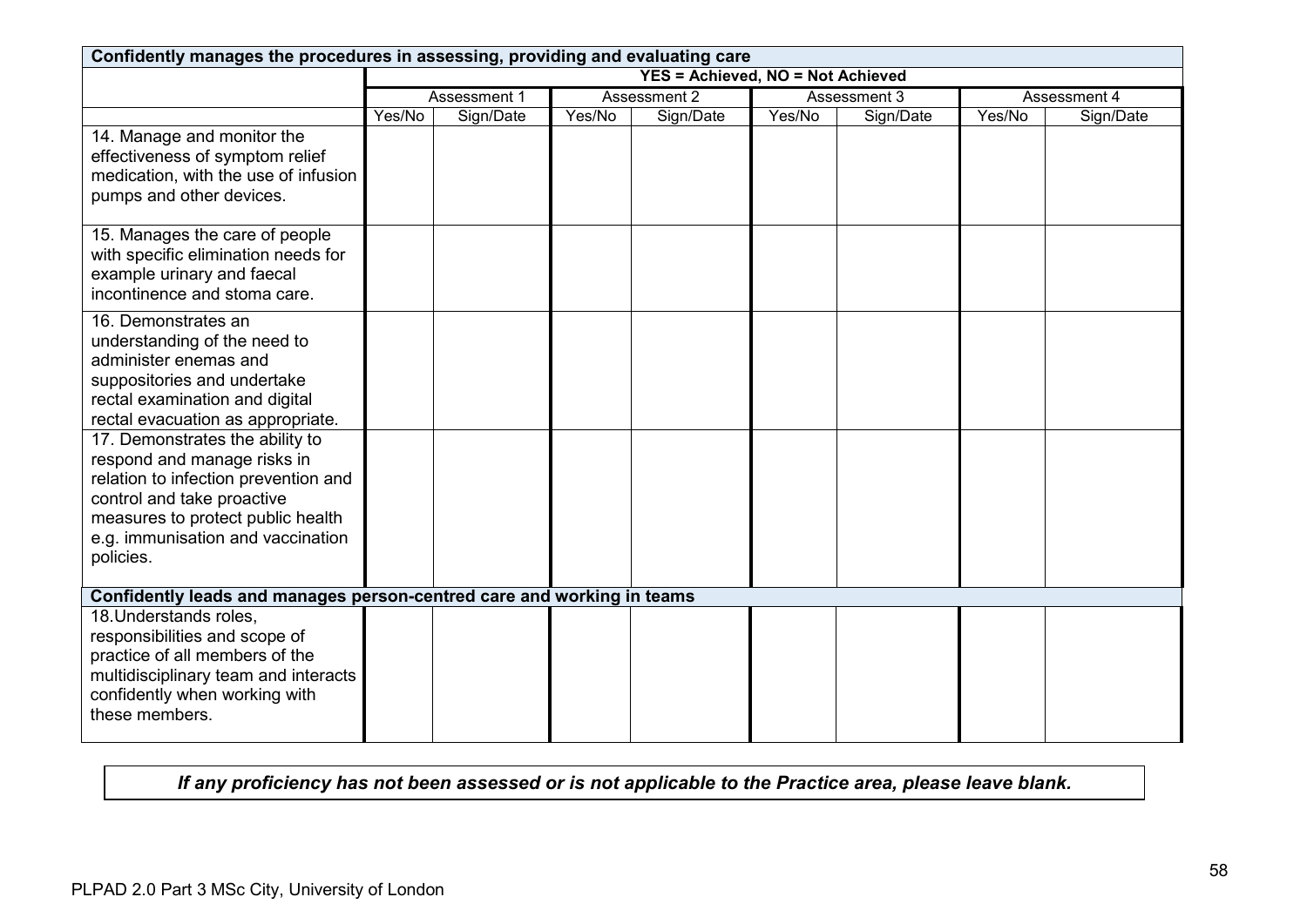| Confidently leads and manages person-centred care and working in teams                                                                                                                                                             |        |                                          |              |           |              |           |              |           |  |
|------------------------------------------------------------------------------------------------------------------------------------------------------------------------------------------------------------------------------------|--------|------------------------------------------|--------------|-----------|--------------|-----------|--------------|-----------|--|
|                                                                                                                                                                                                                                    |        | <b>YES = Achieved, NO = Not Achieved</b> |              |           |              |           |              |           |  |
|                                                                                                                                                                                                                                    |        | Assessment 1                             | Assessment 2 |           | Assessment 3 |           | Assessment 4 |           |  |
|                                                                                                                                                                                                                                    | Yes/No | Sign/Date                                | Yes/No       | Sign/Date | Yes/No       | Sign/Date | Yes/No       | Sign/Date |  |
| 19. Effectively manages and<br>prioritises the care needs of a<br>group of people demonstrating<br>appropriate communication and<br>leadership skills to delegate<br>responsibility for care to others in<br>the team as required. |        |                                          |              |           |              |           |              |           |  |
| 20. Monitors and evaluates the<br>quality of care delivery by all<br>members of the team to promote<br>improvements in practice and<br>understand the process for<br>performance management of staff<br>(if required).             |        |                                          |              |           |              |           |              |           |  |
| Confidently contributes to improving safety and quality of person-centred care                                                                                                                                                     |        |                                          |              |           |              |           |              |           |  |
| 21. Actively participates in<br>audit activity and demonstrates<br>understanding of appropriate<br>quality improvement<br>strategies.                                                                                              |        |                                          |              |           |              |           |              |           |  |
| 22. Undertakes accurate risk<br>assessments and demonstrates an<br>understanding of relevant<br>frameworks, legislation and<br>regulations for managing and<br>reporting risks.                                                    |        |                                          |              |           |              |           |              |           |  |
| 23. Participates in appropriate<br>decision making regarding safe<br>staffing levels, appropriate skill mix<br>and understands process for<br>escalating concerns.                                                                 |        |                                          |              |           |              |           |              |           |  |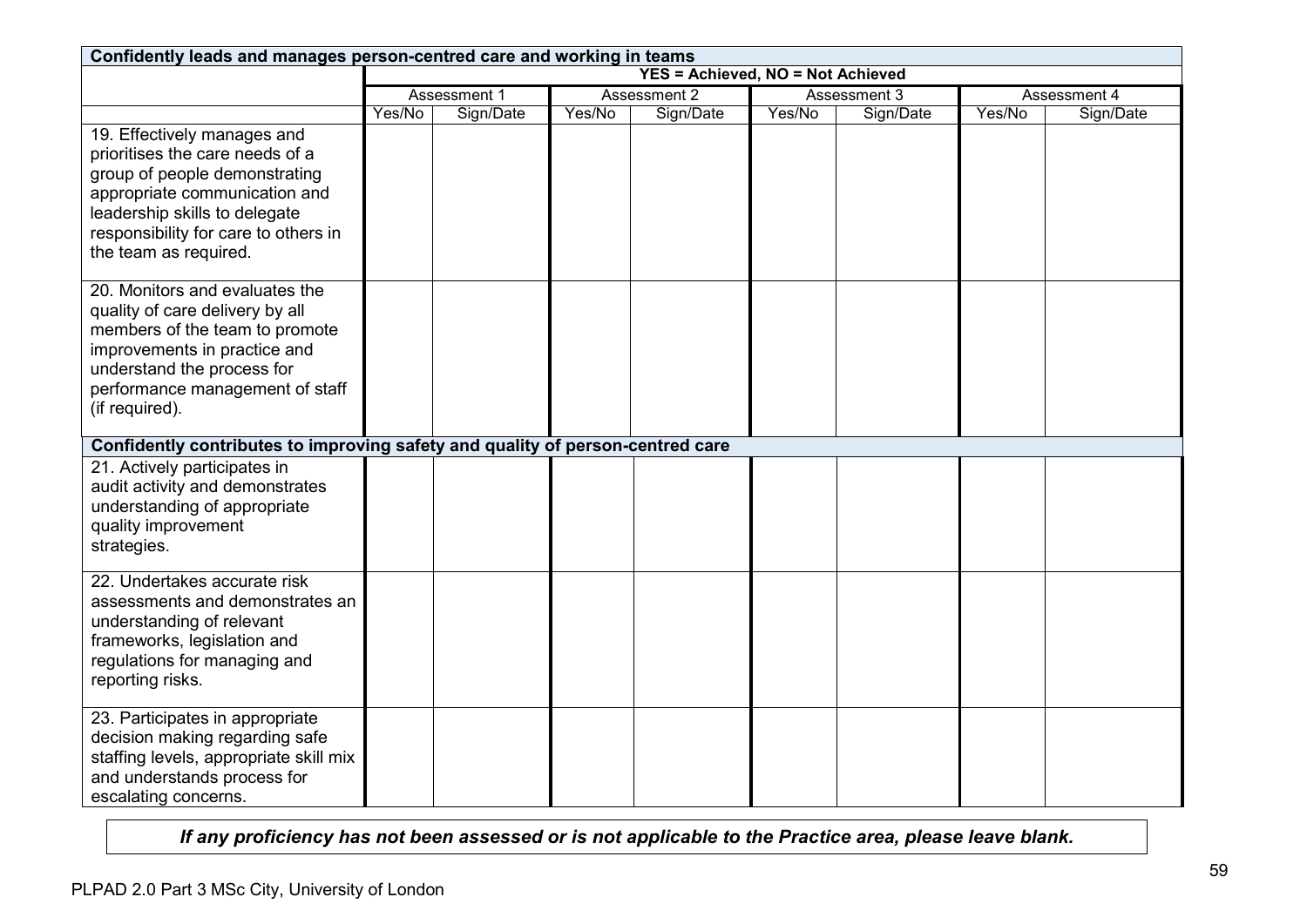| Confidently contributes to improving safety and quality of person-centred care                                                                                                                       |        |                                          |                              |           |        |           |              |           |
|------------------------------------------------------------------------------------------------------------------------------------------------------------------------------------------------------|--------|------------------------------------------|------------------------------|-----------|--------|-----------|--------------|-----------|
|                                                                                                                                                                                                      |        | <b>YES = Achieved, NO = Not Achieved</b> |                              |           |        |           |              |           |
|                                                                                                                                                                                                      |        | Assessment 1                             | Assessment 2<br>Assessment 3 |           |        |           | Assessment 4 |           |
|                                                                                                                                                                                                      | Yes/No | Sign/Date                                | Yes/No                       | Sign/Date | Yes/No | Sign/Date | Yes/No       | Sign/Date |
| 24. Demonstrates understanding of<br>processes involved in managing<br>near misses, critical incidents or<br>major incidents.                                                                        |        |                                          |                              |           |        |           |              |           |
| Confidently coordinates person-centred care                                                                                                                                                          |        |                                          |                              |           |        |           |              |           |
| 25. Co-ordinates the care for<br>people with complex co-morbidities<br>and understands the principles of<br>partnership collaboration and<br>interagency working in managing<br>multiple care needs. |        |                                          |                              |           |        |           |              |           |
| 26. Evaluates the quality of<br>peoples' experience of complex<br>care, maintains optimal<br>independence and avoids<br>unnecessary interventions and<br>disruptions to their lifestyle.             |        |                                          |                              |           |        |           |              |           |
| 27. Engages in difficult<br>conversations including breaking<br>bad news with compassion and<br>sensitivity.                                                                                         |        |                                          |                              |           |        |           |              |           |
| 28. Facilitates the safe discharge<br>and transition of people with<br>complex care needs advocating on<br>their behalf when required.                                                               |        |                                          |                              |           |        |           |              |           |
| 29. Assess and reviews the<br>individual care needs and<br>preferences of people and their<br>families and carers at the end of<br>life, respecting cultural<br>requirements and preferences.        |        |                                          |                              |           |        |           |              |           |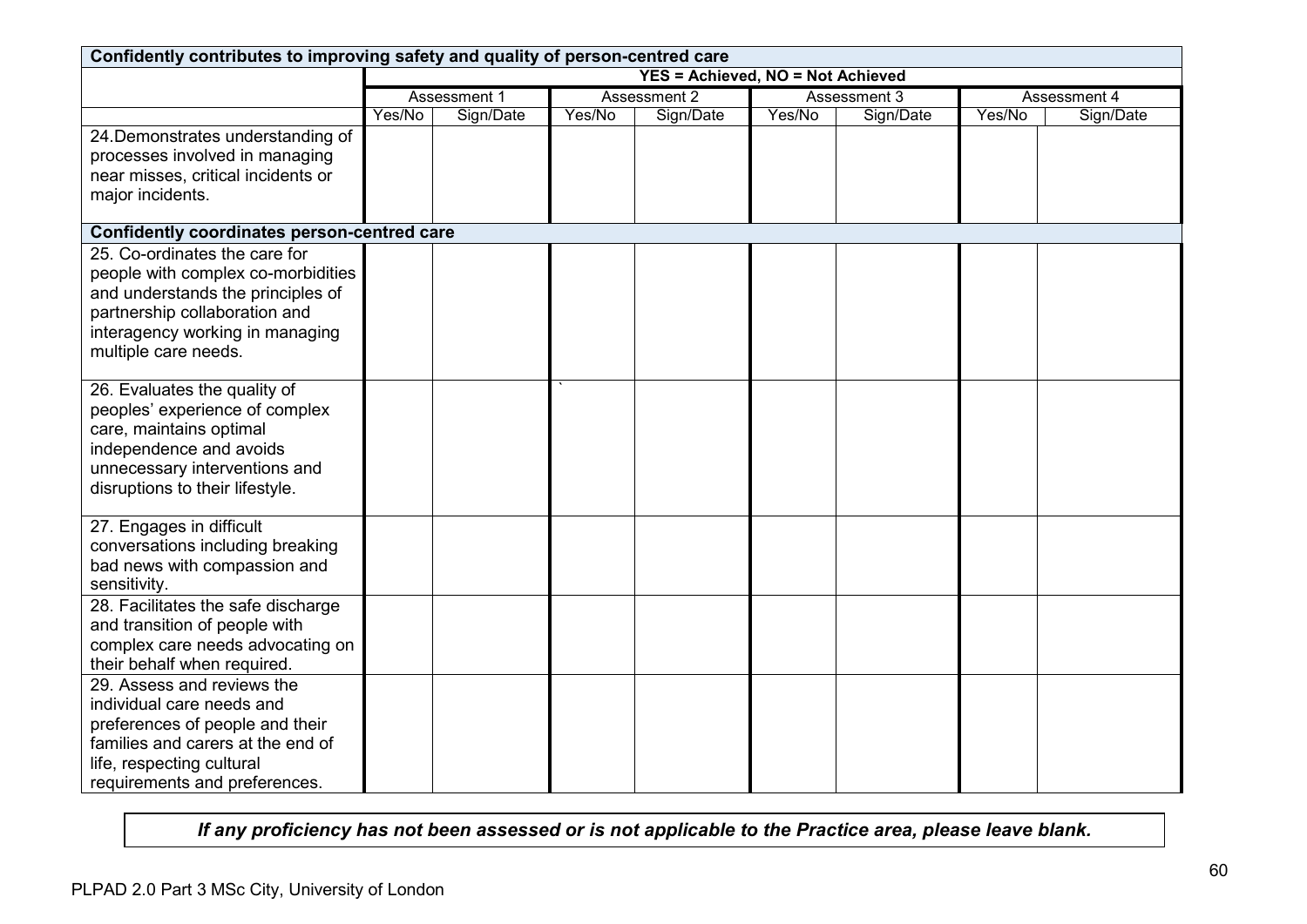The following proficiencies can be achieved in Part 2 or Part 3. These are currently reflected in the Part 2 document and the OAR. The Practice Assessor should check the student record in the OAR to confirm if the proficiencies have been achieved or not in Part 2. If the student is achieving these proficiencies in Part 3, record achievement below and in the OAR

|                                                                       |        |              |        | YES = Achieved, NO = Not Achieved |        |              |        |              |
|-----------------------------------------------------------------------|--------|--------------|--------|-----------------------------------|--------|--------------|--------|--------------|
|                                                                       |        | Assessment 1 |        | Assessment 2                      |        | Assessment 3 |        | Assessment 4 |
|                                                                       | Yes/No | Sign/Date    | Yes/No | Sign/Date                         | Yes/No | Sign/Date    | Yes/No | Sign/Date    |
| Part 2, No. 3                                                         |        |              |        |                                   |        |              |        |              |
| Recognise people at risk of self-                                     |        |              |        |                                   |        |              |        |              |
| harm and/or suicidal ideation and                                     |        |              |        |                                   |        |              |        |              |
| demonstrates the knowledge and                                        |        |              |        |                                   |        |              |        |              |
| skills required to support person-<br>centred evidence-based practice |        |              |        |                                   |        |              |        |              |
| using appropriate risk assessment                                     |        |              |        |                                   |        |              |        |              |
| tools as needed.                                                      |        |              |        |                                   |        |              |        |              |
| Part 2, No. 4                                                         |        |              |        |                                   |        |              |        |              |
| Demonstrates an understanding of                                      |        |              |        |                                   |        |              |        |              |
| the needs of people and families                                      |        |              |        |                                   |        |              |        |              |
| for care at the end of life and                                       |        |              |        |                                   |        |              |        |              |
| contributes to the decision-making                                    |        |              |        |                                   |        |              |        |              |
| relating to treatment and care                                        |        |              |        |                                   |        |              |        |              |
| preferences.                                                          |        |              |        |                                   |        |              |        |              |
| Part 2, No. 10                                                        |        |              |        |                                   |        |              |        |              |
| Utilises aseptic techniques when                                      |        |              |        |                                   |        |              |        |              |
| undertaking wound care and in                                         |        |              |        |                                   |        |              |        |              |
| managing wound and drainage                                           |        |              |        |                                   |        |              |        |              |
| processes (including                                                  |        |              |        |                                   |        |              |        |              |
| management of sutures and                                             |        |              |        |                                   |        |              |        |              |
| vacuum removal where                                                  |        |              |        |                                   |        |              |        |              |
| appropriate).                                                         |        |              |        |                                   |        |              |        |              |
| Part 2, No. 14<br>Insert, manage and remove urinary                   |        |              |        |                                   |        |              |        |              |
| catheters for all genders and assist                                  |        |              |        |                                   |        |              |        |              |
| with clean, intermittent self-                                        |        |              |        |                                   |        |              |        |              |
| catheterisation where appropriate.                                    |        |              |        |                                   |        |              |        |              |
| Manages bladder drainage where                                        |        |              |        |                                   |        |              |        |              |
| appropriate.                                                          |        |              |        |                                   |        |              |        |              |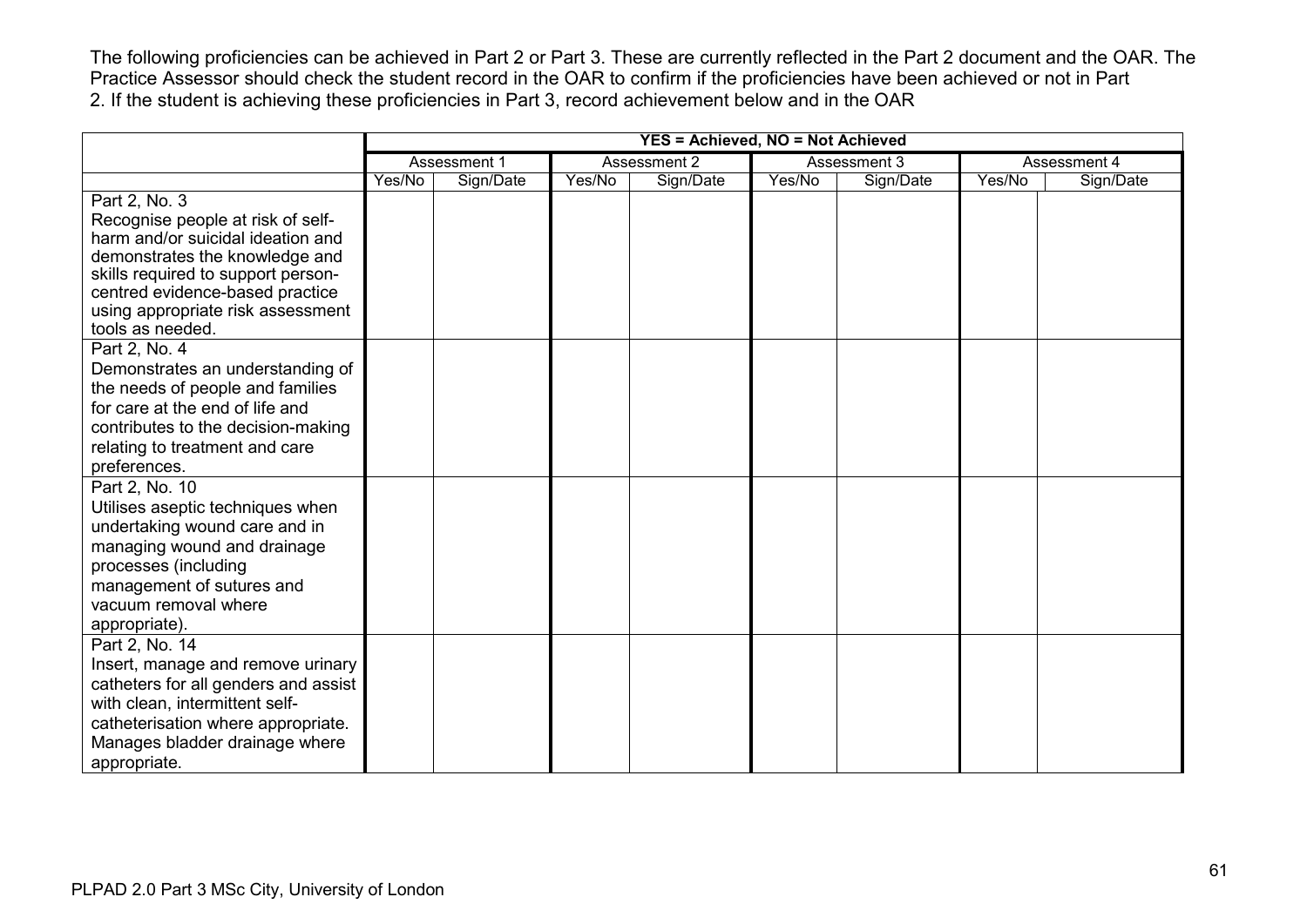|                                                                                                                                                                                                                                            |        |              |        | <b>YES = Achieved, NO = Not Achieved</b> |              |           |              |           |
|--------------------------------------------------------------------------------------------------------------------------------------------------------------------------------------------------------------------------------------------|--------|--------------|--------|------------------------------------------|--------------|-----------|--------------|-----------|
|                                                                                                                                                                                                                                            |        | Assessment 1 |        | Assessment 2                             | Assessment 3 |           | Assessment 4 |           |
|                                                                                                                                                                                                                                            | Yes/No | Sign/Date    | Yes/No | Sign/Date                                | Yes/No       | Sign/Date | Yes/No       | Sign/Date |
| Part 2, No. 15<br>Undertakes, responds to and<br>interprets neurological<br>observations and assessments<br>and can recognise and manage<br>seizures (where appropriate).                                                                  |        |              |        |                                          |              |           |              |           |
| Part 2, No. 19<br>Undertakes a comprehensive<br>respiratory assessment including<br>chest auscultation e.g. peak flow<br>and pulse oximetry (where<br>appropriate) and manages the<br>administration of oxygen using a<br>range of routes. |        |              |        |                                          |              |           |              |           |
| Part 2, No. 20<br>Uses best practice approaches to<br>undertake nasal and oral<br>suctioning techniques.                                                                                                                                   |        |              |        |                                          |              |           |              |           |
| Part 2, No. 24<br>Undertakes an effective cardiac<br>assessment and demonstrates the<br>ability to undertake an ECG and<br>interpret findings.                                                                                             |        |              |        |                                          |              |           |              |           |
| Part 2 No, 25<br>Demonstrates knowledge and<br>skills related to safe and<br>effective venepuncture and can<br>interpret normal and abnormal<br>blood profiles.                                                                            |        |              |        |                                          |              |           |              |           |
| Part 2 No, 26<br>Demonstrates knowledge and<br>skills related to safe and<br>effective cannulation in line with<br>local policy.                                                                                                           |        |              |        |                                          |              |           |              |           |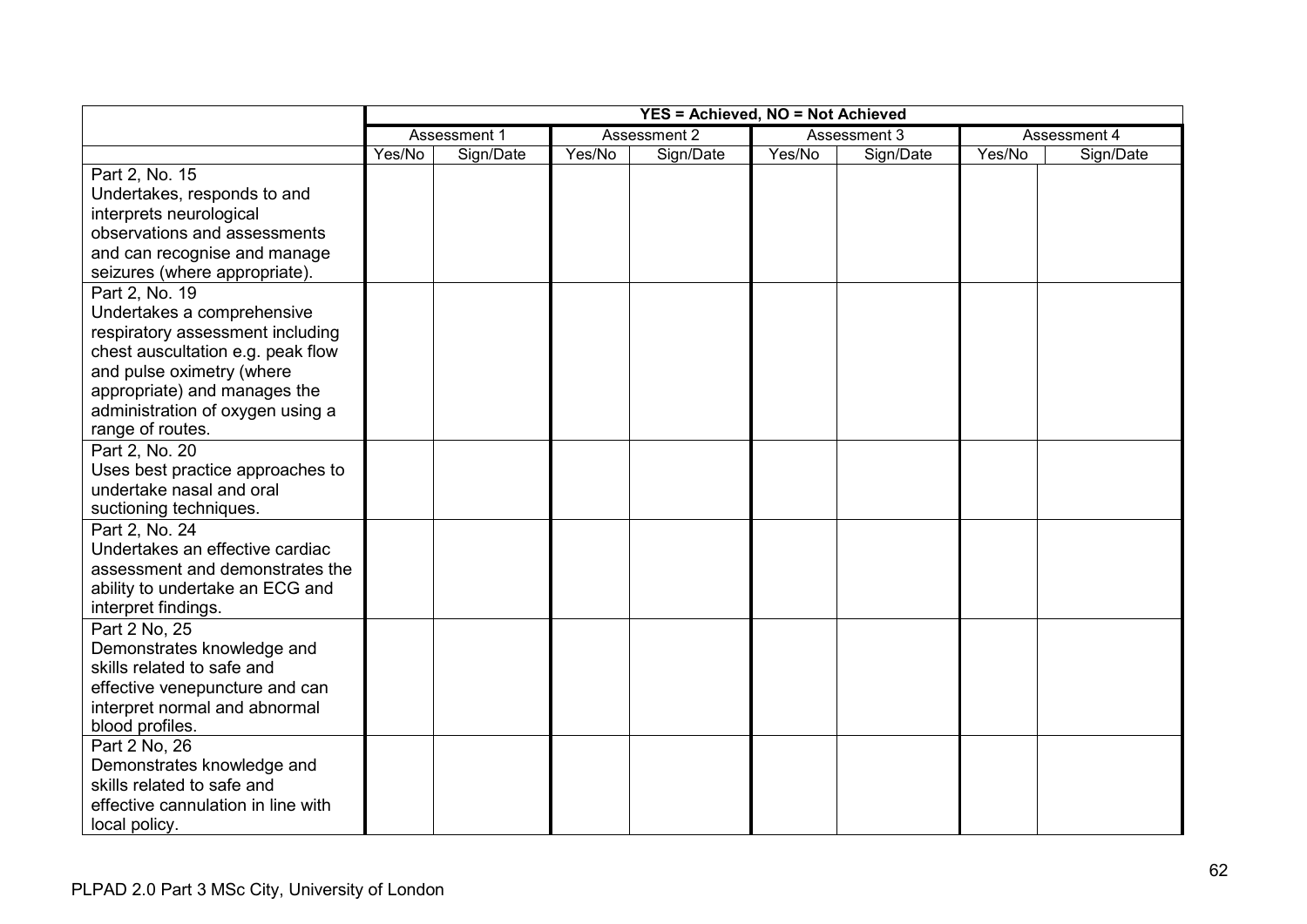|                                                                                                                                           | <b>YES = Achieved, NO = Not Achieved</b> |           |                     |  |                     |  |              |           |
|-------------------------------------------------------------------------------------------------------------------------------------------|------------------------------------------|-----------|---------------------|--|---------------------|--|--------------|-----------|
|                                                                                                                                           | Assessment 1                             |           | Assessment 2        |  | Assessment 3        |  | Assessment 4 |           |
|                                                                                                                                           | Yes/No                                   | Sign/Date | Sign/Date<br>Yes/No |  | Yes/No<br>Sign/Date |  | Yes/No       | Sign/Date |
| Part 2 No, 27<br>Manage and monitor blood<br>component transfusions in line<br>with local policy and evidence<br>based practice.          |                                          |           |                     |  |                     |  |              |           |
| Part 2 No, 28<br>Can identify signs and<br>symptoms of deterioration and<br>sepsis and initiate appropriate<br>interventions as required. |                                          |           |                     |  |                     |  |              |           |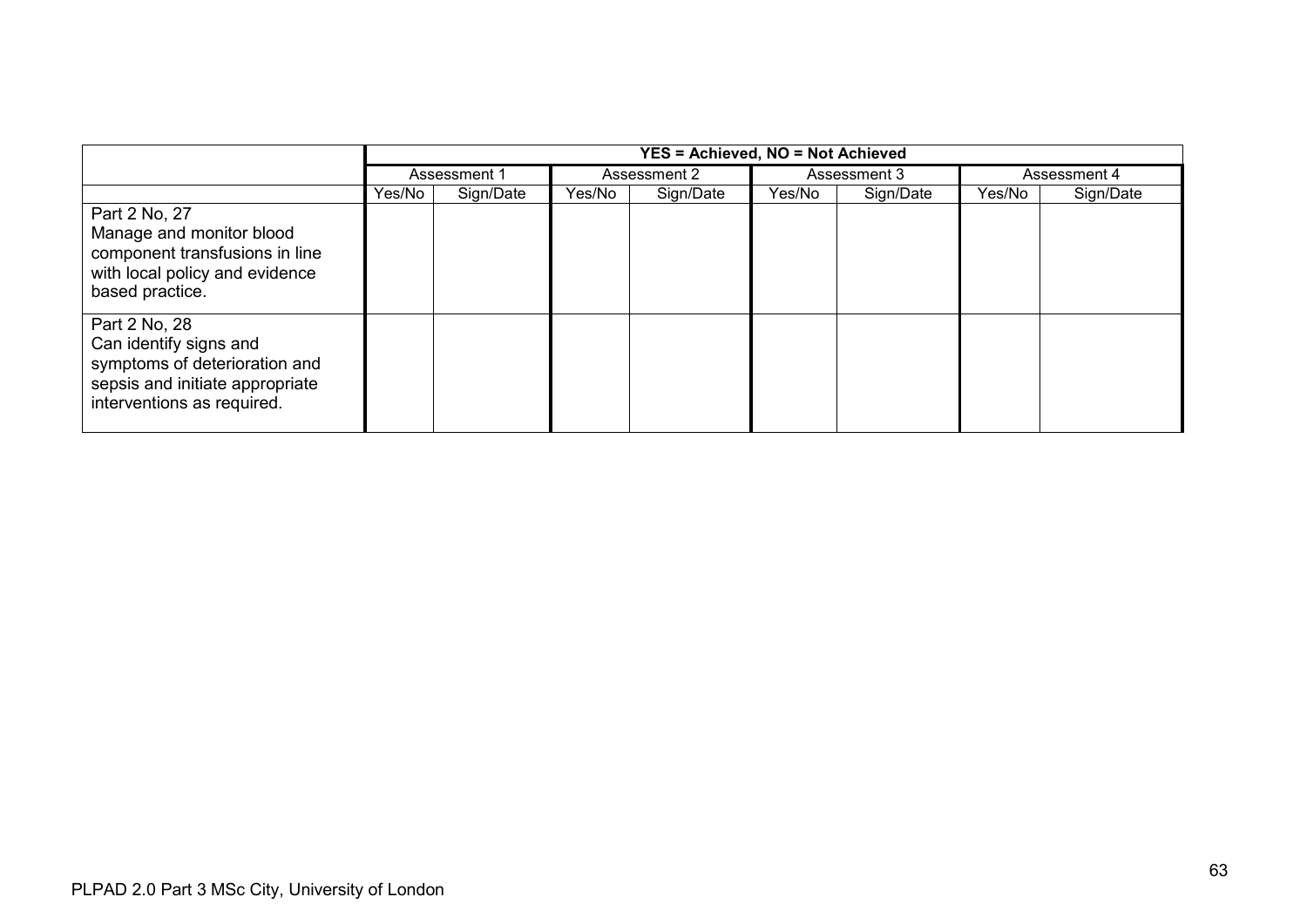# **Part 3 Episode of Care 1**

### This assessment must be undertaken and assessed by a Practice Assessor by the end of Part 3 **Guidelines**

### **The student will be given the opportunity to supervise and teach a junior learner/colleague in practice and provide a written reflection on this experience. This needs to be based on the delivery of direct person-centred care. Professionalism underpins all aspects of the student's performance.)**

The aim of this assessment is to demonstrate the student's progression in the following five platforms within the *Future Nurse: Standards of proficiency (including skills from annexe A and B)* (NMC 2018) **in the context of their intended field(s) of practice:**

- Assessing needs and planning care
- Providing and evaluating care
- Improving safety and quality of care
- Leading nursing care and working in team
- Coordinating care

Effective communication and relationship management skills underpin all aspects of care.

Students are required to use appropriate approaches and techniques considering the person's motivation, capacity and need for reasonable adjustment applying understanding of mental capacity and health legislation as appropriate.

### **Learning outcomes**

### **The student is able to:**

- 1. Supervise and teach less experienced students and colleagues, appraising the quality of the nursing care they provide, documenting performance, promoting reflection and providing constructive feedback.
- 2. Demonstrate an understanding of the factors that both facilitate and impede learning in practice.
- 3. Demonstrate leadership potential in the assessment, planning, implementation and evaluation of care.
- 4. Apply the appropriate knowledge and skills in appraising the quality of the nursing care provided by the junior learner colleague.
- 5. Demonstrate effective verbal, non-verbal communication and interpersonal skills in engaging with the learner and others involved in the care and act as a positive role model.
- 6. Critically reflect on their own role and the role of the nurse in the supervision, facilitation and evaluation of learning for the whole team.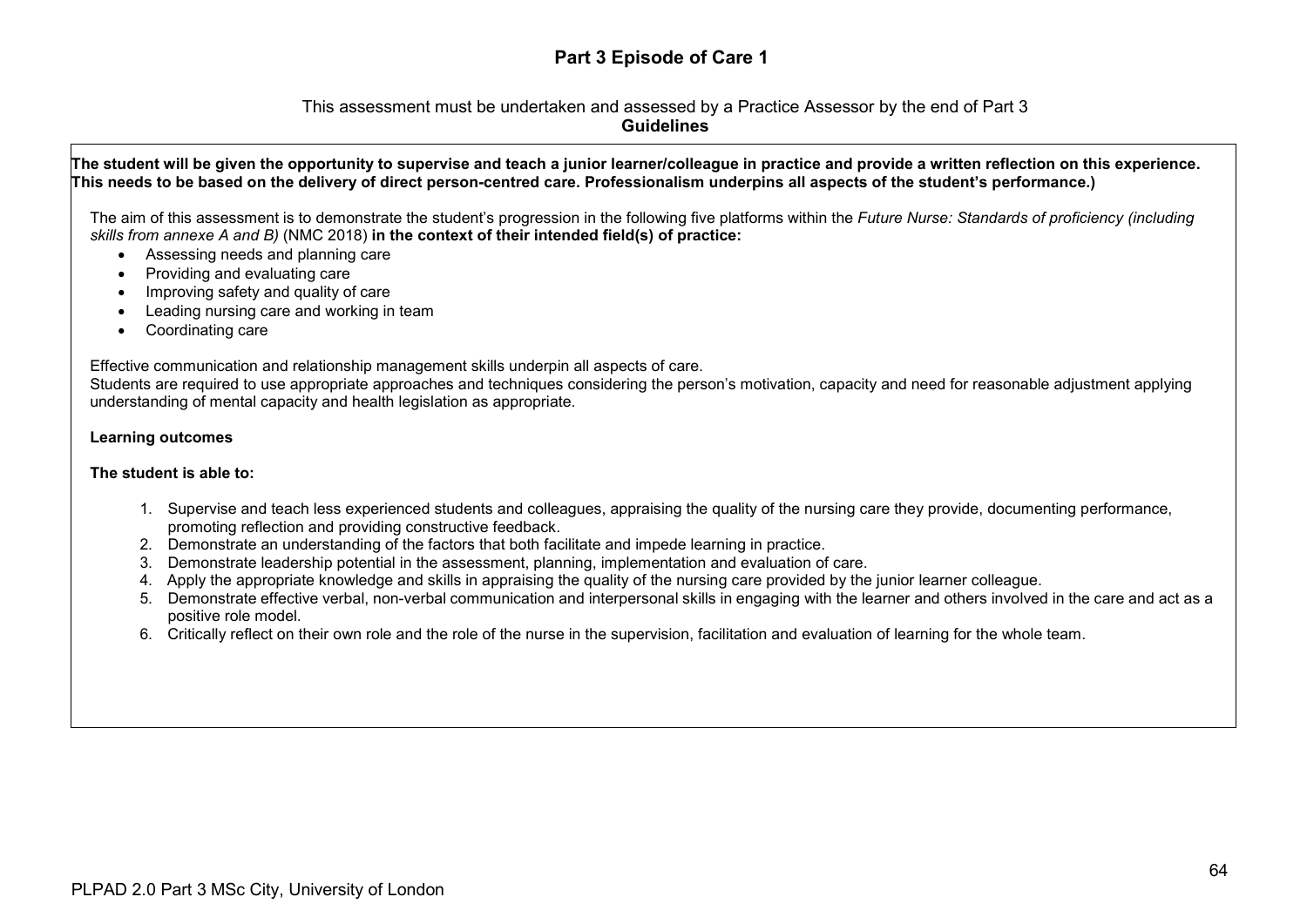| Student reflection on an episode of care                                                                                                                             |                                                                                                                                         |
|----------------------------------------------------------------------------------------------------------------------------------------------------------------------|-----------------------------------------------------------------------------------------------------------------------------------------|
| Within your reflection, describe the episode of care and how you<br>planned and supervised the junior learner/peer in practice who<br>delivered person-centred care. | What would you have done differently?                                                                                                   |
| What did you do well?                                                                                                                                                | What learning from this episode of care will support your professional<br>development going forward in your teaching and learning role? |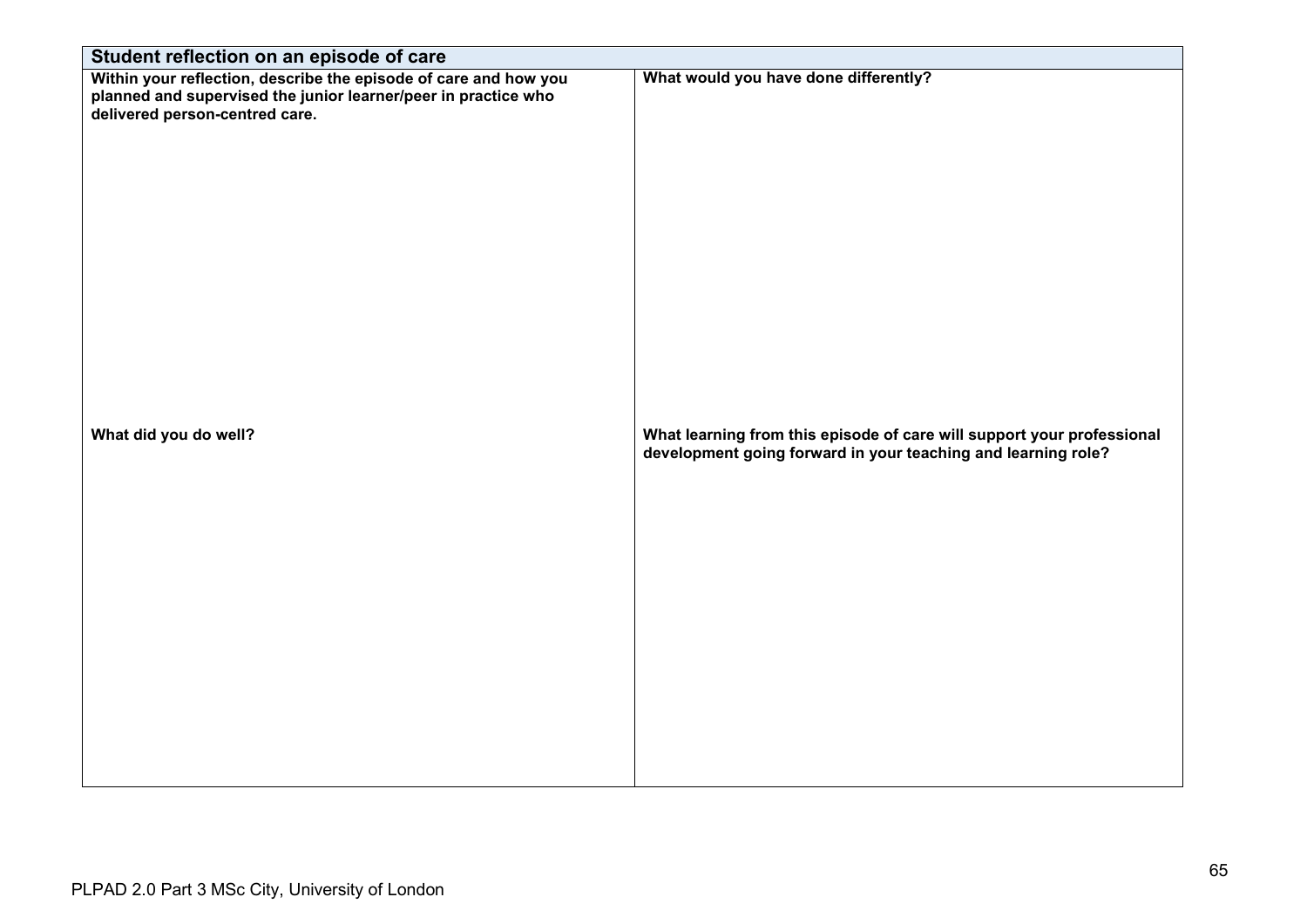| <b>Practice Assessor feedback</b><br>Based on the student's reflection, your observation and discussion of the episode of care, please assess and comment on the following:                                                                                                                     |        |                                                                                                                         |  |  |
|-------------------------------------------------------------------------------------------------------------------------------------------------------------------------------------------------------------------------------------------------------------------------------------------------|--------|-------------------------------------------------------------------------------------------------------------------------|--|--|
| YES = Achieved No = Not Achieved (Refer to Criteria for Assessment in Practice)                                                                                                                                                                                                                 |        |                                                                                                                         |  |  |
| <b>Proficiencies</b>                                                                                                                                                                                                                                                                            | Yes/No | <b>Comments</b>                                                                                                         |  |  |
| Assessing, planning, providing and evaluating<br>care<br>Chooses an appropriate care activity for the junior<br>learner/peer to engage in and considers the<br>learner's needs and their current level of<br>knowledge and skills.                                                              |        |                                                                                                                         |  |  |
| Leading nursing care and working in teams<br>Effectively prepares the junior learner/peer and<br>provides them with clear instructions and<br>explanations about the care activity they are to<br>engage in.                                                                                    |        |                                                                                                                         |  |  |
| Improving safety and quality of care<br>The student undertakes a risk assessment to<br>ensure that the person(s) receiving care is not at<br>risk from the learner/care activity. Continuous<br>supervision and support is provided to the junior<br>learner/peer throughout the care activity. |        |                                                                                                                         |  |  |
| <b>Coordinating care:</b><br>Effectively communicates throughout the care<br>activity, evaluates the care given and provides the<br>junior learner / peer with constructive verbal and<br>written feedback.                                                                                     |        |                                                                                                                         |  |  |
|                                                                                                                                                                                                                                                                                                 |        | If any of the Standards are 'Not Achieved' this will require a re-assessment and the Academic Assessor must be informed |  |  |
| <b>Student's signature:</b>                                                                                                                                                                                                                                                                     |        | Date:                                                                                                                   |  |  |
| <b>Practice Assessor's signature:</b>                                                                                                                                                                                                                                                           |        | Date:                                                                                                                   |  |  |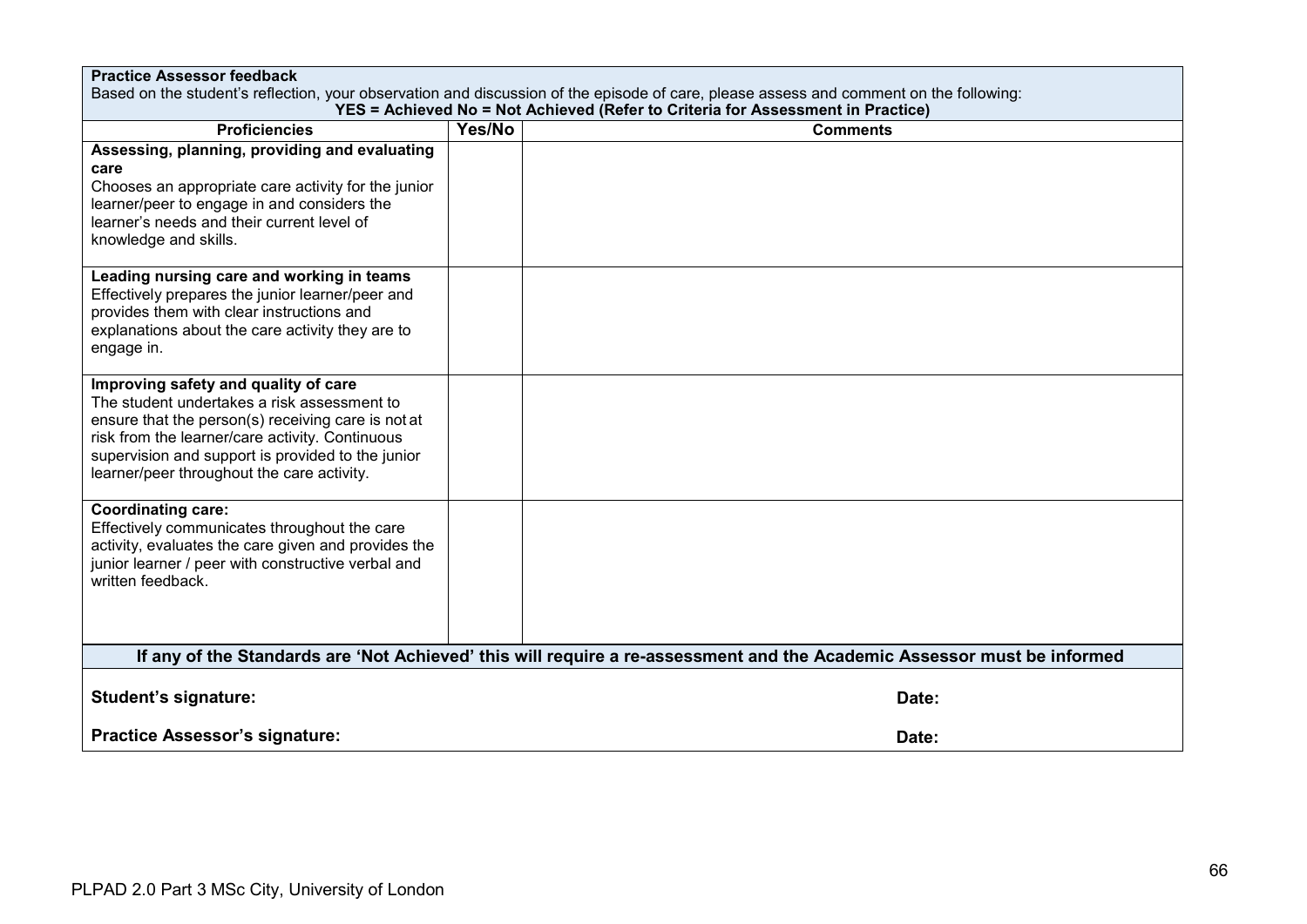# **Part 3 Episode of Care 2**

# This assessment must be undertaken and assessed by a Practice Assessor by the end of Part 3 **Guidelines**

### **The practice assessor and student will identify an appropriate episode of direct care involving the organisation and management of care for a group/caseload of people with complex care needs. Professionalism underpins all aspects of the student's performance. (BAP 1)**

. The aim of this assessment is to demonstrate the student's progression in the following six platforms within the *Future Nurse: Standards of proficiency (including skills from annexe A and B)* (NMC 2018) **in the context of their intended field(s) of practice:**

- Promoting health and preventing ill health
- Assessing needs and planning care
- Providing and evaluating care
- Improving safety and quality of care
- Leading and managing nursing care and working in teams
- Coordinating care

Effective communication and relationship management skills underpin all aspects of care. (Annex A)

Students are required to use appropriate therapeutic approaches and techniques considering the person's motivation, capacity and need for reasonable adjustment applying understanding of mental capacity and health legislation as appropriate.

### **Learning outcomes**

### **The student is able to:**

- 1. Demonstrate the knowledge, skills and ability to coordinate the care for a group of people with complex and multiple care needs and act as a role model in managing person centred, evidence based approach to care.
- 2. Evaluate a team based approach to the quality of care delivery and demonstrates understanding of the roles. responsibilities and scope of practice of all team members.
- 3. Demonstrate leadership potential in the assessment, planning, implementation and evaluation of care within the practice setting through effective interaction and engagement with people, services and communities.
- 4. Critically appraise the quality and effectiveness of nursing care, demonstrate how to use service delivery evaluation in practice and how to bring about service improvement and audit findings to improve care.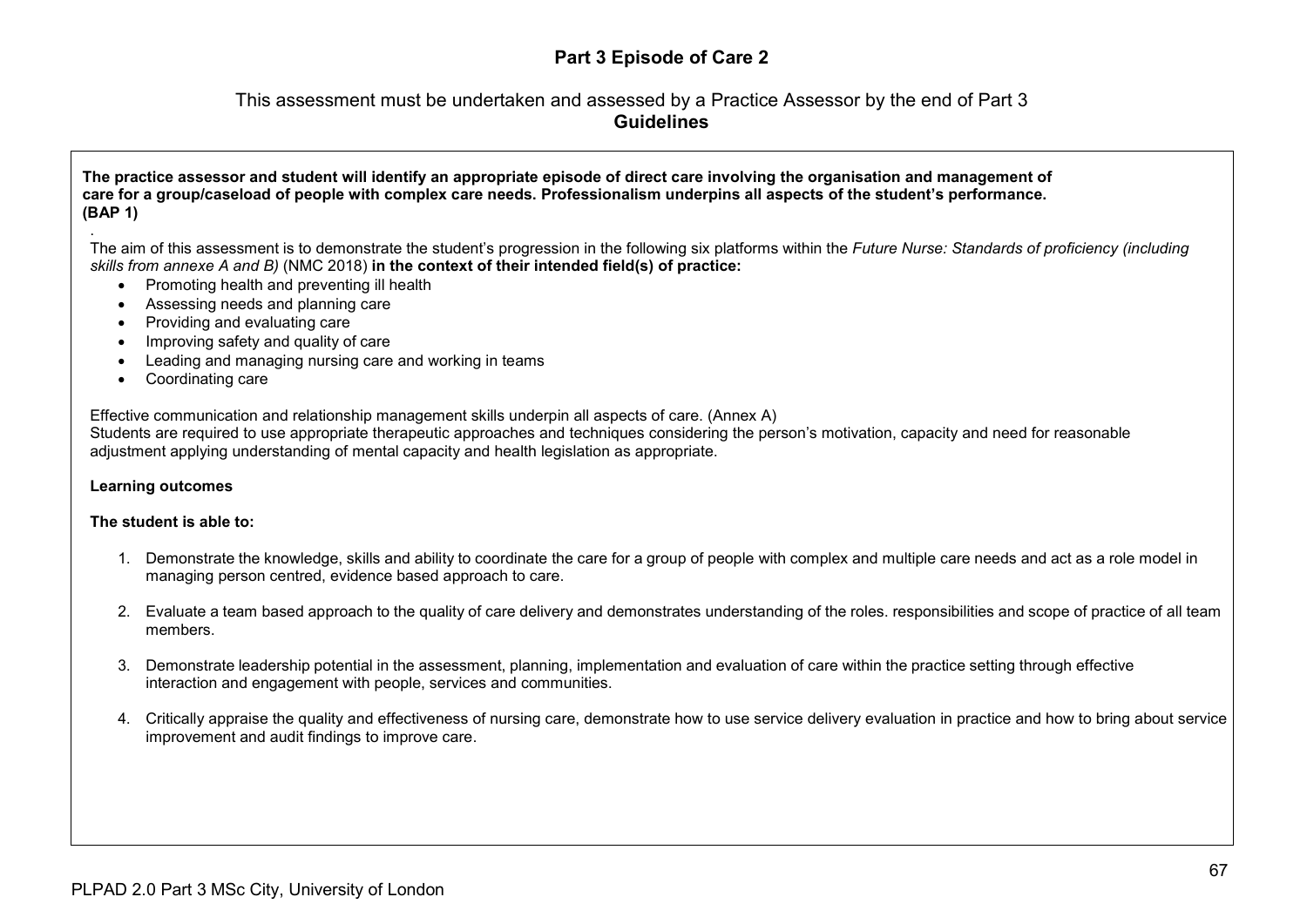| Student reflection on the Episode of Care                                                                               |                                                                                                                                                             |
|-------------------------------------------------------------------------------------------------------------------------|-------------------------------------------------------------------------------------------------------------------------------------------------------------|
| Briefly outline how you have delivered high quality, complex care and give<br>the rationale for the decisions you made. | Reflect on how you have worked in partnership with health and social care<br>professionals, service users, carer and families ensuring that decision-making |
|                                                                                                                         | about care is shared.                                                                                                                                       |
|                                                                                                                         |                                                                                                                                                             |
|                                                                                                                         |                                                                                                                                                             |
|                                                                                                                         |                                                                                                                                                             |
|                                                                                                                         | What did you do well?                                                                                                                                       |
|                                                                                                                         |                                                                                                                                                             |
|                                                                                                                         |                                                                                                                                                             |
|                                                                                                                         | What would you have done differently?                                                                                                                       |
| Reflect on how you used leadership skills to supervise and manage<br>others.                                            |                                                                                                                                                             |
|                                                                                                                         |                                                                                                                                                             |
|                                                                                                                         |                                                                                                                                                             |
|                                                                                                                         |                                                                                                                                                             |
|                                                                                                                         | What learning from this episode of care could be transferred to other areas of<br>practice?                                                                 |
|                                                                                                                         |                                                                                                                                                             |
| Reflect on how you delivered verbal information at handover in relation to                                              |                                                                                                                                                             |
| person-centred care.                                                                                                    |                                                                                                                                                             |
|                                                                                                                         |                                                                                                                                                             |
|                                                                                                                         |                                                                                                                                                             |
|                                                                                                                         |                                                                                                                                                             |
|                                                                                                                         |                                                                                                                                                             |
|                                                                                                                         |                                                                                                                                                             |
|                                                                                                                         |                                                                                                                                                             |
|                                                                                                                         |                                                                                                                                                             |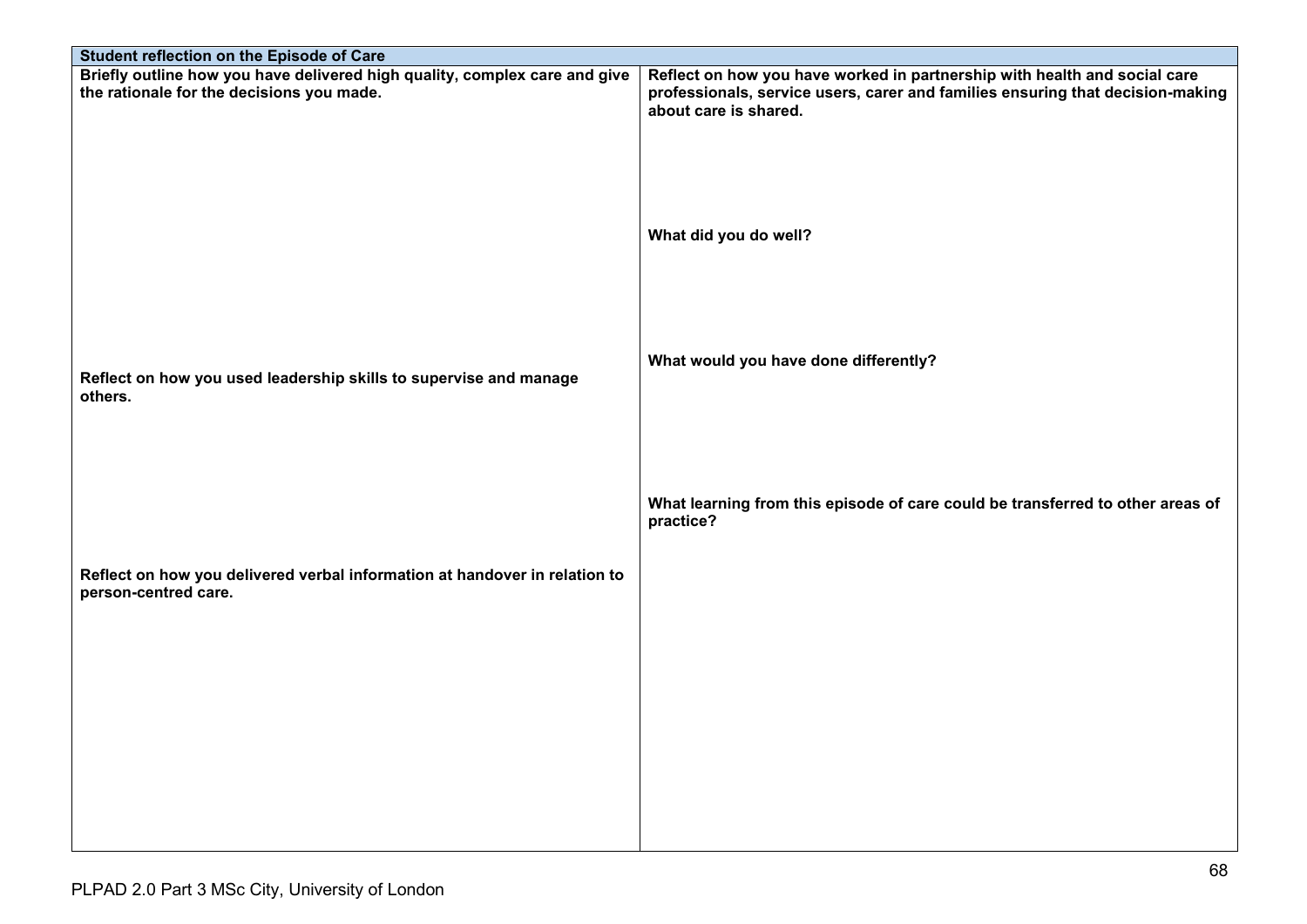# **Practice Assessor feedback**

Based on the student's reflection, your observation and discussion of the episode of care, please assess and comment on the following:

| <b>YES = Achieved No = Not Achieved</b>                    |       | (Refer to Criteria for Assessment in Practice)                                                                                               |
|------------------------------------------------------------|-------|----------------------------------------------------------------------------------------------------------------------------------------------|
| <b>Proficiencies</b>                                       | Level | <b>Comments</b>                                                                                                                              |
| Assessing needs and planning care                          |       |                                                                                                                                              |
| Demonstrates the ability to assess the needs to develop    |       |                                                                                                                                              |
| and deliver person-centred, evidence based care with       |       |                                                                                                                                              |
| agreed goals.                                              |       |                                                                                                                                              |
| Providing and evaluating care                              |       |                                                                                                                                              |
| Safely and effectively leads and manages care              |       |                                                                                                                                              |
| demonstrating appropriate decision-making, prioritisation  |       |                                                                                                                                              |
| and delegation to others involved in giving care.          |       |                                                                                                                                              |
| Evaluates and reassesses effectiveness of planned care     |       |                                                                                                                                              |
| and readjusts agreed goals.                                |       |                                                                                                                                              |
| <b>Communication and interpersonal skills</b>              |       |                                                                                                                                              |
| Demonstrates effective communication and interpersonal     |       |                                                                                                                                              |
| skills with patients/service users/carers. Communicates    |       |                                                                                                                                              |
| with the multi-disciplinary team and staff when delegating |       |                                                                                                                                              |
| care, giving clear instructions and providing accurate and |       |                                                                                                                                              |
| comprehensive written and verbal reports.                  |       |                                                                                                                                              |
| Leading nursing care and working in teams                  |       |                                                                                                                                              |
| Exhibits leadership potential by demonstrating an ability  |       |                                                                                                                                              |
| to manage, support and motivate individuals and interact   |       |                                                                                                                                              |
| confidently with other members of the care team. Uses      |       |                                                                                                                                              |
| effective management skills to organise work efficiently.  |       |                                                                                                                                              |
| Improving safety and quality of care                       |       |                                                                                                                                              |
| Identifies the risks to patient safety and can articulate  |       |                                                                                                                                              |
| processes to escalate concerns appropriately               |       |                                                                                                                                              |
| <b>Coordinating care</b>                                   |       |                                                                                                                                              |
| Monitors and evaluates the quality of person centred care  |       |                                                                                                                                              |
| being delivered. Develops ability to be proactive to       |       |                                                                                                                                              |
| improve quality of care when required.                     |       |                                                                                                                                              |
|                                                            |       | If any of the Standards of Proficiency are 'Not Achieved' this will require a re-assessment and the academic representative must be informed |
| <b>Student's signature:</b>                                |       | Date:                                                                                                                                        |
|                                                            |       |                                                                                                                                              |
| <b>Practice Assessor's signature:</b>                      |       | Date:                                                                                                                                        |
|                                                            |       |                                                                                                                                              |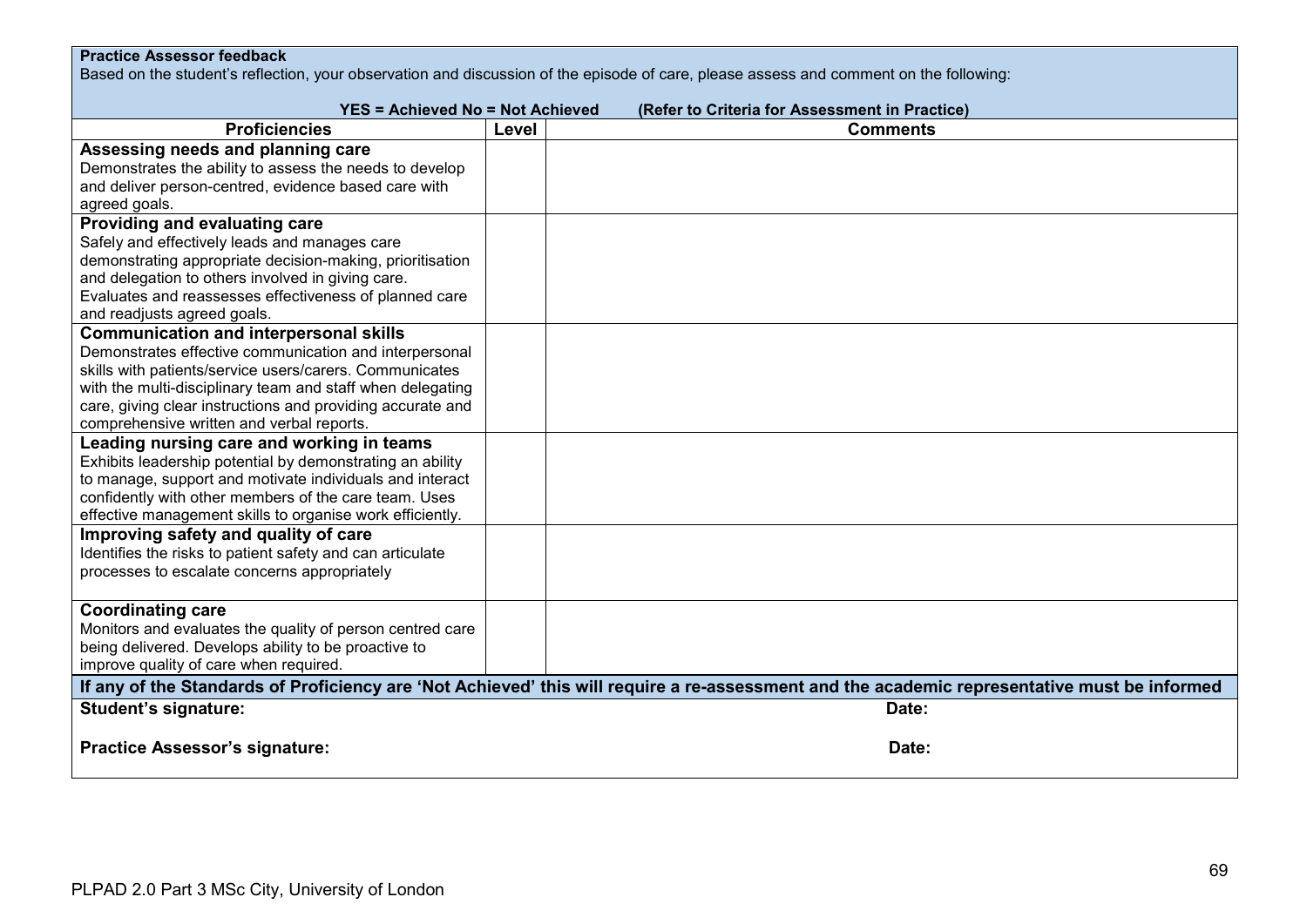## **Part 3 Medicines Management**

This assessment must be completed by the end of Part 3 where the student safely administers medicines to a group of patients/service users or a caseload of patients/service users in community settings.

During Part 3 the student should be consolidating their knowledge, skills and competencies in relation to the safe administration of medicines. This assessment should normally be undertaken with a small group of patients/service users or caseload. **Professionalism underpins all aspects of the student's performance.**

The student must be allowed a number of practice opportunities to administer medicines under supervision prior to this assessment.

**The student must work within the legal and ethical frameworks that underpin safe and effective medicines management and work within national and local policies.**

**Regulatory requirements:** *Future Nurse: Standards of proficiency (including skills from annexe A and B)* (NMC 2018) *The Code* (NMC 2018), *A Competency Framework for all Prescribers* (The Royal Pharmaceutical Society 2016)

The aim of this assessment is to demonstrate the student's knowledge and competence in administering medications safely.

#### **Learning outcomes**

### **The Student is able to:**

- 1. Apply knowledge of pharmacology, how medicines act and interact in the systems of the body, and their therapeutic action.
- 2. Prepare medications where necessary, safely and effectively administer these via common routes, including all injection routes where appropriate and maintains accurate records.
- 3. Demonstrate proficiency and accuracy when calculating dosages for a range of prescribed medicines.
- 4. Administer and monitor medications using vascular access devices and enteral equipment, where appropriate.
- 5. Recognise and respond to adverse or abnormal drug reactions to medications.
- 6. Maintain safety and safeguard the patient from harm, including awareness of non-adherence, demonstrating understanding of the Mental Capacity Act (DH 2005) and the Mental Health Act (DH 1983, amended 2007), where appropriate.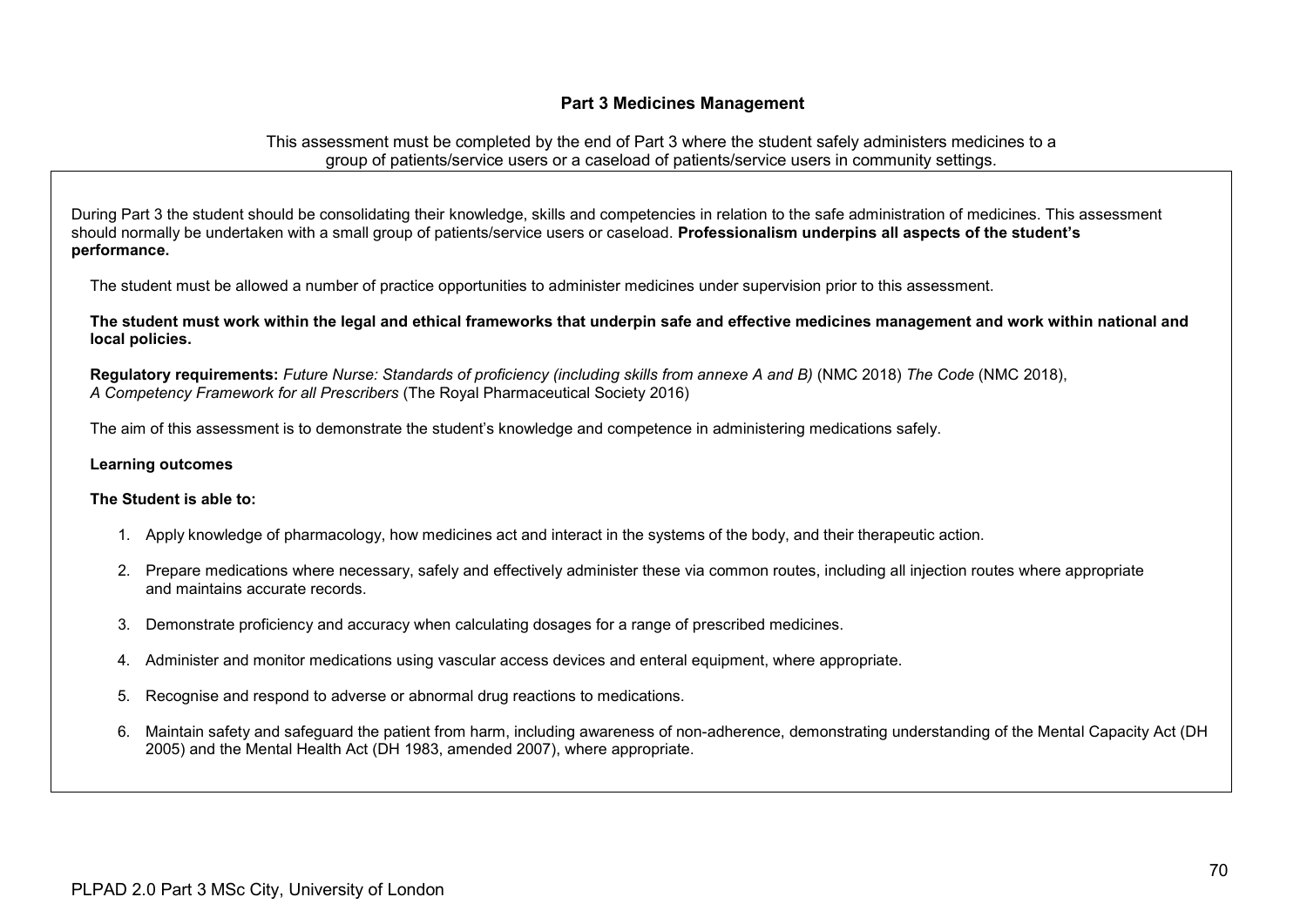|    | <b>YES = Achieved No = Not Achieved</b>                                                                                                                                                       |        |     |                                                                                                                                                                                                                                          |        |  |
|----|-----------------------------------------------------------------------------------------------------------------------------------------------------------------------------------------------|--------|-----|------------------------------------------------------------------------------------------------------------------------------------------------------------------------------------------------------------------------------------------|--------|--|
|    | <b>Competency</b>                                                                                                                                                                             | Yes/No |     | <b>Competency</b>                                                                                                                                                                                                                        | Yes/No |  |
| 1. | Is aware of the patient/service user's plan of care and the<br>reason for medication demonstrating knowledge of<br>pharmacology for commonly prescribed medicines within the<br>practice area |        | 7.  | Prepares medication safely. Checks expiry date. Notes any<br>special instructions/contraindications                                                                                                                                      |        |  |
| 2. | Communicates appropriately with the patient/service user.<br>Provides clear and accurate information and checks<br>understanding                                                              |        | 8.  | Calculates doses accurately and safely<br>Demonstrates to assessor the component parts of<br>the calculation<br>Minimum of 5 calculations undertaken demonstrating<br>$\bullet$<br>increased complexity                                  |        |  |
| 3. | Understands safe storage, transportation and disposal of<br>medications in the care environment                                                                                               |        | 9.  | Checks and confirms the patient/service user's identity and<br>establishes consent<br>(ID band or other confirmation if in own home)                                                                                                     |        |  |
| 4. | Maintains effective hygiene/infection control throughout                                                                                                                                      |        | 10. | Administers or supervises self-administration safely under<br>direct supervision. Verifies that oral medication has been<br>swallowed.<br>Can use the principles of safe remote prescribing and<br>directions to administer medications. |        |  |
| 5. | Checks prescription thoroughly<br>Right patient/service user                                                                                                                                  |        | 11. | Describes/demonstrates the procedure in the event of<br>reduced capacity and non-adherence                                                                                                                                               |        |  |
|    | Right medication<br>Right time/Date/Valid period                                                                                                                                              |        | 12. | Safely utilises and disposes of equipment                                                                                                                                                                                                |        |  |
|    | Right dose/last dose<br>Right route/method<br>Special instructions                                                                                                                            |        | 13. | Maintains accurate records.<br>Records, signs and dates when safely administered<br>$\bullet$                                                                                                                                            |        |  |
|    |                                                                                                                                                                                               |        | 14. | Monitors effects and has an understanding of common side<br>effects, contraindications incompatibilities, adverse reactions,<br>prescribing errors and the impact of polypharmacy                                                        |        |  |
| 6. | Checks for allergies and sensitivities demonstrating an<br>understanding of risks and managing these as appropriate<br>Asks patient/service user<br>$\bullet$                                 |        | 15. | Uses relevant frameworks for medicine use as appropriate.<br>E.g. local formularies, care pathways, protocols and<br>guideline                                                                                                           |        |  |
|    | Checks prescription chart or identification band                                                                                                                                              |        | 16. | Offers patient /service users and their carers further<br>support/advice/education. Including discharge/safe transfer<br>where appropriate                                                                                               |        |  |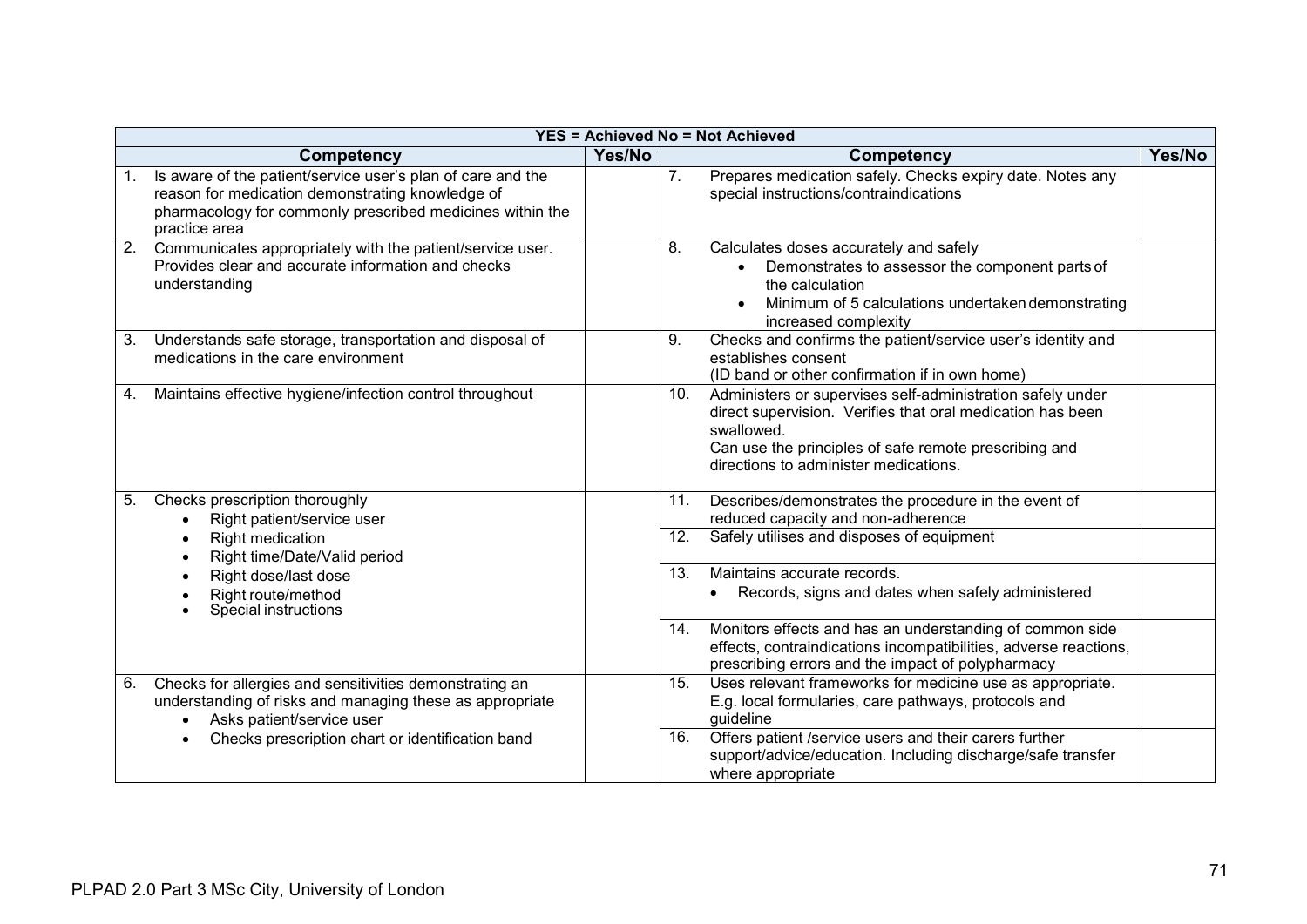| <b>Practice Assessor Feedback</b>              |            |       |
|------------------------------------------------|------------|-------|
|                                                |            |       |
|                                                |            |       |
|                                                |            |       |
|                                                |            |       |
|                                                |            |       |
|                                                |            |       |
|                                                |            |       |
|                                                |            |       |
|                                                |            |       |
|                                                |            |       |
|                                                |            |       |
|                                                |            |       |
|                                                |            |       |
|                                                |            |       |
|                                                |            |       |
|                                                |            |       |
|                                                |            |       |
| Student reflection on learning and development |            |       |
|                                                |            |       |
|                                                |            |       |
|                                                |            |       |
|                                                |            |       |
|                                                |            |       |
|                                                |            |       |
|                                                |            |       |
|                                                |            |       |
|                                                |            |       |
|                                                |            |       |
|                                                |            |       |
|                                                |            |       |
|                                                |            |       |
|                                                |            |       |
|                                                |            |       |
|                                                |            |       |
|                                                |            |       |
|                                                |            |       |
| <b>Student's Name:</b>                         | Signature: | Date: |
|                                                |            |       |
|                                                |            |       |
| <b>Practice Assessor's Name:</b>               | Signature: | Date: |
|                                                |            |       |
|                                                |            |       |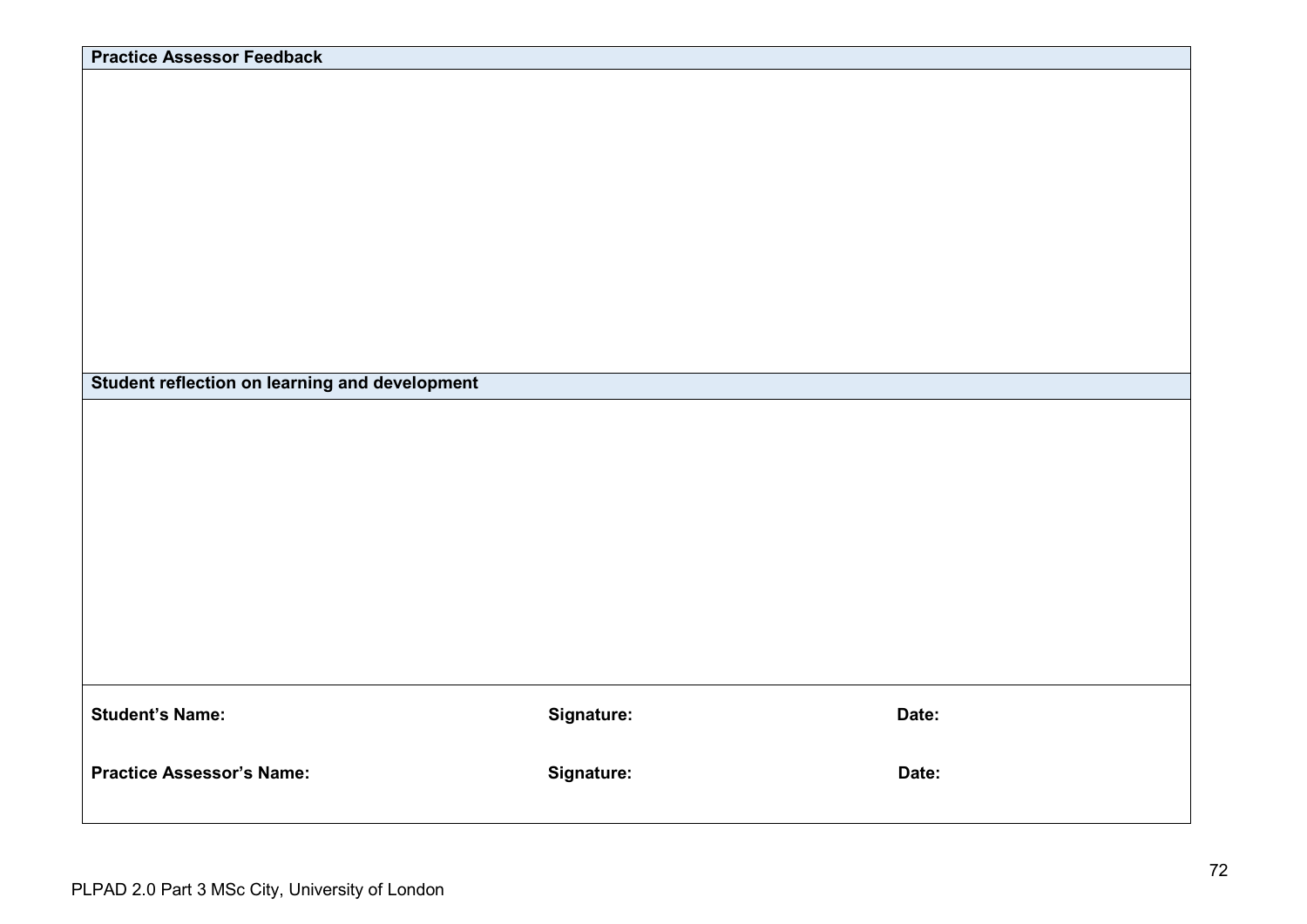### **Action Plan An action plan is required when a student's performance causes concern**

The Practice Assessor must liaise with the Academic Assessor and senior practice representative

The **SMART** principles should be used to construct the Action Plan.

| <b>Placement Name</b>                                                                                           | Date action plan initiated:                                                                                                            |                                             |                               |                                                     |  |
|-----------------------------------------------------------------------------------------------------------------|----------------------------------------------------------------------------------------------------------------------------------------|---------------------------------------------|-------------------------------|-----------------------------------------------------|--|
| <b>Nature of concern</b><br>Refer to Professional Value(s),<br>Proficiency and/or Episode of<br>Care (Specific) | What does the student need<br>to demonstrate; objectives<br>and measure of success<br>(Measurable, Achievable and<br><b>Realistic)</b> | Support available and<br>who is responsible | Date for<br>review<br>(Timed) | <b>Review/feedback</b><br>Date:<br><b>Comments:</b> |  |
| <b>Student's Name:</b>                                                                                          | Signature:                                                                                                                             | Date:                                       |                               | <b>Practice Assessor</b>                            |  |
| <b>Practice Assessor's Name:</b>                                                                                | Signature:                                                                                                                             |                                             | Date:                         |                                                     |  |
| <b>Academic Assessor's Name:</b>                                                                                | Signature:                                                                                                                             | Date:                                       | Signature:                    |                                                     |  |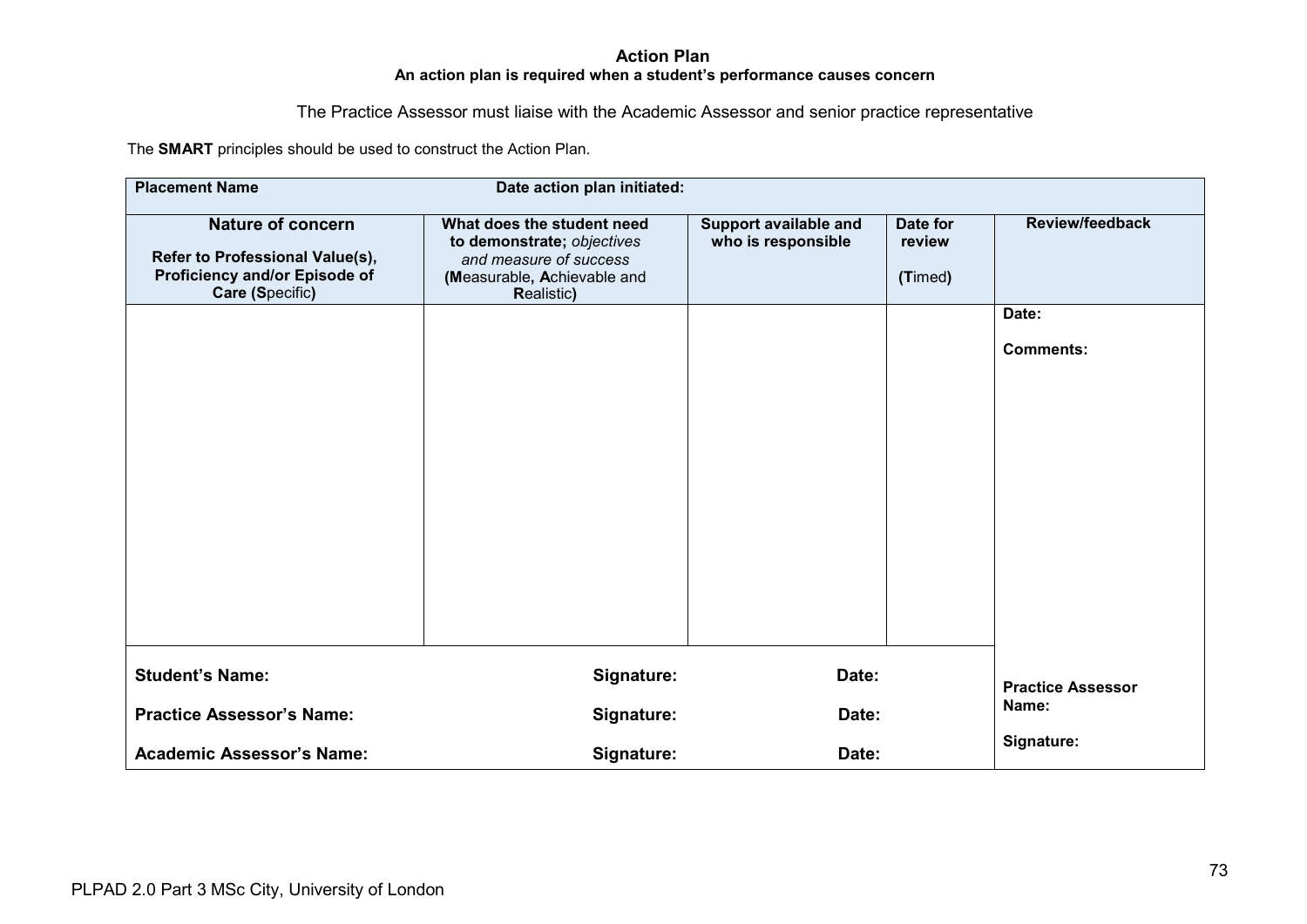### **Action Plan An action plan is required when a student's performance causes concern** The Practice Assessor must liaise with the Academic Assessor and senior practice representative

The **SMART** principles should be used to construct the Action Plan.

| <b>Placement Name</b>                                                                                           | Date action plan initiated:                                                                                                            |                                             |                               |                                                     |  |  |  |  |  |  |  |
|-----------------------------------------------------------------------------------------------------------------|----------------------------------------------------------------------------------------------------------------------------------------|---------------------------------------------|-------------------------------|-----------------------------------------------------|--|--|--|--|--|--|--|
| <b>Nature of concern</b><br>Refer to Professional Value(s),<br>Proficiency and/or Episode of<br>Care (Specific) | What does the student need<br>to demonstrate; objectives<br>and measure of success<br>(Measurable, Achievable and<br><b>Realistic)</b> | Support available and<br>who is responsible | Date for<br>review<br>(Timed) | <b>Review/feedback</b><br>Date:<br><b>Comments:</b> |  |  |  |  |  |  |  |
|                                                                                                                 |                                                                                                                                        |                                             |                               |                                                     |  |  |  |  |  |  |  |
| <b>Student's Name:</b>                                                                                          | Signature:                                                                                                                             | Date:                                       |                               | <b>Practice Assessor</b><br>Name:                   |  |  |  |  |  |  |  |
| <b>Practice Assessor's Name:</b>                                                                                | Signature:                                                                                                                             | Date:                                       |                               |                                                     |  |  |  |  |  |  |  |
| <b>Academic Assessor's Name:</b>                                                                                | Signature:                                                                                                                             | Date:                                       | Signature:                    |                                                     |  |  |  |  |  |  |  |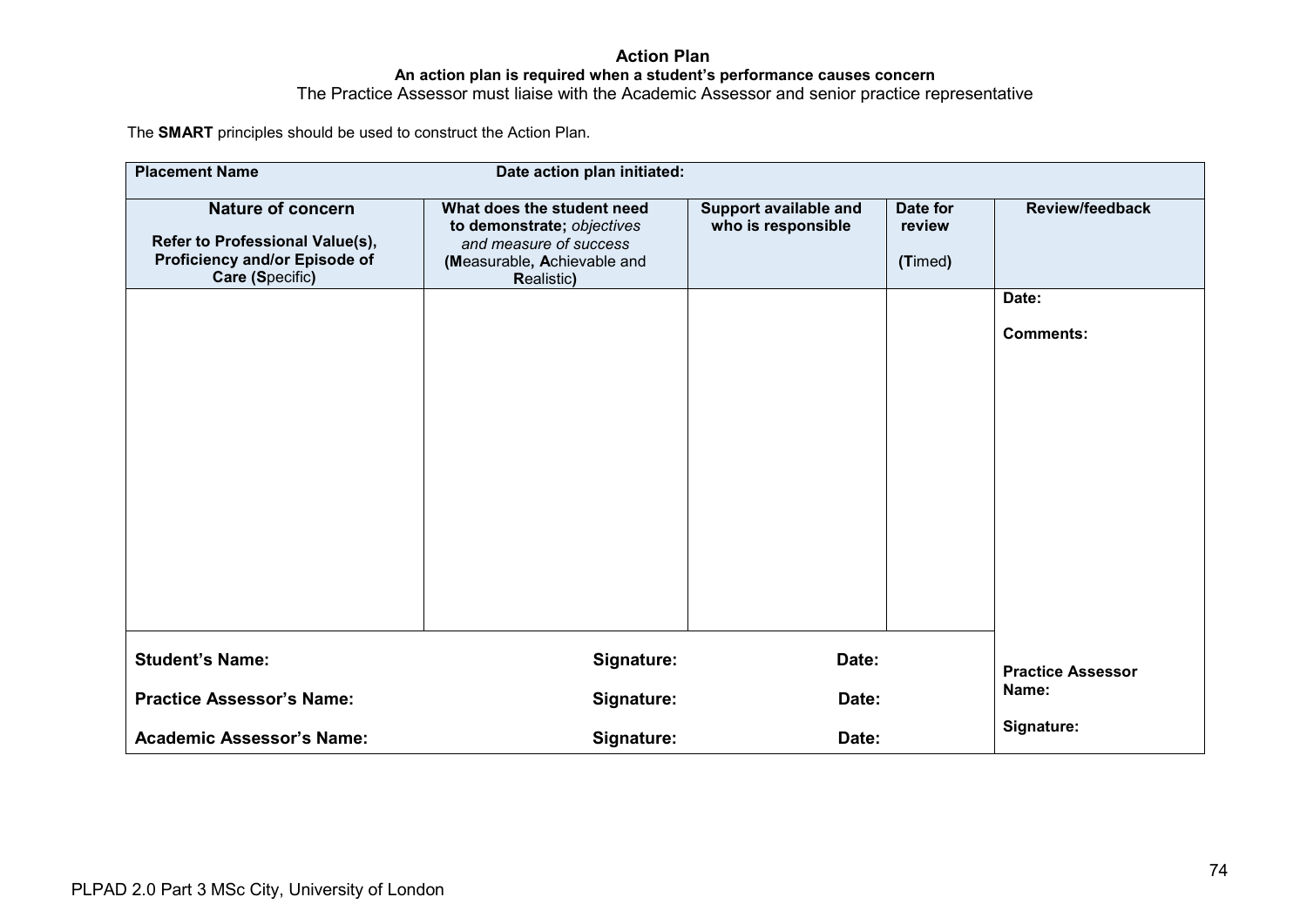# *Please start a new page per placement*

#### *To be completed as per your local University Requirements* **Please ensure all details are printed CLEARLY and sickness days identified. All hours completed, alterations and totals should be initialled by a member of staff**

|         | <b>Date</b>                                                                                     | <b>Placement</b>                                                                                                                                                                                                               | <b>Total</b><br><b>Hrs</b> | <b>Staff</b><br><b>Initials</b> | <b>Shift</b><br><b>Type</b> |     | 1.11<br><b>Date</b> | <b>Placement</b>                                                                                                                     | <b>Total</b><br><b>Hrs</b> | <b>Staff</b><br><b>Initials</b> | <b>Shift</b><br><b>Type</b> |
|---------|-------------------------------------------------------------------------------------------------|--------------------------------------------------------------------------------------------------------------------------------------------------------------------------------------------------------------------------------|----------------------------|---------------------------------|-----------------------------|-----|---------------------|--------------------------------------------------------------------------------------------------------------------------------------|----------------------------|---------------------------------|-----------------------------|
|         |                                                                                                 |                                                                                                                                                                                                                                |                            | Example of hours confirmation   |                             | Sun | 1/7/19              | Pixie Ward                                                                                                                           | 7.5                        | FF                              | Е                           |
| Mon     |                                                                                                 |                                                                                                                                                                                                                                |                            |                                 |                             | Mon |                     |                                                                                                                                      |                            |                                 |                             |
| Tue     |                                                                                                 |                                                                                                                                                                                                                                |                            |                                 |                             | Tue |                     |                                                                                                                                      |                            |                                 |                             |
| Wed     |                                                                                                 |                                                                                                                                                                                                                                |                            |                                 |                             | Wed |                     |                                                                                                                                      |                            |                                 |                             |
| Thu     |                                                                                                 |                                                                                                                                                                                                                                |                            |                                 |                             | Thu |                     |                                                                                                                                      |                            |                                 |                             |
| Fri     |                                                                                                 |                                                                                                                                                                                                                                |                            |                                 |                             | Fri |                     |                                                                                                                                      |                            |                                 |                             |
| Sat     |                                                                                                 |                                                                                                                                                                                                                                |                            |                                 |                             | Sat |                     |                                                                                                                                      |                            |                                 |                             |
| Sun     |                                                                                                 |                                                                                                                                                                                                                                |                            |                                 |                             | Sun |                     |                                                                                                                                      |                            |                                 |                             |
|         |                                                                                                 | <b>Weekly Total =</b>                                                                                                                                                                                                          |                            |                                 |                             |     |                     | <b>Weekly Total =</b>                                                                                                                |                            |                                 |                             |
| Mon     |                                                                                                 |                                                                                                                                                                                                                                |                            |                                 |                             | Mon |                     |                                                                                                                                      |                            |                                 |                             |
| Tue     |                                                                                                 |                                                                                                                                                                                                                                |                            |                                 |                             | Tue |                     |                                                                                                                                      |                            |                                 |                             |
| Wed     |                                                                                                 |                                                                                                                                                                                                                                |                            |                                 |                             | Wed |                     |                                                                                                                                      |                            |                                 |                             |
| Thu     |                                                                                                 |                                                                                                                                                                                                                                |                            |                                 |                             | Thu |                     |                                                                                                                                      |                            |                                 |                             |
| Fri     |                                                                                                 |                                                                                                                                                                                                                                |                            |                                 |                             | Fri |                     |                                                                                                                                      |                            |                                 |                             |
| Sat     |                                                                                                 |                                                                                                                                                                                                                                |                            |                                 |                             | Sat |                     |                                                                                                                                      |                            |                                 |                             |
| Sun     |                                                                                                 |                                                                                                                                                                                                                                |                            |                                 |                             | Sun |                     |                                                                                                                                      |                            |                                 |                             |
|         |                                                                                                 | <b>Weekly Total =</b>                                                                                                                                                                                                          |                            |                                 |                             |     |                     | <b>Weekly Total =</b>                                                                                                                |                            |                                 |                             |
| Mon     |                                                                                                 |                                                                                                                                                                                                                                |                            |                                 |                             | Mon |                     |                                                                                                                                      |                            |                                 |                             |
| Tue     |                                                                                                 |                                                                                                                                                                                                                                |                            |                                 |                             | Tue |                     |                                                                                                                                      |                            |                                 |                             |
| Wed     |                                                                                                 |                                                                                                                                                                                                                                |                            |                                 |                             | Wed |                     |                                                                                                                                      |                            |                                 |                             |
| Thu     |                                                                                                 |                                                                                                                                                                                                                                |                            |                                 |                             | Thu |                     |                                                                                                                                      |                            |                                 |                             |
| Fri     |                                                                                                 |                                                                                                                                                                                                                                |                            |                                 |                             | Fri |                     |                                                                                                                                      |                            |                                 |                             |
| Sat     |                                                                                                 |                                                                                                                                                                                                                                |                            |                                 |                             | Sat |                     |                                                                                                                                      |                            |                                 |                             |
| Sun     |                                                                                                 |                                                                                                                                                                                                                                |                            |                                 |                             | Sun |                     |                                                                                                                                      |                            |                                 |                             |
|         |                                                                                                 | <b>Weekly Total =</b>                                                                                                                                                                                                          |                            |                                 |                             |     |                     | <b>Weekly Total =</b>                                                                                                                |                            |                                 |                             |
|         |                                                                                                 | Total hours of completed practice on this page                                                                                                                                                                                 |                            |                                 | <b>Figures</b>              |     |                     | <b>Words</b>                                                                                                                         |                            |                                 |                             |
|         |                                                                                                 | Total hours of Sickness/Absence on this page<br>Staff member: I have checked the hours of experience recorded by the student,                                                                                                  |                            |                                 | <b>Figures</b>              |     |                     | <b>Words</b>                                                                                                                         |                            |                                 |                             |
| Signed: |                                                                                                 | (Staff member)                                                                                                                                                                                                                 |                            |                                 |                             |     |                     |                                                                                                                                      |                            |                                 |                             |
|         |                                                                                                 | Placement Area: University of the Area and the Area and the Area and the Area and the Area and the Area and the Area and the Area and the Area and the Area and the Area and the Area and the Area and the Area and the Area a |                            |                                 |                             |     |                     |                                                                                                                                      |                            |                                 |                             |
|         |                                                                                                 |                                                                                                                                                                                                                                |                            |                                 |                             |     |                     | Declaration by Student: I confirm that the hours recorded on this sheet are a true and accurate account of the shifts I have worked. |                            |                                 |                             |
|         |                                                                                                 |                                                                                                                                                                                                                                |                            | (Student)                       |                             |     |                     |                                                                                                                                      |                            |                                 |                             |
|         | Signed:<br>It is expected that the student will work a range of shifts to meet NMC Requirements |                                                                                                                                                                                                                                |                            |                                 |                             |     |                     |                                                                                                                                      |                            |                                 |                             |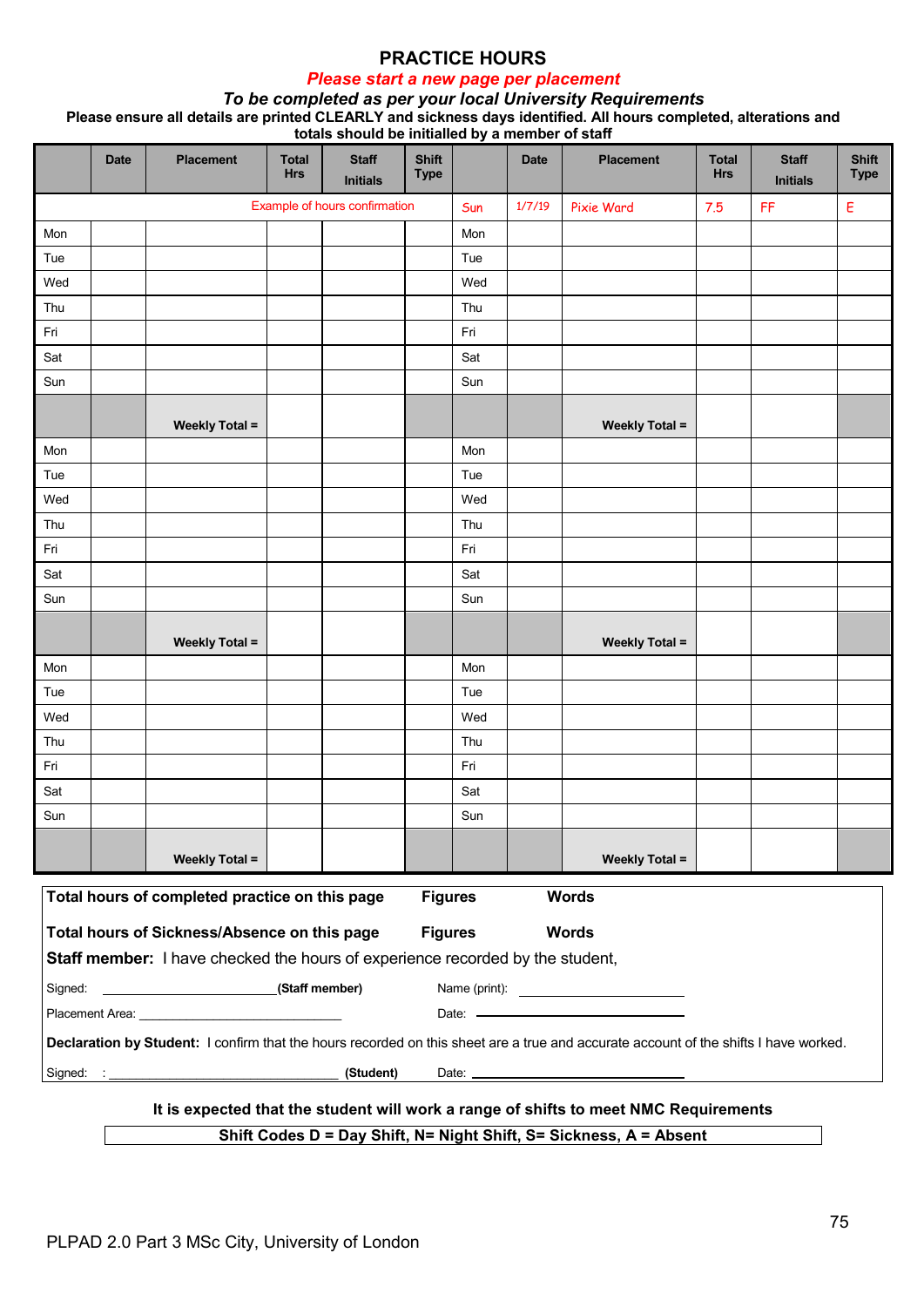# *Please start a new page per placement*

#### *To be completed as per your local University Requirements* **Please ensure all details are printed CLEARLY and sickness days identified. All hours completed, alterations and totals should be initialled by a member of staff**

|         | <b>Date</b>                                                                                     | <b>Placement</b>                                                                                                                                                                                                               | <b>Total</b><br><b>Hrs</b> | <b>Staff</b><br><b>Initials</b> | <b>Shift</b><br><b>Type</b> |     | 1.11<br><b>Date</b> | <b>Placement</b>                                                                                                                     | <b>Total</b><br><b>Hrs</b> | <b>Staff</b><br><b>Initials</b> | <b>Shift</b><br><b>Type</b> |
|---------|-------------------------------------------------------------------------------------------------|--------------------------------------------------------------------------------------------------------------------------------------------------------------------------------------------------------------------------------|----------------------------|---------------------------------|-----------------------------|-----|---------------------|--------------------------------------------------------------------------------------------------------------------------------------|----------------------------|---------------------------------|-----------------------------|
|         |                                                                                                 |                                                                                                                                                                                                                                |                            | Example of hours confirmation   |                             | Sun | 1/7/19              | Pixie Ward                                                                                                                           | 7.5                        | FF                              | Е                           |
| Mon     |                                                                                                 |                                                                                                                                                                                                                                |                            |                                 |                             | Mon |                     |                                                                                                                                      |                            |                                 |                             |
| Tue     |                                                                                                 |                                                                                                                                                                                                                                |                            |                                 |                             | Tue |                     |                                                                                                                                      |                            |                                 |                             |
| Wed     |                                                                                                 |                                                                                                                                                                                                                                |                            |                                 |                             | Wed |                     |                                                                                                                                      |                            |                                 |                             |
| Thu     |                                                                                                 |                                                                                                                                                                                                                                |                            |                                 |                             | Thu |                     |                                                                                                                                      |                            |                                 |                             |
| Fri     |                                                                                                 |                                                                                                                                                                                                                                |                            |                                 |                             | Fri |                     |                                                                                                                                      |                            |                                 |                             |
| Sat     |                                                                                                 |                                                                                                                                                                                                                                |                            |                                 |                             | Sat |                     |                                                                                                                                      |                            |                                 |                             |
| Sun     |                                                                                                 |                                                                                                                                                                                                                                |                            |                                 |                             | Sun |                     |                                                                                                                                      |                            |                                 |                             |
|         |                                                                                                 | <b>Weekly Total =</b>                                                                                                                                                                                                          |                            |                                 |                             |     |                     | <b>Weekly Total =</b>                                                                                                                |                            |                                 |                             |
| Mon     |                                                                                                 |                                                                                                                                                                                                                                |                            |                                 |                             | Mon |                     |                                                                                                                                      |                            |                                 |                             |
| Tue     |                                                                                                 |                                                                                                                                                                                                                                |                            |                                 |                             | Tue |                     |                                                                                                                                      |                            |                                 |                             |
| Wed     |                                                                                                 |                                                                                                                                                                                                                                |                            |                                 |                             | Wed |                     |                                                                                                                                      |                            |                                 |                             |
| Thu     |                                                                                                 |                                                                                                                                                                                                                                |                            |                                 |                             | Thu |                     |                                                                                                                                      |                            |                                 |                             |
| Fri     |                                                                                                 |                                                                                                                                                                                                                                |                            |                                 |                             | Fri |                     |                                                                                                                                      |                            |                                 |                             |
| Sat     |                                                                                                 |                                                                                                                                                                                                                                |                            |                                 |                             | Sat |                     |                                                                                                                                      |                            |                                 |                             |
| Sun     |                                                                                                 |                                                                                                                                                                                                                                |                            |                                 |                             | Sun |                     |                                                                                                                                      |                            |                                 |                             |
|         |                                                                                                 | <b>Weekly Total =</b>                                                                                                                                                                                                          |                            |                                 |                             |     |                     | <b>Weekly Total =</b>                                                                                                                |                            |                                 |                             |
| Mon     |                                                                                                 |                                                                                                                                                                                                                                |                            |                                 |                             | Mon |                     |                                                                                                                                      |                            |                                 |                             |
| Tue     |                                                                                                 |                                                                                                                                                                                                                                |                            |                                 |                             | Tue |                     |                                                                                                                                      |                            |                                 |                             |
| Wed     |                                                                                                 |                                                                                                                                                                                                                                |                            |                                 |                             | Wed |                     |                                                                                                                                      |                            |                                 |                             |
| Thu     |                                                                                                 |                                                                                                                                                                                                                                |                            |                                 |                             | Thu |                     |                                                                                                                                      |                            |                                 |                             |
| Fri     |                                                                                                 |                                                                                                                                                                                                                                |                            |                                 |                             | Fri |                     |                                                                                                                                      |                            |                                 |                             |
| Sat     |                                                                                                 |                                                                                                                                                                                                                                |                            |                                 |                             | Sat |                     |                                                                                                                                      |                            |                                 |                             |
| Sun     |                                                                                                 |                                                                                                                                                                                                                                |                            |                                 |                             | Sun |                     |                                                                                                                                      |                            |                                 |                             |
|         |                                                                                                 | <b>Weekly Total =</b>                                                                                                                                                                                                          |                            |                                 |                             |     |                     | <b>Weekly Total =</b>                                                                                                                |                            |                                 |                             |
|         |                                                                                                 | Total hours of completed practice on this page                                                                                                                                                                                 |                            |                                 | <b>Figures</b>              |     |                     | <b>Words</b>                                                                                                                         |                            |                                 |                             |
|         |                                                                                                 | Total hours of Sickness/Absence on this page<br>Staff member: I have checked the hours of experience recorded by the student,                                                                                                  |                            |                                 | <b>Figures</b>              |     |                     | <b>Words</b>                                                                                                                         |                            |                                 |                             |
| Signed: |                                                                                                 | (Staff member)                                                                                                                                                                                                                 |                            |                                 |                             |     |                     |                                                                                                                                      |                            |                                 |                             |
|         |                                                                                                 | Placement Area: University of the Area and the Area and the Area and the Area and the Area and the Area and the Area and the Area and the Area and the Area and the Area and the Area and the Area and the Area and the Area a |                            |                                 |                             |     |                     |                                                                                                                                      |                            |                                 |                             |
|         |                                                                                                 |                                                                                                                                                                                                                                |                            |                                 |                             |     |                     | Declaration by Student: I confirm that the hours recorded on this sheet are a true and accurate account of the shifts I have worked. |                            |                                 |                             |
|         |                                                                                                 |                                                                                                                                                                                                                                |                            | (Student)                       |                             |     |                     |                                                                                                                                      |                            |                                 |                             |
|         | Signed:<br>It is expected that the student will work a range of shifts to meet NMC Requirements |                                                                                                                                                                                                                                |                            |                                 |                             |     |                     |                                                                                                                                      |                            |                                 |                             |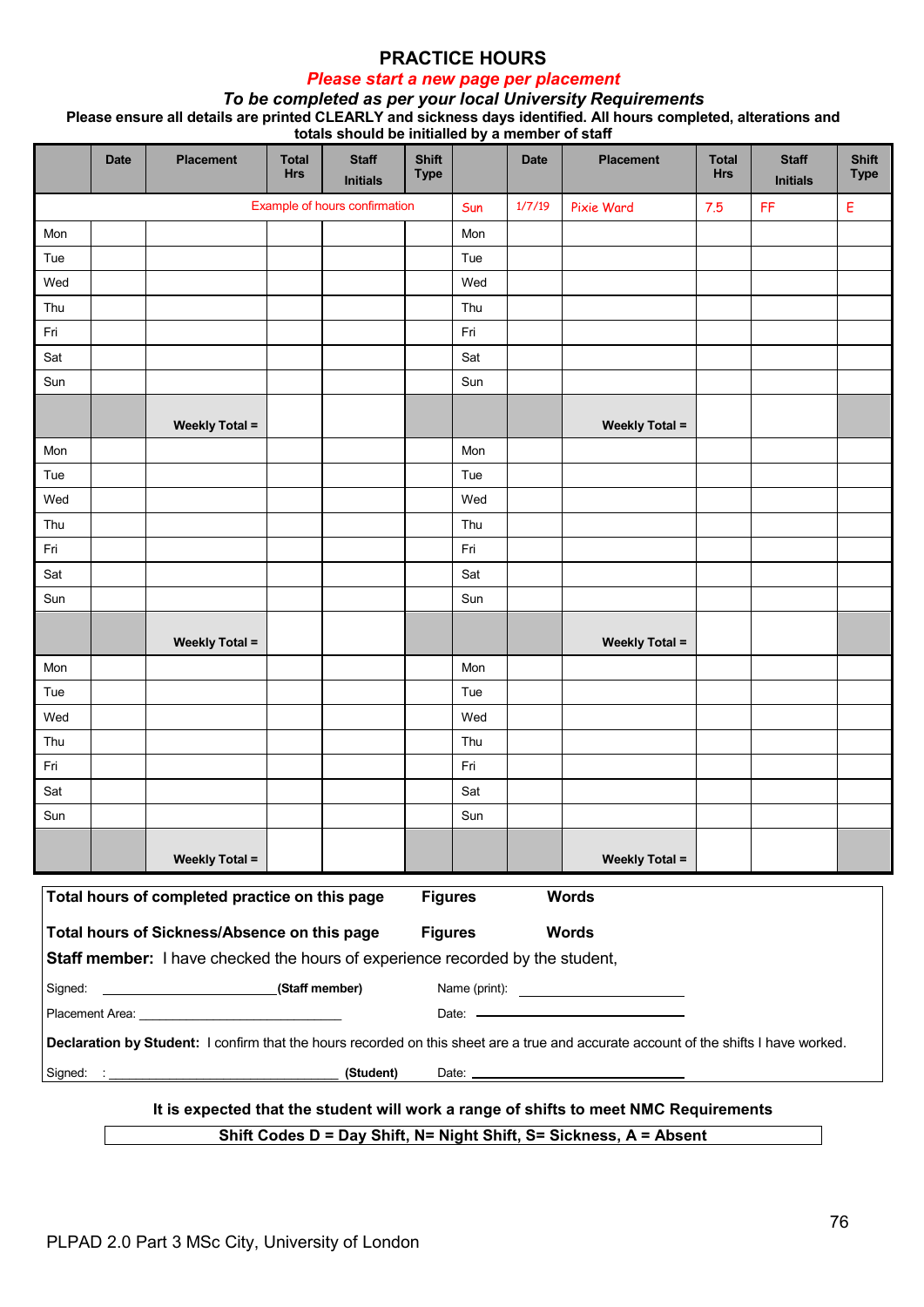# *Please start a new page per placement*

#### *To be completed as per your local University Requirements* **Please ensure all details are printed CLEARLY and sickness days identified. All hours completed, alterations and totals should be initialled by a member of staff**

|         | <b>Date</b>                                                                                     | <b>Placement</b>                                                                                                                                                                                                               | <b>Total</b><br><b>Hrs</b> | <b>Staff</b><br><b>Initials</b> | <b>Shift</b><br><b>Type</b> |     | 1.11<br><b>Date</b> | <b>Placement</b>                                                                                                                     | <b>Total</b><br><b>Hrs</b> | <b>Staff</b><br><b>Initials</b> | <b>Shift</b><br><b>Type</b> |
|---------|-------------------------------------------------------------------------------------------------|--------------------------------------------------------------------------------------------------------------------------------------------------------------------------------------------------------------------------------|----------------------------|---------------------------------|-----------------------------|-----|---------------------|--------------------------------------------------------------------------------------------------------------------------------------|----------------------------|---------------------------------|-----------------------------|
|         |                                                                                                 |                                                                                                                                                                                                                                |                            | Example of hours confirmation   |                             | Sun | 1/7/19              | Pixie Ward                                                                                                                           | 7.5                        | FF                              | Е                           |
| Mon     |                                                                                                 |                                                                                                                                                                                                                                |                            |                                 |                             | Mon |                     |                                                                                                                                      |                            |                                 |                             |
| Tue     |                                                                                                 |                                                                                                                                                                                                                                |                            |                                 |                             | Tue |                     |                                                                                                                                      |                            |                                 |                             |
| Wed     |                                                                                                 |                                                                                                                                                                                                                                |                            |                                 |                             | Wed |                     |                                                                                                                                      |                            |                                 |                             |
| Thu     |                                                                                                 |                                                                                                                                                                                                                                |                            |                                 |                             | Thu |                     |                                                                                                                                      |                            |                                 |                             |
| Fri     |                                                                                                 |                                                                                                                                                                                                                                |                            |                                 |                             | Fri |                     |                                                                                                                                      |                            |                                 |                             |
| Sat     |                                                                                                 |                                                                                                                                                                                                                                |                            |                                 |                             | Sat |                     |                                                                                                                                      |                            |                                 |                             |
| Sun     |                                                                                                 |                                                                                                                                                                                                                                |                            |                                 |                             | Sun |                     |                                                                                                                                      |                            |                                 |                             |
|         |                                                                                                 | <b>Weekly Total =</b>                                                                                                                                                                                                          |                            |                                 |                             |     |                     | <b>Weekly Total =</b>                                                                                                                |                            |                                 |                             |
| Mon     |                                                                                                 |                                                                                                                                                                                                                                |                            |                                 |                             | Mon |                     |                                                                                                                                      |                            |                                 |                             |
| Tue     |                                                                                                 |                                                                                                                                                                                                                                |                            |                                 |                             | Tue |                     |                                                                                                                                      |                            |                                 |                             |
| Wed     |                                                                                                 |                                                                                                                                                                                                                                |                            |                                 |                             | Wed |                     |                                                                                                                                      |                            |                                 |                             |
| Thu     |                                                                                                 |                                                                                                                                                                                                                                |                            |                                 |                             | Thu |                     |                                                                                                                                      |                            |                                 |                             |
| Fri     |                                                                                                 |                                                                                                                                                                                                                                |                            |                                 |                             | Fri |                     |                                                                                                                                      |                            |                                 |                             |
| Sat     |                                                                                                 |                                                                                                                                                                                                                                |                            |                                 |                             | Sat |                     |                                                                                                                                      |                            |                                 |                             |
| Sun     |                                                                                                 |                                                                                                                                                                                                                                |                            |                                 |                             | Sun |                     |                                                                                                                                      |                            |                                 |                             |
|         |                                                                                                 | <b>Weekly Total =</b>                                                                                                                                                                                                          |                            |                                 |                             |     |                     | <b>Weekly Total =</b>                                                                                                                |                            |                                 |                             |
| Mon     |                                                                                                 |                                                                                                                                                                                                                                |                            |                                 |                             | Mon |                     |                                                                                                                                      |                            |                                 |                             |
| Tue     |                                                                                                 |                                                                                                                                                                                                                                |                            |                                 |                             | Tue |                     |                                                                                                                                      |                            |                                 |                             |
| Wed     |                                                                                                 |                                                                                                                                                                                                                                |                            |                                 |                             | Wed |                     |                                                                                                                                      |                            |                                 |                             |
| Thu     |                                                                                                 |                                                                                                                                                                                                                                |                            |                                 |                             | Thu |                     |                                                                                                                                      |                            |                                 |                             |
| Fri     |                                                                                                 |                                                                                                                                                                                                                                |                            |                                 |                             | Fri |                     |                                                                                                                                      |                            |                                 |                             |
| Sat     |                                                                                                 |                                                                                                                                                                                                                                |                            |                                 |                             | Sat |                     |                                                                                                                                      |                            |                                 |                             |
| Sun     |                                                                                                 |                                                                                                                                                                                                                                |                            |                                 |                             | Sun |                     |                                                                                                                                      |                            |                                 |                             |
|         |                                                                                                 | <b>Weekly Total =</b>                                                                                                                                                                                                          |                            |                                 |                             |     |                     | <b>Weekly Total =</b>                                                                                                                |                            |                                 |                             |
|         |                                                                                                 | Total hours of completed practice on this page                                                                                                                                                                                 |                            |                                 | <b>Figures</b>              |     |                     | <b>Words</b>                                                                                                                         |                            |                                 |                             |
|         |                                                                                                 | Total hours of Sickness/Absence on this page<br>Staff member: I have checked the hours of experience recorded by the student,                                                                                                  |                            |                                 | <b>Figures</b>              |     |                     | <b>Words</b>                                                                                                                         |                            |                                 |                             |
| Signed: |                                                                                                 | (Staff member)                                                                                                                                                                                                                 |                            |                                 |                             |     |                     |                                                                                                                                      |                            |                                 |                             |
|         |                                                                                                 | Placement Area: University of the Area and the Area and the Area and the Area and the Area and the Area and the Area and the Area and the Area and the Area and the Area and the Area and the Area and the Area and the Area a |                            |                                 |                             |     |                     |                                                                                                                                      |                            |                                 |                             |
|         |                                                                                                 |                                                                                                                                                                                                                                |                            |                                 |                             |     |                     | Declaration by Student: I confirm that the hours recorded on this sheet are a true and accurate account of the shifts I have worked. |                            |                                 |                             |
|         |                                                                                                 |                                                                                                                                                                                                                                |                            | (Student)                       |                             |     |                     |                                                                                                                                      |                            |                                 |                             |
|         | Signed:<br>It is expected that the student will work a range of shifts to meet NMC Requirements |                                                                                                                                                                                                                                |                            |                                 |                             |     |                     |                                                                                                                                      |                            |                                 |                             |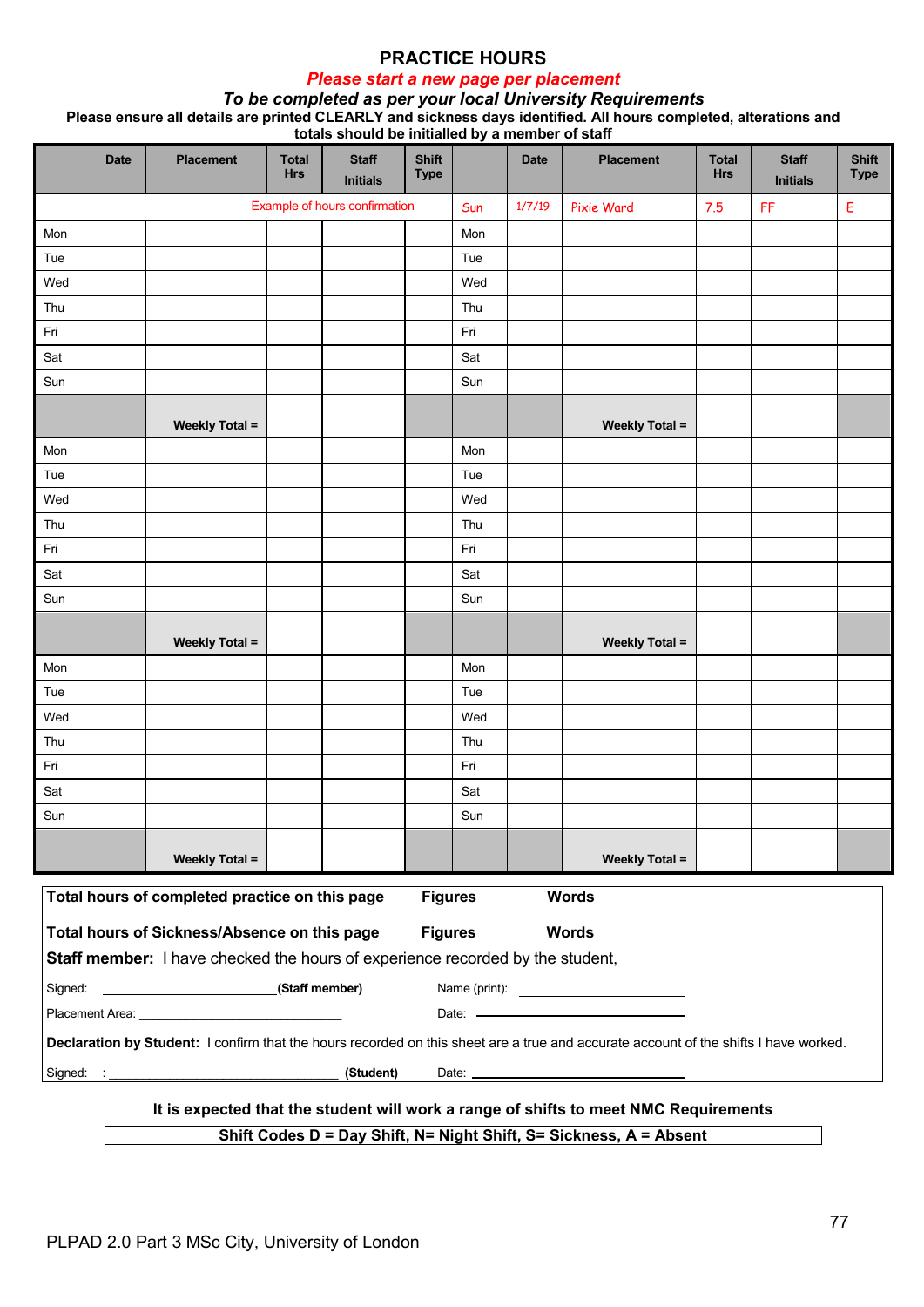# *Please start a new page per placement*

#### *To be completed as per your local University Requirements* **Please ensure all details are printed CLEARLY and sickness days identified. All hours completed, alterations and totals should be initialled by a member of staff**

|         | <b>Date</b>                                                                                     | <b>Placement</b>                                                                                                                                                                                                               | <b>Total</b><br><b>Hrs</b> | <b>Staff</b><br><b>Initials</b> | <b>Shift</b><br><b>Type</b> |     | 1.11<br><b>Date</b> | <b>Placement</b>                                                                                                                     | <b>Total</b><br><b>Hrs</b> | <b>Staff</b><br><b>Initials</b> | <b>Shift</b><br><b>Type</b> |
|---------|-------------------------------------------------------------------------------------------------|--------------------------------------------------------------------------------------------------------------------------------------------------------------------------------------------------------------------------------|----------------------------|---------------------------------|-----------------------------|-----|---------------------|--------------------------------------------------------------------------------------------------------------------------------------|----------------------------|---------------------------------|-----------------------------|
|         |                                                                                                 |                                                                                                                                                                                                                                |                            | Example of hours confirmation   |                             | Sun | 1/7/19              | Pixie Ward                                                                                                                           | 7.5                        | FF                              | Е                           |
| Mon     |                                                                                                 |                                                                                                                                                                                                                                |                            |                                 |                             | Mon |                     |                                                                                                                                      |                            |                                 |                             |
| Tue     |                                                                                                 |                                                                                                                                                                                                                                |                            |                                 |                             | Tue |                     |                                                                                                                                      |                            |                                 |                             |
| Wed     |                                                                                                 |                                                                                                                                                                                                                                |                            |                                 |                             | Wed |                     |                                                                                                                                      |                            |                                 |                             |
| Thu     |                                                                                                 |                                                                                                                                                                                                                                |                            |                                 |                             | Thu |                     |                                                                                                                                      |                            |                                 |                             |
| Fri     |                                                                                                 |                                                                                                                                                                                                                                |                            |                                 |                             | Fri |                     |                                                                                                                                      |                            |                                 |                             |
| Sat     |                                                                                                 |                                                                                                                                                                                                                                |                            |                                 |                             | Sat |                     |                                                                                                                                      |                            |                                 |                             |
| Sun     |                                                                                                 |                                                                                                                                                                                                                                |                            |                                 |                             | Sun |                     |                                                                                                                                      |                            |                                 |                             |
|         |                                                                                                 | <b>Weekly Total =</b>                                                                                                                                                                                                          |                            |                                 |                             |     |                     | <b>Weekly Total =</b>                                                                                                                |                            |                                 |                             |
| Mon     |                                                                                                 |                                                                                                                                                                                                                                |                            |                                 |                             | Mon |                     |                                                                                                                                      |                            |                                 |                             |
| Tue     |                                                                                                 |                                                                                                                                                                                                                                |                            |                                 |                             | Tue |                     |                                                                                                                                      |                            |                                 |                             |
| Wed     |                                                                                                 |                                                                                                                                                                                                                                |                            |                                 |                             | Wed |                     |                                                                                                                                      |                            |                                 |                             |
| Thu     |                                                                                                 |                                                                                                                                                                                                                                |                            |                                 |                             | Thu |                     |                                                                                                                                      |                            |                                 |                             |
| Fri     |                                                                                                 |                                                                                                                                                                                                                                |                            |                                 |                             | Fri |                     |                                                                                                                                      |                            |                                 |                             |
| Sat     |                                                                                                 |                                                                                                                                                                                                                                |                            |                                 |                             | Sat |                     |                                                                                                                                      |                            |                                 |                             |
| Sun     |                                                                                                 |                                                                                                                                                                                                                                |                            |                                 |                             | Sun |                     |                                                                                                                                      |                            |                                 |                             |
|         |                                                                                                 | <b>Weekly Total =</b>                                                                                                                                                                                                          |                            |                                 |                             |     |                     | <b>Weekly Total =</b>                                                                                                                |                            |                                 |                             |
| Mon     |                                                                                                 |                                                                                                                                                                                                                                |                            |                                 |                             | Mon |                     |                                                                                                                                      |                            |                                 |                             |
| Tue     |                                                                                                 |                                                                                                                                                                                                                                |                            |                                 |                             | Tue |                     |                                                                                                                                      |                            |                                 |                             |
| Wed     |                                                                                                 |                                                                                                                                                                                                                                |                            |                                 |                             | Wed |                     |                                                                                                                                      |                            |                                 |                             |
| Thu     |                                                                                                 |                                                                                                                                                                                                                                |                            |                                 |                             | Thu |                     |                                                                                                                                      |                            |                                 |                             |
| Fri     |                                                                                                 |                                                                                                                                                                                                                                |                            |                                 |                             | Fri |                     |                                                                                                                                      |                            |                                 |                             |
| Sat     |                                                                                                 |                                                                                                                                                                                                                                |                            |                                 |                             | Sat |                     |                                                                                                                                      |                            |                                 |                             |
| Sun     |                                                                                                 |                                                                                                                                                                                                                                |                            |                                 |                             | Sun |                     |                                                                                                                                      |                            |                                 |                             |
|         |                                                                                                 | <b>Weekly Total =</b>                                                                                                                                                                                                          |                            |                                 |                             |     |                     | <b>Weekly Total =</b>                                                                                                                |                            |                                 |                             |
|         |                                                                                                 | Total hours of completed practice on this page                                                                                                                                                                                 |                            |                                 | <b>Figures</b>              |     |                     | <b>Words</b>                                                                                                                         |                            |                                 |                             |
|         |                                                                                                 | Total hours of Sickness/Absence on this page<br>Staff member: I have checked the hours of experience recorded by the student,                                                                                                  |                            |                                 | <b>Figures</b>              |     |                     | <b>Words</b>                                                                                                                         |                            |                                 |                             |
| Signed: |                                                                                                 | (Staff member)                                                                                                                                                                                                                 |                            |                                 |                             |     |                     |                                                                                                                                      |                            |                                 |                             |
|         |                                                                                                 | Placement Area: University of the Area and the Area and the Area and the Area and the Area and the Area and the Area and the Area and the Area and the Area and the Area and the Area and the Area and the Area and the Area a |                            |                                 |                             |     |                     |                                                                                                                                      |                            |                                 |                             |
|         |                                                                                                 |                                                                                                                                                                                                                                |                            |                                 |                             |     |                     | Declaration by Student: I confirm that the hours recorded on this sheet are a true and accurate account of the shifts I have worked. |                            |                                 |                             |
|         |                                                                                                 |                                                                                                                                                                                                                                |                            | (Student)                       |                             |     |                     |                                                                                                                                      |                            |                                 |                             |
|         | Signed:<br>It is expected that the student will work a range of shifts to meet NMC Requirements |                                                                                                                                                                                                                                |                            |                                 |                             |     |                     |                                                                                                                                      |                            |                                 |                             |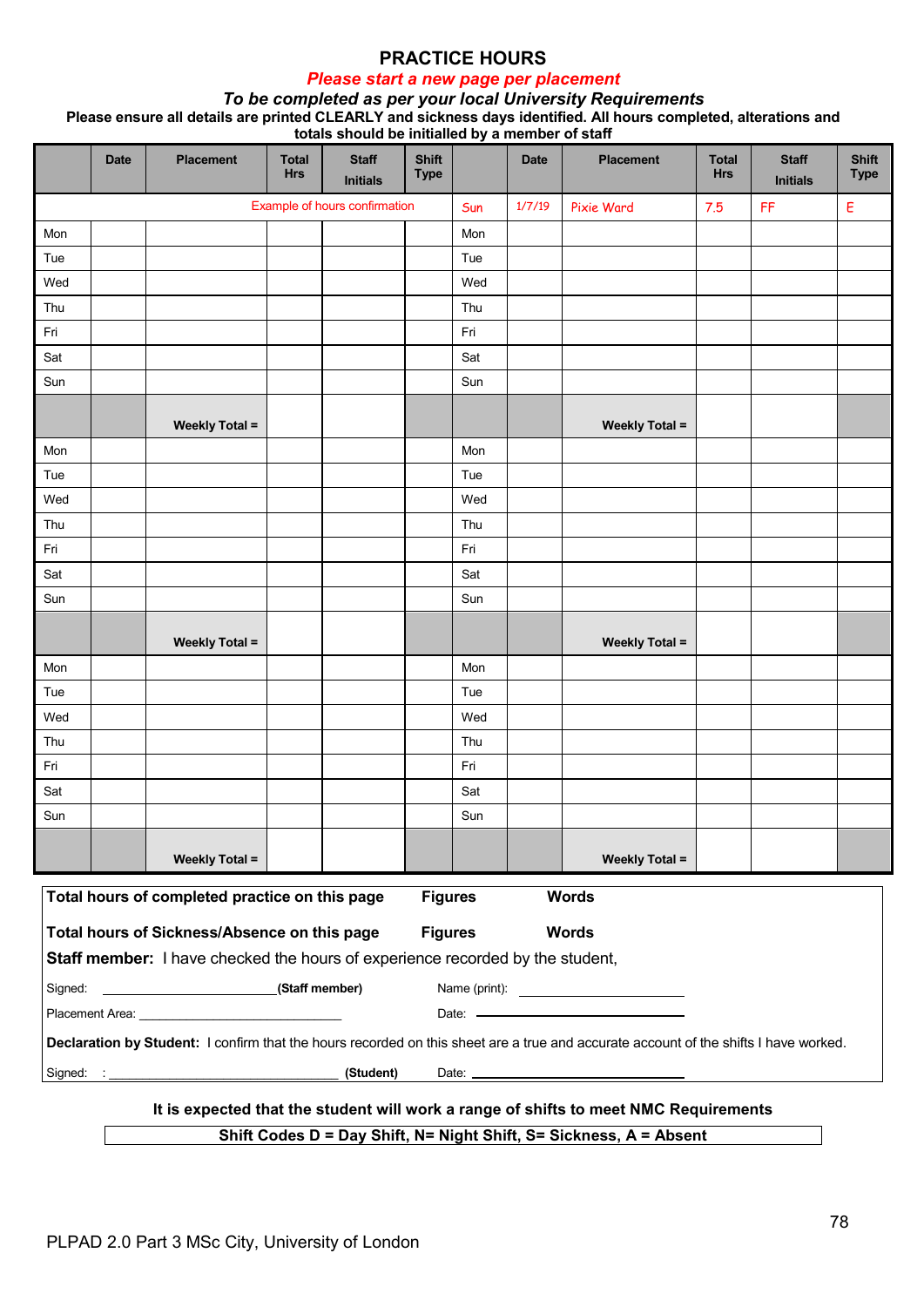# *Please start a new page per placement*

#### *To be completed as per your local University Requirements* **Please ensure all details are printed CLEARLY and sickness days identified. All hours completed, alterations and totals should be initialled by a member of staff**

|         | <b>Date</b>                                                                                     | <b>Placement</b>                                                                                                                                                                                                               | <b>Total</b><br><b>Hrs</b> | <b>Staff</b><br><b>Initials</b> | <b>Shift</b><br><b>Type</b> |     | 1.11<br><b>Date</b> | <b>Placement</b>                                                                                                                     | <b>Total</b><br><b>Hrs</b> | <b>Staff</b><br><b>Initials</b> | <b>Shift</b><br><b>Type</b> |
|---------|-------------------------------------------------------------------------------------------------|--------------------------------------------------------------------------------------------------------------------------------------------------------------------------------------------------------------------------------|----------------------------|---------------------------------|-----------------------------|-----|---------------------|--------------------------------------------------------------------------------------------------------------------------------------|----------------------------|---------------------------------|-----------------------------|
|         |                                                                                                 |                                                                                                                                                                                                                                |                            | Example of hours confirmation   |                             | Sun | 1/7/19              | Pixie Ward                                                                                                                           | 7.5                        | FF                              | Е                           |
| Mon     |                                                                                                 |                                                                                                                                                                                                                                |                            |                                 |                             | Mon |                     |                                                                                                                                      |                            |                                 |                             |
| Tue     |                                                                                                 |                                                                                                                                                                                                                                |                            |                                 |                             | Tue |                     |                                                                                                                                      |                            |                                 |                             |
| Wed     |                                                                                                 |                                                                                                                                                                                                                                |                            |                                 |                             | Wed |                     |                                                                                                                                      |                            |                                 |                             |
| Thu     |                                                                                                 |                                                                                                                                                                                                                                |                            |                                 |                             | Thu |                     |                                                                                                                                      |                            |                                 |                             |
| Fri     |                                                                                                 |                                                                                                                                                                                                                                |                            |                                 |                             | Fri |                     |                                                                                                                                      |                            |                                 |                             |
| Sat     |                                                                                                 |                                                                                                                                                                                                                                |                            |                                 |                             | Sat |                     |                                                                                                                                      |                            |                                 |                             |
| Sun     |                                                                                                 |                                                                                                                                                                                                                                |                            |                                 |                             | Sun |                     |                                                                                                                                      |                            |                                 |                             |
|         |                                                                                                 | <b>Weekly Total =</b>                                                                                                                                                                                                          |                            |                                 |                             |     |                     | <b>Weekly Total =</b>                                                                                                                |                            |                                 |                             |
| Mon     |                                                                                                 |                                                                                                                                                                                                                                |                            |                                 |                             | Mon |                     |                                                                                                                                      |                            |                                 |                             |
| Tue     |                                                                                                 |                                                                                                                                                                                                                                |                            |                                 |                             | Tue |                     |                                                                                                                                      |                            |                                 |                             |
| Wed     |                                                                                                 |                                                                                                                                                                                                                                |                            |                                 |                             | Wed |                     |                                                                                                                                      |                            |                                 |                             |
| Thu     |                                                                                                 |                                                                                                                                                                                                                                |                            |                                 |                             | Thu |                     |                                                                                                                                      |                            |                                 |                             |
| Fri     |                                                                                                 |                                                                                                                                                                                                                                |                            |                                 |                             | Fri |                     |                                                                                                                                      |                            |                                 |                             |
| Sat     |                                                                                                 |                                                                                                                                                                                                                                |                            |                                 |                             | Sat |                     |                                                                                                                                      |                            |                                 |                             |
| Sun     |                                                                                                 |                                                                                                                                                                                                                                |                            |                                 |                             | Sun |                     |                                                                                                                                      |                            |                                 |                             |
|         |                                                                                                 | <b>Weekly Total =</b>                                                                                                                                                                                                          |                            |                                 |                             |     |                     | <b>Weekly Total =</b>                                                                                                                |                            |                                 |                             |
| Mon     |                                                                                                 |                                                                                                                                                                                                                                |                            |                                 |                             | Mon |                     |                                                                                                                                      |                            |                                 |                             |
| Tue     |                                                                                                 |                                                                                                                                                                                                                                |                            |                                 |                             | Tue |                     |                                                                                                                                      |                            |                                 |                             |
| Wed     |                                                                                                 |                                                                                                                                                                                                                                |                            |                                 |                             | Wed |                     |                                                                                                                                      |                            |                                 |                             |
| Thu     |                                                                                                 |                                                                                                                                                                                                                                |                            |                                 |                             | Thu |                     |                                                                                                                                      |                            |                                 |                             |
| Fri     |                                                                                                 |                                                                                                                                                                                                                                |                            |                                 |                             | Fri |                     |                                                                                                                                      |                            |                                 |                             |
| Sat     |                                                                                                 |                                                                                                                                                                                                                                |                            |                                 |                             | Sat |                     |                                                                                                                                      |                            |                                 |                             |
| Sun     |                                                                                                 |                                                                                                                                                                                                                                |                            |                                 |                             | Sun |                     |                                                                                                                                      |                            |                                 |                             |
|         |                                                                                                 | <b>Weekly Total =</b>                                                                                                                                                                                                          |                            |                                 |                             |     |                     | <b>Weekly Total =</b>                                                                                                                |                            |                                 |                             |
|         |                                                                                                 | Total hours of completed practice on this page                                                                                                                                                                                 |                            |                                 | <b>Figures</b>              |     |                     | <b>Words</b>                                                                                                                         |                            |                                 |                             |
|         |                                                                                                 | Total hours of Sickness/Absence on this page<br>Staff member: I have checked the hours of experience recorded by the student,                                                                                                  |                            |                                 | <b>Figures</b>              |     |                     | <b>Words</b>                                                                                                                         |                            |                                 |                             |
| Signed: |                                                                                                 | (Staff member)                                                                                                                                                                                                                 |                            |                                 |                             |     |                     |                                                                                                                                      |                            |                                 |                             |
|         |                                                                                                 | Placement Area: University of the Area and the Area and the Area and the Area and the Area and the Area and the Area and the Area and the Area and the Area and the Area and the Area and the Area and the Area and the Area a |                            |                                 |                             |     |                     |                                                                                                                                      |                            |                                 |                             |
|         |                                                                                                 |                                                                                                                                                                                                                                |                            |                                 |                             |     |                     | Declaration by Student: I confirm that the hours recorded on this sheet are a true and accurate account of the shifts I have worked. |                            |                                 |                             |
|         |                                                                                                 |                                                                                                                                                                                                                                |                            | (Student)                       |                             |     |                     |                                                                                                                                      |                            |                                 |                             |
|         | Signed:<br>It is expected that the student will work a range of shifts to meet NMC Requirements |                                                                                                                                                                                                                                |                            |                                 |                             |     |                     |                                                                                                                                      |                            |                                 |                             |